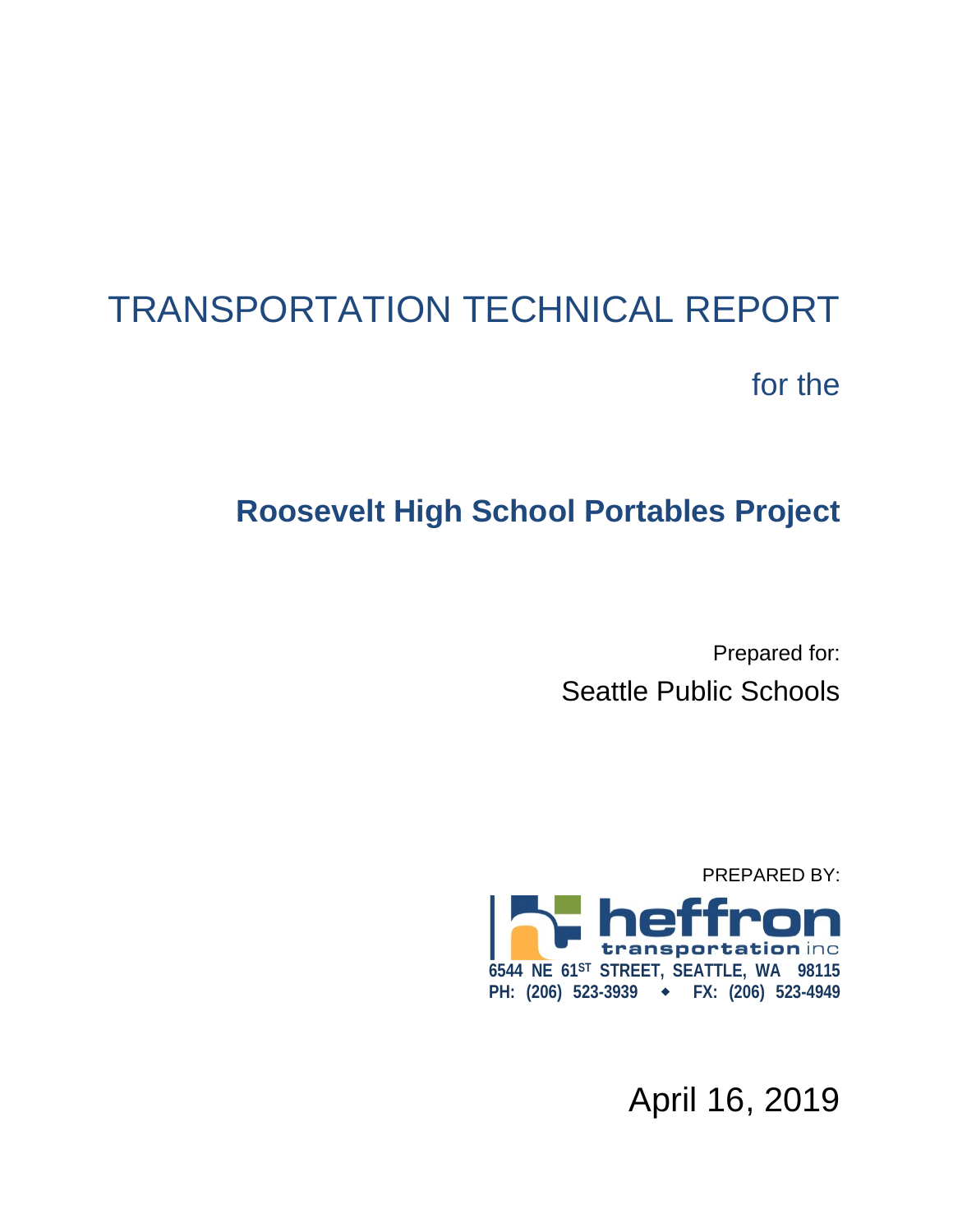## **TABLE OF CONTENTS**

|    | 1.1. |  |
|----|------|--|
| 2. |      |  |
|    | 2.1. |  |
|    | 2.2. |  |
|    | 2.3. |  |
|    | 2.4. |  |
|    | 2.5. |  |
| 3. |      |  |
|    |      |  |
|    | 3.2. |  |
| 4. |      |  |

| <b>APPENDIX A – Parking Survey Data</b>                    |
|------------------------------------------------------------|
| APPENDIX B – Pipeline Development – Parking Demand         |
| APPENDIX C – Transportation Communication & Operation Plan |

## **LIST OF FIGURES**

## **LIST OF TABLES**

| Table 4. Cumulative On-Street Parking Utilization – Without & With Portables  15 |  |
|----------------------------------------------------------------------------------|--|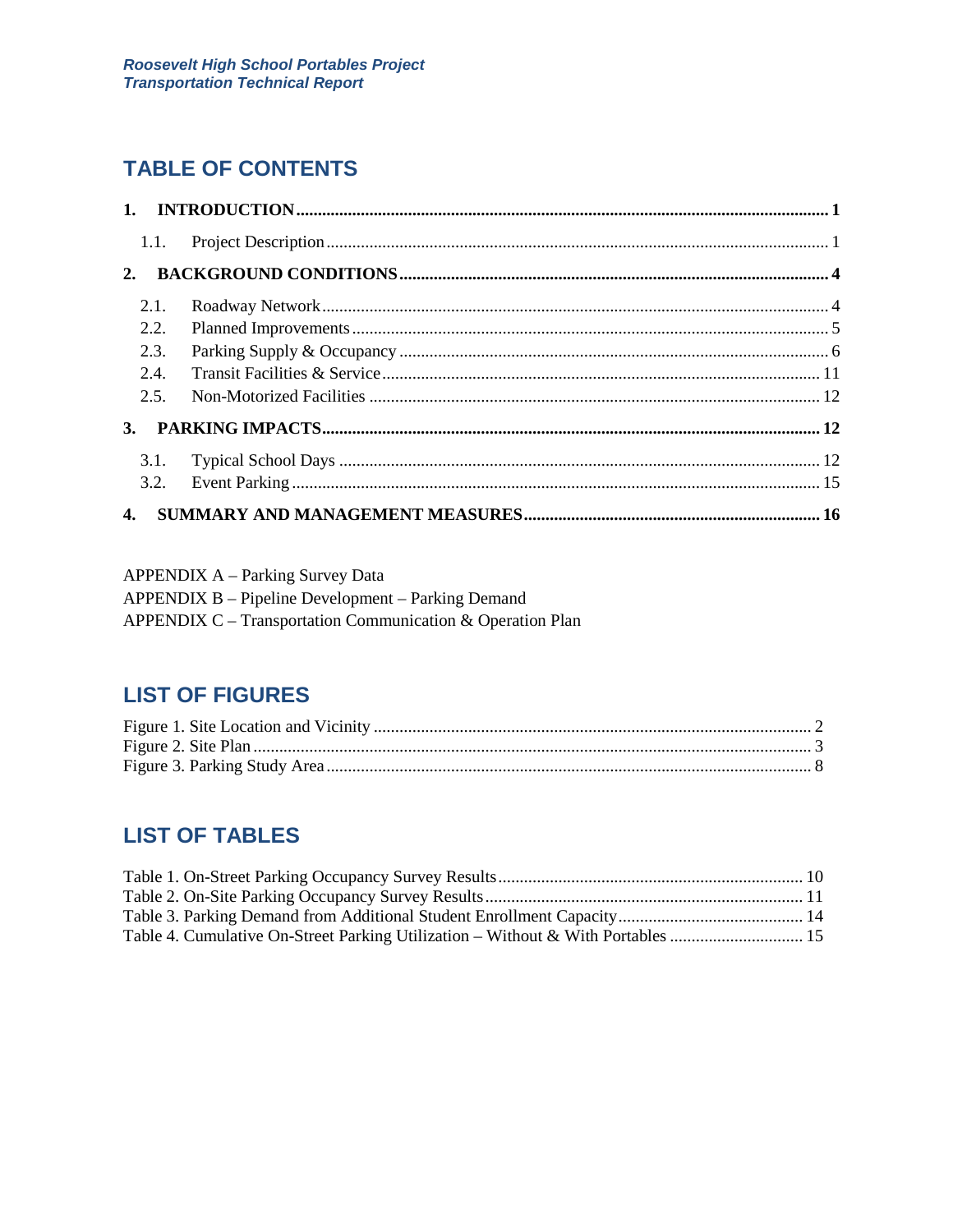## **1. INTRODUCTION**

This report presents parking analysis for the Seattle Public Schools' (SPS) continued placement of six portable classrooms at Roosevelt High School. The scope of analysis and approach were based on extensive past experience performing transportation impact analyses for SPS projects throughout Seattle. This analysis was prepared to support a request to extend the parking code departure approval granted in 20[1](#page-2-0)8 for the placement of portables at the site. This report updates the analysis performed in  $2018<sup>1</sup>$  and documents the existing (2019) conditions in the site vicinity, presents estimates of project-related parking impacts, and recommended mitigation.

### **1.1. Project Description**

Roosevelt High School is located at 1410 NE 66<sup>th</sup> Street in the Roosevelt neighborhood of Seattle. The project site and surrounding vicinity are shown on Figure 1.

SPS proposes to retain six portable classrooms that were originally placed in 2016 and 2017. The portable classrooms are planned to remain in place until Roosevelt's student enrollment level aligns with its building capacity. The current proposal reflects a reduction from the departure that was requested and approved in 2018, which sought placement of four portables in addition to the six currently in place; however, the four additional portables were not installed.

The school building occupies the northeastern portion of the site; the main surface parking lot is located on the northwestern portion of the site and is accessed from a driveway on  $12<sup>th</sup>$  Avenue NE. The school's existing outdoor athletic facilities (which include a lighted football/soccer field with synthetic turf, a track that surrounds the field, and a small section of bleacher seating) are located on the southwestern portion of the site. Six portable classrooms are currently located in the surface parking lot and have reduced the school's on-site parking supply from 184 to 141 spaces. The six portable classrooms accommodate an additional enrollment capacity of about 180 students and six faculty members (with 30 students and one faculty member per classroom).<sup>[2](#page-2-1)</sup>

The site plan with the locations of the portable classrooms is shown on Figure 2.

<span id="page-2-1"></span><span id="page-2-0"></span><sup>2</sup> Email communication, T. Wang, Seattle Public Schools, May 2018.



 <sup>1</sup> Heffron Transportation, Inc., *Transportation Technical Report – Roosevelt High School Portables*, May 18, 2018.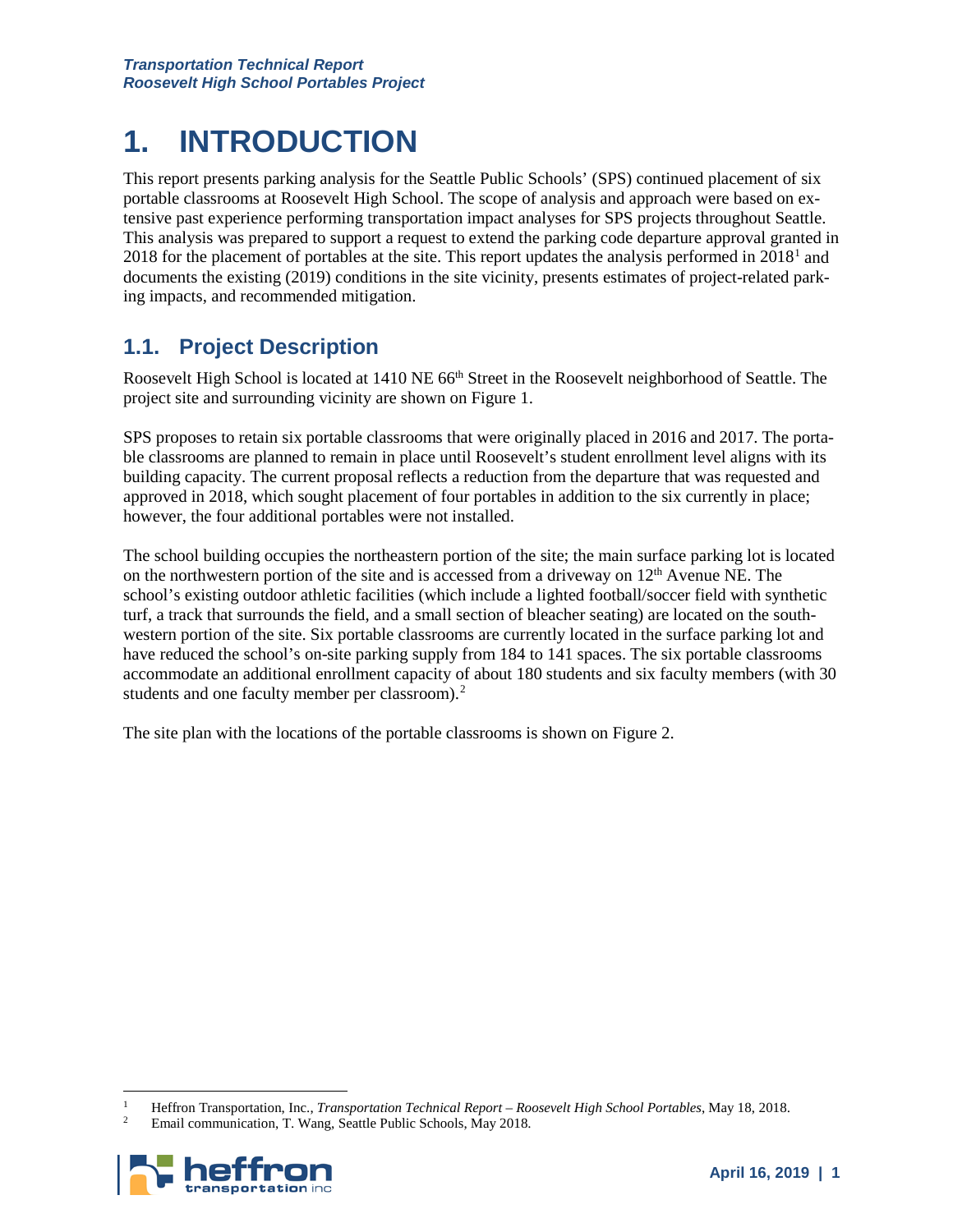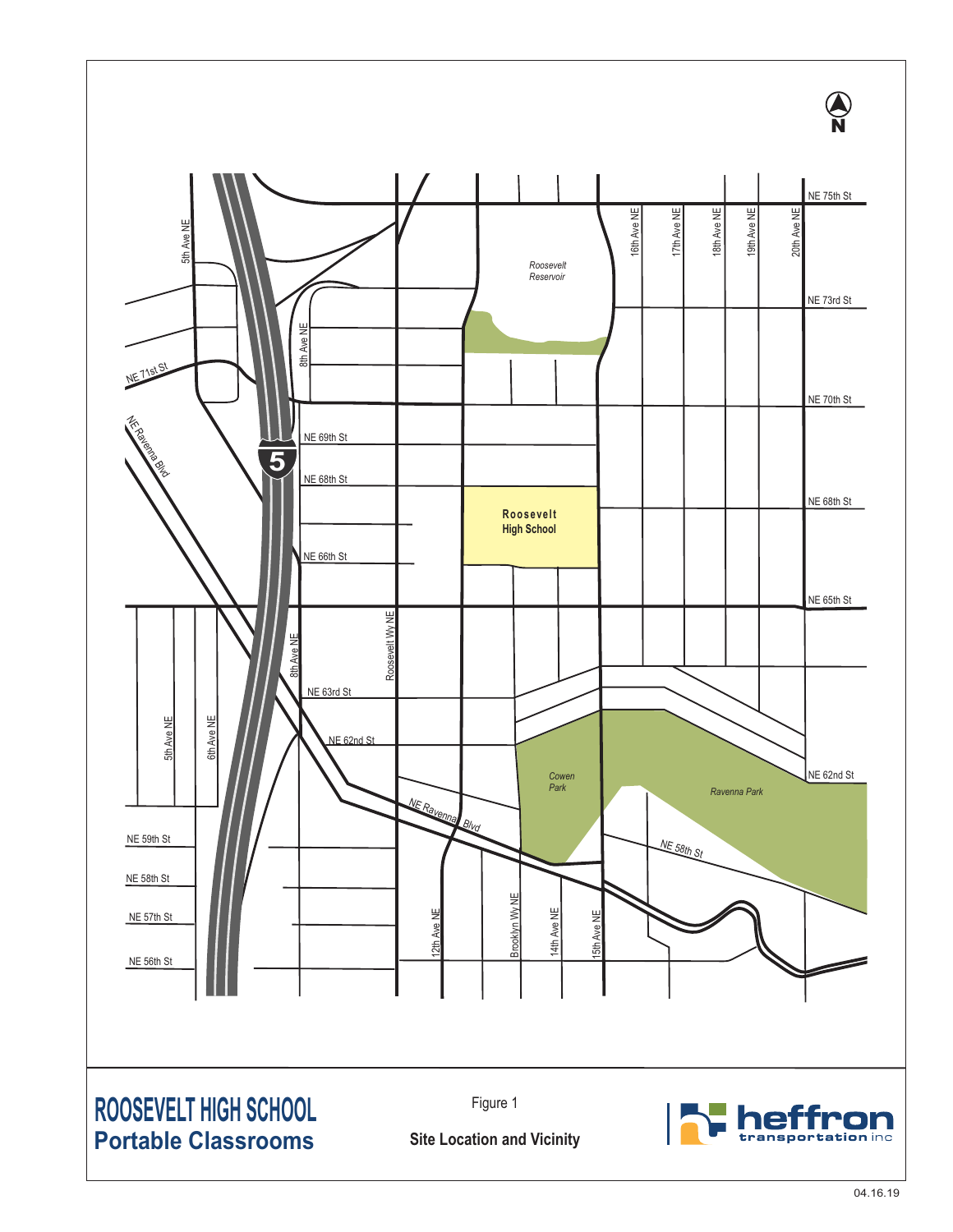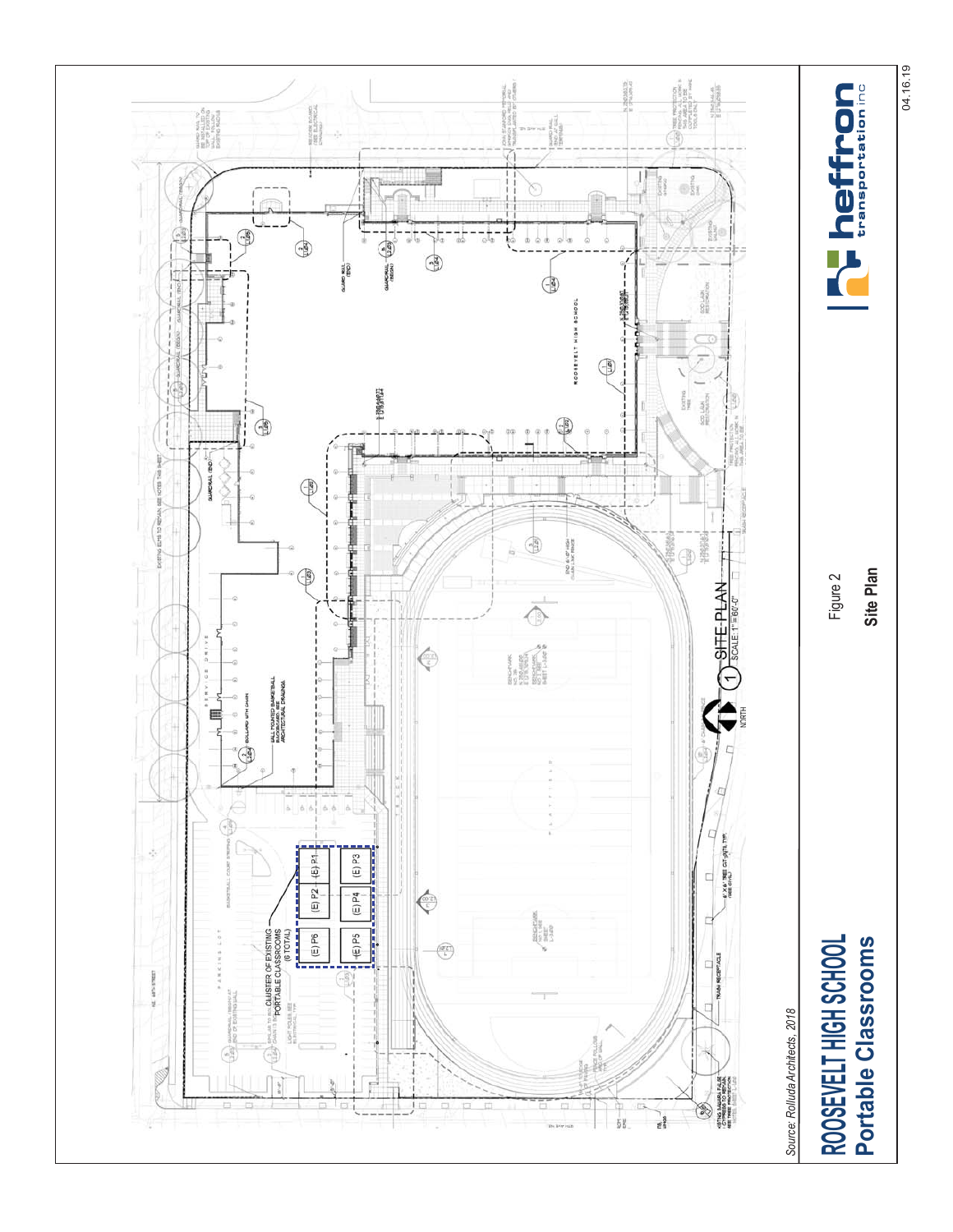## **2. BACKGROUND CONDITIONS**

This section presents the existing transportation conditions in the vicinity of Roosevelt High School, including the existing roadway network, transit facilities, non-motorized facilities, and parking.

## **2.1. Roadway Network**

The Roosevelt High School site is bounded on the east by  $15<sup>th</sup>$  Avenue NE, on the south by NE 66<sup>th</sup> Street, on the north by NE  $68<sup>th</sup>$  Street, and on the west by  $12<sup>th</sup>$  Avenue NE. Key roadways that serve the campus are described below. Roadway classifications were obtained from the City's *Street Classification Map*. [3](#page-5-0) Speed limits are 25 miles per hour (mph) on arterials (unless otherwise marked) and 20 mph on local access streets.

**NE 65th Street** is an east-west Minor Arterial that connects between Sand Point Way NE to the east and E Green Lake Way N to the west. In the Roosevelt and Ravenna neighborhoods, it was recently reconfigured and now has one travel lane in each direction, with a center left-turn lane and bike lanes, sidewalks, curbs, and gutters on both sides. In the vicinity of the school there is no on-street parking.

**15th Avenue NE** is a north-south Minor Arterial that connects between NE Pacific Street to the south and Ballinger Way NE to the north. In the vicinity of the school, it has one travel lane in each direction with peak period parking prohibitions that provide an additional travel lane in the peak direction. Parking along the west curb (southbound) is prohibited from 7:00 to 9:00 A.M.; parking on the east curb (northbound) is prohibited from 4:00 to 6:00 P.M. Adjacent to Roosevelt High School, the southbound curb lane is limited to school bus load/unload only between 7:00 and 9:00 A.M. and 1:00 and 4:00 P.M. Near 15<sup>th</sup> Avenue NE, parking is prohibited at all times to provide additional lanes at that intersection. It has curb, gutter, and sidewalk on both sides.

**12th Avenue NE** is a one-way northbound Principal Arterial that connects between the University District to the south and Lake City Way NE to the north. In the vicinity of the school it has two travel lanes, a bike lane, and parallel parking on both sides of the street. It has curb, gutter, and sidewalk on both sides. However, the on-street parking and sidewalk on the west side, between NE  $65<sup>th</sup>$  Street and NE  $68<sup>th</sup>$ Street are currently unavailable due to construction of Sound Transit's Roosevelt Station for Link light rail.

**Roosevelt Way NE** is a one-way southbound Principal Arterial that connects between Lake City Way NE to the north and the University District to the south. North of NE 75<sup>th</sup> Street/Lake City Way NE it is a two-way Principal Arterial that connects between the Roosevelt and Northgate neighborhoods. In the vicinity of the school it has two southbound travel lanes and a bike lane, with parallel parking on both sides of the street. It has curb, gutter, and sidewalk on both sides of the street.

NE 66<sup>th</sup> Street is an east-west local access street that connects between 8<sup>th</sup> Avenue NE and 15<sup>th</sup> Avenue NE. Between 12<sup>th</sup> Avenue NE and 15<sup>th</sup> Avenue NE, it has one lane designated for one-way eastbound travel. This section has curb, gutter, and sidewalk on both sides. Along the segment between  $12<sup>th</sup>$  Avenue NE and Brooklyn Avenue NE, there is on-street parallel parking permitted on the south side. Between Brooklyn Avenue NE and 15<sup>th</sup> Avenue NE, back-in-angle parking is permitted on the north side of the street. The segment between Roosevelt Way NE and 12<sup>th</sup> Avenue NE is currently closed due to construction of Roosevelt Station; it will re-open after construction is complete in 2021.

<span id="page-5-0"></span><sup>&</sup>lt;sup>3</sup> Seattle Department of Transportation (SDOT), Street Classification Maps, accessed March 2019.

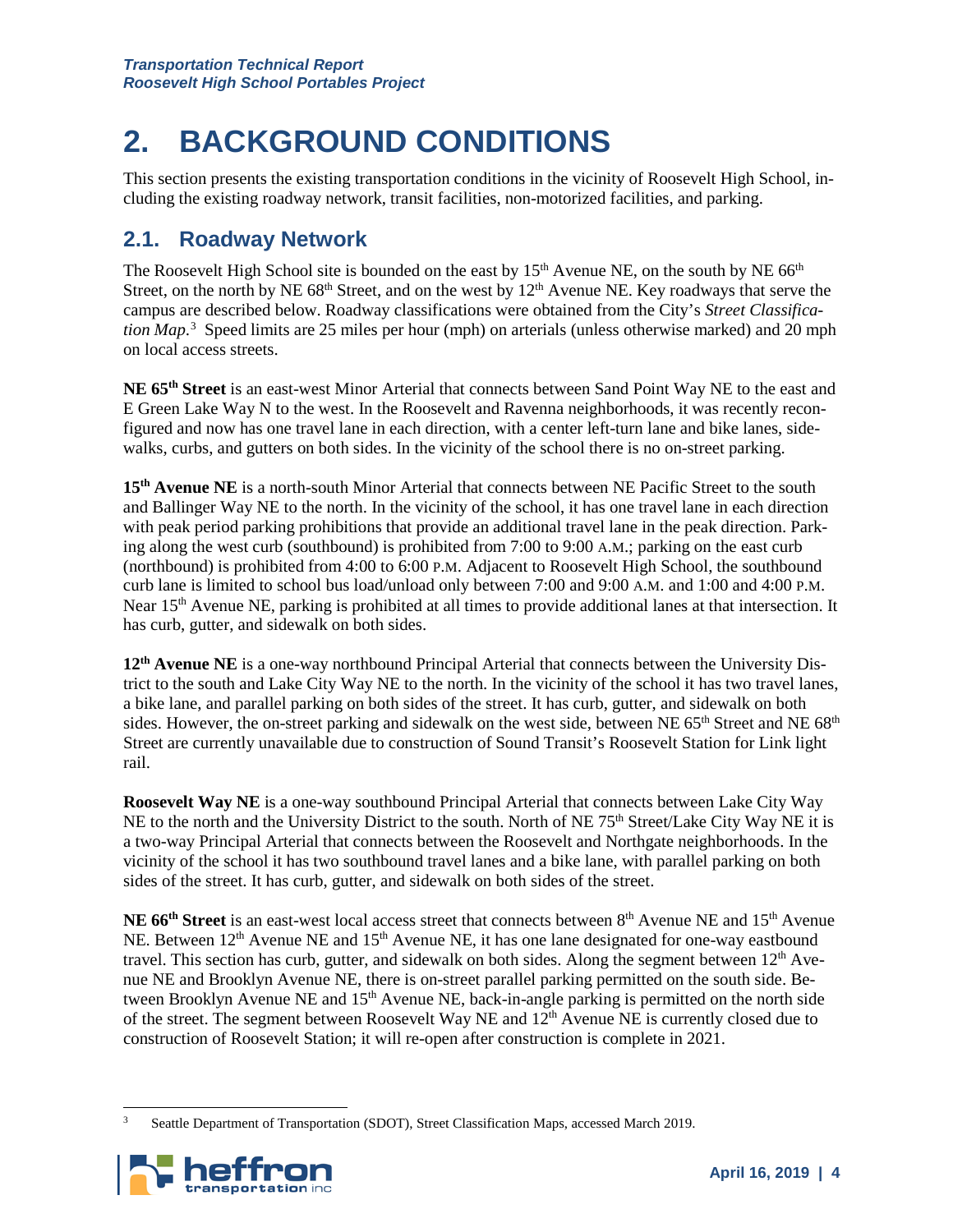#### *Transportation Technical Report Roosevelt High School Portables Project*

**Brooklyn Avenue NE** is a two-way north-south local access street that connects between NE 62<sup>nd</sup> Street and NE 66<sup>th</sup> Street. It has curb, gutter, and sidewalk on both sides. In the vicinity of the school, there is on-street parking permitted on both sides of the street. Due to its width, the travel way is effectively restricted to one lane for both directions of travel when on-street parking occurs on both sides.

NE 68<sup>th</sup> Street is an east-west local access street that connects between 8<sup>th</sup> Avenue NE and 15<sup>th</sup> Avenue NE. Adjacent to the school site between 12<sup>th</sup> Avenue NE and 15<sup>th</sup> Avenue NE, it has one lane designated for one-way westbound travel. This section has curb, gutter, and sidewalk on both sides. Back-in, angle parking is available on the south side of the street.

14<sup>th</sup> **Avenue NE** is a two-way north-south local access street that connects between NE 63<sup>rd</sup> Street and NE 66th Street. It has curb, gutter, and sidewalk on both sides. In the vicinity of the school there is onstreet parking permitted on both sides of the street. Due to its width, the travel way is effectively restricted to one lane for both directions of travel when on-street parking occurs on both sides.

### **2.2. Planned Improvements**

The Roosevelt Station, which will serve the Northgate Extension of Sound Transit's Link light rail service, is currently under construction and is planned to be open in 2021. Existing conditions documented in this report reflect temporary street closures and parking restrictions around the station construction area. After Roosevelt Station is open, it is expected that these restrictions will be lifted. However, the Seattle Department of Transportation (SDOT) may implement restrictions (e.g. parking duration time limits) along the streets around the station area to discourage "hide-and-ride" activities by transit riders who may attempt to park in the area long-term and access light rail for their commute. As part of the Roosevelt Station project, planned to be complete in 2021, walkway and crosswalk improvements are planned along  $12<sup>th</sup>$  Avenue NE.<sup>[4](#page-6-0)</sup> A crosswalk and curb bulbs (to narrow the crossing distance) are planned on west leg of NE 66<sup>th</sup> Street at 12<sup>th</sup> Avenue NE. A new crosswalk on 12<sup>th</sup> Avenue is planned on the south side of NE 67<sup>th</sup> Street. This intersection is also planned to have curb bulbs to narrow the crossing distance across 12th Avenue NE.

The City of Seattle's *2019-2024 Proposed Capital Improvement Program* (CIP) [5](#page-6-1) was reviewed to identify any proposed projects that could affect parking in the next few years. The CIP includes the Roosevelt Multimodal Corridor project, which is planned to develop and implement a range of transit and street improvements in the corridor connecting the University District, Eastlake and South Lake Union neighborhoods between Downtown and the Roosevelt Station area. The corridor is identified as a priority in the *Transit Master Plan* [6](#page-6-2) and the project will identify, prioritize, design, and construct the highest priority "speed and reliability" improvements to existing bus service. The project will also consider an improved right-of-way profile to best accommodate the corridor's multimodal demands, along with the recommendations reflected in each of the City's adopted modal transportation plans and the respective neighborhood plans. The CIP identifies funding for the Roosevelt Multimodal Corridor project each year through 2023. Although specific additional improvements have not been identified, it is possible that ongoing multimodal improvements could affect parking along the corridor.

The *Adopted Seattle Bicycle Master Plan (BMP),[7](#page-6-3)* recommends new protected bicycle lanes on Roosevelt Way NE, 12<sup>th</sup> Avenue NE, and NE 65<sup>th</sup> Street through the study area. The BMP also recommends

<span id="page-6-3"></span><span id="page-6-2"></span><span id="page-6-1"></span>SDOT, April 2014.



<span id="page-6-0"></span> <sup>4</sup> Sound Transit. *North Link Final Supplemental Environmental Impact Statements. Transportation Technical Report.* April 2006.

<sup>&</sup>lt;sup>5</sup> City of Seattle, September 24, 2018.

City of Seattle, 2016.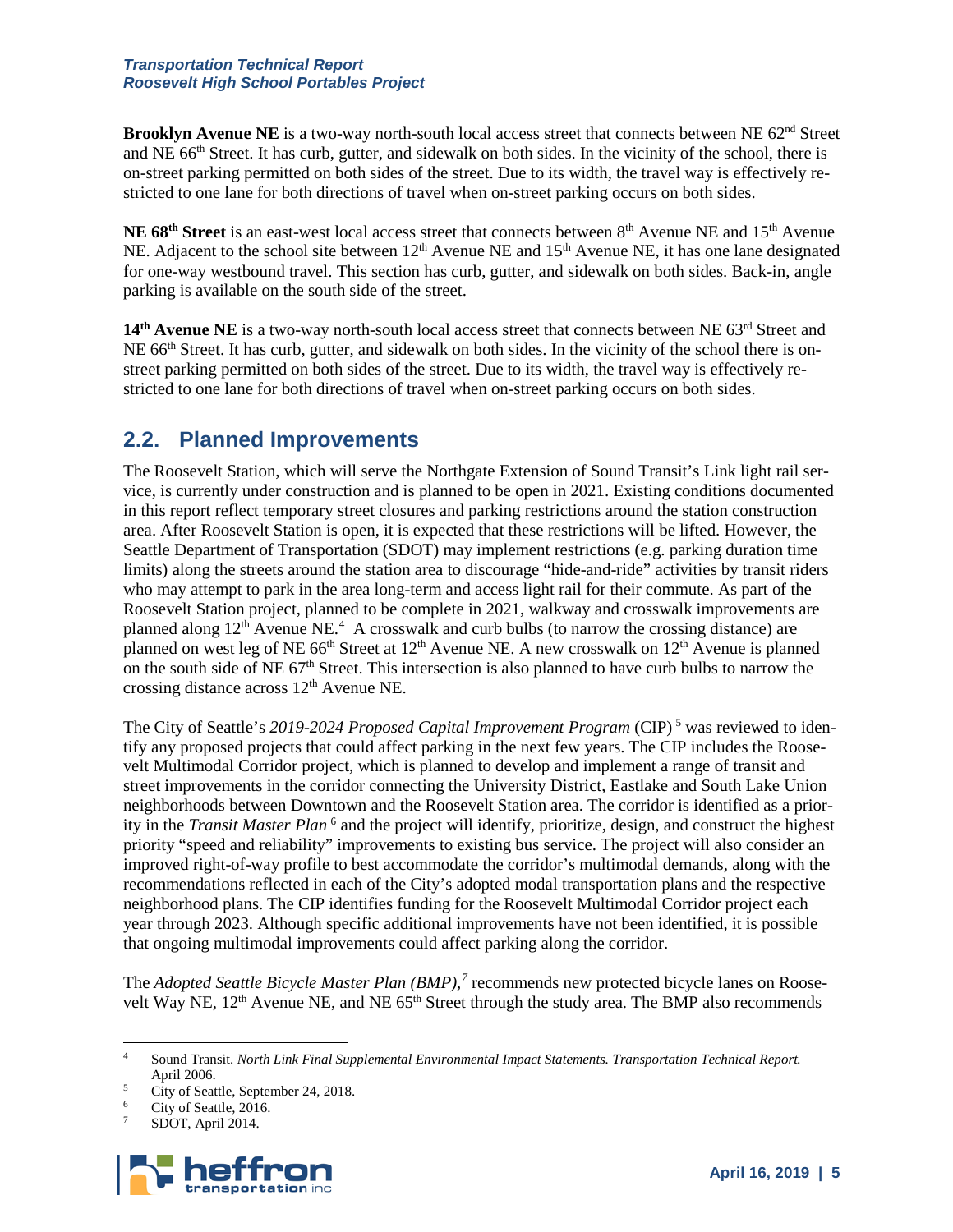#### *Transportation Technical Report Roosevelt High School Portables Project*

an in-street local connector (a bicycle facility with minor separation) on 15th Avenue NE and local connector neighborhood greenways along NE 66<sup>th</sup> Street between Weedin Place NE and 15<sup>th</sup> Avenue NE as well as on Brooklyn Avenue NE from NE 66<sup>th</sup> Street south to NE Ravenna Boulevard.

The protected bicycle lane on Roosevelt Way NE between NE 65<sup>th</sup> Street and the University Bridge was completed in 2016, and protected bicycle lanes on NE  $65<sup>th</sup>$  Street were installed as part of the City's *Vision Zero* program in 2018. The *2017-2021 BMP Implementation Plan* [8](#page-7-0) projects include installation of protected bicycle lanes along  $11^{th}/12^{th}$  Avenues NE between the University Bridge and NE 75<sup>th</sup> Street, along 15<sup>th</sup> Avenue NE between NE 62<sup>nd</sup> Street and Lake City Way NE, along NE 70<sup>th</sup> Street between 8<sup>th</sup> Avenue NE and Roosevelt Way, and extension of the protected bike lanes on NE Roosevelt Way from NE  $65<sup>th</sup>$  Street to NE 75<sup>th</sup> Street. Although these bicycle lane projects have been identified as high priority by the City, no design or schedule information is currently available. However, it is possible that some or all of these projects could be implemented prior to or during the next few school years and could potentially result in on-street parking reductions or modifications where they are constructed.

## **2.3. Parking Supply & Occupancy**

Both off-street and on-street parking at and around Roosevelt High School were surveyed to determine the existing parking supply and parking demand. This information was then used to estimate how parking utilization could be affected by parking demand generated by the portables (which is presented later in Section [3\)](#page-13-0). The following sections describe the parking supply as well as the current parking demand and utilization rates.

### **2.3.1. On-Street Parking**

A detailed on-street parking study was performed and supply was documented according to the method-ology outlined in the City of Seattle's Tip #117.<sup>[9](#page-7-1)</sup> The City recommends use of this methodology to document the number and type of on-street parking spaces that may exist within a defined study area. This analysis was completed to document the existing supply and how it is currently utilized.

The study area for the on-street parking utilization analysis included all roadways within an 800-foot walking distance from the school site, which is the study area typically required by the City of Seattle for analyses of this type. The 800-foot walking distance results in a study area that extends just west of Roosevelt Way NE, north to NE 71<sup>st</sup> Street, south to NE 63<sup>rd</sup> Street, and east to 18<sup>th</sup> Avenue NE. The study area consists of both commercial and residential land uses. Commercial development is concentrated along sections of NE 65th Street and Roosevelt Way NE through the study area. It should be noted that only some of the residences within the study area have off-street parking capacity in driveways or garages. Many of the residents actively use on-street parking.

As previously discussed, ongoing construction activities around Roosevelt Station site have removed some on-street parking and disconnected both NE 66<sup>th</sup> Street and NE 67<sup>th</sup> Street between Roosevelt Way N and  $12<sup>th</sup>$  Avenue NE. These streets will be reconnected when the construction ends, but any restored/new on-street parking spaces are likely to be restricted to short-term parking only. Details about parking supply and demand are provided in the following sections.

<span id="page-7-1"></span><span id="page-7-0"></span>The City recommends using information in Tip #117 to assist with parking utilization studies. Although created for another purpose, Tip #117 contains guidance for measuring on-street supply; other details and analysis requirements, such as parking demand count periods, are typically based on the type of project being proposed and evaluated.



 <sup>8</sup> SDOT, April 2017.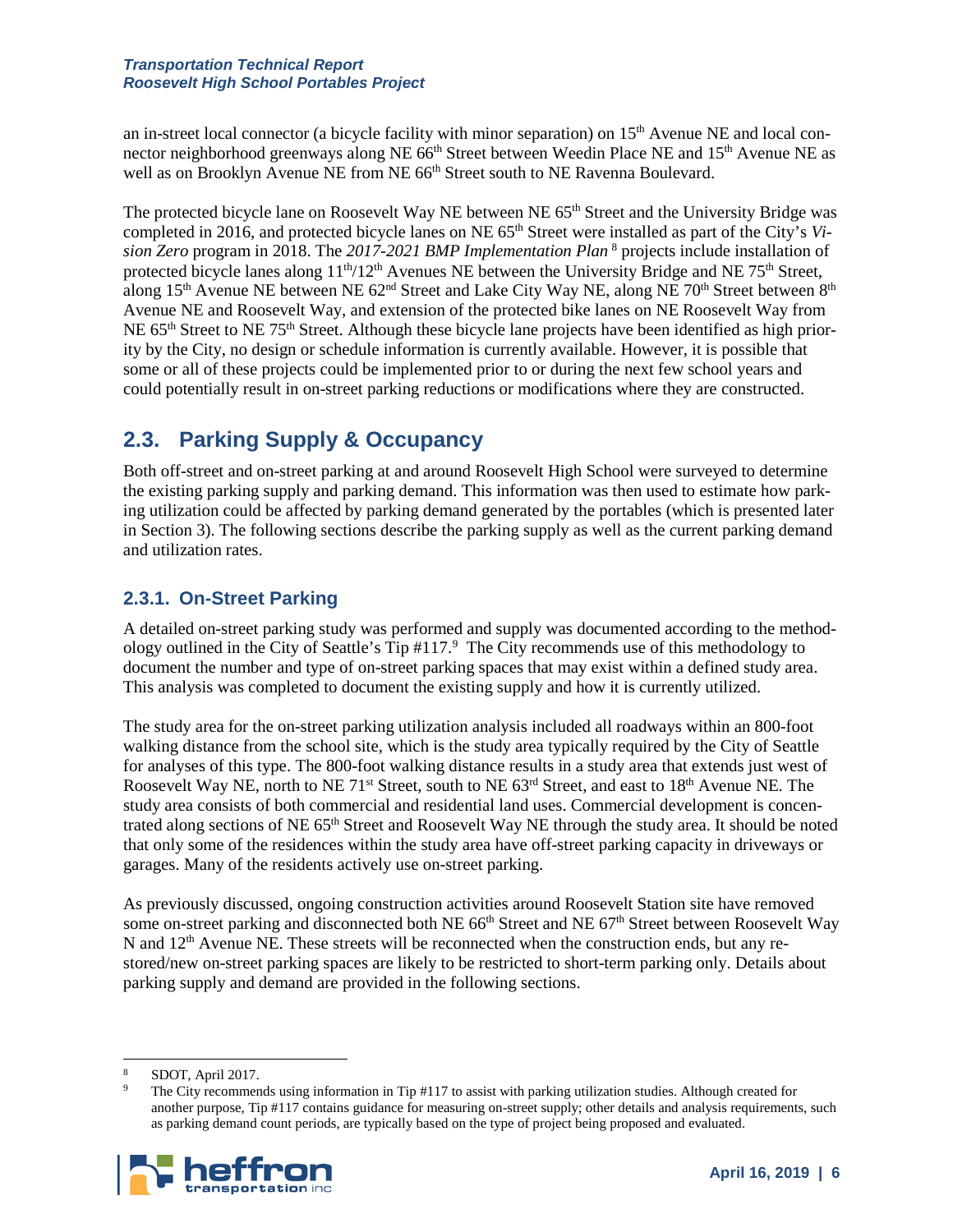### On-Street Parking Supply

In the study area, most of the local access residential streets are at least 25 feet wide and parking is generally permitted on both sides of the street (except where angle parking occurs on one side). The study area was separated into individual block faces. A block face consists of one side of a street between two cross-streets. For example, the east side of 12<sup>th</sup> Avenue NE between NE 66<sup>th</sup> Street and NE 68<sup>th</sup> Street is one block face (identified as block face 'CC'). The study area and block face designations are shown on Figure 3.

Each block face was measured and analyzed to determine the number of on-street parking spaces. First, common street features—such as driveways, fire hydrants, and special parking zones—were noted and certain distances adjacent to the street features were noted. No on-street parking capacity was assumed within 30 feet of a signalized or marked intersection, within 20 feet of an uncontrolled intersection, within 15 feet on either side of a fire hydrant, within 20 feet on either side of a crosswalk, or within 5 feet on either side of a driveway or alley. The remaining unobstructed lengths of street between street features were converted to legal on-street parking spaces using values in the City's Tip #117. It should be noted that the curb-face values in Tip #117 reflect space lengths that range from about 18.5 feet to 26.5 feet per space. Based on extensive experience of Heffron Transportation preparing on-street parking utilization studies, a trend has been observed that the increased popularity of smaller cars (such as Smart cars) and the tendency for drivers to park closer together in areas with higher utilization can result in more available supply than would be suggested by the Tip #117 guidance.

The total number of on-street parking spaces within the study area varies throughout the day. Restrictions limit maximum parking durations ranging between one and four hours (some with paid parking stations and some without), and peak direction restrictions during the morning or evening commute periods. The parking supply was inventoried for four representative weekday periods when Roosevelt High School typically generates parking demand: mid-morning (around 10:00 A.M.), mid-afternoon (around 1:45 P.M.), and two evening periods. Peak period restriction prohibits parking between 4:00 and 6:00 P.M. on 15<sup>th</sup> Avenue NE and 12<sup>th</sup> Avenue NE, resulting in different evening parking supply during and after this period. Evening parking counts were conducted during the early evening (around 5:00 P.M.) when the restriction was in place, and later evening (around 7:30 P.M.) after it had expired.

The parking supply survey determined that there are currently 659 on-street parking spaces within the defined study area; all of these spaces can be used during the mid-morning and later evening periods, 646 spaces can be used during the mid-afternoon period, and 605 spaces can be used during the early evening period. These totals do not include 49 on-street spaces that are currently unavailable due to adjacent construction projects; 41 of the spaces are adjacent to mixed use projects currently under construction directly south of the school, and eight of the spaces are adjacent to the Roosevelt Station construction (four on each side of Roosevelt Way NE). The parking supply totals by block face are provided in Appendix A.

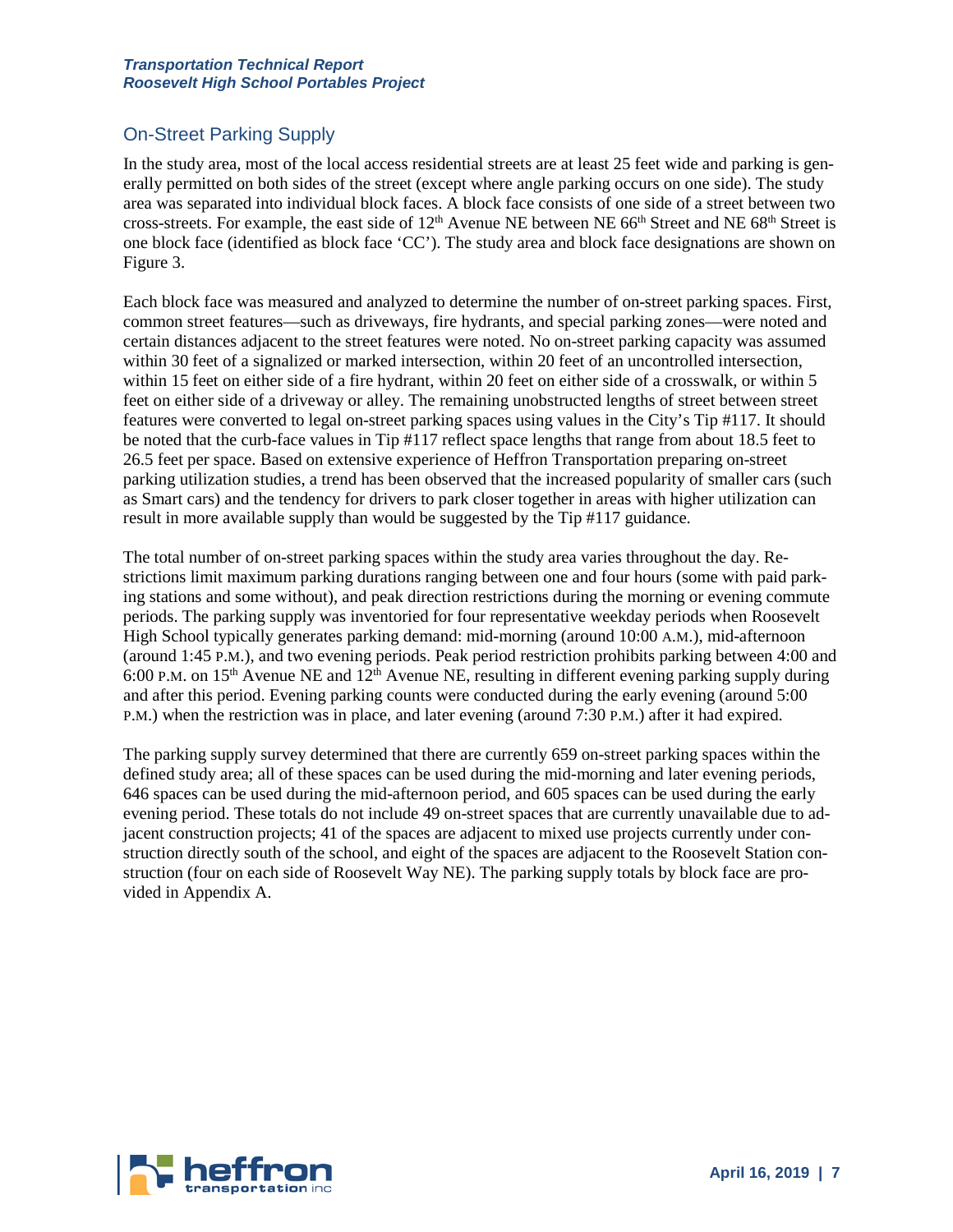**heffron Qz** NE 63rd St NE 68th St NE 63rd St NE 68th St 18th Ave NE **BR BS ≷ CI** 17th Ave NE **⊋ CH BP BQ 国 DI** 0000000 **AS AT CF CG** NE 62nd St NE 62nd St 16th Ave NE  $\circledS$ **DR DT DS AL DG B EG**  $\circledS$ **BO ED EF**  $\circledR$ **EIAA AD AB AR CE AQ CD BG**  $\circledS$ a<sub>n ava diat</sub><br>ac **EH**  $\textcircled{\scriptsize{5}}$ **DD EE DA DE AI AJ** (පි) CN (CO) (CP) (CQ) CR) (CS) CT **DQ High School CS** Parking Study Area **Parking Study Area** 14th Ave NE <u>ይ</u> **EC Roosevelt BB DB**  $\circledS$  $\circledS$ **CJ CL DC** Figure 3 **AY BA BH BL CR DO**  $\overline{\textcircled{\tiny{B}}}$ Brooklyn Ave NE **CQ DL DM DN**  $\circledS$ 2 **EB DY**  $\bigcirc$ **CK**  $\circledS$ **AE AG CZ EA**  $\circledast$  $\circledS$ (a) **AP BF** <u>ဉ</u>  $\circledS$  $\overline{\circledast}$ **CA CB** 12th Ave NE **DZ BE**  $\circledast$ **AF**  $\circledast$ **BJ BK** a)(§ **BY BX CX CY AX AZ BD BU CO DK ₹**  $\overline{\textcircled{\tiny 3}}$  $\widehat{\mathbb{B}}$ **BC <br><br>
<br>
<br>
<br>
<br><br><br><br><br><br><br><br><br><br><br>** Roosevelt Wy NE NE 70th St NE 71st St NE 71st St NE 70th St **AM DJ**  $\circledS$ **A న**)(క **BV BW**  $\circledast$ **BI** NE 68th St NE 67th St NE 64th St NE 63rd St NE 69th St NE 66th St NE 65th St NE 69th St NE 68th St NE 67th St NE 66th St NE 65th St NE 64th St NE 63rd St **ROOSEVELT HIGH SCHOOL** Portable Classrooms ROOSEVELT HIGH SCHOOL **Portable Classrooms** Study Area Block Face Study Area Block Face Block Face ID **XX** Block Face ID LEGEND  $\circledS$ 

04.16.19 04.16.19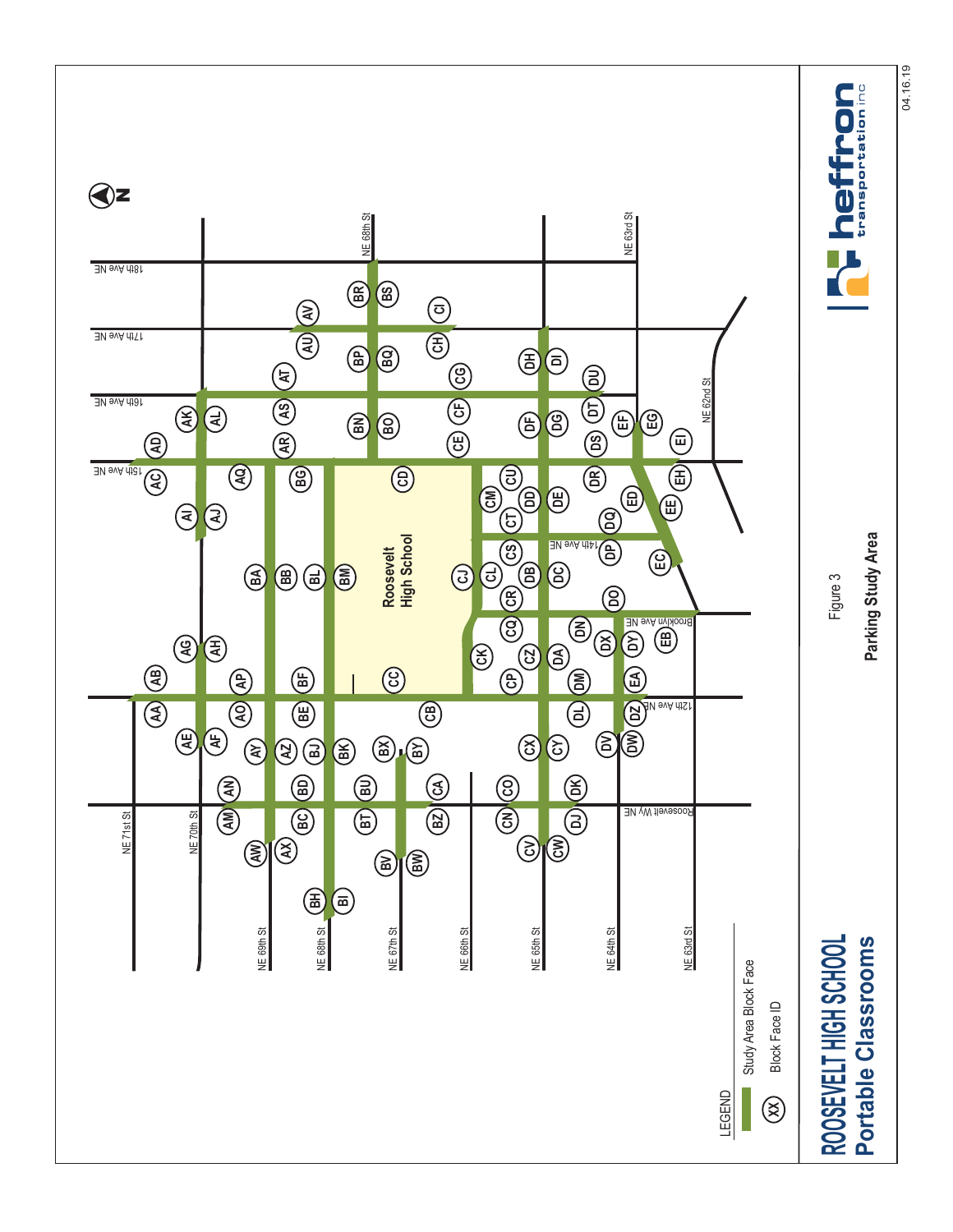### Existing On-Street Parking Occupancy

Existing parking occupancy counts within the study area were performed between February 20 and March 7, 2019. Weekday occupancy counts were performed during four periods when school was in session. Mid-morning (between 10:00 and 10:45 A.M.) and mid-afternoon (1:45 to 2:30 P.M.) counts were conducted to reflect typical school day conditions. Early evening (5:00 to 5:45 P.M.) and later evening (7:30 to 8:15 P.M.) counts were conducted to reflect conditions when after-school scholastic and athletic activities take place. The highest level of after-school activities occurred on Tuesday, February 26, including athletic practices during the early evening period and a meeting for parents/guardians during the later evening period. Athletic practices and other activities were observed at the field on both days during the early evening period. Mid-afternoon counts were also conducted during the week of Roosevelt High School's mid-winter break, in order to compare conditions with and without school in session.

The results of the parking occupancy surveys are summarized in [Table 1.](#page-11-0) Detailed summaries of the onstreet parking occupancy for each block face for all counts are provided in Appendix A. On-street parking utilization was calculated as the number of vehicles parked on street divided by the number of legal on-street parking spaces within the study area or on a specific block face. The study area utilization totals are also summarized i[n Table 1.](#page-11-0) As shown, utilization of on-street parking (with school in session) in the study area ranged from 71% to 79% during the daytime periods and 57% to 62% during the evening periods. Field observation found that the larger difference between the two observation days for the mid-afternoon counts appeared to be primarily due to a varying number of construction-generated vehicles present within the study area.

The mid-afternoon counts performed during the mid-winter break were used to estimate the general level of parking demand generated by the school during the day, and also to help identify the areas where parking demand generated by construction employees working in the area is highest. Based upon the differences between counts on afternoons with and without school in session, about 140 vehicles parked on street during the day are estimated to be generated by the school.

The field survey also found five block faces within the study area that appeared to be predominantly used by construction-related vehicles (in addition to eight block faces adjacent to construction projects where parking is currently prohibited). These include both sides of  $12<sup>th</sup>$  Avenue NE between NE 68<sup>th</sup> Street and NE  $69<sup>th</sup>$  Street (block faces BE and BF), the south side of NE  $67<sup>th</sup>$  Street east of Roosevelt Way NE (block face BY), the NE 66<sup>th</sup> Street angle parking adjacent to the school between Brooklyn Avenue NE and  $14<sup>th</sup>$  Avenue NE (block face CJ), and the west half of the angle parking on the south side of NE 68<sup>th</sup> Street (block face BM). The construction-related demand directly south of the school is likely generated by mixed-use developments that are currently under construction. Construction-employee parking could move on site once the projects' parking garages are complete. However, it is expected that as new development continues to occur around the Roosevelt Station area, construction employee parking could occur at other locations; therefore, it is assumed that construction-related parking demand in the near future is likely to be similar to existing conditions.

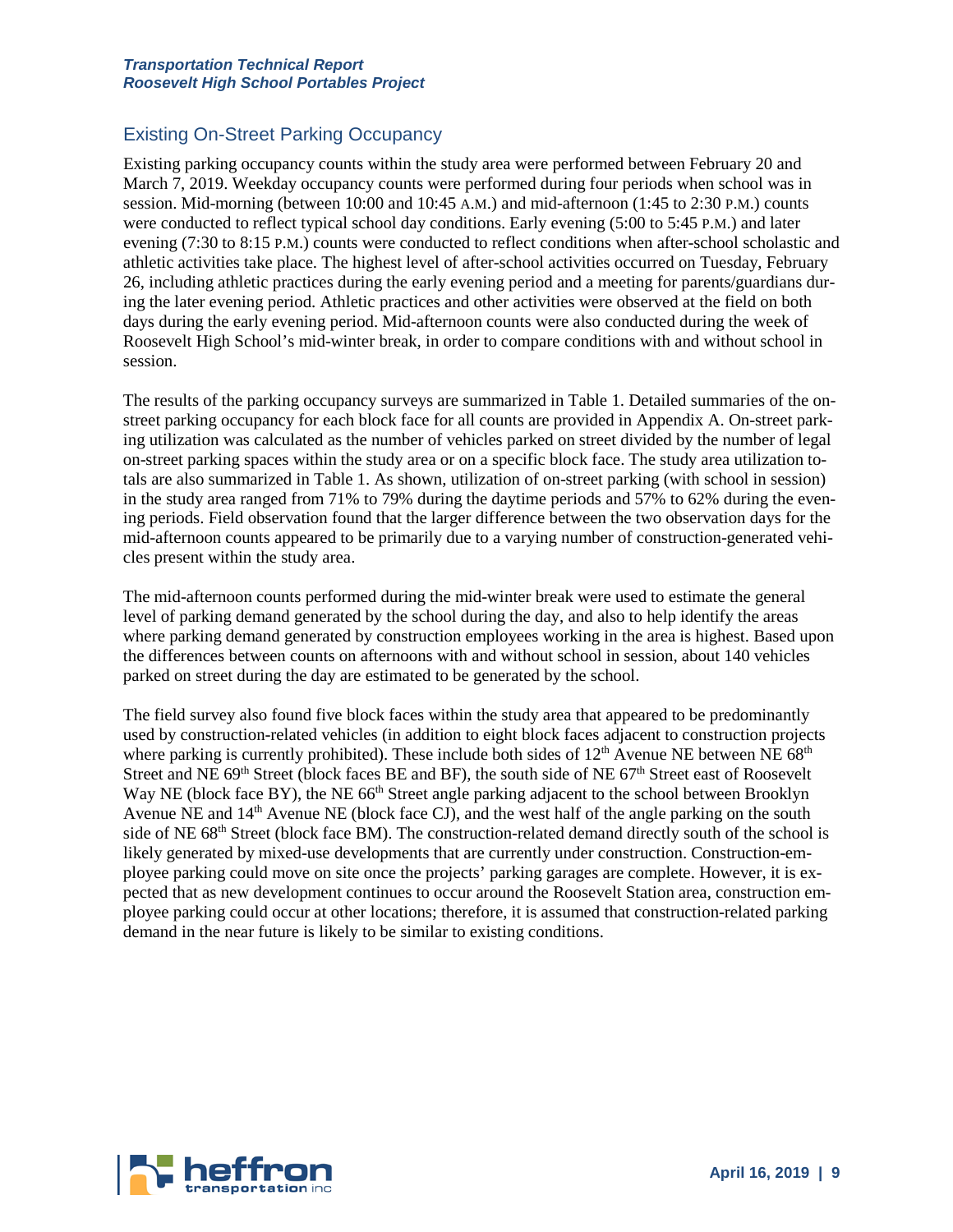| <b>Study Period</b>                      | Parking Supply <sup>a</sup> | <b>Vehicles Parked</b> | % Utilization | <b>Unused Spaces</b> |  |  |  |  |  |
|------------------------------------------|-----------------------------|------------------------|---------------|----------------------|--|--|--|--|--|
| <b>SCHOOL IN SESSION</b>                 |                             |                        |               |                      |  |  |  |  |  |
| Mid-Morning (10:00 to 10:45 A.M.)        |                             |                        |               |                      |  |  |  |  |  |
| Tuesday, February 26, 2019               | 659                         | 517                    | 78%           | 142                  |  |  |  |  |  |
| Tuesday, March 5, 2019                   | 659                         | 519                    | 79%           | 140                  |  |  |  |  |  |
| Average                                  | 659                         | 518                    | 79%           | 141                  |  |  |  |  |  |
| Mid-Afternoon (1:45 to 2:30 P.M.)        |                             |                        |               |                      |  |  |  |  |  |
| Tuesday, March 5, 2019                   | 646                         | 512                    | 79%           | 134                  |  |  |  |  |  |
| Thursday, March 7, 2019                  | 646                         | 458                    | 71%           | 188                  |  |  |  |  |  |
| Average                                  | 646                         | 485                    | 75%           | 161                  |  |  |  |  |  |
| Early Evening (5:00 to 5:45 P.M.)        |                             |                        |               |                      |  |  |  |  |  |
| Tuesday, February 26, 2019               | 605                         | 347                    | 57%           | 258                  |  |  |  |  |  |
| Tuesday, March 5, 2019                   | 605                         | 357                    | 59%           | 248                  |  |  |  |  |  |
| Average                                  | 605                         | 352                    | 58%           | 253                  |  |  |  |  |  |
| Later Evening (7:30 to 8:15 P.M.)        |                             |                        |               |                      |  |  |  |  |  |
| Tuesday, February 26, 2019               | 659                         | 401                    | 61%           | 258                  |  |  |  |  |  |
| Tuesday, March 5, 2019                   | 659                         | 410                    | 62%           | 249                  |  |  |  |  |  |
| Average                                  | 659                         | 406                    | 62%           | 253                  |  |  |  |  |  |
| SCHOOL NOT IN SESSION (MID-WINTER BREAK) |                             |                        |               |                      |  |  |  |  |  |
| Mid-Afternoon (1:45 to 2:30 P.M.)        |                             |                        |               |                      |  |  |  |  |  |
| Wednesday, February 20, 2019             | 646                         | 344                    | 53%           | 302                  |  |  |  |  |  |
| Thursday, February 21, 2019              | 646                         | 352                    | 54%           | 294                  |  |  |  |  |  |
| Average                                  | 646                         | 348                    | 54%           | 298                  |  |  |  |  |  |

#### <span id="page-11-0"></span>Table 1. On-Street Parking Occupancy Survey Results

*Source: Heffron Transportation, Inc., April 2019.*

*a. These totals do not include 49 on-street spaces that are currently unavailable due to adjacent construction projects; 41 of the spaces are adjacent to mixed use projects currently under construction directly south of the school, and 8 of the spaces are adjacent to the Roosevelt Station construction. Parking supply totals include one space in a 3-minute loading zone.*

### **2.3.2. On-Site Parking**

Roosevelt's parking lot is located in the northwest corner of campus. Currently, the lot provides 141 total spaces including 27 spaces with restrictions (disabled permits, specific school staff, etc.). This total excludes 43 spaces that are currently occupied by the six portable classrooms. Existing parking occupancy counts within the lot were performed during the same study periods described for the on-street parking. [Table 2](#page-12-0) presents the results of the on-site parking occupancy counts. As shown, with school in session, there were between 113 and 126 vehicles parking in the lot during the day, and between 19 and 40 parked during the evening. On average, 17 to 24 on-site parking spaces were unused during the day and 105 to 120 spaces were unused during the evening. During the week when school was not in session, 10 to 11 vehicles were parked on site during mid-afternoon.

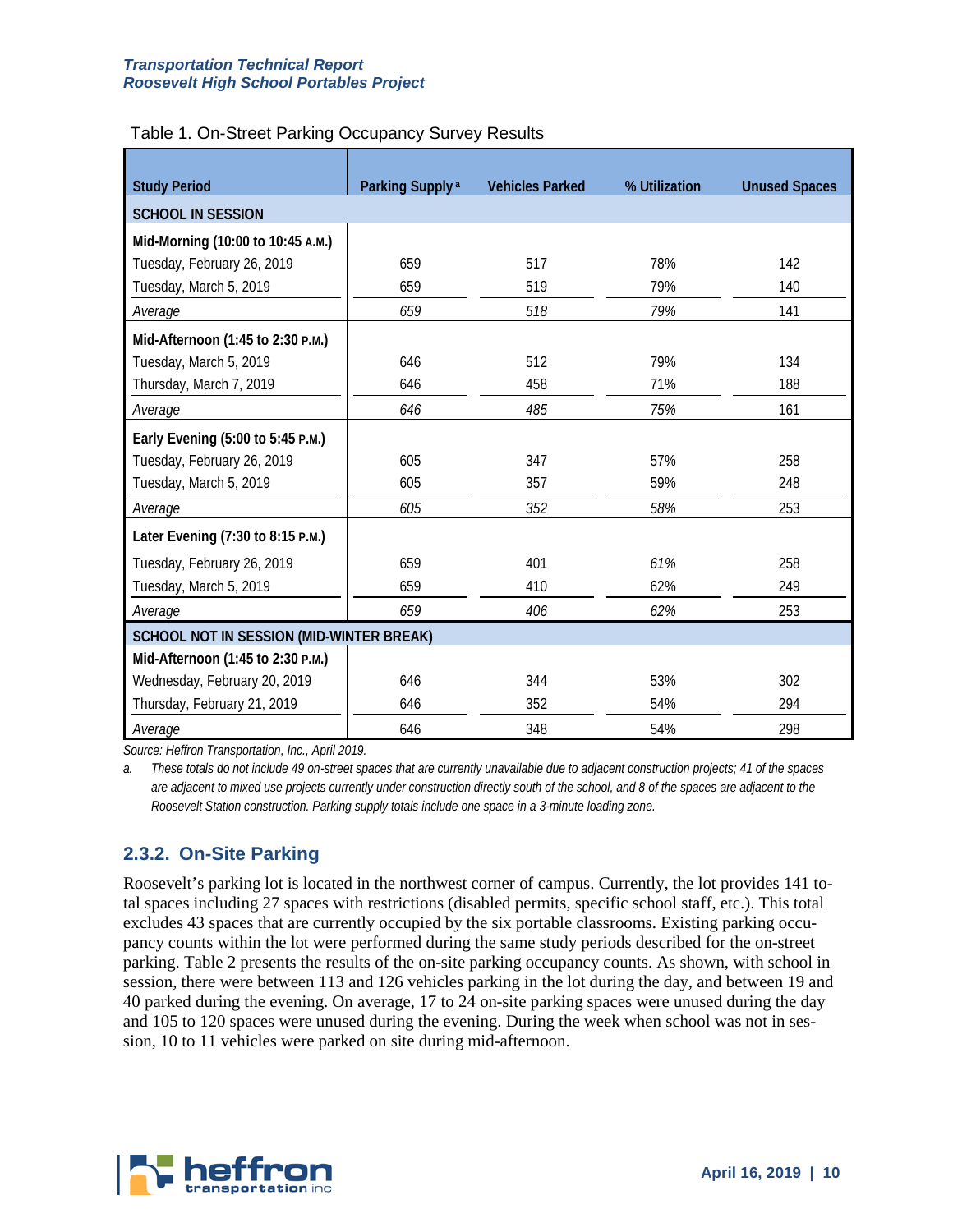<span id="page-12-0"></span>

| <b>Study Period</b>                      | <b>Parking Supply</b> | <b>Vehicles Parked</b> | <b>Unused Spaces</b> |
|------------------------------------------|-----------------------|------------------------|----------------------|
| <b>SCHOOL IN SESSION</b>                 |                       |                        |                      |
| Mid-Morning (10:00 to 10:45 A.M.)        |                       |                        |                      |
| Tuesday, February 26, 2019               | 141                   | 121                    | 20                   |
| Tuesday, March 5, 2019                   | 141                   | 113                    | 28                   |
| Average                                  |                       | 117                    | 24                   |
| Mid-Afternoon (1:45 to 2:30 P.M.)        |                       |                        |                      |
| Tuesday, March 5, 2019                   | 141                   | 122                    | 19                   |
| Thursday, March 7, 2019                  | 141                   | 126                    | 15                   |
| Average                                  |                       | 124                    | 17                   |
| Early Evening (5:00 to 5:45 P.M.)        |                       |                        |                      |
| Tuesday, February 26, 2019               | 141                   | 40                     | 101                  |
| Tuesday, March 5, 2019                   | 141                   | 32                     | 109                  |
| Average                                  |                       | 36                     | 105                  |
| Later Evening (7:30 to 8:15 P.M.)        |                       |                        |                      |
| Tuesday, February 26, 2019               | 141                   | 22                     | 119                  |
| Tuesday, March 5, 2019                   | 141                   | 19                     | 122                  |
| Average                                  |                       | 21                     | 120                  |
| SCHOOL NOT IN SESSION (MID-WINTER BREAK) |                       |                        |                      |
| Mid-Afternoon (1:45 to 2:30 P.M.)        |                       |                        |                      |
| Wednesday, February 20, 2019             | 141                   | 11                     | 130                  |
| Thursday, February 21, 2019              | 141                   | 10                     | 131                  |
| Average                                  |                       | 11                     | 130                  |

*Source: Heffron Transportation, Inc., April 2019.*

## **2.4. Transit Facilities & Service**

King County Metro Transit (Metro) currently provides bus service to the site with stops located on Roosevelt Way NE, 12<sup>th</sup> Avenue NE, 15<sup>th</sup> Avenue NE, and NE 65<sup>th</sup> Street within one-quarter mile of the school. These stops are served by Metro Routes  $45, 62, 64, 67, 71, 73, 76,$  and  $373$ .<sup>[10](#page-12-1)</sup>

Two park &-ride lots are located about one-half mile to the west of the site. Green Lake Park & Ride, located at NE 65<sup>th</sup> Street and 8<sup>th</sup> Avenue NE, has 4[11](#page-12-2) parking spaces and 22 bicycle lockers.<sup>11</sup> Calvary Christian Assembly Church, located at NE 68<sup>th</sup> Street and Roosevelt Way NE, also has some spaces available for paid public parking during weekdays.

Sound Transit's Northgate Link project is a 4.3-mile extension of the light rail system, with new stations planned for the University District, Roosevelt, and Northgate areas. Sound Transit is currently

<span id="page-12-2"></span><span id="page-12-1"></span><sup>&</sup>lt;sup>11</sup> King County Metro, Park & Ride and Transit Center Information, [https://kingcounty.gov/depts/transportation/metro/travel-options/parking.aspx,](https://kingcounty.gov/depts/transportation/metro/travel-options/parking.aspx) Access April 2019.



<sup>&</sup>lt;sup>10</sup> King County Metro, Route and Schedule Information[, https://kingcounty.gov/depts/transportation/metro/schedules](https://kingcounty.gov/depts/transportation/metro/schedules-maps.aspx)[maps.aspx,](https://kingcounty.gov/depts/transportation/metro/schedules-maps.aspx) Accessed April 2019.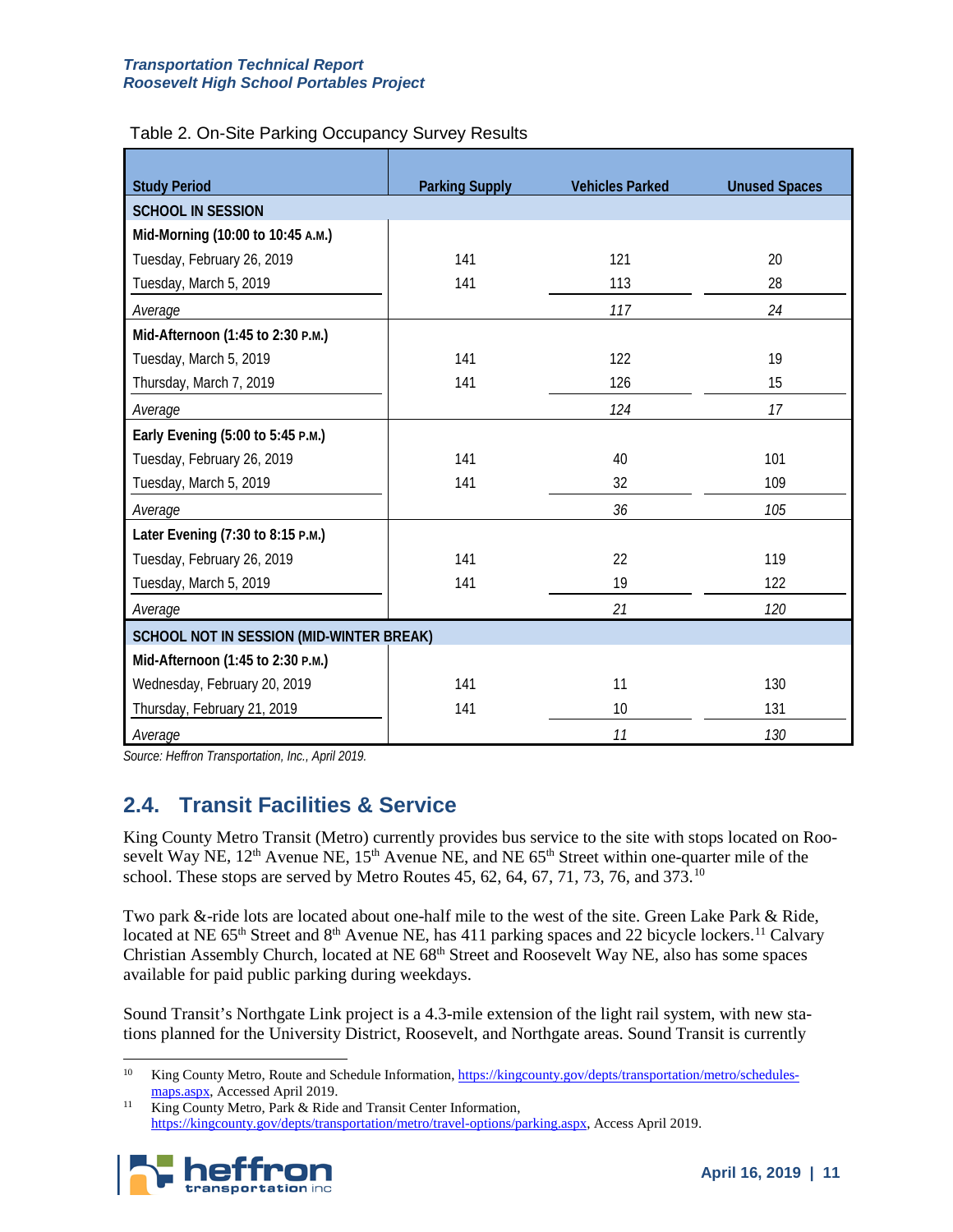constructing the Roosevelt Station along the west side of 12<sup>th</sup> Avenue NE between NE 65<sup>th</sup> and NE 67<sup>th</sup> Streets, directly west of Roosevelt High School. The underground station is planned to have two entrances: one at the intersection of NE  $65<sup>th</sup>$  Street and  $12<sup>th</sup>$  Avenue NE, and one at the intersection of NE  $67<sup>th</sup>$  Street and  $12<sup>th</sup>$  Avenue NE. Elevators, escalators and stairs will lead from the entrances to the platform, approximately 80 to 90 feet below ground level. The above-ground station buildings include ventilation shafts, bike storage, and emergency stairs. Northgate Link is planned to begin operation in 2021.[12](#page-13-1)

SPS provides yellow bus, door-to-door, Metro, and cab service. Eligibility for District-provided transportation depends on several factors including grade level and proximity to assigned schools. High school students who reside within the boundaries of the Seattle School District and who live more than 2.0 miles from their assigned school are eligible for an ORCA card. Exceptions are allowed for students who require specialized transportation services or who require medical transportation as approved by District Health Services.<sup>[13](#page-13-2)</sup>

## **2.5. Non-Motorized Facilities**

Sidewalks exist along all streets in the site vicinity. Crosswalks and pedestrian crossing signals are present at all signalized intersections, and several unsignalized crosswalks are present on 15<sup>th</sup> Avenue NE, 12th Avenue NE, and Roosevelt Way NE. Due to ongoing construction of the Roosevelt Station, there are no pedestrian facilities currently available on the west side of 12<sup>th</sup> Avenue NE at the NE 66<sup>th</sup> Street intersection.

## <span id="page-13-0"></span>**3. PARKING IMPACTS**

This section describes the estimated parking impacts resulting from continued on-site parking displacement by portable classrooms at Roosevelt High School. The six portable classrooms were placed in 2016 and 2017; SPS is planning for them to remain until Roosevelt's student enrollment aligns with its building capacity.

## **3.1. Typical School Days**

The portable classrooms on the Roosevelt High School site affects parking on a typical school day in two different ways:

- 1. On-site parking demand (generally staff and employees) is displaced due to the reduced number of spaces available and may spill over to on-street parking during periods when on-site parking demand exceeds the available capacity; and
- 2. The additional student enrollment accommodated by the portables may generate additional parking demand in the vicinity.

The potential impacts from each of these elements are discussed in the following sections.

<span id="page-13-2"></span><span id="page-13-1"></span><sup>13</sup> Seattle Public Schools, *Transportation Service Standards 2018-2019*, Effective September 1, 2018.



 <sup>12</sup> Sound Transit, Roosevelt Station project information[, https://www.soundtransit.org/system-expansion/roosevelt-station,](https://www.soundtransit.org/system-expansion/roosevelt-station) Accessed April 2019.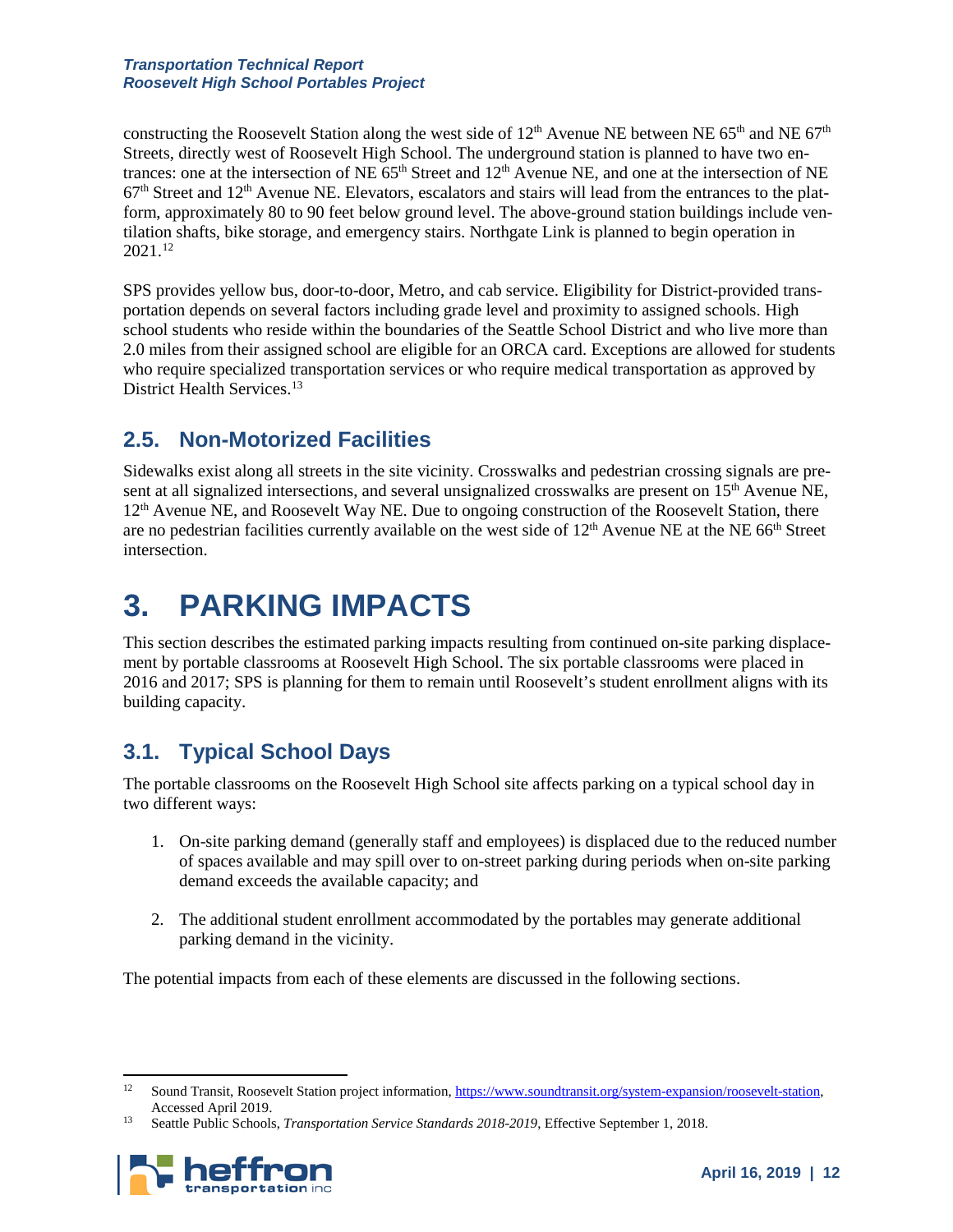### **3.1.1. Potential Overspill from On-Site Parking Supply Reduction**

As discussed previously, the six portable classrooms currently occupy 43 spaces in the school's parking lot. This reduction in supply and its effect on nearby on-street parking is reflected in the existing parking surveys summarized previously in [Table 1.](#page-11-0) There are 141 total parking spaces currently in the lot. Without the portables in place, the total would be 184.

The on-site parking survey results summarized previously in [Table 2](#page-12-0) show the highest on-site demand occurring in the afternoon, when an average of 124 parked vehicles were counted. The mid-morning demand was slightly lower at 117 parked vehicles. There were unused parking spaces available during both periods—24 in the morning and 17 in the afternoon. Since there are unused on-site parking spaces with the portables in place, it is unlikely that all of the parking spaces currently displaced would be fully utilized if they were available; however, it is expected that some vehicles currently parked on-street would shift to the parking lot if the portables were not in place. Assuming a similar on-site utilization as existing, it is estimated that about 36 to 39 school-generated vehicles that currently are parked on street would park on site during the school day without the portables in place. The summary in [Table 2](#page-12-0) shows over 100 unused parking spaces on typical evenings without special events; therefore, no on-street overspill is attributed to the portables on a typical evening. Evenings with larger events are addressed separately in Section [3.4.](#page-16-1)

#### **3.1.2. Parking Demand from Increased Student Enrollment**

The additional student enrollment capacity that can be accommodated at Roosevelt High School with the installation of the portable classrooms may also generate additional parking demand. Comparison of demand counts conducted with and without school in session indicates a peak of 266 parked vehicles generated by the school (approximately 140 on street and 126 on site). At the time of the counts, student enrollment at Roosevelt High School was 1,913 students; this equates to a peak parking rate of 0.14 vehicles per student (this accounts for all parked vehicles, including those generated by students, faculty, staff and visitors). This reflects a reduction in the parking rate derived from a study conducted at the school in 2016 to support analysis conducted for the Lincoln High School Modernization Project, <sup>[14](#page-14-0)</sup> which found a school-day parking demand rate of about 0.23 vehicles per student at that time.

To estimate parking demand rates for a typical (non-event evening), time-of-day distribution data published in the Institute of Transportation Engineers' (ITE) *Parking Generation Manual* [15](#page-14-1) for High Schools (ITE Land Use Code 530) was applied to the school-day rate that was derived for Roosevelt High School. The ITE data indicate that the early evening parking rate (around 5:00 P.M.) is about 49% of the peak rate, or 0.07 vehicles per student. In the later evening (around 7:00 P.M.), the ITE data indicate that the parking rate is about 8% of the peak rate, or 0.01 vehicles per student.

These rates were applied to the added student enrollment capacity that can be accommodated by the portable classrooms. [Table 3](#page-15-0) summarizes the estimated parking demand generated by the students that can be accommodated by the portable classrooms at the site. The table shows that parking demand generated by the six portables currently located on the site (and thus reflected in the existing parking counts) is estimated to be 25 vehicles during the day, 13 vehicles during early evening, and 2 vehicles during later evening. Since the on-site parking counts (summarized i[n Table 2\)](#page-12-0) indicate ample available space in the school parking lot during typical evenings, it is expected that the evening parking demand generated by the added student enrollment capacity primarily occurs on site.

<span id="page-14-1"></span><span id="page-14-0"></span>ITE, 5<sup>th</sup> Edition, January 2019.



<sup>&</sup>lt;sup>14</sup> Heffron Transportation, August 22, 2016.<br><sup>15</sup> ITE 5<sup>th</sup> Edition, January 2019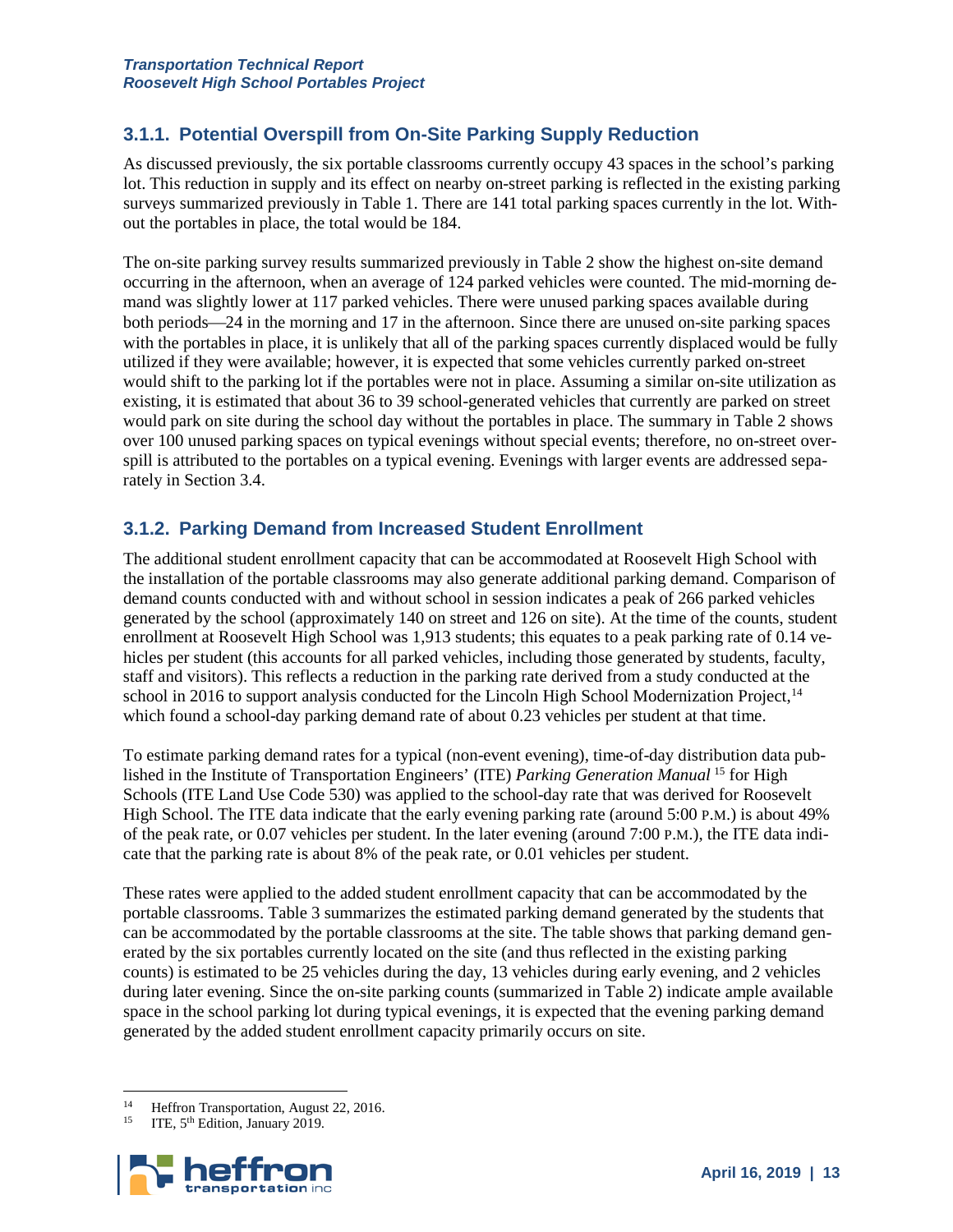| <b>Study Period</b>               | Parking Demand Rate (vehicles/student) | Parking Demand (vehicles) <sup>a</sup> |
|-----------------------------------|----------------------------------------|----------------------------------------|
| Mid-Morning (9:30 to 10:30 A.M.)  | 0.14                                   | 25                                     |
| Mid-Afternoon (1:15 to 2:15 P.M.) | 0.14                                   | 25                                     |
| Early Evening (4:30 to 5:30 P.M.) | 0.07                                   |                                        |
| Later Evening (7:00 to 8:00 P.M.) | 0.01                                   |                                        |

<span id="page-15-0"></span>

| Table 3. Parking Demand from Additional Student Enrollment Capacity |  |  |  |  |  |  |  |
|---------------------------------------------------------------------|--|--|--|--|--|--|--|
|---------------------------------------------------------------------|--|--|--|--|--|--|--|

*Source: Heffron Transportation, Inc., April 2019.*

*a. Estimated by applying the parking demand rate to the 180-student enrollment capacity that can be accommodated by the six portable classrooms.*

### **3.1.3. Potential Parking Demand Generated by Pipeline Development**

The project's estimated spillover parking demand was analyzed cumulatively with projected spillover parking from other proposed development projects with overlapping parking influence areas (800-foot walking distance from each of the development sites). Twenty pipeline development projects were identified, summarized in Appendix B. They are estimated to generate parking demand within the Roosevelt High School parking study area of 54 vehicles during the day, and 86 vehicles in the evening. It is possible that not all of these projects will be completed and fully occupied during the period in which the portables are in place. In that case, the estimate of their cumulative impacts with the Roosevelt High School Portables project would be conservatively high.

### **3.1.4. Cumulative Parking Impacts**

[Table 4](#page-16-0) summarizes the projected cumulative on-street parking utilization, with and without the portable classrooms at Roosevelt High School. For the purposes of evaluating the potential on-street parking impacts associated with new development, the City considers utilization rates of 85% or higher to be effectively full. During the daytime, the portables (including the additional student enrollment capacity that they accommodate) are estimated to contribute about 9% to on-street parking utilization, resulting in cumulative parking demand in the study area that is near capacity but does not exceed it. These current forecasts indicate utilization should remain below levels reflected in the parking analysis prepared for the code departure process undertaken in 2018 for the portables. In the evening, additional parking demand generated by the portables is not expected to typically contribute to on-street parking demand. However, if all evening vehicles generated by the additional student enrollment capacity were to park on street instead of on site, the estimated 13 vehicles during early evening and 2 vehicles during later evening would contribute 2% or less to on-street parking utilization during their respective time periods, and cumulative parking demand would remain below the 85% utilization level.

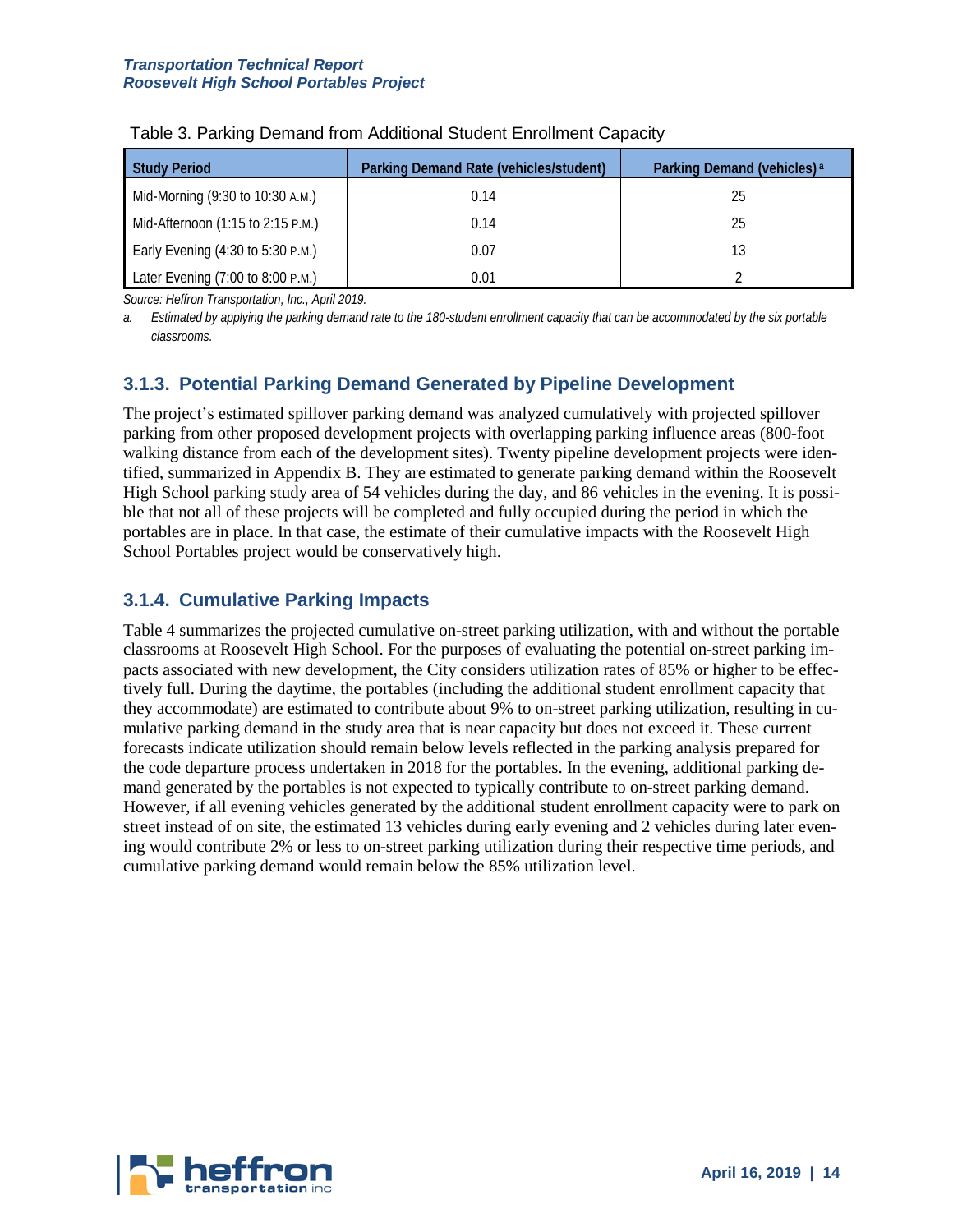|                                   |                                  |                              | <b>Without Portables</b> | <b>With Portables</b>        |                 |                     |  |  |  |  |  |  |  |  |
|-----------------------------------|----------------------------------|------------------------------|--------------------------|------------------------------|-----------------|---------------------|--|--|--|--|--|--|--|--|
| <b>Study Period</b>               | On-Street<br>Supply <sup>1</sup> | Total<br>Demand <sup>2</sup> | %<br>Utilization         | Added<br>Demand <sup>3</sup> | Total<br>Demand | $\%$<br>Utilization |  |  |  |  |  |  |  |  |
| Mid-Morning (9:30 to 10:30 A.M.)  | 700                              | 511                          | 73%                      | 61                           | 572             | 82%                 |  |  |  |  |  |  |  |  |
| Mid-Afternoon (1:15 to 2:15 P.M.) | 687                              | 475                          | 69%                      | 64                           | 539             | 78%                 |  |  |  |  |  |  |  |  |
| Early Evening (4:30 to 5:30 P.M.) | 646                              | 438                          | 68%                      |                              | 438             | 68%                 |  |  |  |  |  |  |  |  |
| Later Evening (7:00 to 8:00 P.M.) | 700                              | 492                          | 70%                      |                              | 492             | 70%                 |  |  |  |  |  |  |  |  |

#### <span id="page-16-0"></span>Table 4. Cumulative On-Street Parking Utilization – Without & With Portables

*Source: Heffron Transportation, Inc., April 2019.*

*1. Assumes 41 spaces that are currently unavailable due to construction of pipeline development projects are restored.*

*2. Baseline on-street parking demand was adjusted to include parking generated by pipeline development projects, as summarized in Appendix B, and excludes estimated parking demand generated by the six portables that are currently located in the school lot. Construction-generated on-street parking demand was assumed to continue at current levels.*

*3. Parking demand from the portables includes additional demand estimated to result from associated student enrollment increases, and overspill to the street resulting from reduced parking lot capacity.*

It should be noted that the estimates presented in this report are likely conservatively high and intended to evaluate a 'worst case' cumulative parking scenario with the portable classrooms in place. As discussed previously, the analysis assumes completion and occupancy of numerous pipeline development projects with the portables also in place. It is possible that not all pipeline development projects will be completed and/or fully occupied while the portables are in use. Also, the parking demand estimated to be generated by the portables is based upon the additional student capacity that they can accommodate; if actual enrollment is less than the capacity, parking demand increases may be lower than the estimates provided in this analysis. It is also noted that the portables accommodate additional student enrollment demand that will occur with or without them. Nevertheless, the cumulative parking utilization estimates indicate that increased parking demand from new development, as well as the portables project, is expected to approach available on-street capacity in the area during the day.

### <span id="page-16-1"></span>**3.2. Event Parking**

It is acknowledged that on occasional evenings when there are multiple events or very large events (such as concerts, theater events, or curriculum night) occurring at Roosevelt High School, utilization of the on-site lot and surrounding roadways can be much higher than a typical non-event evening. SPS will not allow non-scholastic or recreational use (scheduled through Seattle Parks and Recreation) of the lighted athletic field until the portables are removed. After the portables are removed, SPS would not permit scheduling the lighted athletic field for non-scholastic uses on evenings with a large school event or combination of events that are expected to draw more than 730 attendees.<sup>16</sup>

<span id="page-16-2"></span> <sup>16</sup> Condition defined as part of the SEPA and Master Use Permit process, SDCI Project No. 3029271-LU.

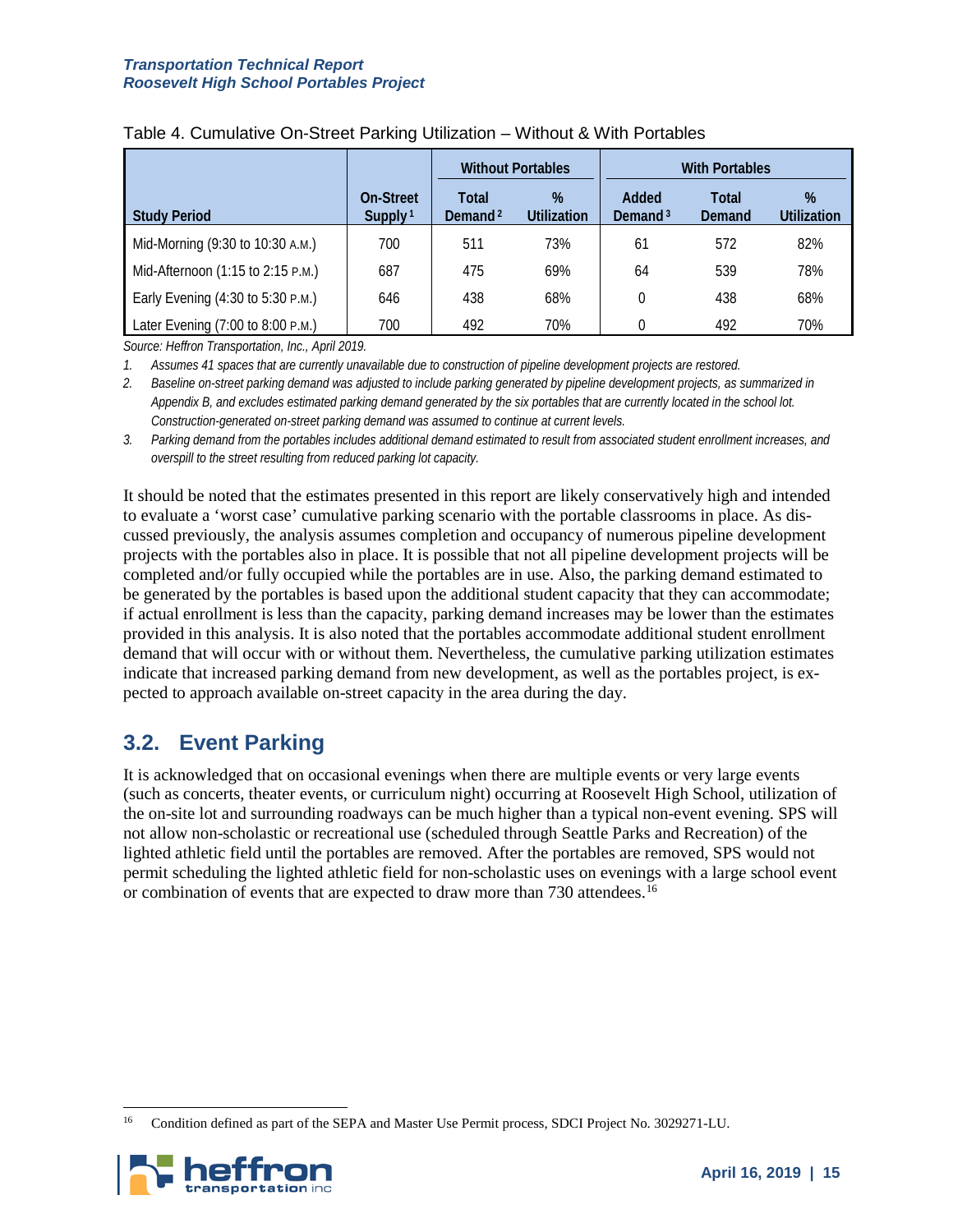## **4. SUMMARY AND MANAGEMENT MEASURES**

SPS proposes to retain six portable classrooms that were originally placed in 2016 and 2017. The portable classrooms are planned to remain in place until Roosevelt's student enrollment level aligns with its building capacity.

For the purposes of evaluating the potential on-street parking impacts associated with new development, the City typically considers parking utilization over 85% to be effectively full. During the daytime, the portables (including the additional student enrollment capacity that they accommodate) are estimated to contribute about 9% to daytime on-street parking utilization, resulting in cumulative parking demand in the study area of 82%. No on-street overspill is attributed to the portables on a typical evening. However, if all evening vehicles generated by the additional student enrollment capacity were to park on street instead of on site, it would contribute up to 2% to on-street parking utilization on typical (nonevent) evenings, and cumulative parking demand would remain below the 85% utilization level.

Compared to 2018 conditions, existing on-street supply reduced by up to 17% (depending on the time of day), due primarily to the NE 65<sup>th</sup> Street re-channelization project but also due to some additional parking lane closures adjacent to construction projects. However, overall parking occupancy also decreased by 6% to 17%, depending on the time of day. Overall, utilization is slightly higher compared to 2018 up to 4% during the day and up to 6% during the evening—but still below the City-defined capacity of 85%, Based upon the parking counts conducted in March 2019, school's peak parking rate has decreased to 0.14 parked vehicles per student, compared to 0.23 parked vehicles per student calculated in 2016.

The analysis presented in this report is intended to provide a conservative "worst case" scenario, the cumulative parking utilization estimates indicate that the City's recent on-street parking reductions (associated with the NE 65<sup>th</sup> Street bike lane improvements) combined with increased demand from new development, as well as that attributable to the portables, is expected to cause daytime utilization to approach available on-street parking capacity in the area. Continuation of the following measure identified to support the 2018 departure process is recommended.

• **Transportation Communication & Operation Plan** – Implement a school-wide information program that acknowledges the challenges of driving and parking, and encourages faculty, students, and staff to travel to and from school by walking, biking, carpooling, or taking transit. The *Transportation Communication & Operation Plan* prepared as a condition of the prior departure approval in 2018, including a graphic that illustrates parking restrictions in the Roosevelt area, is provided in Appendix C. This plan (or similar) and accompanying graphic should be updated at least annually, distributed to students, faculty and staff, and made available on the school's web site. The count results in this report suggest that demand rates are down and may be a result of the effort associated with the 2018 departures approval and this plan.

In addition, as a condition of the Roosevelt High School field lighting project, SPS will not allow non-scholastic and recreational use of the lighted athletic field until the portables are removed.

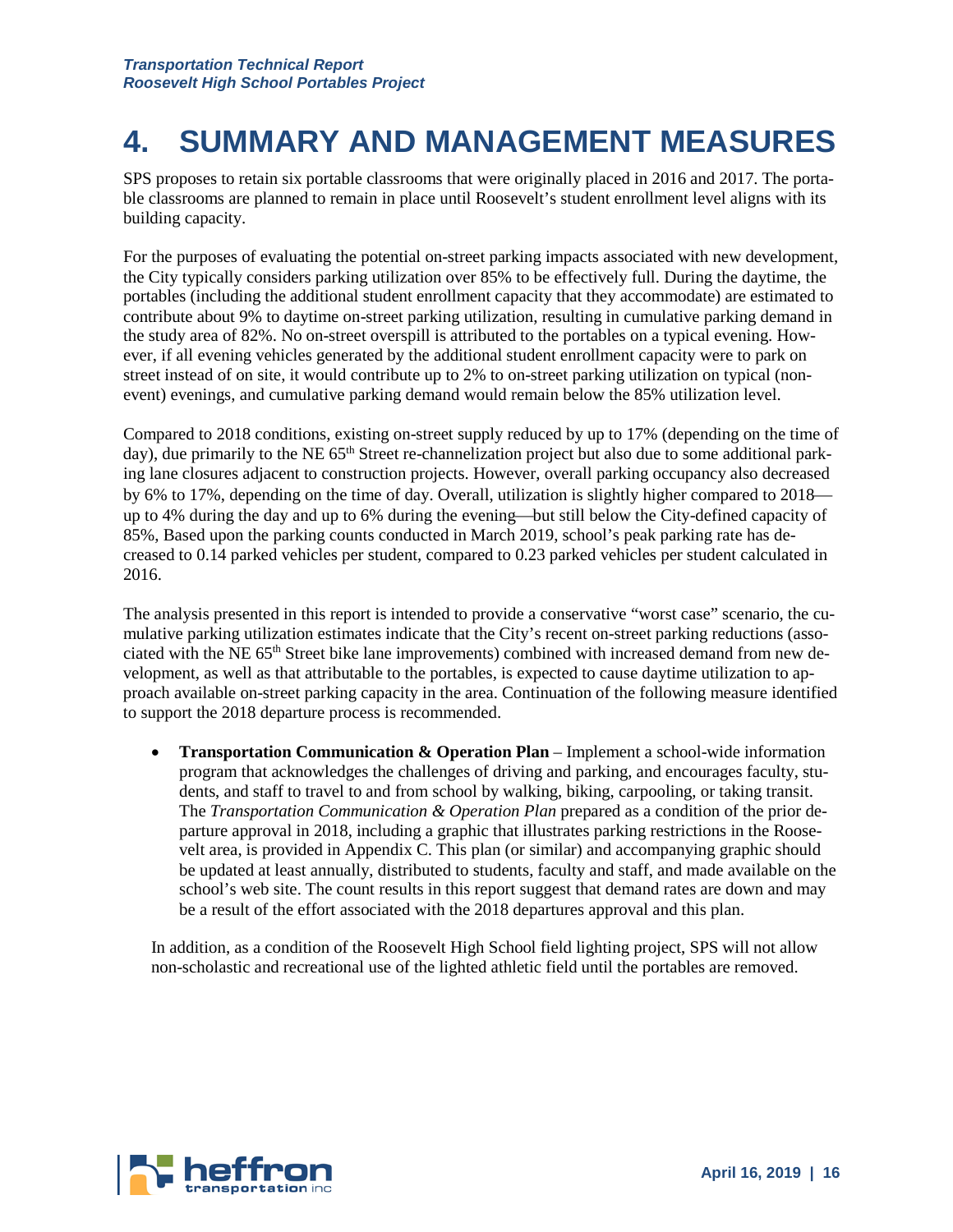## APPENDIX A

PARKING SURVEY DATA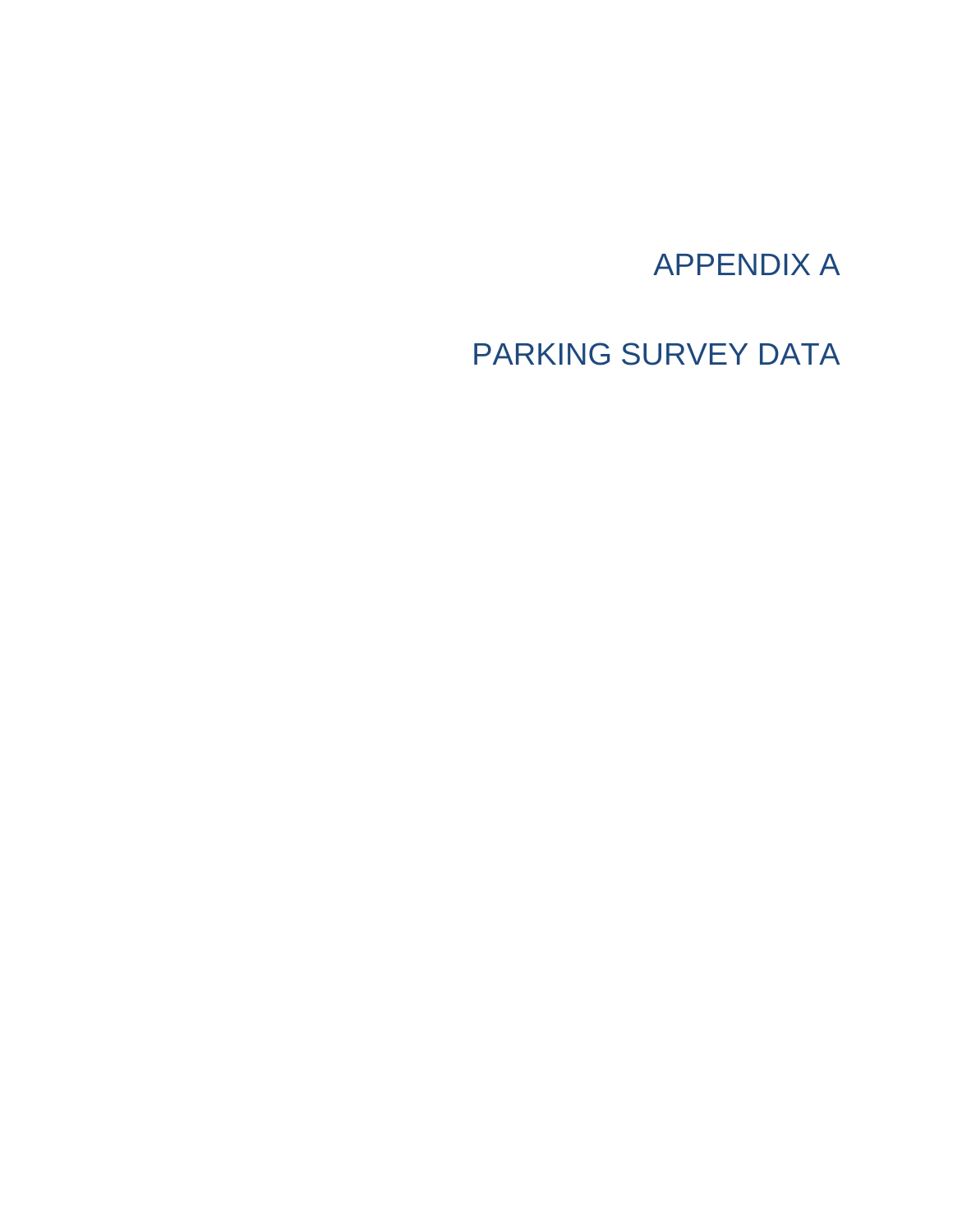| i<br>I |  |
|--------|--|
| í      |  |
|        |  |

|                | pniving latoT                                                                                                 | sepeds              | ဖ                         | ഄ                         | $\omega$                                                                                            |                           | $\sim$                                                                                                                                                                                        |                                  |                           |                           |                           |                             |                                                                   |                           |                                           |                           |                                                                   |                           |                           |                                                                   |                           | $\circ$                      |                               |                                 |                                                                                                        |                             |                             |                                                        |                           |                           |                             |                              |                              |                                                                    |                             |                                                                                      |                             |                                                            |                             |                            |                            |                           |                                                                   |                               |                                |                                |                             |                           |                                                                     |                           |                           |                                                     |
|----------------|---------------------------------------------------------------------------------------------------------------|---------------------|---------------------------|---------------------------|-----------------------------------------------------------------------------------------------------|---------------------------|-----------------------------------------------------------------------------------------------------------------------------------------------------------------------------------------------|----------------------------------|---------------------------|---------------------------|---------------------------|-----------------------------|-------------------------------------------------------------------|---------------------------|-------------------------------------------|---------------------------|-------------------------------------------------------------------|---------------------------|---------------------------|-------------------------------------------------------------------|---------------------------|------------------------------|-------------------------------|---------------------------------|--------------------------------------------------------------------------------------------------------|-----------------------------|-----------------------------|--------------------------------------------------------|---------------------------|---------------------------|-----------------------------|------------------------------|------------------------------|--------------------------------------------------------------------|-----------------------------|--------------------------------------------------------------------------------------|-----------------------------|------------------------------------------------------------|-----------------------------|----------------------------|----------------------------|---------------------------|-------------------------------------------------------------------|-------------------------------|--------------------------------|--------------------------------|-----------------------------|---------------------------|---------------------------------------------------------------------|---------------------------|---------------------------|-----------------------------------------------------|
|                | Меекфау Еvening<br>IdslisvA aeosq2                                                                            |                     | ဖ                         |                           |                                                                                                     |                           |                                                                                                                                                                                               |                                  |                           |                           |                           |                             |                                                                   |                           |                                           |                           |                                                                   |                           |                           |                                                                   | $\circ$                   |                              |                               | $\circ$                         |                                                                                                        | $\circ$                     |                             |                                                        |                           |                           |                             |                              |                              |                                                                    |                             |                                                                                      |                             |                                                            |                             |                            |                            |                           |                                                                   |                               |                                |                                |                             |                           |                                                                     |                           |                           |                                                     |
|                | Total Parking<br>Меекфау Еагіу                                                                                | buluəv              | $\mathbf{c}$              |                           |                                                                                                     |                           |                                                                                                                                                                                               |                                  |                           |                           |                           |                             |                                                                   |                           |                                           |                           |                                                                   | $\circ$                   |                           | $\circ$<br>$\epsilon$                                             | $\circ$                   | $\Box$                       |                               | $\circ$                         |                                                                                                        | $\circ$                     |                             |                                                        |                           |                           |                             |                              |                              |                                                                    | $\circ$                     |                                                                                      | $\circ$                     |                                                            |                             |                            |                            |                           |                                                                   |                               |                                |                                |                             |                           |                                                                     |                           |                           |                                                     |
| Supply         | IdslisvA asosq2<br>priving late<br>noomette                                                                   |                     |                           |                           |                                                                                                     |                           |                                                                                                                                                                                               |                                  |                           |                           |                           |                             |                                                                   |                           |                                           |                           |                                                                   |                           |                           |                                                                   |                           |                              |                               |                                 |                                                                                                        |                             |                             |                                                        |                           |                           |                             |                              |                              |                                                                    |                             |                                                                                      |                             |                                                            |                             |                            |                            |                           |                                                                   |                               |                                |                                |                             |                           |                                                                     |                           |                           |                                                     |
|                | vailable Weekday<br>Total Parking Spaces                                                                      | <b>Ruimon</b>       | ဖ                         |                           |                                                                                                     |                           |                                                                                                                                                                                               |                                  |                           |                           |                           |                             |                                                                   |                           |                                           |                           |                                                                   |                           |                           |                                                                   | $\overline{\phantom{0}}$  | $\circ$                      |                               | $\circ$                         |                                                                                                        | $\circ$                     | ᆽ                           |                                                        |                           |                           |                             |                              |                              |                                                                    | $\circ$                     | ្ណ                                                                                   | $\circ$                     |                                                            |                             |                            |                            |                           |                                                                   |                               |                                |                                |                             |                           |                                                                     |                           | 호<br>$\frac{8}{2}$        |                                                     |
|                | -рім увряеем<br>sldslisvA asosq2<br>oral Parking                                                              |                     | $\bullet$                 | ഄ                         |                                                                                                     |                           |                                                                                                                                                                                               |                                  |                           |                           |                           |                             |                                                                   |                           |                                           |                           | $\sim$                                                            |                           | ဖ                         | $\circ$<br>$\circ$                                                | $\overline{\phantom{a}}$  | $\circ$                      |                               | $\circ$                         | $\sigma$                                                                                               | $\circ$                     | <br>$\sim$                  |                                                        |                           |                           |                             |                              |                              |                                                                    | $\circ$                     | ន                                                                                    | $\circ$                     | $\circ$                                                    |                             |                            |                            |                           |                                                                   |                               |                                |                                |                             |                           |                                                                     |                           |                           |                                                     |
|                |                                                                                                               | pejqesi(            | $\circ$ $\circ$           |                           | $\circ$                                                                                             | $\circ$                   | $\circ$<br>$\circ$                                                                                                                                                                            | $\circ$                          | $\circ$                   | $\circ$                   | $\circ$                   | $\circ$                     | $\circ$<br>$\overline{ }$                                         | $\circ$                   | $\circ$                                   | $\circ$                   | $\circ$                                                           | $\circ$                   | $\circ$                   | $\circ$<br>$\circ$                                                | $\circ$                   | $\circ$                      | $\circ$                       | $\circ$                         | $\circ$                                                                                                | $\circ$                     | $\circ$<br>$\circ$          | $\circ$                                                | $\circ$                   | $\circ$                   | $\circ$                     | $\circ$                      | $\circ$                      | $\circ$<br>$\circ$                                                 | $\circ$                     | $\mathbf{r}$                                                                         | $\circ$                     | $\circ$<br>$\circ$                                         | $\circ$                     | $\circ$                    | $\mathbf{r}$               | $\circ$<br>$\circ$        | $\circ$                                                           | $\circ$                       | $\circ$                        | $\circ$                        | $\circ$                     | $\circ$<br>$\circ$        | $\circ$                                                             | $\circ$                   | $\circ$<br>$\circ$        |                                                     |
|                | -T vinO au8 loonos                                                                                            | dp-L'B(             | $\circ$                   | $\circ$                   | $\epsilon$                                                                                          |                           |                                                                                                                                                                                               |                                  |                           |                           |                           |                             |                                                                   |                           |                                           |                           |                                                                   |                           |                           |                                                                   |                           |                              |                               |                                 |                                                                                                        |                             |                             |                                                        |                           |                           |                             |                              |                              |                                                                    |                             |                                                                                      |                             |                                                            |                             |                            |                            |                           |                                                                   |                               |                                |                                |                             |                           |                                                                     |                           |                           |                                                     |
|                | gohool Bus Only 1-4p                                                                                          |                     | $\circ$                   | $\circ$                   | $\circ$                                                                                             | $\circ$                   | $\circ$<br>$\circ$                                                                                                                                                                            | $\circ$                          |                           | $\subset$                 | $\circ$                   | $\circ$                     | $\circ$<br>$\circ$                                                | $\subset$                 | $\subset$                                 | $\circ$                   | $\subset$                                                         | $\circ$                   | $\circ$                   | $\subset$<br>$\circ$                                              | $\circ$                   | $\subset$                    | $\circ$                       | $\circ$                         | $\circ$                                                                                                | $\circ$                     | $\circ$<br>$\circ$          | $\subset$                                              | $\circ$                   | $\circ$                   | $\circ$                     | $\circ$                      | $\subset$                    | $\circ$<br>$\circ$                                                 | $\circ$                     | $\circ$                                                                              | $\circ$                     | $\subset$<br>$\circ$                                       | $\circ$                     | $\subset$                  | $\circ$<br>$\circ$         | $\circ$                   | $\circ$                                                           | $\epsilon$                    | $\circ$                        | $\circ$                        | $\circ$                     | $\circ$<br>$\circ$        |                                                                     |                           |                           |                                                     |
|                | q8-67 ulno laiotemmo                                                                                          | peg o               | $\circ$                   | $\circ$                   | $\circ$                                                                                             |                           |                                                                                                                                                                                               |                                  |                           |                           |                           |                             |                                                                   |                           |                                           |                           |                                                                   |                           |                           |                                                                   |                           |                              |                               |                                 |                                                                                                        |                             |                             |                                                        |                           |                           |                             |                              |                              |                                                                    |                             |                                                                                      |                             |                                                            |                             |                            |                            |                           |                                                                   |                               |                                |                                |                             |                           |                                                                     |                           |                           |                                                     |
|                | '3-W dg-9 pue dy-el<br>6 Min Commercial Loa<br>e8 9 ida bns loHinu2ite                                        |                     |                           |                           |                                                                                                     |                           |                                                                                                                                                                                               |                                  |                           |                           |                           |                             |                                                                   |                           |                                           |                           |                                                                   |                           |                           |                                                                   |                           |                              |                               |                                 |                                                                                                        |                             |                             |                                                        |                           |                           |                             |                              |                              |                                                                    |                             |                                                                                      |                             |                                                            |                             |                            |                            |                           |                                                                   |                               |                                |                                |                             |                           |                                                                     |                           |                           |                                                     |
|                | so I nimat b na nooki-s<br>http://bran.com/<br>http://bran.com/<br>D Min Commercial Load<br>vsbynev3 Inginbin |                     |                           | $\circ$                   | $\circ$                                                                                             |                           |                                                                                                                                                                                               |                                  |                           |                           |                           |                             |                                                                   |                           |                                           |                           |                                                                   |                           |                           |                                                                   |                           |                              |                               |                                 |                                                                                                        |                             |                             |                                                        |                           |                           |                             |                              |                              |                                                                    |                             |                                                                                      |                             |                                                            |                             |                            |                            |                           |                                                                   |                               |                                |                                |                             |                           |                                                                     |                           |                           |                                                     |
|                | -dg peor uijy g put<br>oad 7a-6p exc Sun/H<br>lisionemmoO niM 08                                              |                     | $\circ$                   | $\circ$                   | $\circ$                                                                                             | $\circ$                   |                                                                                                                                                                                               |                                  |                           | $\subset$                 |                           |                             | $\circ$<br>$\circ$                                                | $\sim$                    | $\subset$                                 |                           | $\sim$                                                            | $\circ$                   | $\circ$                   | $\sim$<br>$\circ$                                                 | $\bigcap$                 | $\sqrt{2}$                   | $\circ$                       | $\sim$                          | $\sim$                                                                                                 | $\sim$                      |                             | $\sqrt{2}$                                             | $\sim$                    |                           |                             |                              |                              | $\bigcap$                                                          |                             |                                                                                      |                             |                                                            |                             |                            |                            |                           |                                                                   |                               |                                |                                |                             |                           |                                                                     |                           |                           |                                                     |
|                | lori/nuel<br>Min Load 8a-4p exc<br>OE pue joH/ung/leg<br>үо <sub>Ь</sub> эцкірд <sub>Ч</sub> -gb exc          |                     | $\circ$                   |                           |                                                                                                     |                           |                                                                                                                                                                                               |                                  |                           |                           |                           |                             |                                                                   |                           |                                           |                           |                                                                   |                           |                           |                                                                   |                           |                              |                               |                                 |                                                                                                        |                             |                             |                                                        |                           |                           |                             |                              |                              |                                                                    |                             |                                                                                      |                             |                                                            |                             |                            |                            |                           |                                                                   |                               |                                |                                |                             |                           |                                                                     |                           |                           |                                                     |
|                | joH/ung oxe dg-e<br>30 Min Load/Unload                                                                        |                     | $\circ$                   | $\circ$                   | $\circ$                                                                                             | $\circ$                   | $\circ$                                                                                                                                                                                       |                                  |                           |                           |                           |                             |                                                                   |                           |                                           |                           |                                                                   |                           |                           |                                                                   | $\bigcap$                 | $\sqrt{2}$                   | $\sim$                        | $\sim$                          | $\sim$                                                                                                 | $\sim$                      | $\sim$<br>$\bigcap$         | $\sqrt{2}$                                             | $\sim$                    | $\sim$                    | $\circ$                     | $\sim$                       | $\sqrt{2}$                   | $\bigcap$<br>$\bigcap$                                             | $\sim$                      | $\bigcap$                                                                            | $\sim$                      | $\sim$                                                     |                             |                            | $\bigcap$                  |                           |                                                                   |                               |                                |                                |                             |                           |                                                                     |                           |                           |                                                     |
|                | loH\nu2 oxe qh-sa<br>DBOINU\DBOT UIM 0                                                                        |                     | $\circ$                   |                           |                                                                                                     |                           |                                                                                                                                                                                               |                                  |                           |                           |                           |                             |                                                                   |                           |                                           |                           |                                                                   |                           |                           |                                                                   |                           |                              |                               |                                 |                                                                                                        |                             |                             |                                                        |                           |                           |                             |                              |                              |                                                                    |                             |                                                                                      |                             |                                                            |                             |                            |                            |                           |                                                                   |                               |                                |                                |                             |                           |                                                                     |                           |                           |                                                     |
|                | bsolnUbsoJ niM 8                                                                                              | <b>Ajug</b>         | $\circ$ $\circ$           |                           | $\circ$                                                                                             | $\circ$                   | $\circ$<br>$\circ$                                                                                                                                                                            | $\circ$                          | $\sim$                    | $\circ$                   | $\bigcap$                 | $\bigcap$                   | $\sim$<br>$\sim$                                                  | $\bigcap$                 | $\circ$                                   | $\circ$                   | $\bigcap$                                                         | $\circ$                   | $\circ$                   | $\circ$<br>$\circ$                                                | $\circ$                   | $\circ$                      | $\circ$                       | $\circ$                         | $\circ$                                                                                                | $\circ$                     | $\circ$<br>$\circ$          |                                                        | $\circ$                   | $\circ$                   | $\circ$                     | $\circ$                      | $\circ$                      | $\circ$<br>$\circ$                                                 | $\circ$                     | $\circ$                                                                              | $\circ$                     | $\circ$<br>$\circ$                                         | $\circ$                     | $\circ$                    | $\circ$                    | $\circ$<br>$\circ$        | $\circ$                                                           | $\circ$                       | $\circ$                        | $\circ$                        | $\circ$                     | $\sim$<br>$\bigcap$       |                                                                     |                           | $\circ$                   |                                                     |
|                |                                                                                                               | Ajuc                | $\circ$                   | $\circ$                   | $\circ$                                                                                             | $\circ$                   |                                                                                                                                                                                               |                                  |                           |                           |                           |                             |                                                                   |                           |                                           | $\circ$                   |                                                                   |                           |                           |                                                                   | $\circ$                   | $\circ$                      |                               |                                 |                                                                                                        |                             |                             |                                                        |                           |                           |                             | $\circ$                      | $\circ$                      | $\circ$<br>$\epsilon$                                              |                             | $\circ$                                                                              | $\circ$                     |                                                            | $\epsilon$                  |                            | $\circ$                    | $\circ$                   |                                                                   |                               |                                |                                |                             |                           |                                                                     |                           | $\circ$                   |                                                     |
|                | BeoInU\beoJ niM 08<br>paying ga-eg buxe                                                                       | <b>JOH/UN</b>       |                           |                           |                                                                                                     |                           |                                                                                                                                                                                               |                                  |                           |                           |                           |                             |                                                                   |                           |                                           |                           |                                                                   |                           |                           |                                                                   |                           |                              |                               |                                 |                                                                                                        |                             |                             |                                                        |                           |                           |                             |                              |                              |                                                                    |                             |                                                                                      |                             |                                                            |                             |                            |                            |                           |                                                                   |                               |                                |                                |                             |                           |                                                                     |                           |                           |                                                     |
|                | 1d 1 bns loH\nu2\te2<br>lo Parking 7-9a exc<br>рн/ung<br> рнише<br> рнише                                     |                     |                           | $\circ$ $\circ$           | $\circ$                                                                                             | $\circ$                   | $\circ$<br>$\circ$                                                                                                                                                                            | $\circ$                          | $\circ$                   | $\circ$                   | $\bigcap$                 | $\bigcap$                   | $\circ$<br>$\sim$                                                 | $\bigcap$                 | $\circ$                                   | $\circ$                   | $\circ$                                                           | $\circ$                   | $\circ$                   | $\circ$<br>$\circ$                                                | $\circ$                   | $\circ$                      | $\circ$                       | $\circ$                         | $\circ$                                                                                                | $\circ$                     | $\circ$<br>$\circ$          | $\circ$                                                | $\circ$                   | $\circ$                   | $\circ$                     | $\circ$                      | $\circ$                      | $\circ$<br>$\circ$                                                 | $\circ$                     | $\circ$                                                                              | $\circ$                     | $\circ$<br>$\circ$                                         | $\circ$                     | $\circ$                    | $\circ$                    | $\circ$<br>$\circ$        | $\circ$                                                           | $\circ$                       | $\circ$                        | $\circ$                        | $\circ$                     | $\circ$<br>$\circ$        |                                                                     | $\subset$                 | $\circ$                   |                                                     |
| Parking Supply | Sat, Sun, Hol and 21<br>No Parking 4-6p exc                                                                   |                     | $\circ$                   | $\circ$                   | $\epsilon$                                                                                          |                           |                                                                                                                                                                                               |                                  |                           |                           |                           |                             |                                                                   |                           |                                           |                           |                                                                   |                           |                           |                                                                   |                           |                              |                               |                                 |                                                                                                        |                             |                             |                                                        |                           |                           |                             |                              |                              |                                                                    |                             |                                                                                      |                             |                                                            |                             |                            |                            |                           |                                                                   |                               |                                |                                |                             |                           |                                                                     |                           |                           |                                                     |
|                | 4 Hr Pay to Park 8a-<br>Set                                                                                   |                     |                           | $\circ$ $\circ$           | $\circ$                                                                                             | $\circ$                   | $\circ$<br>$\circ$                                                                                                                                                                            | $\circ$                          | $\circ$                   | $\circ$                   |                           | $\circ$                     | $\circ$<br>$\circ$                                                | $\circ$                   | $\circ$                                   | $\circ$                   | $\circ$                                                           | $\circ$                   | $\circ$                   | $\circ$<br>$\circ$                                                | $\circ$                   | $\circ$                      | $\circ$                       | $\circ$                         | $\circ$                                                                                                | $\circ$                     | $\circ$<br>$\circ$          | $\circ$                                                | $\circ$                   | $\circ$                   | $\circ$                     | $\circ$                      | $\circ$                      | $\circ$<br>$\circ$                                                 | $\circ$                     | $\circ$                                                                              | $\circ$                     | $\circ$<br>$\circ$                                         | $\circ$                     | $\circ$                    | $\circ$                    | $\circ$<br>$\circ$        | $\circ$                                                           | $\circ$                       | $\circ$                        | $\subset$                      |                             |                           |                                                                     |                           | $\circ$                   |                                                     |
|                | firme <sup>q</sup> ett<br>Exc Sun/Hol or Zone<br>Exc Sun/Hol or Zone                                          |                     | $\circ$                   | $\circ$                   | $\circ$                                                                                             | $\circ$                   | $\circ$<br>$\circ$                                                                                                                                                                            |                                  |                           |                           |                           |                             | $\circ$                                                           |                           |                                           |                           |                                                                   |                           | $\circ$                   | $\circ$                                                           | $\circ$                   | $\subset$                    | $\circ$                       | $\circ$                         | $\circ$                                                                                                | $\circ$                     | $\circ$<br>$\circ$          | $\circ$                                                | $\circ$                   | $\circ$                   | $\circ$                     | $\circ$                      | $\circ$                      | $\circ$<br>$\circ$                                                 | $\circ$                     | $\circ$                                                                              | $\circ$                     | $\circ$                                                    | $\circ$                     | $\subset$                  | $\circ$                    | $\circ$                   | $\circ$                                                           |                               |                                |                                |                             |                           |                                                                     |                           |                           |                                                     |
|                | 2xc Sun/Hol                                                                                                   |                     | $\circ$                   | $\circ$                   | $\circ$                                                                                             | $\circ$                   |                                                                                                                                                                                               |                                  |                           |                           |                           |                             |                                                                   |                           |                                           |                           |                                                                   |                           |                           |                                                                   |                           |                              |                               |                                 |                                                                                                        |                             |                             |                                                        |                           |                           |                             |                              |                              |                                                                    |                             |                                                                                      |                             |                                                            |                             |                            |                            |                           |                                                                   |                               |                                |                                |                             |                           |                                                                     |                           |                           |                                                     |
|                | exc p) Zone #19<br>Parking 7a-7p M-                                                                           | nme                 | $\circ$                   | $\circ$                   | $\subset$                                                                                           |                           |                                                                                                                                                                                               |                                  |                           |                           |                           |                             |                                                                   |                           |                                           |                           |                                                                   | $\circ$                   | $\mathbf{9}$              | $\circ$<br>$\circ$                                                | $\subseteq$               | $\circ$                      | $\circ$                       | $\circ$                         | $\circ$                                                                                                | $\circ$                     | 。<br>$\circ$                | $\circ$                                                | $\circ$                   |                           |                             |                              |                              |                                                                    |                             |                                                                                      |                             |                                                            |                             |                            |                            |                           |                                                                   |                               |                                |                                |                             |                           |                                                                     |                           |                           |                                                     |
|                | arking 7a-4p exc                                                                                              | jo <sub>H/</sub> un | $\circ$                   | $\circ$                   |                                                                                                     |                           |                                                                                                                                                                                               |                                  |                           |                           |                           |                             |                                                                   |                           |                                           |                           |                                                                   |                           |                           |                                                                   |                           |                              |                               |                                 |                                                                                                        |                             |                             |                                                        |                           |                           |                             |                              |                              |                                                                    |                             |                                                                                      |                             |                                                            |                             |                            |                            |                           |                                                                   |                               |                                |                                |                             |                           |                                                                     |                           |                           |                                                     |
|                | oxe q8-b prixted over<br>1 Hr Parking 9a-4p exc                                                               | <b>JOH/UN</b>       | $\circ$                   | $\circ$                   | $\circ$                                                                                             | $\circ$                   |                                                                                                                                                                                               |                                  |                           |                           |                           |                             |                                                                   |                           |                                           |                           |                                                                   |                           |                           |                                                                   |                           |                              |                               |                                 |                                                                                                        |                             |                             |                                                        |                           |                           |                             |                              |                              |                                                                    |                             |                                                                                      |                             |                                                            |                             |                            |                            |                           |                                                                   |                               |                                |                                |                             |                           |                                                                     |                           |                           |                                                     |
|                | p exc 29//2nn/Hol and<br>-4 bns s8-T pnixhs¶ o                                                                | $\pm v$             |                           |                           |                                                                                                     |                           |                                                                                                                                                                                               |                                  |                           |                           |                           |                             |                                                                   |                           |                                           |                           |                                                                   |                           |                           |                                                                   |                           |                              |                               |                                 |                                                                                                        |                             |                             |                                                        |                           |                           |                             |                              |                              |                                                                    |                             |                                                                                      |                             |                                                            |                             |                            |                            |                           |                                                                   |                               |                                |                                |                             |                           |                                                                     |                           |                           |                                                     |
|                | ub-e8 xte9 to Park 8a-8p<br>sp exc 2at/2nn/Hol and<br>-b bns se-T pnixts 9 ok                                 |                     | $\circ$                   |                           |                                                                                                     |                           |                                                                                                                                                                                               |                                  |                           |                           |                           |                             |                                                                   |                           |                                           |                           |                                                                   |                           |                           |                                                                   |                           |                              |                               |                                 |                                                                                                        |                             |                             |                                                        |                           |                           |                             |                              |                              |                                                                    |                             |                                                                                      |                             |                                                            |                             |                            |                            |                           |                                                                   |                               |                                |                                |                             |                           |                                                                     |                           |                           |                                                     |
|                | Pay to Park 8a-8p M-<br>охө dg-b gnixhed ol/                                                                  |                     | $\circ$                   |                           |                                                                                                     |                           |                                                                                                                                                                                               |                                  |                           |                           |                           |                             |                                                                   |                           |                                           |                           |                                                                   |                           |                           |                                                                   |                           |                              |                               |                                 |                                                                                                        |                             |                             |                                                        |                           |                           |                             |                              |                              |                                                                    |                             |                                                                                      |                             |                                                            |                             |                            |                            |                           |                                                                   |                               |                                |                                |                             |                           |                                                                     |                           |                           |                                                     |
|                | loH/nu2\te2<br>No Parking 4-6p exc                                                                            |                     |                           |                           | $\circ\hspace{0.1cm} \circ \hspace{0.1cm}\circ\hspace{0.1cm}\circ\hspace{0.1cm}\hspace{0.1cm}\circ$ |                           | $\circ$                                                                                                                                                                                       | $\circ$                          | $\circ$                   | $\circ$                   | $\circ$                   | $\circ$                     | $\circ\hspace{0.15cm}\circ$                                       | $\circ$                   | $\circ$                                   | $\circ$                   | $\circ$                                                           | $\tilde{a}$               | $\circ$                   |                                                                   |                           |                              |                               |                                 |                                                                                                        |                             |                             |                                                        |                           |                           |                             |                              |                              |                                                                    |                             |                                                                                      |                             |                                                            |                             |                            |                            |                           |                                                                   |                               |                                |                                |                             |                           |                                                                     |                           | $\circ$<br>$\circ$        |                                                     |
|                | joH/unS/les<br>No Parking 7-9a exc                                                                            |                     |                           |                           |                                                                                                     |                           | $\circ \hspace{0.1cm}\circ \hspace{0.1cm} \hspace{0.1cm} \circ \hspace{0.1cm} \circ \hspace{0.1cm} \circ \hspace{0.1cm} \circ \hspace{0.1cm} \circ \hspace{0.1cm} \circ \hspace{0.1cm} \circ$ |                                  | $\circ$                   | $\circ$                   | $\circ$                   |                             | $\circ\hspace{0.1cm} \circ\hspace{0.1cm}\circ\hspace{0.1cm}\circ$ |                           | $\circ\hspace{0.15cm}\circ$               | $\circ$                   | $\infty$                                                          | $\circ$                   | $\circ$                   |                                                                   |                           |                              |                               |                                 |                                                                                                        |                             |                             |                                                        |                           |                           |                             |                              |                              |                                                                    |                             |                                                                                      |                             |                                                            |                             |                            |                            |                           |                                                                   |                               | $\circ$ $\circ$ $\circ$        | $\circ$                        | $\circ\hspace{0.15cm}\circ$ |                           | $\circ\hspace{0.1cm} \circ\hspace{0.1cm}\circ\hspace{0.1cm}\circ$   |                           | $\circ$                   |                                                     |
|                | iun & hol<br>hour park 7a-6p exc                                                                              |                     |                           | $\circ$ $\circ$ $\circ$   |                                                                                                     | $\circ$                   | $\circ$<br>$\circ$                                                                                                                                                                            | $\circ$                          | $\circ$                   | $\circ$                   | $\circ$                   | $\circ$                     | $\circ$<br>$\circ$                                                | $\blacktriangledown$      | $\circ$                                   | $\circ$                   | $\circ$                                                           | $\circ$                   | $\circ$                   | $\circ$<br>$\circ$                                                | $\circ$                   | $\circ$                      |                               |                                 | $\circ\hspace{0.1cm}\circ\hspace{0.1cm}\circ\hspace{0.1cm}\circ\hspace{0.1cm}\circ\hspace{0.1cm}\circ$ |                             | $\circ$                     |                                                        |                           | $\circ$ $\circ$ $\circ$   | $\circ\hspace{0.15cm}\circ$ |                              | $\circ$                      | $\circ\hspace{0.15cm}\circ$                                        |                             | $\circ\hspace{0.1cm} \circ\hspace{0.1cm}\circ\hspace{0.1cm}\circ\hspace{0.1cm}\circ$ |                             |                                                            | $\circ$ $\circ$ $\circ$     |                            | $\circ$ $\circ$            | $\circ$                   | $\circ$                                                           |                               | $\circ$ $\circ$                | $\circ$                        | $\circ$                     | $\circ$                   | $\circ\hspace{0.1cm} \circ\hspace{0.1cm} \circ\hspace{0.1cm} \circ$ |                           | $\circ$<br>$\circ$        |                                                     |
|                | Unrestricted Parking                                                                                          |                     | $\circ$ $\circ$           |                           | $\circ$                                                                                             | $\circ$                   | ო<br>$\blacktriangleleft$                                                                                                                                                                     | $\overline{4}$                   | 5                         | 5                         | ొ                         | െ ഗ                         | $\rightarrow$                                                     |                           | െ ന ഥ                                     |                           | $\circ\hspace{0.1cm} \circ\hspace{0.1cm}\circ\hspace{0.1cm}\circ$ |                           |                           | $\circ\hspace{0.1cm} \circ\hspace{0.1cm}\circ\hspace{0.1cm}\circ$ |                           |                              | $\circ$ $\sim$                | $\circ$ $\circ$                 |                                                                                                        |                             | $\circ$ $\circ$ $\circ$     | $\circ$                                                | $\rightarrow$             | $\circ$                   | $\circ$ $\circ$             |                              |                              | $\sim$ $\circ$ $\circ$                                             | $\circ$                     | ౖ                                                                                    |                             | $\circ\;\circ\;\circ\;\circ\;\circ\;\circ\;\bullet$        |                             |                            |                            | $\infty$                  |                                                                   | $\circ$ $\sim$                | $\circ$                        | ၜ                              | $\circ$                     | $\blacktriangleleft$      | $\circ$ $\frac{1}{2}$ $\circ$ $\circ$ $\circ$ $\circ$               |                           |                           |                                                     |
|                |                                                                                                               | Side of<br>Street   | ≿                         | ш                         | 3                                                                                                   | ш                         | $\boldsymbol{z}$<br>$\omega$                                                                                                                                                                  | z                                | ဖ                         | $\mathbb Z$               | S                         | $\boldsymbol{z}$            | $\omega$<br>3                                                     | ш                         | ₹                                         | ш                         | $\geq$                                                            | $\mathbf{m}$              | $\geq$                    | $\mathbf{m}$<br>3                                                 | ш                         | $\mathbb Z$                  | $\omega$                      | $\mathbf{z}$                    | $\omega$                                                                                               | 2 <sub>0</sub>              |                             | $\geq$<br>$\mathbf{m}$                                 | 3                         | $\mathbf{u}$              | $\geq$                      | $\mathbf{z}$                 | $\omega$                     | $\mathbf{z}$<br>$\omega$                                           | $\mathbb Z$                 | $\omega$                                                                             | $\mathbb Z$                 | $\omega$<br>$\mathbf{z}$                                   | $\omega$                    | $\mathbb Z$                | $\omega$                   | $\geq$                    | ш<br>$\mathbb Z$                                                  | $\omega$                      | $\mathsf z$                    | $\omega$                       | $\geq$                      | $\mathbf{u}$<br>₹         | $\mathbf{m}$                                                        | $\geq$                    | $\mathbf{m}$              | ₹                                                   |
|                |                                                                                                               |                     |                           |                           |                                                                                                     |                           |                                                                                                                                                                                               |                                  |                           |                           |                           |                             |                                                                   |                           |                                           |                           |                                                                   |                           |                           |                                                                   |                           |                              |                               |                                 |                                                                                                        |                             |                             |                                                        |                           |                           |                             |                              |                              |                                                                    |                             |                                                                                      |                             |                                                            |                             |                            |                            |                           |                                                                   |                               |                                |                                |                             |                           |                                                                     |                           |                           |                                                     |
|                |                                                                                                               |                     |                           |                           |                                                                                                     |                           |                                                                                                                                                                                               |                                  |                           |                           | 800" point and 15th Ave E | 15th Ave NE and 16th Ave NE | 15th Ave NE and 16th Ave NE                                       |                           |                                           |                           |                                                                   | NE 70th St and NE 68th St |                           | NE 70th Stand NE 68th St                                          |                           | 800 point and RooseveltWy NE | 800" point and RooseveltWy NE |                                 |                                                                                                        | 12th Ave NE and 15th Ave NE | 12th Ave NE and 15th Ave NE | NE 69th St and NE 68th St<br>NE 69th St and NE 68th St | NE 69th St and NE 68th St | NE 69th St and NE 68th St | NE 69th St and NE 68th St   | 800 point and RooseveltWy NE | 800 point and RooseveltWy NE |                                                                    | 12th Ave NE and 15th Ave NE | 12th Ave NE and 15th Ave NE                                                          | 15th Ave NE and 16th Ave NE | 15th Ave NE and 16th Ave NE<br>16th Ave NE and 17th Ave NE | 16th Ave NE and 17th Ave NE | 17th Ave NE and 800' point | 17th Ave NE and 800' point | NE 68th St and NE 67th St | <b>BOO</b> point and Roosevelt Wy NE<br>NE 68th St and NE 67th St | 800 point and Roosevelt Wy NE | Roosevelt Wy NE and 800" point | Roosevelt Wy NE and 800" point |                             |                           | NE 68th Stand NE 65th St<br>NE 68th St and NE 66th St               | NE 68th St and NE 66th St |                           |                                                     |
|                |                                                                                                               |                     | 800 'point and NE 70th St | 800 'point and NE 70th St | 800 'point and NE 70th St                                                                           | 800 'point and NE 70th St | 800" point and 12th Ave E<br>800° point and 12th Ave E                                                                                                                                        | 12th Ave E and 800' point        | 12th Ave E and 800' point | 800' point and 15th Ave E |                           |                             | 800" point and NE 69th St                                         | 800" point and NE 69th St | NE 70th St and NE 69th St                 | NE 70th St and NE 69th St | NE 70th St and NE 69th St                                         |                           | NE 70th St and NE 68th St | 800' point and NE 68th St                                         | 800' point and NE 68th St |                              |                               |                                 |                                                                                                        |                             |                             |                                                        |                           |                           |                             |                              |                              |                                                                    |                             |                                                                                      |                             |                                                            |                             |                            |                            |                           |                                                                   |                               |                                |                                | NE 67th St and 800' point   | NE 67th St and 800' point |                                                                     |                           | NE 68th St and NE 65th St | NE 68th St and NE 65th St<br>NE 68th St and NE 65th |
|                |                                                                                                               | Street Segr         |                           |                           |                                                                                                     |                           |                                                                                                                                                                                               |                                  |                           |                           |                           |                             |                                                                   |                           |                                           |                           |                                                                   |                           |                           |                                                                   |                           |                              |                               |                                 |                                                                                                        |                             |                             |                                                        |                           |                           |                             |                              |                              |                                                                    |                             |                                                                                      |                             |                                                            |                             |                            |                            |                           |                                                                   |                               |                                |                                |                             |                           |                                                                     |                           |                           |                                                     |
|                |                                                                                                               |                     |                           |                           |                                                                                                     |                           |                                                                                                                                                                                               |                                  |                           |                           |                           |                             |                                                                   |                           |                                           |                           |                                                                   |                           |                           |                                                                   |                           |                              |                               | Roosevelt Wy NE and 12th Ave NE | Roosevelt Wy NE and 12th Ave NE                                                                        |                             |                             |                                                        |                           |                           |                             |                              |                              | Roosevelt Wy NE and 12th Ave NE<br>Roosevelt Wy NE and 12th Ave NE |                             |                                                                                      |                             |                                                            |                             |                            |                            |                           |                                                                   |                               |                                |                                |                             |                           |                                                                     |                           |                           |                                                     |
|                |                                                                                                               |                     |                           |                           |                                                                                                     |                           |                                                                                                                                                                                               |                                  |                           |                           |                           |                             |                                                                   |                           |                                           |                           |                                                                   |                           |                           |                                                                   |                           |                              |                               |                                 |                                                                                                        |                             |                             |                                                        |                           |                           |                             |                              |                              |                                                                    |                             |                                                                                      |                             |                                                            |                             |                            |                            |                           |                                                                   |                               |                                |                                |                             |                           |                                                                     |                           |                           |                                                     |
|                |                                                                                                               |                     |                           |                           |                                                                                                     |                           |                                                                                                                                                                                               |                                  |                           |                           |                           |                             |                                                                   |                           |                                           |                           |                                                                   |                           |                           |                                                                   |                           |                              |                               |                                 |                                                                                                        |                             |                             |                                                        |                           |                           |                             |                              |                              |                                                                    |                             |                                                                                      |                             |                                                            |                             |                            |                            |                           |                                                                   |                               |                                |                                |                             |                           |                                                                     |                           |                           |                                                     |
|                |                                                                                                               |                     | 12th Avenue NE            | 12th Avenue NE            | 15th Avenue NE                                                                                      | 15th Avenue NE            | NE 70th Street                                                                                                                                                                                | NE 70th Street<br>NE 70th Street | NE 70th Street            | NE 70th Street            | NE 70th Street            | NE 70th Street              | Roosevelt Way NE<br>NE 70th Street                                | Roosevelt Way NE          | 12th Avenue NE                            | 12th Avenue NE            | 15th Avenue NE                                                    | 15th Avenue NE            | 16th Avenue NE            | 16th Avenue NE<br>17th Avenue NE                                  | 17th Avenue NE            | NE 69th Street               | NE 69th Street                | NE 69th Street                  | NE 69th Street                                                                                         | NE 69th Street              | NE 69th Street              | Roosevelt Way NE<br>Roosevelt Way NE                   | 12th Avenue NE            | 12th Avenue NE            | 15th Avenue NE              | NE 68th Street               | NE 68th Street               | NE 68th Street<br>NE 68th Street                                   | NE 68th Street              | NE 68th Street                                                                       | NE 68th Street              | NE 68th Street<br>NE 68th Street                           | NE 68th Street              | NE 68th Street             | NE 68th Street             | Roosevelt Way NE          | Roosevelt Way NE<br>NE 67th Street                                | NE 67th Street                | NE 67th Street                 | NE 67th Street                 | Roosevelt Way NE            | Roosevelt Way NE          | 12th Avenue NE<br>12th Avenue NE                                    | 15th Avenue NE            | 15th Avenue NE            | 16th Avenue NE<br>16th Avenue NE                    |
|                |                                                                                                               |                     |                           |                           |                                                                                                     |                           |                                                                                                                                                                                               |                                  |                           |                           |                           |                             |                                                                   |                           |                                           |                           |                                                                   |                           |                           |                                                                   |                           |                              |                               |                                 |                                                                                                        |                             |                             |                                                        |                           |                           |                             |                              |                              |                                                                    |                             |                                                                                      |                             |                                                            |                             |                            |                            |                           |                                                                   |                               |                                |                                |                             |                           |                                                                     |                           |                           |                                                     |
|                |                                                                                                               | Block<br>Face ID    | ₹                         | æ ⊊                       |                                                                                                     | ੨                         |                                                                                                                                                                                               |                                  |                           |                           |                           |                             | と が る 全 さ ち ち ち ち き                                               |                           | $\frac{2}{5}$ $\frac{5}{5}$ $\frac{5}{5}$ |                           |                                                                   |                           |                           |                                                                   |                           |                              |                               |                                 |                                                                                                        |                             | PC.                         | $\mathsf{B}$                                           | 品                         | $\frac{\mu}{10}$          | မ္မ                         | 풉                            |                              | <b>A A A A A A A A A A</b>                                         |                             |                                                                                      |                             | $_{\rm g}$<br>e,                                           | ខ្ល                         | ΒŘ                         | 8S                         | $\overline{\text{a}}$     | $\Xi$<br>$\geq$                                                   | $\mathop{\rm s}\nolimits$     | $_{\rm B}$                     | $\mathbb{S}^\times$            | $\bar{\Xi}$                 | $G^{\dagger}$<br>ප        | $\rm ^{c}C$                                                         | e,                        | <b>8 5 8</b>              |                                                     |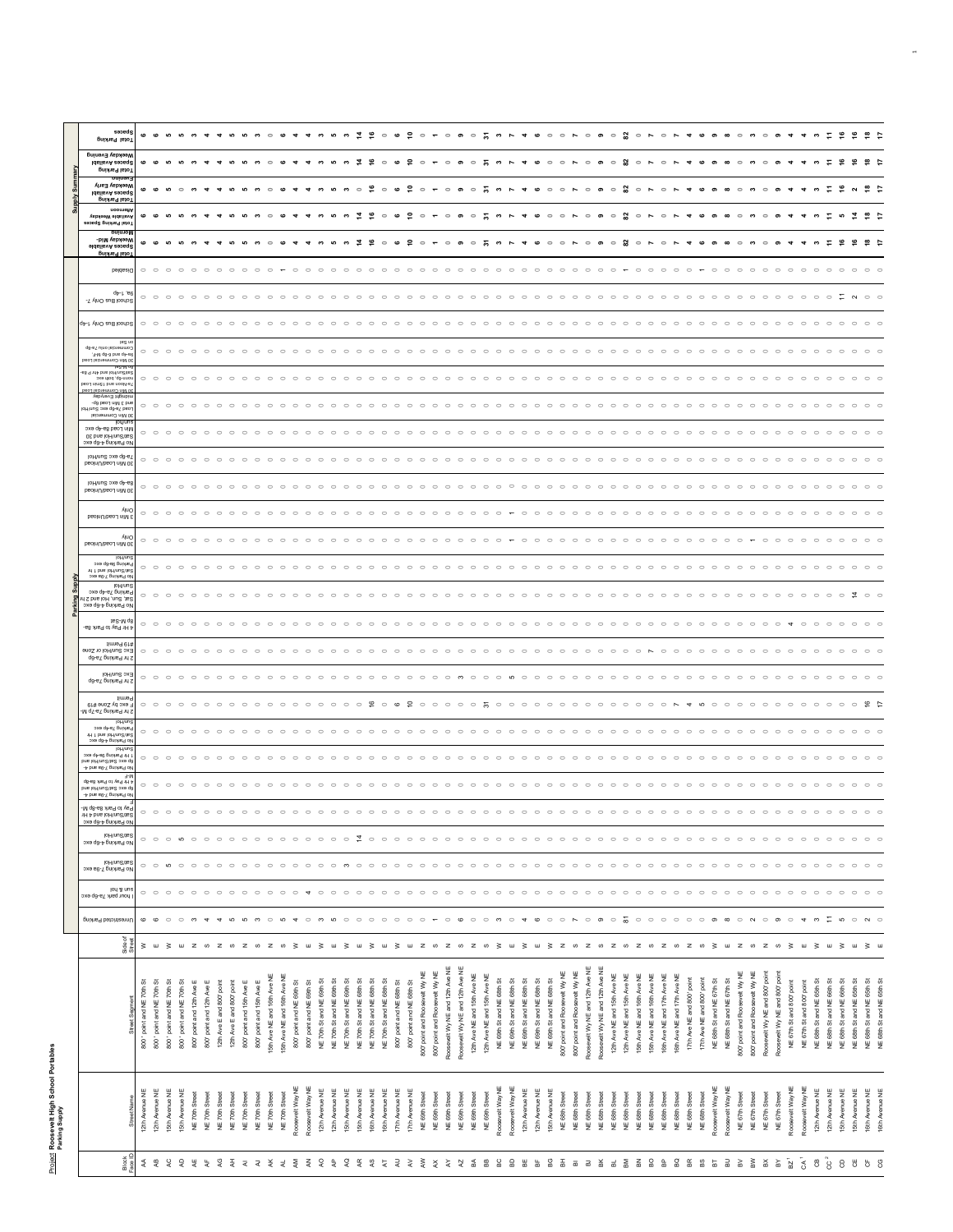| seoed<br>659<br>ã<br>봈<br>₽<br>$\circ$<br>$\circ$<br>ഉ<br>≌<br>ᅽ<br>∘<br>∘<br>≌<br>$\sim$<br>$\circ$<br>$\circ$<br>$\circ$<br>$\circ$<br>$\circ$<br>$\circ$<br>$\circ$<br>$\circ$<br>$\circ$<br>$\circ$<br>$\circ$<br>$\circ$<br>$\circ$<br>$\circ$<br>$\bullet$<br>$\overline{ }$<br>s<br>G<br>s<br>$\infty$<br>$\infty$<br>$\circ$<br>$\infty$<br>ၜ<br>s<br>$\sim$<br>$\infty$<br>pnivhs <sup>q</sup> latol<br>уевуарија Кер<br>659<br>ã<br>∘<br>≌<br>IdalisvA aeosqč<br>$\bullet$<br>$\circ$<br>$\overline{a}$<br>$\sim$<br>$\sim$<br>$\sim$<br>prixhed latol<br><b>Bulluev:</b><br>Меекфау Еагіу<br>នី<br>Ä<br>₽<br>ூ<br>$\frac{8}{2}$<br>$\overline{\phantom{0}}$<br>$\mathbf{C}$<br>ءِ<br>$\circ$<br>$\circ$<br>$\circ$<br>$\circ$<br>$\circ$<br>$\infty$<br>s<br>$\blacktriangledown$<br>െ<br>$\overline{ }$<br>c<br>$\circ$<br>$\circ$<br>$\circ$<br>IdalisvA aeosqč<br>Total Parking<br>uoou.ou<br>646<br>š<br>₽<br>vebiable Weekday<br>$\circ$<br>$\circ$<br>$\sim$<br>otal Parking Spaces<br>pninto<br>-biM үвbхөөV<br>659<br>₽<br>র<br>$\circ$<br>$\circ$<br>$\circ$<br>$\circ$<br>$\circ$<br>$\circ$<br>$\circ$<br>$\circ$<br>$\circ$<br>$\circ$<br>$\circ$<br>$\circ$<br>$\circ$<br>$\circ$<br>$\sim$<br>$\bullet$ $\sim$<br>∾<br>$\circ$<br>$\circ$<br>$\circ$<br>eldslisvA aeosq2<br>Lotal Parking<br>beldsaiC<br>$\circ$<br>$\circ$<br>$\circ$<br>$\circ$<br>dp-1. JB<br>಼<br>$\circ$ $\circ$<br>$\circ$<br>$\circ\circ\circ\circ\circ\circ$<br>$\circ$ $\circ$<br>$\circ$<br>$\begin{array}{cccccccccccccc} \circ & \circ & \circ & \circ & \circ & \circ & \circ & \circ & \circ \end{array}$<br><br>$\circ$ $\circ$<br>$\circ\hspace{0.1cm} \circ\hspace{0.1cm}\circ\hspace{0.1cm}\circ$<br>$\circ$ $\circ$<br>$\circ$<br>$\circ$<br>$\circ$<br>$\circ$<br>$\circ$<br>$\circ$ $\circ$<br>$\circ$<br>$\circ$<br>$\circ$<br>$\circ$<br>$\circ$<br>T vinO aud loonos<br>School Bus Only 1-4p<br>$\circ$<br>$\circ$<br>$\circ$<br>$\circ$<br>$\circ$<br>$\circ$<br>$\circ$<br>$\circ$<br>$\circ$<br>$\circ$<br>$\circ$<br>$\circ$<br>$\circ$<br>$\circ$<br>$\circ$<br>$\circ$<br>$\circ$<br>$\circ$<br>$\circ$<br>$\circ$<br>$\circ$<br>$\circ$<br>$\circ$<br>$\circ$<br>$\circ$<br>$\circ$<br>$\circ$<br>peg u<br>q8-67 ulno laioremmo<br>$\circ$ $\circ$<br>$\circ$<br>$\circ$<br>$\circ$<br>$\circ$<br>$\circ$<br>$\circ$<br>$\circ$<br>$\circ$<br>$\circ$<br>$\circ$<br>$\circ$<br>$\circ$<br>$\circ$<br>$\circ$<br>$\circ$<br>$\circ$<br>$\circ$<br>$\circ$<br>$\circ$<br>$\circ$<br>$\circ$<br>$\circ$<br>$\circ$<br>$\circ$<br>$\circ$<br>$\circ$<br>$\circ$<br>$\circ$<br>$\circ$<br>$\circ$<br>$\circ$<br>$\circ$<br>$\circ$<br>$\circ$<br>$\circ$<br>$\circ$<br>$\circ$<br>$\circ$<br>$\circ$<br>$\circ$<br>$\circ$<br>$\circ$<br>$\circ$<br>$\circ$<br>$\circ$<br>$\circ$<br>$\bullet$<br>$\circ$<br>$\subset$<br>$\epsilon$<br>$\circ$<br>$\epsilon$<br>$\circ$<br>$\circ$<br>'3-M q8-8 bns qb-s<br>U Min Commercial Load<br>te2-M o<br>18 9 id) bns loHinu2tr<br>oxa utod .qo-nno<br>$\circ$ $\circ$<br>$\circ$<br>$\circ$<br>$\circ$<br>$\circ$<br>$\circ$<br>$\sim$<br>$\circ$<br>$\circ$<br>$\circ$<br>$\circ$<br>$\circ$<br>$\circ$<br>$\circ$<br>$\circ$<br>$\circ$<br>$\circ$<br>$\circ$<br>$\circ$<br>$\circ$<br>$\circ$<br>$\circ$<br>$\circ$<br>$\circ$<br>$\circ$<br>$\circ$<br>$\circ$<br>$\circ$<br>$\circ$<br>$\circ$<br>$\circ$<br>$\circ$<br>$\circ$<br>$\circ$<br>$\circ$<br>$\circ$<br>$\circ$<br>$\circ$<br>$\circ$<br>$\circ$<br>$\circ$<br>$\circ$<br>$\circ$<br>$\circ$<br>$\circ$<br>$\circ$<br>$\circ$<br>$\circ$<br>$\circ$<br>$\circ$<br>$\circ$<br>$\circ$<br>$\circ$<br>60J nimč 1 bne noo <mark>v-s</mark><br>D Min Commercial Load<br>vebytev3 triginbir<br>-q8 beo.J niM & bn<br>$\circ$<br>$\circ$<br>$\circ$<br>$\circ$<br>$\circ$<br>OH/UNS OXO do-ey peor<br>IsionemmoO niM 0<br>lori/nu<br>Min Load 8a-4p exc<br>$\circ$<br>$\circ$<br>$\circ$<br>$\circ$<br>$\circ$<br>$\circ$<br>$\circ$<br>$\circ$<br>$\circ$<br>$\circ$<br>$\circ$<br>$\circ$<br>$\circ$<br>$\circ$<br>$\circ$<br>$\circ$<br>$\circ$<br>$\circ$<br>$\circ$<br>$\circ$<br>$\circ$<br>$\circ$<br>$\circ$<br>$\circ$<br>$\circ$<br>$\circ$<br>$\circ$<br>$\circ$<br>$\circ$<br>$\circ$<br>$\circ$<br>$\circ$<br>$\circ$<br>$\circ$<br>$\circ$<br>$\circ$<br>$\circ$<br>$\circ$<br>$\circ$<br>$\circ$<br>$\circ$<br>$\circ$<br>$\circ$<br>$\circ$<br>$\circ$<br>$\circ$<br>$\circ$<br>$\circ$<br>$\circ$<br>$\circ$<br>$\circ$<br>$\circ$<br>$\circ$<br>$\circ$<br>$\circ$<br>OE pue joH/ung/jeg<br>ho Parking 4-6p exc<br>e-gb exc 2nu/Hol<br>$\circ$<br>$\circ$<br>$\circ$<br>$\circ$<br>bsolnUbsoJ niM 08<br>loH\nu2 oxe qh-si<br>$\circ$<br>$\circ$<br>$\circ$<br>$\circ$<br>$\bigcap$<br>$\circ$<br>$\circ$<br>$\circ$<br>$\circ$<br>$\circ$<br>$\sim$<br>$\subset$<br>$\circ$<br>$\circ$<br>$\circ$<br>$\circ$<br>$\circ$<br>$\circ$<br>$\circ$<br>$\circ$<br>$\circ$<br>$\circ$<br>$\circ$<br>$\circ$<br>$\circ$<br>$\circ$<br>$\circ$<br>$\circ$<br>$\circ$<br>$\circ$<br>$\circ$<br>$\circ$<br>$\circ$<br>$\circ$<br>$\circ$<br>$\circ$<br>$\circ$<br>$\circ$<br>$\circ$<br>$\circ$<br>$\circ$<br>$\circ$<br>$\circ$<br>$\circ$<br>$\circ$<br>$\circ$<br>$\circ$<br>$\circ$<br>$\circ$<br>$\circ$<br>$\circ$<br>$\circ$<br>$\circ$<br>bsolnUbsoJ niM 08<br>huc<br>$\circ$<br>$\circ$<br>bsolnU\bso.J niM 8<br><b>Ajuc</b><br>$\circ$<br>$\circ$<br>$\circ$ $\circ$<br>$\circ$<br>$\circ$<br>$\circ$<br>$\circ$<br>$\circ$<br>$\circ$<br>$\circ$<br>$\circ$<br>$\circ$<br>$\circ$<br>$\circ$<br>$\circ$<br>$\circ$<br>$\circ$<br>$\circ$<br>$\circ$<br>$\circ$<br>$\circ$<br>$\circ$<br>$\circ$<br>$\circ$<br>$\circ$<br>$\circ$<br>$\circ$<br>$\circ$<br>$\circ$<br>$\circ$<br>$\circ$<br>$\circ$<br>$\circ$<br>$\circ$<br>$\circ$<br>$\circ$<br>$\circ$<br>$\circ$<br>$\circ$<br>$\circ$<br>$\circ$<br>$\circ$<br>$\circ$<br>$\circ$<br>$\circ$<br>$\circ$<br>$\circ$<br>$\circ$<br>$\circ$<br>$\circ$<br>$\circ$<br>$\circ$<br>c<br>bsolnUbsoJ niM 08<br>jo <sub>H/</sub> un<br>axe dg-eg bujye<br>$\circ$<br>$\circ$<br>$\circ$<br>$\circ$<br>$\circ$<br>$\circ$<br>$\circ$<br>$\circ$<br>$\circ$<br>$\circ$<br>$\circ$<br>$\circ$<br>$\circ$<br>$\circ$<br>$\circ$<br>$\circ$<br>$\circ$<br>$\circ$<br>$\circ$<br>$\circ$<br>$\circ$<br>$\circ$<br>$\circ$<br>$\circ$<br>$\circ$<br>$\circ$<br>$\circ$<br>$\circ$<br>$\circ$<br>$\circ$<br>$\circ$<br>$\circ$<br>$\circ$<br>$\circ$<br>$\circ$<br>$\circ$<br>$\circ$<br>$\circ$<br>$\circ$<br>$\circ$<br>$\circ$<br>$\circ$<br>$\circ$<br>$\circ$<br>$\circ$<br>$\circ$<br>$\circ$<br>$\circ$<br>$\circ$<br>$\circ$<br>$\circ$<br>C<br>$\sim$<br><b>JUL DUE JOH AIR STE</b><br>lo Parking 7-9a exc<br>jo <sub>H/uns</sub><br>эхө di-el gnixhe9<br>$\frac{4}{3}$<br>$\circ$ $\circ$<br>$\circ$<br>$\circ$<br>$\circ$<br>$\circ$<br>$\circ$<br>$\circ$<br>$\circ$<br>$\circ$<br>$\circ$<br>$\circ$<br>$\circ$<br>$\circ$<br>$\circ$<br>$\circ$<br>$\circ$<br>$\circ$<br>$\circ$<br>$\circ$<br>$\circ$<br>$\circ$<br>$\circ$<br>$\circ$<br>$\circ$<br>$\circ$<br>$\circ$<br>$\circ$<br>$\circ$<br>$\circ$<br>$\circ$<br>$\circ$<br>$\circ$<br>$\circ$<br>$\circ$<br>$\circ$<br>$\circ$<br>$\circ$<br>$\circ$<br>$\circ$<br>$\circ$<br>$\circ$<br>$\circ$<br>$\circ$<br>$\circ$<br>$\circ$<br>$\circ$<br>$\circ$<br>$\circ$<br>$\circ$<br>$\circ$<br>$\circ$<br>$\circ$<br>$\circ$<br>Sat, Sun, Hol and 21<br>охө dg-p бијуле <sub>с</sub> ор<br>te2-M q8<br>₽<br>$\circ$ $\circ$<br>$\circ$<br>$\circ$<br>$\circ$<br>$\circ$<br>$\circ$<br>$\circ$<br>$\circ$<br>$\circ$<br>$\circ$<br>$\circ$<br>$\circ$<br>$\circ$<br>$\circ$<br>$\circ$<br>$\circ$<br>$\circ$<br>$\circ$<br>$\circ$<br>$\circ$<br>$\circ$<br>$\circ$<br>$\circ$<br>$\circ$<br>$\circ$<br>$\circ$<br>$\circ$<br>S<br>$\circ$<br>$\circ$<br>$\circ$<br>$\circ$<br>$\circ$<br>$\circ$<br>$\circ$<br>$\circ$<br>$\circ$<br>$\circ$<br>$\subset$<br>$\circ$<br>$\circ$<br>$\circ$<br>$\circ$<br>$\circ$<br>ო<br>$\circ$<br>$\circ$<br>$\circ$<br><b>4 Hr Pay to Park 8a-</b><br>#imme9 et<br>Exc Sun/Hol or Zone<br>$\circ$<br>$\circ$<br>$\circ$<br>$\circ$<br>$\circ$<br>$\circ$<br>$\circ$<br>$\circ$<br>$\circ$<br>$\circ$<br>$\circ$<br>$\circ$<br>$\circ$<br>$\circ$<br>$\circ$<br>$\circ$<br>$\circ$<br>$\circ$<br>$\circ$<br>$\circ$<br>$\circ$<br>$\circ$<br>$\circ$<br>$\circ$<br>$\circ$<br>$\circ$<br>$\circ$<br>$\circ$<br>$\circ$<br>$\circ$<br>$\circ$<br>$\circ$<br>$\circ$<br>$\circ$<br>$\circ$<br>$\circ$<br>$\circ$<br>$\circ$<br>$\circ$<br>$\circ$<br>$\circ$<br>$\circ$<br>$\circ$<br>$\circ$<br>$\circ$<br>$\circ$<br>$\circ$<br>$\circ$<br>$\circ$<br>$\circ$<br>$\circ$<br>$\circ$<br>$\circ$<br>$\circ$<br>qð-67 gnixh69 1rl<br>loH/nu2 ox=<br>$\circ$ $\circ$<br>$\circ$<br>$\circ$<br>$\circ$<br>$\circ$<br>$\circ$<br>$\circ$<br>$\circ$<br>$\circ$<br>$\circ$<br>$\circ$<br>$\circ$<br>$\circ$<br>$\circ$<br>$\circ$<br>$\circ$<br>$\circ$<br>$\circ$<br>$\circ$<br>$\circ$<br>$\circ$<br>$\circ$<br>$\circ$<br>$\circ$<br>$\circ$<br>$\circ$<br>$\circ$<br>$\circ$<br>$\circ$<br>$\circ$<br>$\circ$<br>$\circ$<br>$\circ$<br>$\circ$<br>$\circ$<br>$\circ$<br>$\circ$<br>$\circ$<br>$\circ$<br>$\circ$<br>$\circ$<br>$\circ$<br>$\circ$<br>$\circ$<br>$\circ$<br>$\circ$<br>$\circ$<br>$\circ$<br>$\circ$<br>$\circ$<br>$\circ$<br>$\circ$<br>$\subset$<br>da-e7 pnixhe9 nd 9<br>timne<br>នី<br>exc pλ Soue #19<br>$\circ$<br>$\circ$<br>ာ<br>М qT-вT gnixhв9 тd !<br><b>JOH/UN</b><br>oxe dp-ez Buixie,<br>$\circ$<br>$\circ$<br>$\circ$<br>$\circ$<br>$\circ$<br>$\circ$<br>$\circ$<br>$\circ$<br>$\circ$<br>$\circ$<br>$\circ$<br>$\circ$<br>$\circ$<br>$\circ$<br>$\circ$<br>$\circ$<br>$\circ$<br>$\circ$<br>$\circ$<br>$\circ$<br>$\circ$<br>$\circ$<br>$\circ$<br>$\circ$<br>$\circ$<br>$\circ$<br>$\circ$<br>$\circ$<br>$\circ$<br>$\circ$<br>$\circ$<br>$\circ$<br>$\circ$<br>$\circ$<br>$\sim$<br>$\sim$<br>$\circ$<br>$\circ$<br>$\bigcap$<br>$\circ$<br>$\sim$<br>$\bigcap$<br>$\circ$<br>$\circ$<br>$\bigcap$<br>$\circ$<br>$\circ$<br>$\circ$<br>$\circ$<br>$\circ$<br>$\circ$<br>$\circ$<br>$\circ$<br>$\bullet$<br>TH I bns loH/nu2/te2<br>b Parking 4-6p exc<br>jo <sub>H/</sub> un<br>Hr Parking 9a-4p exc<br>$\circ$<br>$\circ$<br>$\circ$<br>$\circ$<br>$\circ$<br>$\circ$<br>$\circ$<br>$\circ$<br>$\circ$<br>$\circ$<br>$\circ$<br>$\circ$<br>$\circ$<br>$\circ$<br>$\circ$<br>$\circ$<br>$\circ$<br>$\circ$<br>$\circ$<br>$\circ$<br>$\circ$<br>$\circ$<br>$\circ$<br>$\circ$<br>$\circ$<br>$\circ$<br>$\circ$<br>$\circ$<br>$\circ$<br>$\circ$<br>pue joH/unS/Jeg oxe di<br>-b bns se-T gnixts9 of<br>$\pm$ 1<br>4 Hr Pay to Park 8a-8p<br>$\circ$<br>$\circ$<br>$\circ$<br>$\circ$<br>$\circ$<br>$\circ$<br>$\circ$<br>$\circ$<br>$\circ$<br>$\circ$<br>$\circ$<br>$\circ$<br>$\circ$<br>$\circ$<br>$\circ$<br>$\circ$<br>$\circ$<br>$\circ$<br>$\circ$<br>$\circ$<br>$\circ$<br>$\circ$<br>$\circ$<br>$\circ$<br>$\circ$<br>$\circ$<br>$\circ$<br>$\circ$<br>$\circ$<br>$\circ$<br>$\circ$<br>$\circ$<br>$\circ$<br>$\circ$<br>$\circ$<br>$\circ$<br>$\circ$<br>$\circ$<br>$\circ$<br>$\circ$<br>$\circ$<br>$\circ$<br>$\circ$<br>$\circ$<br>$\circ$<br>$\circ$<br>$\circ$<br>$\circ$<br>$\circ$<br>$\circ$<br>$\circ$<br>$\circ$<br>$\circ$<br>$\circ$<br>Sp exc Sat/Sun/Hol and<br>-a bns se-T pnixhs9 ol<br>oxe q8-b prixtng oM<br>H 1 b bns loHlnu2\te2<br>-M q8-e8 xhs9 ot ye9<br>$\circ$<br>$\circ$<br>$\circ$<br>$\circ$<br>$\circ$<br>$\circ$<br>$\circ$<br>$\circ$<br>io,<br>$\circ$<br>$\circ$<br>$\circ$<br>$\circ$<br>$\circ$<br>$\circ$<br>$\circ$<br>$\circ$<br>$\subset$<br>$\circ$<br>$\circ$<br>$\circ$<br>$\circ$<br>$\circ$<br>$\subset$<br>jo <sub>H/</sub> ung/leg<br>35<br>$\circ$ $\circ$<br>$\circ$<br>$\circ$ $\circ$ $\circ$<br>$\circ$<br>$\circ$<br>$\circ$<br>$\circ$<br>$\circ$<br>$\circ$<br>$\circ$<br>$\circ$<br>$\circ$<br>$\circ$<br>$\circ$<br>$\circ$<br>$\circ$<br>$\circ$<br>$\circ$<br>$\circ$<br>$\circ$<br>$\circ$<br>$\circ$<br>$\circ$<br>$\circ$<br>$\circ$<br>$\circ\hspace{0.1cm} \circ\hspace{0.1cm}\circ\hspace{0.1cm}\circ$<br>$\circ\hspace{0.1cm} \circ\hspace{0.1cm}\circ\hspace{0.1cm}\circ$<br>$\circ$<br>$\circ$<br>$\overline{4}$<br>$\circ$<br>$\circ$<br>$\circ$<br>$\circ$<br>$\circ$<br>$\circ$<br>$\circ$<br>$\circ$<br>$\circ$<br>$\circ$<br>$\circ$<br>$\circ$<br>$\circ$<br>$\circ$<br>$\circ$ $\sim$<br>$\circ$<br>ло <sub>b</sub> arking 4-6p exc<br>oxe al-Y printed over<br>ន<br>$\circ$<br>$\circ$<br>$\circ$<br>$\circ$<br>$\circ$<br>$\circ$<br>$\circ$<br>$\circ$<br>Ã<br>$\circ$<br>$\circ$<br>$\circ$<br>$\circ$<br>$\circ$<br>$\circ$<br>$\circ$<br>$\circ$<br>$\circ$<br>$\circ$<br>$\circ$<br>$\circ$<br>$\circ$<br>$\circ$<br>$\circ$<br>$\circ$<br>$\circ$<br>$\circ$<br>$\circ$<br>$\circ$<br>$\circ$<br>$\circ$<br>$\circ$<br>$\circ$<br>$\circ$<br>$\circ$<br>$\circ$<br>$\circ$<br>$\circ$<br>$\circ$<br>$\circ$<br>$\rightarrow$<br>$\circ$<br>$\circ$<br>$\circ$<br>$\circ$<br>$\circ$<br>$\circ$<br>$\circ$<br>$\circ$<br>$\circ$<br>$\circ$<br>$\infty$<br>$\circ$<br>$\circ$<br>$\circ$<br>un & hol<br>hour park 7a-6p exc<br>$\circ$<br>$\circ$<br>$\circ$<br>$\circ$<br>$\circ$<br>$\circ$<br>$\circ$<br>$\circ$<br>$\circ$<br>$\circ$<br>$\circ$<br>$\circ$<br>$\circ$<br>$\circ$<br>$\circ$<br>$\circ$<br>$\circ$<br>$\circ$<br>$\circ$<br>$\circ$<br>$\circ$<br>$\circ$<br>$\circ$<br>$\circ$<br>$\circ$<br>$\circ$<br>$\circ$<br>$\circ$<br>$\circ$<br>$\circ$<br>$\circ$<br>$\circ$<br>$\circ$<br>$\circ$<br>$\circ$<br>$\circ$<br>$\circ$<br>$\circ$<br>$\circ$<br>$\circ$<br>$\circ$<br>$\circ$<br>$\circ$<br>$\circ$<br>$\circ$<br>$\circ$<br>$\circ$<br>$\circ$<br>4<br>$\circ$<br>$\circ$<br>$\circ$<br>$\circ$<br>$\circ$<br>$\circ$<br>271<br>$\epsilon$<br>$\epsilon$<br>Jurestricted Parking<br>$\circ\hspace{0.15cm}\circ$<br>¥<br>$\circ$<br>$\circ$<br>$\circ$<br>$\circ$<br>$\circ$<br>$\circ$<br>$\circ$<br>$\circ$<br>$\circ$<br>$\circ$<br>$\circ$<br>$\circ$<br>$\circ$<br>$\circ$<br>$\circ$<br>$\circ$<br>$\circ$<br>ဖာ<br>$\circ$<br>$\sim$<br>$\circ$<br>$\circ$<br>$\circ$<br>$\circ$<br>$\circ$<br>$\circ$<br>$\circ$<br>$\circ$<br>$\circ$<br>S<br>$\infty$<br>$\circ$<br>$\circ$<br>$\circ$<br>$\circ$<br>$\circ$<br>$\circ$<br>$\circ$<br>$\circ$<br>$\circ$<br>$\circ$<br>$\circ$<br>$\circ$<br>$\circ$<br>$\circ$<br>$\circ$<br>$\infty$<br>Total with Construction-Restricted Spaces Removed <sup>4</sup><br>Side of<br>≿<br>$\geq$<br>$\geq$<br>$\geq$<br>$\geq$<br>$\boldsymbol{z}$<br>$\mathbf{z}$<br>$\omega$ $\mathbb{Z}$<br>$\geq$<br>$\geq$<br>$\geq$<br>$\geq$<br>$\mathbb Z$<br>$\mathbf{z}$<br>$\geq$<br>$\boldsymbol{z}$<br>$\mathbf{z}$<br>$\omega$ z<br>$\geq$<br>$\mathbf{u}$<br>ш<br>$\mathbf{z}$<br>$\omega$<br>$\omega$<br>$\omega$<br>$\mathbf{H}$<br>$\mathbf{H}$<br>$\mathbf{u}$<br>$\mathbf{u}$<br>$\mathbf{z}$<br>ဖ<br>$\omega$<br>$\mathbf{z}$<br>S<br>2 <sub>0</sub><br>$\omega$<br>$\mathbf{z}$<br>ဖာ<br>3<br>$\mathbf{m}$<br>$\mathbf{u}$<br>$\geq$<br>ш<br>ဖ<br>$\omega$<br>₹<br>ш<br>$\omega$<br>ш<br>ш<br>ш<br>ē<br>Brooklyn Ave NE and 14th Ave NE<br>Roosevelt Wy NE and 12th Ave NE<br>Roosevelt Wy NE and 12th Ave NE<br>Brooklyn Ave NE and 14th Ave NE<br>12th Ave NE and Brooklyn Ave NE<br>12th Ave NE and Brooklyn Ave NE<br>12th Ave NE and Brooklyn Ave NE<br>12th Ave NE and Brooklyn Ave NE<br>Brooklyn Ave NE and 14th Ave NE<br>12th Ave NE and Brooklyn Ave NE<br>800 point and RooseveltWy NE<br>800" point and Roosevelt Wy NE<br>14th Ave NE and 15th Ave NE<br>12th Ave NE and 15th Ave NE<br>14th Ave NE and 15th Ave NE<br>14th Ave NE and 15th Ave NE<br>15th Ave NE and 16th Ave NE<br>15th Ave NE and 16th Ave NE<br>14th Ave NE and 15th Ave NE<br>800" point and 14th Ave NE<br>15th Ave NE and 800' point<br>NE 66th St and NE 65th St<br>NE 66th St and NE 65th St<br>NE 66th St and NE 65th St<br>NE 66th St and NE 65th St<br>NE 66th St and NE 65th St<br>16th Ave NE and 800' point<br>16th Ave NE and 800' point<br>NE 65th Stand NE 64th St<br>NE 65th St and NE 64th St<br>NE 65th St and NE 63rd St<br>NE 65th St and NE 63rd St<br>NE 65th St and NE 63rd St<br>15th Ave NE and 800' point<br>NE 66th Stand NE 65th St<br>NE 65th St and NE 64th St<br>NE 65th St and NE 63rd St<br>NE 65th St and NE 63rd St<br>800" point and 12th Ave E<br>800' point and 12th Ave E<br>800" point and 12th Ave E<br>800" point and 12th Ave E<br>NE 68th St and 800' point<br>800" point and NE 65th St<br>800" point and NE 65th St<br>NE 65th St and 800' point<br>NE 64th St and 800' Point<br>NE 64th St and 800' Point<br>NE 63rd St and 800' point<br>NE 63rd St and 800' point<br>NE 65th Stand 800' point<br>800' point and 800' point<br>NE 68th St and 800' point<br>NE 64th and 800' point |  |  |  |  |  |  |  |  |
|-------------------------------------------------------------------------------------------------------------------------------------------------------------------------------------------------------------------------------------------------------------------------------------------------------------------------------------------------------------------------------------------------------------------------------------------------------------------------------------------------------------------------------------------------------------------------------------------------------------------------------------------------------------------------------------------------------------------------------------------------------------------------------------------------------------------------------------------------------------------------------------------------------------------------------------------------------------------------------------------------------------------------------------------------------------------------------------------------------------------------------------------------------------------------------------------------------------------------------------------------------------------------------------------------------------------------------------------------------------------------------------------------------------------------------------------------------------------------------------------------------------------------------------------------------------------------------------------------------------------------------------------------------------------------------------------------------------------------------------------------------------------------------------------------------------------------------------------------------------------------------------------------------------------------------------------------------------------------------------------------------------------------------------------------------------------------------------------------------------------------------------------------------------------------------------------------------------------------------------------------------------------------------------------------------------------------------------------------------------------------------------------------------------------------------------------------------------------------------------------------------------------------------------------------------------------------------------------------------------------------------------------------------------------------------------------------------------------------------------------------------------------------------------------------------------------------------------------------------------------------------------------------------------------------------------------------------------------------------------------------------------------------------------------------------------------------------------------------------------------------------------------------------------------------------------------------------------------------------------------------------------------------------------------------------------------------------------------------------------------------------------------------------------------------------------------------------------------------------------------------------------------------------------------------------------------------------------------------------------------------------------------------------------------------------------------------------------------------------------------------------------------------------------------------------------------------------------------------------------------------------------------------------------------------------------------------------------------------------------------------------------------------------------------------------------------------------------------------------------------------------------------------------------------------------------------------------------------------------------------------------------------------------------------------------------------------------------------------------------------------------------------------------------------------------------------------------------------------------------------------------------------------------------------------------------------------------------------------------------------------------------------------------------------------------------------------------------------------------------------------------------------------------------------------------------------------------------------------------------------------------------------------------------------------------------------------------------------------------------------------------------------------------------------------------------------------------------------------------------------------------------------------------------------------------------------------------------------------------------------------------------------------------------------------------------------------------------------------------------------------------------------------------------------------------------------------------------------------------------------------------------------------------------------------------------------------------------------------------------------------------------------------------------------------------------------------------------------------------------------------------------------------------------------------------------------------------------------------------------------------------------------------------------------------------------------------------------------------------------------------------------------------------------------------------------------------------------------------------------------------------------------------------------------------------------------------------------------------------------------------------------------------------------------------------------------------------------------------------------------------------------------------------------------------------------------------------------------------------------------------------------------------------------------------------------------------------------------------------------------------------------------------------------------------------------------------------------------------------------------------------------------------------------------------------------------------------------------------------------------------------------------------------------------------------------------------------------------------------------------------------------------------------------------------------------------------------------------------------------------------------------------------------------------------------------------------------------------------------------------------------------------------------------------------------------------------------------------------------------------------------------------------------------------------------------------------------------------------------------------------------------------------------------------------------------------------------------------------------------------------------------------------------------------------------------------------------------------------------------------------------------------------------------------------------------------------------------------------------------------------------------------------------------------------------------------------------------------------------------------------------------------------------------------------------------------------------------------------------------------------------------------------------------------------------------------------------------------------------------------------------------------------------------------------------------------------------------------------------------------------------------------------------------------------------------------------------------------------------------------------------------------------------------------------------------------------------------------------------------------------------------------------------------------------------------------------------------------------------------------------------------------------------------------------------------------------------------------------------------------------------------------------------------------------------------------------------------------------------------------------------------------------------------------------------------------------------------------------------------------------------------------------------------------------------------------------------------------------------------------------------------------------------------------------------------------------------------------------------------------------------------------------------------------------------------------------------------------------------------------------------------------------------------------------------------------------------------------------------------------------------------------------------------------------------------------------------------------------------------------------------------------------------------------------------------------------------------------------------------------------------------------------------------------------------------------------------------------------------------------------------------------------------------------------------------------------------------------------------------------------------------------------------------------------------------------------------------------------------------------------------------------------------------------------------------------------------------------------------------------------------------------------------------------------------------------------------------------------------------------------------------------------------------------------------------------------------------------------------------------------------------------------------------------------------------------------------------------------------------------------------------------------------------------------------------------------------------------------------------------------------------------------------------------------------------------------------------------------------------------------------------------------------------------------------------------------------------------------------------------------------------------------------------------------------------------------------------------------------------------------------------------------------------------------------------------------------------------------------------------------------------------------------------------------------------------------------------------------------------------------------------------------------------------------------------------------------------------------------------------------------------------------------------------------------------------------------------------------------------------------------------------------------------------------------------------------------------------------------------------------------------------------------------------------------------------------------------------------------------------------------------------------------------------------------------------------------------------------------------------------------------------------------------------------------------------------------------------------------------------------------------------------------------------------------------------------------------------------------------------------------------------------------------------------------------------------------------------------------------------------------------------------------------------------------------------------------------------------------------------------------------------------------------------------------------------------------------------------------------------------------------------------------------------------------------------------------------------------------------------------------------------------------------------------------------------------------------------------------------------------------------------------------------------------------------------------------------------------------------------------------------------------------------------------------------------------------------------------------------------------------------------------------------------------------------------------------------------------------------------------------------------------------------------------------------------------------------------------------------------------------------------------------------------------------------------------------------------------------------------------------------------------------------------------------------------------------------------------------------------------------------------------------------------------------------------------------------------------------------------------------------------------------------------------------------------------------------------------------------------------------------------------------------------------------------------------------------------------------------------------------------------------------------------------------------------------------------------------------------------------------------------------------------------------------------------------------------------------------------------------------------------------------------------------------------------------------------------------------------------------------------------------------------------------------------------------------------------------------------------------------------------------------------------------------------------------------------------------------------------------------------------------------------------------------------------------------------------------------------------------------------------------------------------------------------------------------------------------------------------------------------------------------------------------------------------------------------------------------------------------------------------------------------------------------------------------------------------------------------------------------------------------------------------------------------------------------------------------------------------------------------------------------------------------------------------------------------------------------------------------------------------------------------------------------------------------------------------------------------------------------------------------------------------------------------------------------------------------------------------------------------------------------------------------------------------------------------------------------------------------------------------------------------------------------------------------------------------------------------------------------------------------------------------------------------------------------------------------------------------------------------------------------------------------------------------------------------------------------------------------------------------------------------------------------------------------------------------------------------------------------------------------------------------------------------------------------------------------------------------------------------------------------------------------------------------------------------------------------------------------------------------------------------------------------------------------------------------------------------------------------------------------------------------------------------|--|--|--|--|--|--|--|--|
|                                                                                                                                                                                                                                                                                                                                                                                                                                                                                                                                                                                                                                                                                                                                                                                                                                                                                                                                                                                                                                                                                                                                                                                                                                                                                                                                                                                                                                                                                                                                                                                                                                                                                                                                                                                                                                                                                                                                                                                                                                                                                                                                                                                                                                                                                                                                                                                                                                                                                                                                                                                                                                                                                                                                                                                                                                                                                                                                                                                                                                                                                                                                                                                                                                                                                                                                                                                                                                                                                                                                                                                                                                                                                                                                                                                                                                                                                                                                                                                                                                                                                                                                                                                                                                                                                                                                                                                                                                                                                                                                                                                                                                                                                                                                                                                                                                                                                                                                                                                                                                                                                                                                                                                                                                                                                                                                                                                                                                                                                                                                                                                                                                                                                                                                                                                                                                                                                                                                                                                                                                                                                                                                                                                                                                                                                                                                                                                                                                                                                                                                                                                                                                                                                                                                                                                                                                                                                                                                                                                                                                                                                                                                                                                                                                                                                                                                                                                                                                                                                                                                                                                                                                                                                                                                                                                                                                                                                                                                                                                                                                                                                                                                                                                                                                                                                                                                                                                                                                                                                                                                                                                                                                                                                                                                                                                                                                                                                                                                                                                                                                                                                                                                                                                                                                                                                                                                                                                                                                                                                                                                                                                                                                                                                                                                                                                                                                                                                                                                                                                                                                                                                                                                                                                                                                                                                                                                                                                                                                                                                                                                                                                                                                                                                                                                                                                                                                                                                                                                                                                                                                                                                                                                                                                                                                                                                                                                                                                                                                                                                                                                                                                                                                                                                                                                                                                                                                                                                                                                                                                                                                                                                                                                                                                                                                                                                                                                                                                                                                                                                                                                                                                                                                                                                                                                                                                                                                                                                                                                                                                                                                                                                                                                                                                                                                                                                                                                                                                                                                                                                                                                                                                                                                                                                                                                                                                                                                                                                                                                                                                                                                                                                                                                                                                                                                                                                                                                                                                                                                                                                                                                                                                                                                                                                                                                                                                                                                                                                                                                                                                                                                                                                                                                                                                                                                                                                                                                                                                                                                                                                                                                                                                                                                                                                                                                                                                                                                                                                                                                                                                                                                                                                                                                                                                                                                                                                                                                                                                                                                                                                                                                                                                                                                                                                                                                                                                                             |  |  |  |  |  |  |  |  |
|                                                                                                                                                                                                                                                                                                                                                                                                                                                                                                                                                                                                                                                                                                                                                                                                                                                                                                                                                                                                                                                                                                                                                                                                                                                                                                                                                                                                                                                                                                                                                                                                                                                                                                                                                                                                                                                                                                                                                                                                                                                                                                                                                                                                                                                                                                                                                                                                                                                                                                                                                                                                                                                                                                                                                                                                                                                                                                                                                                                                                                                                                                                                                                                                                                                                                                                                                                                                                                                                                                                                                                                                                                                                                                                                                                                                                                                                                                                                                                                                                                                                                                                                                                                                                                                                                                                                                                                                                                                                                                                                                                                                                                                                                                                                                                                                                                                                                                                                                                                                                                                                                                                                                                                                                                                                                                                                                                                                                                                                                                                                                                                                                                                                                                                                                                                                                                                                                                                                                                                                                                                                                                                                                                                                                                                                                                                                                                                                                                                                                                                                                                                                                                                                                                                                                                                                                                                                                                                                                                                                                                                                                                                                                                                                                                                                                                                                                                                                                                                                                                                                                                                                                                                                                                                                                                                                                                                                                                                                                                                                                                                                                                                                                                                                                                                                                                                                                                                                                                                                                                                                                                                                                                                                                                                                                                                                                                                                                                                                                                                                                                                                                                                                                                                                                                                                                                                                                                                                                                                                                                                                                                                                                                                                                                                                                                                                                                                                                                                                                                                                                                                                                                                                                                                                                                                                                                                                                                                                                                                                                                                                                                                                                                                                                                                                                                                                                                                                                                                                                                                                                                                                                                                                                                                                                                                                                                                                                                                                                                                                                                                                                                                                                                                                                                                                                                                                                                                                                                                                                                                                                                                                                                                                                                                                                                                                                                                                                                                                                                                                                                                                                                                                                                                                                                                                                                                                                                                                                                                                                                                                                                                                                                                                                                                                                                                                                                                                                                                                                                                                                                                                                                                                                                                                                                                                                                                                                                                                                                                                                                                                                                                                                                                                                                                                                                                                                                                                                                                                                                                                                                                                                                                                                                                                                                                                                                                                                                                                                                                                                                                                                                                                                                                                                                                                                                                                                                                                                                                                                                                                                                                                                                                                                                                                                                                                                                                                                                                                                                                                                                                                                                                                                                                                                                                                                                                                                                                                                                                                                                                                                                                                                                                                                                                                                                                                                                                                             |  |  |  |  |  |  |  |  |
|                                                                                                                                                                                                                                                                                                                                                                                                                                                                                                                                                                                                                                                                                                                                                                                                                                                                                                                                                                                                                                                                                                                                                                                                                                                                                                                                                                                                                                                                                                                                                                                                                                                                                                                                                                                                                                                                                                                                                                                                                                                                                                                                                                                                                                                                                                                                                                                                                                                                                                                                                                                                                                                                                                                                                                                                                                                                                                                                                                                                                                                                                                                                                                                                                                                                                                                                                                                                                                                                                                                                                                                                                                                                                                                                                                                                                                                                                                                                                                                                                                                                                                                                                                                                                                                                                                                                                                                                                                                                                                                                                                                                                                                                                                                                                                                                                                                                                                                                                                                                                                                                                                                                                                                                                                                                                                                                                                                                                                                                                                                                                                                                                                                                                                                                                                                                                                                                                                                                                                                                                                                                                                                                                                                                                                                                                                                                                                                                                                                                                                                                                                                                                                                                                                                                                                                                                                                                                                                                                                                                                                                                                                                                                                                                                                                                                                                                                                                                                                                                                                                                                                                                                                                                                                                                                                                                                                                                                                                                                                                                                                                                                                                                                                                                                                                                                                                                                                                                                                                                                                                                                                                                                                                                                                                                                                                                                                                                                                                                                                                                                                                                                                                                                                                                                                                                                                                                                                                                                                                                                                                                                                                                                                                                                                                                                                                                                                                                                                                                                                                                                                                                                                                                                                                                                                                                                                                                                                                                                                                                                                                                                                                                                                                                                                                                                                                                                                                                                                                                                                                                                                                                                                                                                                                                                                                                                                                                                                                                                                                                                                                                                                                                                                                                                                                                                                                                                                                                                                                                                                                                                                                                                                                                                                                                                                                                                                                                                                                                                                                                                                                                                                                                                                                                                                                                                                                                                                                                                                                                                                                                                                                                                                                                                                                                                                                                                                                                                                                                                                                                                                                                                                                                                                                                                                                                                                                                                                                                                                                                                                                                                                                                                                                                                                                                                                                                                                                                                                                                                                                                                                                                                                                                                                                                                                                                                                                                                                                                                                                                                                                                                                                                                                                                                                                                                                                                                                                                                                                                                                                                                                                                                                                                                                                                                                                                                                                                                                                                                                                                                                                                                                                                                                                                                                                                                                                                                                                                                                                                                                                                                                                                                                                                                                                                                                                                                                                                             |  |  |  |  |  |  |  |  |
|                                                                                                                                                                                                                                                                                                                                                                                                                                                                                                                                                                                                                                                                                                                                                                                                                                                                                                                                                                                                                                                                                                                                                                                                                                                                                                                                                                                                                                                                                                                                                                                                                                                                                                                                                                                                                                                                                                                                                                                                                                                                                                                                                                                                                                                                                                                                                                                                                                                                                                                                                                                                                                                                                                                                                                                                                                                                                                                                                                                                                                                                                                                                                                                                                                                                                                                                                                                                                                                                                                                                                                                                                                                                                                                                                                                                                                                                                                                                                                                                                                                                                                                                                                                                                                                                                                                                                                                                                                                                                                                                                                                                                                                                                                                                                                                                                                                                                                                                                                                                                                                                                                                                                                                                                                                                                                                                                                                                                                                                                                                                                                                                                                                                                                                                                                                                                                                                                                                                                                                                                                                                                                                                                                                                                                                                                                                                                                                                                                                                                                                                                                                                                                                                                                                                                                                                                                                                                                                                                                                                                                                                                                                                                                                                                                                                                                                                                                                                                                                                                                                                                                                                                                                                                                                                                                                                                                                                                                                                                                                                                                                                                                                                                                                                                                                                                                                                                                                                                                                                                                                                                                                                                                                                                                                                                                                                                                                                                                                                                                                                                                                                                                                                                                                                                                                                                                                                                                                                                                                                                                                                                                                                                                                                                                                                                                                                                                                                                                                                                                                                                                                                                                                                                                                                                                                                                                                                                                                                                                                                                                                                                                                                                                                                                                                                                                                                                                                                                                                                                                                                                                                                                                                                                                                                                                                                                                                                                                                                                                                                                                                                                                                                                                                                                                                                                                                                                                                                                                                                                                                                                                                                                                                                                                                                                                                                                                                                                                                                                                                                                                                                                                                                                                                                                                                                                                                                                                                                                                                                                                                                                                                                                                                                                                                                                                                                                                                                                                                                                                                                                                                                                                                                                                                                                                                                                                                                                                                                                                                                                                                                                                                                                                                                                                                                                                                                                                                                                                                                                                                                                                                                                                                                                                                                                                                                                                                                                                                                                                                                                                                                                                                                                                                                                                                                                                                                                                                                                                                                                                                                                                                                                                                                                                                                                                                                                                                                                                                                                                                                                                                                                                                                                                                                                                                                                                                                                                                                                                                                                                                                                                                                                                                                                                                                                                                                                                                                             |  |  |  |  |  |  |  |  |
|                                                                                                                                                                                                                                                                                                                                                                                                                                                                                                                                                                                                                                                                                                                                                                                                                                                                                                                                                                                                                                                                                                                                                                                                                                                                                                                                                                                                                                                                                                                                                                                                                                                                                                                                                                                                                                                                                                                                                                                                                                                                                                                                                                                                                                                                                                                                                                                                                                                                                                                                                                                                                                                                                                                                                                                                                                                                                                                                                                                                                                                                                                                                                                                                                                                                                                                                                                                                                                                                                                                                                                                                                                                                                                                                                                                                                                                                                                                                                                                                                                                                                                                                                                                                                                                                                                                                                                                                                                                                                                                                                                                                                                                                                                                                                                                                                                                                                                                                                                                                                                                                                                                                                                                                                                                                                                                                                                                                                                                                                                                                                                                                                                                                                                                                                                                                                                                                                                                                                                                                                                                                                                                                                                                                                                                                                                                                                                                                                                                                                                                                                                                                                                                                                                                                                                                                                                                                                                                                                                                                                                                                                                                                                                                                                                                                                                                                                                                                                                                                                                                                                                                                                                                                                                                                                                                                                                                                                                                                                                                                                                                                                                                                                                                                                                                                                                                                                                                                                                                                                                                                                                                                                                                                                                                                                                                                                                                                                                                                                                                                                                                                                                                                                                                                                                                                                                                                                                                                                                                                                                                                                                                                                                                                                                                                                                                                                                                                                                                                                                                                                                                                                                                                                                                                                                                                                                                                                                                                                                                                                                                                                                                                                                                                                                                                                                                                                                                                                                                                                                                                                                                                                                                                                                                                                                                                                                                                                                                                                                                                                                                                                                                                                                                                                                                                                                                                                                                                                                                                                                                                                                                                                                                                                                                                                                                                                                                                                                                                                                                                                                                                                                                                                                                                                                                                                                                                                                                                                                                                                                                                                                                                                                                                                                                                                                                                                                                                                                                                                                                                                                                                                                                                                                                                                                                                                                                                                                                                                                                                                                                                                                                                                                                                                                                                                                                                                                                                                                                                                                                                                                                                                                                                                                                                                                                                                                                                                                                                                                                                                                                                                                                                                                                                                                                                                                                                                                                                                                                                                                                                                                                                                                                                                                                                                                                                                                                                                                                                                                                                                                                                                                                                                                                                                                                                                                                                                                                                                                                                                                                                                                                                                                                                                                                                                                                                                                                                             |  |  |  |  |  |  |  |  |
|                                                                                                                                                                                                                                                                                                                                                                                                                                                                                                                                                                                                                                                                                                                                                                                                                                                                                                                                                                                                                                                                                                                                                                                                                                                                                                                                                                                                                                                                                                                                                                                                                                                                                                                                                                                                                                                                                                                                                                                                                                                                                                                                                                                                                                                                                                                                                                                                                                                                                                                                                                                                                                                                                                                                                                                                                                                                                                                                                                                                                                                                                                                                                                                                                                                                                                                                                                                                                                                                                                                                                                                                                                                                                                                                                                                                                                                                                                                                                                                                                                                                                                                                                                                                                                                                                                                                                                                                                                                                                                                                                                                                                                                                                                                                                                                                                                                                                                                                                                                                                                                                                                                                                                                                                                                                                                                                                                                                                                                                                                                                                                                                                                                                                                                                                                                                                                                                                                                                                                                                                                                                                                                                                                                                                                                                                                                                                                                                                                                                                                                                                                                                                                                                                                                                                                                                                                                                                                                                                                                                                                                                                                                                                                                                                                                                                                                                                                                                                                                                                                                                                                                                                                                                                                                                                                                                                                                                                                                                                                                                                                                                                                                                                                                                                                                                                                                                                                                                                                                                                                                                                                                                                                                                                                                                                                                                                                                                                                                                                                                                                                                                                                                                                                                                                                                                                                                                                                                                                                                                                                                                                                                                                                                                                                                                                                                                                                                                                                                                                                                                                                                                                                                                                                                                                                                                                                                                                                                                                                                                                                                                                                                                                                                                                                                                                                                                                                                                                                                                                                                                                                                                                                                                                                                                                                                                                                                                                                                                                                                                                                                                                                                                                                                                                                                                                                                                                                                                                                                                                                                                                                                                                                                                                                                                                                                                                                                                                                                                                                                                                                                                                                                                                                                                                                                                                                                                                                                                                                                                                                                                                                                                                                                                                                                                                                                                                                                                                                                                                                                                                                                                                                                                                                                                                                                                                                                                                                                                                                                                                                                                                                                                                                                                                                                                                                                                                                                                                                                                                                                                                                                                                                                                                                                                                                                                                                                                                                                                                                                                                                                                                                                                                                                                                                                                                                                                                                                                                                                                                                                                                                                                                                                                                                                                                                                                                                                                                                                                                                                                                                                                                                                                                                                                                                                                                                                                                                                                                                                                                                                                                                                                                                                                                                                                                                                                                                                                             |  |  |  |  |  |  |  |  |
|                                                                                                                                                                                                                                                                                                                                                                                                                                                                                                                                                                                                                                                                                                                                                                                                                                                                                                                                                                                                                                                                                                                                                                                                                                                                                                                                                                                                                                                                                                                                                                                                                                                                                                                                                                                                                                                                                                                                                                                                                                                                                                                                                                                                                                                                                                                                                                                                                                                                                                                                                                                                                                                                                                                                                                                                                                                                                                                                                                                                                                                                                                                                                                                                                                                                                                                                                                                                                                                                                                                                                                                                                                                                                                                                                                                                                                                                                                                                                                                                                                                                                                                                                                                                                                                                                                                                                                                                                                                                                                                                                                                                                                                                                                                                                                                                                                                                                                                                                                                                                                                                                                                                                                                                                                                                                                                                                                                                                                                                                                                                                                                                                                                                                                                                                                                                                                                                                                                                                                                                                                                                                                                                                                                                                                                                                                                                                                                                                                                                                                                                                                                                                                                                                                                                                                                                                                                                                                                                                                                                                                                                                                                                                                                                                                                                                                                                                                                                                                                                                                                                                                                                                                                                                                                                                                                                                                                                                                                                                                                                                                                                                                                                                                                                                                                                                                                                                                                                                                                                                                                                                                                                                                                                                                                                                                                                                                                                                                                                                                                                                                                                                                                                                                                                                                                                                                                                                                                                                                                                                                                                                                                                                                                                                                                                                                                                                                                                                                                                                                                                                                                                                                                                                                                                                                                                                                                                                                                                                                                                                                                                                                                                                                                                                                                                                                                                                                                                                                                                                                                                                                                                                                                                                                                                                                                                                                                                                                                                                                                                                                                                                                                                                                                                                                                                                                                                                                                                                                                                                                                                                                                                                                                                                                                                                                                                                                                                                                                                                                                                                                                                                                                                                                                                                                                                                                                                                                                                                                                                                                                                                                                                                                                                                                                                                                                                                                                                                                                                                                                                                                                                                                                                                                                                                                                                                                                                                                                                                                                                                                                                                                                                                                                                                                                                                                                                                                                                                                                                                                                                                                                                                                                                                                                                                                                                                                                                                                                                                                                                                                                                                                                                                                                                                                                                                                                                                                                                                                                                                                                                                                                                                                                                                                                                                                                                                                                                                                                                                                                                                                                                                                                                                                                                                                                                                                                                                                                                                                                                                                                                                                                                                                                                                                                                                                                                                                                                             |  |  |  |  |  |  |  |  |
|                                                                                                                                                                                                                                                                                                                                                                                                                                                                                                                                                                                                                                                                                                                                                                                                                                                                                                                                                                                                                                                                                                                                                                                                                                                                                                                                                                                                                                                                                                                                                                                                                                                                                                                                                                                                                                                                                                                                                                                                                                                                                                                                                                                                                                                                                                                                                                                                                                                                                                                                                                                                                                                                                                                                                                                                                                                                                                                                                                                                                                                                                                                                                                                                                                                                                                                                                                                                                                                                                                                                                                                                                                                                                                                                                                                                                                                                                                                                                                                                                                                                                                                                                                                                                                                                                                                                                                                                                                                                                                                                                                                                                                                                                                                                                                                                                                                                                                                                                                                                                                                                                                                                                                                                                                                                                                                                                                                                                                                                                                                                                                                                                                                                                                                                                                                                                                                                                                                                                                                                                                                                                                                                                                                                                                                                                                                                                                                                                                                                                                                                                                                                                                                                                                                                                                                                                                                                                                                                                                                                                                                                                                                                                                                                                                                                                                                                                                                                                                                                                                                                                                                                                                                                                                                                                                                                                                                                                                                                                                                                                                                                                                                                                                                                                                                                                                                                                                                                                                                                                                                                                                                                                                                                                                                                                                                                                                                                                                                                                                                                                                                                                                                                                                                                                                                                                                                                                                                                                                                                                                                                                                                                                                                                                                                                                                                                                                                                                                                                                                                                                                                                                                                                                                                                                                                                                                                                                                                                                                                                                                                                                                                                                                                                                                                                                                                                                                                                                                                                                                                                                                                                                                                                                                                                                                                                                                                                                                                                                                                                                                                                                                                                                                                                                                                                                                                                                                                                                                                                                                                                                                                                                                                                                                                                                                                                                                                                                                                                                                                                                                                                                                                                                                                                                                                                                                                                                                                                                                                                                                                                                                                                                                                                                                                                                                                                                                                                                                                                                                                                                                                                                                                                                                                                                                                                                                                                                                                                                                                                                                                                                                                                                                                                                                                                                                                                                                                                                                                                                                                                                                                                                                                                                                                                                                                                                                                                                                                                                                                                                                                                                                                                                                                                                                                                                                                                                                                                                                                                                                                                                                                                                                                                                                                                                                                                                                                                                                                                                                                                                                                                                                                                                                                                                                                                                                                                                                                                                                                                                                                                                                                                                                                                                                                                                                                                                                                                             |  |  |  |  |  |  |  |  |
|                                                                                                                                                                                                                                                                                                                                                                                                                                                                                                                                                                                                                                                                                                                                                                                                                                                                                                                                                                                                                                                                                                                                                                                                                                                                                                                                                                                                                                                                                                                                                                                                                                                                                                                                                                                                                                                                                                                                                                                                                                                                                                                                                                                                                                                                                                                                                                                                                                                                                                                                                                                                                                                                                                                                                                                                                                                                                                                                                                                                                                                                                                                                                                                                                                                                                                                                                                                                                                                                                                                                                                                                                                                                                                                                                                                                                                                                                                                                                                                                                                                                                                                                                                                                                                                                                                                                                                                                                                                                                                                                                                                                                                                                                                                                                                                                                                                                                                                                                                                                                                                                                                                                                                                                                                                                                                                                                                                                                                                                                                                                                                                                                                                                                                                                                                                                                                                                                                                                                                                                                                                                                                                                                                                                                                                                                                                                                                                                                                                                                                                                                                                                                                                                                                                                                                                                                                                                                                                                                                                                                                                                                                                                                                                                                                                                                                                                                                                                                                                                                                                                                                                                                                                                                                                                                                                                                                                                                                                                                                                                                                                                                                                                                                                                                                                                                                                                                                                                                                                                                                                                                                                                                                                                                                                                                                                                                                                                                                                                                                                                                                                                                                                                                                                                                                                                                                                                                                                                                                                                                                                                                                                                                                                                                                                                                                                                                                                                                                                                                                                                                                                                                                                                                                                                                                                                                                                                                                                                                                                                                                                                                                                                                                                                                                                                                                                                                                                                                                                                                                                                                                                                                                                                                                                                                                                                                                                                                                                                                                                                                                                                                                                                                                                                                                                                                                                                                                                                                                                                                                                                                                                                                                                                                                                                                                                                                                                                                                                                                                                                                                                                                                                                                                                                                                                                                                                                                                                                                                                                                                                                                                                                                                                                                                                                                                                                                                                                                                                                                                                                                                                                                                                                                                                                                                                                                                                                                                                                                                                                                                                                                                                                                                                                                                                                                                                                                                                                                                                                                                                                                                                                                                                                                                                                                                                                                                                                                                                                                                                                                                                                                                                                                                                                                                                                                                                                                                                                                                                                                                                                                                                                                                                                                                                                                                                                                                                                                                                                                                                                                                                                                                                                                                                                                                                                                                                                                                                                                                                                                                                                                                                                                                                                                                                                                                                                                                                                             |  |  |  |  |  |  |  |  |
|                                                                                                                                                                                                                                                                                                                                                                                                                                                                                                                                                                                                                                                                                                                                                                                                                                                                                                                                                                                                                                                                                                                                                                                                                                                                                                                                                                                                                                                                                                                                                                                                                                                                                                                                                                                                                                                                                                                                                                                                                                                                                                                                                                                                                                                                                                                                                                                                                                                                                                                                                                                                                                                                                                                                                                                                                                                                                                                                                                                                                                                                                                                                                                                                                                                                                                                                                                                                                                                                                                                                                                                                                                                                                                                                                                                                                                                                                                                                                                                                                                                                                                                                                                                                                                                                                                                                                                                                                                                                                                                                                                                                                                                                                                                                                                                                                                                                                                                                                                                                                                                                                                                                                                                                                                                                                                                                                                                                                                                                                                                                                                                                                                                                                                                                                                                                                                                                                                                                                                                                                                                                                                                                                                                                                                                                                                                                                                                                                                                                                                                                                                                                                                                                                                                                                                                                                                                                                                                                                                                                                                                                                                                                                                                                                                                                                                                                                                                                                                                                                                                                                                                                                                                                                                                                                                                                                                                                                                                                                                                                                                                                                                                                                                                                                                                                                                                                                                                                                                                                                                                                                                                                                                                                                                                                                                                                                                                                                                                                                                                                                                                                                                                                                                                                                                                                                                                                                                                                                                                                                                                                                                                                                                                                                                                                                                                                                                                                                                                                                                                                                                                                                                                                                                                                                                                                                                                                                                                                                                                                                                                                                                                                                                                                                                                                                                                                                                                                                                                                                                                                                                                                                                                                                                                                                                                                                                                                                                                                                                                                                                                                                                                                                                                                                                                                                                                                                                                                                                                                                                                                                                                                                                                                                                                                                                                                                                                                                                                                                                                                                                                                                                                                                                                                                                                                                                                                                                                                                                                                                                                                                                                                                                                                                                                                                                                                                                                                                                                                                                                                                                                                                                                                                                                                                                                                                                                                                                                                                                                                                                                                                                                                                                                                                                                                                                                                                                                                                                                                                                                                                                                                                                                                                                                                                                                                                                                                                                                                                                                                                                                                                                                                                                                                                                                                                                                                                                                                                                                                                                                                                                                                                                                                                                                                                                                                                                                                                                                                                                                                                                                                                                                                                                                                                                                                                                                                                                                                                                                                                                                                                                                                                                                                                                                                                                                                                                                                             |  |  |  |  |  |  |  |  |
|                                                                                                                                                                                                                                                                                                                                                                                                                                                                                                                                                                                                                                                                                                                                                                                                                                                                                                                                                                                                                                                                                                                                                                                                                                                                                                                                                                                                                                                                                                                                                                                                                                                                                                                                                                                                                                                                                                                                                                                                                                                                                                                                                                                                                                                                                                                                                                                                                                                                                                                                                                                                                                                                                                                                                                                                                                                                                                                                                                                                                                                                                                                                                                                                                                                                                                                                                                                                                                                                                                                                                                                                                                                                                                                                                                                                                                                                                                                                                                                                                                                                                                                                                                                                                                                                                                                                                                                                                                                                                                                                                                                                                                                                                                                                                                                                                                                                                                                                                                                                                                                                                                                                                                                                                                                                                                                                                                                                                                                                                                                                                                                                                                                                                                                                                                                                                                                                                                                                                                                                                                                                                                                                                                                                                                                                                                                                                                                                                                                                                                                                                                                                                                                                                                                                                                                                                                                                                                                                                                                                                                                                                                                                                                                                                                                                                                                                                                                                                                                                                                                                                                                                                                                                                                                                                                                                                                                                                                                                                                                                                                                                                                                                                                                                                                                                                                                                                                                                                                                                                                                                                                                                                                                                                                                                                                                                                                                                                                                                                                                                                                                                                                                                                                                                                                                                                                                                                                                                                                                                                                                                                                                                                                                                                                                                                                                                                                                                                                                                                                                                                                                                                                                                                                                                                                                                                                                                                                                                                                                                                                                                                                                                                                                                                                                                                                                                                                                                                                                                                                                                                                                                                                                                                                                                                                                                                                                                                                                                                                                                                                                                                                                                                                                                                                                                                                                                                                                                                                                                                                                                                                                                                                                                                                                                                                                                                                                                                                                                                                                                                                                                                                                                                                                                                                                                                                                                                                                                                                                                                                                                                                                                                                                                                                                                                                                                                                                                                                                                                                                                                                                                                                                                                                                                                                                                                                                                                                                                                                                                                                                                                                                                                                                                                                                                                                                                                                                                                                                                                                                                                                                                                                                                                                                                                                                                                                                                                                                                                                                                                                                                                                                                                                                                                                                                                                                                                                                                                                                                                                                                                                                                                                                                                                                                                                                                                                                                                                                                                                                                                                                                                                                                                                                                                                                                                                                                                                                                                                                                                                                                                                                                                                                                                                                                                                                                                                                                             |  |  |  |  |  |  |  |  |
|                                                                                                                                                                                                                                                                                                                                                                                                                                                                                                                                                                                                                                                                                                                                                                                                                                                                                                                                                                                                                                                                                                                                                                                                                                                                                                                                                                                                                                                                                                                                                                                                                                                                                                                                                                                                                                                                                                                                                                                                                                                                                                                                                                                                                                                                                                                                                                                                                                                                                                                                                                                                                                                                                                                                                                                                                                                                                                                                                                                                                                                                                                                                                                                                                                                                                                                                                                                                                                                                                                                                                                                                                                                                                                                                                                                                                                                                                                                                                                                                                                                                                                                                                                                                                                                                                                                                                                                                                                                                                                                                                                                                                                                                                                                                                                                                                                                                                                                                                                                                                                                                                                                                                                                                                                                                                                                                                                                                                                                                                                                                                                                                                                                                                                                                                                                                                                                                                                                                                                                                                                                                                                                                                                                                                                                                                                                                                                                                                                                                                                                                                                                                                                                                                                                                                                                                                                                                                                                                                                                                                                                                                                                                                                                                                                                                                                                                                                                                                                                                                                                                                                                                                                                                                                                                                                                                                                                                                                                                                                                                                                                                                                                                                                                                                                                                                                                                                                                                                                                                                                                                                                                                                                                                                                                                                                                                                                                                                                                                                                                                                                                                                                                                                                                                                                                                                                                                                                                                                                                                                                                                                                                                                                                                                                                                                                                                                                                                                                                                                                                                                                                                                                                                                                                                                                                                                                                                                                                                                                                                                                                                                                                                                                                                                                                                                                                                                                                                                                                                                                                                                                                                                                                                                                                                                                                                                                                                                                                                                                                                                                                                                                                                                                                                                                                                                                                                                                                                                                                                                                                                                                                                                                                                                                                                                                                                                                                                                                                                                                                                                                                                                                                                                                                                                                                                                                                                                                                                                                                                                                                                                                                                                                                                                                                                                                                                                                                                                                                                                                                                                                                                                                                                                                                                                                                                                                                                                                                                                                                                                                                                                                                                                                                                                                                                                                                                                                                                                                                                                                                                                                                                                                                                                                                                                                                                                                                                                                                                                                                                                                                                                                                                                                                                                                                                                                                                                                                                                                                                                                                                                                                                                                                                                                                                                                                                                                                                                                                                                                                                                                                                                                                                                                                                                                                                                                                                                                                                                                                                                                                                                                                                                                                                                                                                                                                                                                                                             |  |  |  |  |  |  |  |  |
|                                                                                                                                                                                                                                                                                                                                                                                                                                                                                                                                                                                                                                                                                                                                                                                                                                                                                                                                                                                                                                                                                                                                                                                                                                                                                                                                                                                                                                                                                                                                                                                                                                                                                                                                                                                                                                                                                                                                                                                                                                                                                                                                                                                                                                                                                                                                                                                                                                                                                                                                                                                                                                                                                                                                                                                                                                                                                                                                                                                                                                                                                                                                                                                                                                                                                                                                                                                                                                                                                                                                                                                                                                                                                                                                                                                                                                                                                                                                                                                                                                                                                                                                                                                                                                                                                                                                                                                                                                                                                                                                                                                                                                                                                                                                                                                                                                                                                                                                                                                                                                                                                                                                                                                                                                                                                                                                                                                                                                                                                                                                                                                                                                                                                                                                                                                                                                                                                                                                                                                                                                                                                                                                                                                                                                                                                                                                                                                                                                                                                                                                                                                                                                                                                                                                                                                                                                                                                                                                                                                                                                                                                                                                                                                                                                                                                                                                                                                                                                                                                                                                                                                                                                                                                                                                                                                                                                                                                                                                                                                                                                                                                                                                                                                                                                                                                                                                                                                                                                                                                                                                                                                                                                                                                                                                                                                                                                                                                                                                                                                                                                                                                                                                                                                                                                                                                                                                                                                                                                                                                                                                                                                                                                                                                                                                                                                                                                                                                                                                                                                                                                                                                                                                                                                                                                                                                                                                                                                                                                                                                                                                                                                                                                                                                                                                                                                                                                                                                                                                                                                                                                                                                                                                                                                                                                                                                                                                                                                                                                                                                                                                                                                                                                                                                                                                                                                                                                                                                                                                                                                                                                                                                                                                                                                                                                                                                                                                                                                                                                                                                                                                                                                                                                                                                                                                                                                                                                                                                                                                                                                                                                                                                                                                                                                                                                                                                                                                                                                                                                                                                                                                                                                                                                                                                                                                                                                                                                                                                                                                                                                                                                                                                                                                                                                                                                                                                                                                                                                                                                                                                                                                                                                                                                                                                                                                                                                                                                                                                                                                                                                                                                                                                                                                                                                                                                                                                                                                                                                                                                                                                                                                                                                                                                                                                                                                                                                                                                                                                                                                                                                                                                                                                                                                                                                                                                                                                                                                                                                                                                                                                                                                                                                                                                                                                                                                                                                                             |  |  |  |  |  |  |  |  |
|                                                                                                                                                                                                                                                                                                                                                                                                                                                                                                                                                                                                                                                                                                                                                                                                                                                                                                                                                                                                                                                                                                                                                                                                                                                                                                                                                                                                                                                                                                                                                                                                                                                                                                                                                                                                                                                                                                                                                                                                                                                                                                                                                                                                                                                                                                                                                                                                                                                                                                                                                                                                                                                                                                                                                                                                                                                                                                                                                                                                                                                                                                                                                                                                                                                                                                                                                                                                                                                                                                                                                                                                                                                                                                                                                                                                                                                                                                                                                                                                                                                                                                                                                                                                                                                                                                                                                                                                                                                                                                                                                                                                                                                                                                                                                                                                                                                                                                                                                                                                                                                                                                                                                                                                                                                                                                                                                                                                                                                                                                                                                                                                                                                                                                                                                                                                                                                                                                                                                                                                                                                                                                                                                                                                                                                                                                                                                                                                                                                                                                                                                                                                                                                                                                                                                                                                                                                                                                                                                                                                                                                                                                                                                                                                                                                                                                                                                                                                                                                                                                                                                                                                                                                                                                                                                                                                                                                                                                                                                                                                                                                                                                                                                                                                                                                                                                                                                                                                                                                                                                                                                                                                                                                                                                                                                                                                                                                                                                                                                                                                                                                                                                                                                                                                                                                                                                                                                                                                                                                                                                                                                                                                                                                                                                                                                                                                                                                                                                                                                                                                                                                                                                                                                                                                                                                                                                                                                                                                                                                                                                                                                                                                                                                                                                                                                                                                                                                                                                                                                                                                                                                                                                                                                                                                                                                                                                                                                                                                                                                                                                                                                                                                                                                                                                                                                                                                                                                                                                                                                                                                                                                                                                                                                                                                                                                                                                                                                                                                                                                                                                                                                                                                                                                                                                                                                                                                                                                                                                                                                                                                                                                                                                                                                                                                                                                                                                                                                                                                                                                                                                                                                                                                                                                                                                                                                                                                                                                                                                                                                                                                                                                                                                                                                                                                                                                                                                                                                                                                                                                                                                                                                                                                                                                                                                                                                                                                                                                                                                                                                                                                                                                                                                                                                                                                                                                                                                                                                                                                                                                                                                                                                                                                                                                                                                                                                                                                                                                                                                                                                                                                                                                                                                                                                                                                                                                                                                                                                                                                                                                                                                                                                                                                                                                                                                                                                                                                             |  |  |  |  |  |  |  |  |
|                                                                                                                                                                                                                                                                                                                                                                                                                                                                                                                                                                                                                                                                                                                                                                                                                                                                                                                                                                                                                                                                                                                                                                                                                                                                                                                                                                                                                                                                                                                                                                                                                                                                                                                                                                                                                                                                                                                                                                                                                                                                                                                                                                                                                                                                                                                                                                                                                                                                                                                                                                                                                                                                                                                                                                                                                                                                                                                                                                                                                                                                                                                                                                                                                                                                                                                                                                                                                                                                                                                                                                                                                                                                                                                                                                                                                                                                                                                                                                                                                                                                                                                                                                                                                                                                                                                                                                                                                                                                                                                                                                                                                                                                                                                                                                                                                                                                                                                                                                                                                                                                                                                                                                                                                                                                                                                                                                                                                                                                                                                                                                                                                                                                                                                                                                                                                                                                                                                                                                                                                                                                                                                                                                                                                                                                                                                                                                                                                                                                                                                                                                                                                                                                                                                                                                                                                                                                                                                                                                                                                                                                                                                                                                                                                                                                                                                                                                                                                                                                                                                                                                                                                                                                                                                                                                                                                                                                                                                                                                                                                                                                                                                                                                                                                                                                                                                                                                                                                                                                                                                                                                                                                                                                                                                                                                                                                                                                                                                                                                                                                                                                                                                                                                                                                                                                                                                                                                                                                                                                                                                                                                                                                                                                                                                                                                                                                                                                                                                                                                                                                                                                                                                                                                                                                                                                                                                                                                                                                                                                                                                                                                                                                                                                                                                                                                                                                                                                                                                                                                                                                                                                                                                                                                                                                                                                                                                                                                                                                                                                                                                                                                                                                                                                                                                                                                                                                                                                                                                                                                                                                                                                                                                                                                                                                                                                                                                                                                                                                                                                                                                                                                                                                                                                                                                                                                                                                                                                                                                                                                                                                                                                                                                                                                                                                                                                                                                                                                                                                                                                                                                                                                                                                                                                                                                                                                                                                                                                                                                                                                                                                                                                                                                                                                                                                                                                                                                                                                                                                                                                                                                                                                                                                                                                                                                                                                                                                                                                                                                                                                                                                                                                                                                                                                                                                                                                                                                                                                                                                                                                                                                                                                                                                                                                                                                                                                                                                                                                                                                                                                                                                                                                                                                                                                                                                                                                                                                                                                                                                                                                                                                                                                                                                                                                                                                                                                                                             |  |  |  |  |  |  |  |  |
|                                                                                                                                                                                                                                                                                                                                                                                                                                                                                                                                                                                                                                                                                                                                                                                                                                                                                                                                                                                                                                                                                                                                                                                                                                                                                                                                                                                                                                                                                                                                                                                                                                                                                                                                                                                                                                                                                                                                                                                                                                                                                                                                                                                                                                                                                                                                                                                                                                                                                                                                                                                                                                                                                                                                                                                                                                                                                                                                                                                                                                                                                                                                                                                                                                                                                                                                                                                                                                                                                                                                                                                                                                                                                                                                                                                                                                                                                                                                                                                                                                                                                                                                                                                                                                                                                                                                                                                                                                                                                                                                                                                                                                                                                                                                                                                                                                                                                                                                                                                                                                                                                                                                                                                                                                                                                                                                                                                                                                                                                                                                                                                                                                                                                                                                                                                                                                                                                                                                                                                                                                                                                                                                                                                                                                                                                                                                                                                                                                                                                                                                                                                                                                                                                                                                                                                                                                                                                                                                                                                                                                                                                                                                                                                                                                                                                                                                                                                                                                                                                                                                                                                                                                                                                                                                                                                                                                                                                                                                                                                                                                                                                                                                                                                                                                                                                                                                                                                                                                                                                                                                                                                                                                                                                                                                                                                                                                                                                                                                                                                                                                                                                                                                                                                                                                                                                                                                                                                                                                                                                                                                                                                                                                                                                                                                                                                                                                                                                                                                                                                                                                                                                                                                                                                                                                                                                                                                                                                                                                                                                                                                                                                                                                                                                                                                                                                                                                                                                                                                                                                                                                                                                                                                                                                                                                                                                                                                                                                                                                                                                                                                                                                                                                                                                                                                                                                                                                                                                                                                                                                                                                                                                                                                                                                                                                                                                                                                                                                                                                                                                                                                                                                                                                                                                                                                                                                                                                                                                                                                                                                                                                                                                                                                                                                                                                                                                                                                                                                                                                                                                                                                                                                                                                                                                                                                                                                                                                                                                                                                                                                                                                                                                                                                                                                                                                                                                                                                                                                                                                                                                                                                                                                                                                                                                                                                                                                                                                                                                                                                                                                                                                                                                                                                                                                                                                                                                                                                                                                                                                                                                                                                                                                                                                                                                                                                                                                                                                                                                                                                                                                                                                                                                                                                                                                                                                                                                                                                                                                                                                                                                                                                                                                                                                                                                                                                                                                                             |  |  |  |  |  |  |  |  |
|                                                                                                                                                                                                                                                                                                                                                                                                                                                                                                                                                                                                                                                                                                                                                                                                                                                                                                                                                                                                                                                                                                                                                                                                                                                                                                                                                                                                                                                                                                                                                                                                                                                                                                                                                                                                                                                                                                                                                                                                                                                                                                                                                                                                                                                                                                                                                                                                                                                                                                                                                                                                                                                                                                                                                                                                                                                                                                                                                                                                                                                                                                                                                                                                                                                                                                                                                                                                                                                                                                                                                                                                                                                                                                                                                                                                                                                                                                                                                                                                                                                                                                                                                                                                                                                                                                                                                                                                                                                                                                                                                                                                                                                                                                                                                                                                                                                                                                                                                                                                                                                                                                                                                                                                                                                                                                                                                                                                                                                                                                                                                                                                                                                                                                                                                                                                                                                                                                                                                                                                                                                                                                                                                                                                                                                                                                                                                                                                                                                                                                                                                                                                                                                                                                                                                                                                                                                                                                                                                                                                                                                                                                                                                                                                                                                                                                                                                                                                                                                                                                                                                                                                                                                                                                                                                                                                                                                                                                                                                                                                                                                                                                                                                                                                                                                                                                                                                                                                                                                                                                                                                                                                                                                                                                                                                                                                                                                                                                                                                                                                                                                                                                                                                                                                                                                                                                                                                                                                                                                                                                                                                                                                                                                                                                                                                                                                                                                                                                                                                                                                                                                                                                                                                                                                                                                                                                                                                                                                                                                                                                                                                                                                                                                                                                                                                                                                                                                                                                                                                                                                                                                                                                                                                                                                                                                                                                                                                                                                                                                                                                                                                                                                                                                                                                                                                                                                                                                                                                                                                                                                                                                                                                                                                                                                                                                                                                                                                                                                                                                                                                                                                                                                                                                                                                                                                                                                                                                                                                                                                                                                                                                                                                                                                                                                                                                                                                                                                                                                                                                                                                                                                                                                                                                                                                                                                                                                                                                                                                                                                                                                                                                                                                                                                                                                                                                                                                                                                                                                                                                                                                                                                                                                                                                                                                                                                                                                                                                                                                                                                                                                                                                                                                                                                                                                                                                                                                                                                                                                                                                                                                                                                                                                                                                                                                                                                                                                                                                                                                                                                                                                                                                                                                                                                                                                                                                                                                                                                                                                                                                                                                                                                                                                                                                                                                                                                                                                             |  |  |  |  |  |  |  |  |
|                                                                                                                                                                                                                                                                                                                                                                                                                                                                                                                                                                                                                                                                                                                                                                                                                                                                                                                                                                                                                                                                                                                                                                                                                                                                                                                                                                                                                                                                                                                                                                                                                                                                                                                                                                                                                                                                                                                                                                                                                                                                                                                                                                                                                                                                                                                                                                                                                                                                                                                                                                                                                                                                                                                                                                                                                                                                                                                                                                                                                                                                                                                                                                                                                                                                                                                                                                                                                                                                                                                                                                                                                                                                                                                                                                                                                                                                                                                                                                                                                                                                                                                                                                                                                                                                                                                                                                                                                                                                                                                                                                                                                                                                                                                                                                                                                                                                                                                                                                                                                                                                                                                                                                                                                                                                                                                                                                                                                                                                                                                                                                                                                                                                                                                                                                                                                                                                                                                                                                                                                                                                                                                                                                                                                                                                                                                                                                                                                                                                                                                                                                                                                                                                                                                                                                                                                                                                                                                                                                                                                                                                                                                                                                                                                                                                                                                                                                                                                                                                                                                                                                                                                                                                                                                                                                                                                                                                                                                                                                                                                                                                                                                                                                                                                                                                                                                                                                                                                                                                                                                                                                                                                                                                                                                                                                                                                                                                                                                                                                                                                                                                                                                                                                                                                                                                                                                                                                                                                                                                                                                                                                                                                                                                                                                                                                                                                                                                                                                                                                                                                                                                                                                                                                                                                                                                                                                                                                                                                                                                                                                                                                                                                                                                                                                                                                                                                                                                                                                                                                                                                                                                                                                                                                                                                                                                                                                                                                                                                                                                                                                                                                                                                                                                                                                                                                                                                                                                                                                                                                                                                                                                                                                                                                                                                                                                                                                                                                                                                                                                                                                                                                                                                                                                                                                                                                                                                                                                                                                                                                                                                                                                                                                                                                                                                                                                                                                                                                                                                                                                                                                                                                                                                                                                                                                                                                                                                                                                                                                                                                                                                                                                                                                                                                                                                                                                                                                                                                                                                                                                                                                                                                                                                                                                                                                                                                                                                                                                                                                                                                                                                                                                                                                                                                                                                                                                                                                                                                                                                                                                                                                                                                                                                                                                                                                                                                                                                                                                                                                                                                                                                                                                                                                                                                                                                                                                                                                                                                                                                                                                                                                                                                                                                                                                                                                                                                                                             |  |  |  |  |  |  |  |  |
|                                                                                                                                                                                                                                                                                                                                                                                                                                                                                                                                                                                                                                                                                                                                                                                                                                                                                                                                                                                                                                                                                                                                                                                                                                                                                                                                                                                                                                                                                                                                                                                                                                                                                                                                                                                                                                                                                                                                                                                                                                                                                                                                                                                                                                                                                                                                                                                                                                                                                                                                                                                                                                                                                                                                                                                                                                                                                                                                                                                                                                                                                                                                                                                                                                                                                                                                                                                                                                                                                                                                                                                                                                                                                                                                                                                                                                                                                                                                                                                                                                                                                                                                                                                                                                                                                                                                                                                                                                                                                                                                                                                                                                                                                                                                                                                                                                                                                                                                                                                                                                                                                                                                                                                                                                                                                                                                                                                                                                                                                                                                                                                                                                                                                                                                                                                                                                                                                                                                                                                                                                                                                                                                                                                                                                                                                                                                                                                                                                                                                                                                                                                                                                                                                                                                                                                                                                                                                                                                                                                                                                                                                                                                                                                                                                                                                                                                                                                                                                                                                                                                                                                                                                                                                                                                                                                                                                                                                                                                                                                                                                                                                                                                                                                                                                                                                                                                                                                                                                                                                                                                                                                                                                                                                                                                                                                                                                                                                                                                                                                                                                                                                                                                                                                                                                                                                                                                                                                                                                                                                                                                                                                                                                                                                                                                                                                                                                                                                                                                                                                                                                                                                                                                                                                                                                                                                                                                                                                                                                                                                                                                                                                                                                                                                                                                                                                                                                                                                                                                                                                                                                                                                                                                                                                                                                                                                                                                                                                                                                                                                                                                                                                                                                                                                                                                                                                                                                                                                                                                                                                                                                                                                                                                                                                                                                                                                                                                                                                                                                                                                                                                                                                                                                                                                                                                                                                                                                                                                                                                                                                                                                                                                                                                                                                                                                                                                                                                                                                                                                                                                                                                                                                                                                                                                                                                                                                                                                                                                                                                                                                                                                                                                                                                                                                                                                                                                                                                                                                                                                                                                                                                                                                                                                                                                                                                                                                                                                                                                                                                                                                                                                                                                                                                                                                                                                                                                                                                                                                                                                                                                                                                                                                                                                                                                                                                                                                                                                                                                                                                                                                                                                                                                                                                                                                                                                                                                                                                                                                                                                                                                                                                                                                                                                                                                                                                                                                                             |  |  |  |  |  |  |  |  |
|                                                                                                                                                                                                                                                                                                                                                                                                                                                                                                                                                                                                                                                                                                                                                                                                                                                                                                                                                                                                                                                                                                                                                                                                                                                                                                                                                                                                                                                                                                                                                                                                                                                                                                                                                                                                                                                                                                                                                                                                                                                                                                                                                                                                                                                                                                                                                                                                                                                                                                                                                                                                                                                                                                                                                                                                                                                                                                                                                                                                                                                                                                                                                                                                                                                                                                                                                                                                                                                                                                                                                                                                                                                                                                                                                                                                                                                                                                                                                                                                                                                                                                                                                                                                                                                                                                                                                                                                                                                                                                                                                                                                                                                                                                                                                                                                                                                                                                                                                                                                                                                                                                                                                                                                                                                                                                                                                                                                                                                                                                                                                                                                                                                                                                                                                                                                                                                                                                                                                                                                                                                                                                                                                                                                                                                                                                                                                                                                                                                                                                                                                                                                                                                                                                                                                                                                                                                                                                                                                                                                                                                                                                                                                                                                                                                                                                                                                                                                                                                                                                                                                                                                                                                                                                                                                                                                                                                                                                                                                                                                                                                                                                                                                                                                                                                                                                                                                                                                                                                                                                                                                                                                                                                                                                                                                                                                                                                                                                                                                                                                                                                                                                                                                                                                                                                                                                                                                                                                                                                                                                                                                                                                                                                                                                                                                                                                                                                                                                                                                                                                                                                                                                                                                                                                                                                                                                                                                                                                                                                                                                                                                                                                                                                                                                                                                                                                                                                                                                                                                                                                                                                                                                                                                                                                                                                                                                                                                                                                                                                                                                                                                                                                                                                                                                                                                                                                                                                                                                                                                                                                                                                                                                                                                                                                                                                                                                                                                                                                                                                                                                                                                                                                                                                                                                                                                                                                                                                                                                                                                                                                                                                                                                                                                                                                                                                                                                                                                                                                                                                                                                                                                                                                                                                                                                                                                                                                                                                                                                                                                                                                                                                                                                                                                                                                                                                                                                                                                                                                                                                                                                                                                                                                                                                                                                                                                                                                                                                                                                                                                                                                                                                                                                                                                                                                                                                                                                                                                                                                                                                                                                                                                                                                                                                                                                                                                                                                                                                                                                                                                                                                                                                                                                                                                                                                                                                                                                                                                                                                                                                                                                                                                                                                                                                                                                                                                                                                             |  |  |  |  |  |  |  |  |
|                                                                                                                                                                                                                                                                                                                                                                                                                                                                                                                                                                                                                                                                                                                                                                                                                                                                                                                                                                                                                                                                                                                                                                                                                                                                                                                                                                                                                                                                                                                                                                                                                                                                                                                                                                                                                                                                                                                                                                                                                                                                                                                                                                                                                                                                                                                                                                                                                                                                                                                                                                                                                                                                                                                                                                                                                                                                                                                                                                                                                                                                                                                                                                                                                                                                                                                                                                                                                                                                                                                                                                                                                                                                                                                                                                                                                                                                                                                                                                                                                                                                                                                                                                                                                                                                                                                                                                                                                                                                                                                                                                                                                                                                                                                                                                                                                                                                                                                                                                                                                                                                                                                                                                                                                                                                                                                                                                                                                                                                                                                                                                                                                                                                                                                                                                                                                                                                                                                                                                                                                                                                                                                                                                                                                                                                                                                                                                                                                                                                                                                                                                                                                                                                                                                                                                                                                                                                                                                                                                                                                                                                                                                                                                                                                                                                                                                                                                                                                                                                                                                                                                                                                                                                                                                                                                                                                                                                                                                                                                                                                                                                                                                                                                                                                                                                                                                                                                                                                                                                                                                                                                                                                                                                                                                                                                                                                                                                                                                                                                                                                                                                                                                                                                                                                                                                                                                                                                                                                                                                                                                                                                                                                                                                                                                                                                                                                                                                                                                                                                                                                                                                                                                                                                                                                                                                                                                                                                                                                                                                                                                                                                                                                                                                                                                                                                                                                                                                                                                                                                                                                                                                                                                                                                                                                                                                                                                                                                                                                                                                                                                                                                                                                                                                                                                                                                                                                                                                                                                                                                                                                                                                                                                                                                                                                                                                                                                                                                                                                                                                                                                                                                                                                                                                                                                                                                                                                                                                                                                                                                                                                                                                                                                                                                                                                                                                                                                                                                                                                                                                                                                                                                                                                                                                                                                                                                                                                                                                                                                                                                                                                                                                                                                                                                                                                                                                                                                                                                                                                                                                                                                                                                                                                                                                                                                                                                                                                                                                                                                                                                                                                                                                                                                                                                                                                                                                                                                                                                                                                                                                                                                                                                                                                                                                                                                                                                                                                                                                                                                                                                                                                                                                                                                                                                                                                                                                                                                                                                                                                                                                                                                                                                                                                                                                                                                                                                                                             |  |  |  |  |  |  |  |  |
|                                                                                                                                                                                                                                                                                                                                                                                                                                                                                                                                                                                                                                                                                                                                                                                                                                                                                                                                                                                                                                                                                                                                                                                                                                                                                                                                                                                                                                                                                                                                                                                                                                                                                                                                                                                                                                                                                                                                                                                                                                                                                                                                                                                                                                                                                                                                                                                                                                                                                                                                                                                                                                                                                                                                                                                                                                                                                                                                                                                                                                                                                                                                                                                                                                                                                                                                                                                                                                                                                                                                                                                                                                                                                                                                                                                                                                                                                                                                                                                                                                                                                                                                                                                                                                                                                                                                                                                                                                                                                                                                                                                                                                                                                                                                                                                                                                                                                                                                                                                                                                                                                                                                                                                                                                                                                                                                                                                                                                                                                                                                                                                                                                                                                                                                                                                                                                                                                                                                                                                                                                                                                                                                                                                                                                                                                                                                                                                                                                                                                                                                                                                                                                                                                                                                                                                                                                                                                                                                                                                                                                                                                                                                                                                                                                                                                                                                                                                                                                                                                                                                                                                                                                                                                                                                                                                                                                                                                                                                                                                                                                                                                                                                                                                                                                                                                                                                                                                                                                                                                                                                                                                                                                                                                                                                                                                                                                                                                                                                                                                                                                                                                                                                                                                                                                                                                                                                                                                                                                                                                                                                                                                                                                                                                                                                                                                                                                                                                                                                                                                                                                                                                                                                                                                                                                                                                                                                                                                                                                                                                                                                                                                                                                                                                                                                                                                                                                                                                                                                                                                                                                                                                                                                                                                                                                                                                                                                                                                                                                                                                                                                                                                                                                                                                                                                                                                                                                                                                                                                                                                                                                                                                                                                                                                                                                                                                                                                                                                                                                                                                                                                                                                                                                                                                                                                                                                                                                                                                                                                                                                                                                                                                                                                                                                                                                                                                                                                                                                                                                                                                                                                                                                                                                                                                                                                                                                                                                                                                                                                                                                                                                                                                                                                                                                                                                                                                                                                                                                                                                                                                                                                                                                                                                                                                                                                                                                                                                                                                                                                                                                                                                                                                                                                                                                                                                                                                                                                                                                                                                                                                                                                                                                                                                                                                                                                                                                                                                                                                                                                                                                                                                                                                                                                                                                                                                                                                                                                                                                                                                                                                                                                                                                                                                                                                                                                                                                                             |  |  |  |  |  |  |  |  |
|                                                                                                                                                                                                                                                                                                                                                                                                                                                                                                                                                                                                                                                                                                                                                                                                                                                                                                                                                                                                                                                                                                                                                                                                                                                                                                                                                                                                                                                                                                                                                                                                                                                                                                                                                                                                                                                                                                                                                                                                                                                                                                                                                                                                                                                                                                                                                                                                                                                                                                                                                                                                                                                                                                                                                                                                                                                                                                                                                                                                                                                                                                                                                                                                                                                                                                                                                                                                                                                                                                                                                                                                                                                                                                                                                                                                                                                                                                                                                                                                                                                                                                                                                                                                                                                                                                                                                                                                                                                                                                                                                                                                                                                                                                                                                                                                                                                                                                                                                                                                                                                                                                                                                                                                                                                                                                                                                                                                                                                                                                                                                                                                                                                                                                                                                                                                                                                                                                                                                                                                                                                                                                                                                                                                                                                                                                                                                                                                                                                                                                                                                                                                                                                                                                                                                                                                                                                                                                                                                                                                                                                                                                                                                                                                                                                                                                                                                                                                                                                                                                                                                                                                                                                                                                                                                                                                                                                                                                                                                                                                                                                                                                                                                                                                                                                                                                                                                                                                                                                                                                                                                                                                                                                                                                                                                                                                                                                                                                                                                                                                                                                                                                                                                                                                                                                                                                                                                                                                                                                                                                                                                                                                                                                                                                                                                                                                                                                                                                                                                                                                                                                                                                                                                                                                                                                                                                                                                                                                                                                                                                                                                                                                                                                                                                                                                                                                                                                                                                                                                                                                                                                                                                                                                                                                                                                                                                                                                                                                                                                                                                                                                                                                                                                                                                                                                                                                                                                                                                                                                                                                                                                                                                                                                                                                                                                                                                                                                                                                                                                                                                                                                                                                                                                                                                                                                                                                                                                                                                                                                                                                                                                                                                                                                                                                                                                                                                                                                                                                                                                                                                                                                                                                                                                                                                                                                                                                                                                                                                                                                                                                                                                                                                                                                                                                                                                                                                                                                                                                                                                                                                                                                                                                                                                                                                                                                                                                                                                                                                                                                                                                                                                                                                                                                                                                                                                                                                                                                                                                                                                                                                                                                                                                                                                                                                                                                                                                                                                                                                                                                                                                                                                                                                                                                                                                                                                                                                                                                                                                                                                                                                                                                                                                                                                                                                                                                                                                             |  |  |  |  |  |  |  |  |
|                                                                                                                                                                                                                                                                                                                                                                                                                                                                                                                                                                                                                                                                                                                                                                                                                                                                                                                                                                                                                                                                                                                                                                                                                                                                                                                                                                                                                                                                                                                                                                                                                                                                                                                                                                                                                                                                                                                                                                                                                                                                                                                                                                                                                                                                                                                                                                                                                                                                                                                                                                                                                                                                                                                                                                                                                                                                                                                                                                                                                                                                                                                                                                                                                                                                                                                                                                                                                                                                                                                                                                                                                                                                                                                                                                                                                                                                                                                                                                                                                                                                                                                                                                                                                                                                                                                                                                                                                                                                                                                                                                                                                                                                                                                                                                                                                                                                                                                                                                                                                                                                                                                                                                                                                                                                                                                                                                                                                                                                                                                                                                                                                                                                                                                                                                                                                                                                                                                                                                                                                                                                                                                                                                                                                                                                                                                                                                                                                                                                                                                                                                                                                                                                                                                                                                                                                                                                                                                                                                                                                                                                                                                                                                                                                                                                                                                                                                                                                                                                                                                                                                                                                                                                                                                                                                                                                                                                                                                                                                                                                                                                                                                                                                                                                                                                                                                                                                                                                                                                                                                                                                                                                                                                                                                                                                                                                                                                                                                                                                                                                                                                                                                                                                                                                                                                                                                                                                                                                                                                                                                                                                                                                                                                                                                                                                                                                                                                                                                                                                                                                                                                                                                                                                                                                                                                                                                                                                                                                                                                                                                                                                                                                                                                                                                                                                                                                                                                                                                                                                                                                                                                                                                                                                                                                                                                                                                                                                                                                                                                                                                                                                                                                                                                                                                                                                                                                                                                                                                                                                                                                                                                                                                                                                                                                                                                                                                                                                                                                                                                                                                                                                                                                                                                                                                                                                                                                                                                                                                                                                                                                                                                                                                                                                                                                                                                                                                                                                                                                                                                                                                                                                                                                                                                                                                                                                                                                                                                                                                                                                                                                                                                                                                                                                                                                                                                                                                                                                                                                                                                                                                                                                                                                                                                                                                                                                                                                                                                                                                                                                                                                                                                                                                                                                                                                                                                                                                                                                                                                                                                                                                                                                                                                                                                                                                                                                                                                                                                                                                                                                                                                                                                                                                                                                                                                                                                                                                                                                                                                                                                                                                                                                                                                                                                                                                                                                                                             |  |  |  |  |  |  |  |  |
|                                                                                                                                                                                                                                                                                                                                                                                                                                                                                                                                                                                                                                                                                                                                                                                                                                                                                                                                                                                                                                                                                                                                                                                                                                                                                                                                                                                                                                                                                                                                                                                                                                                                                                                                                                                                                                                                                                                                                                                                                                                                                                                                                                                                                                                                                                                                                                                                                                                                                                                                                                                                                                                                                                                                                                                                                                                                                                                                                                                                                                                                                                                                                                                                                                                                                                                                                                                                                                                                                                                                                                                                                                                                                                                                                                                                                                                                                                                                                                                                                                                                                                                                                                                                                                                                                                                                                                                                                                                                                                                                                                                                                                                                                                                                                                                                                                                                                                                                                                                                                                                                                                                                                                                                                                                                                                                                                                                                                                                                                                                                                                                                                                                                                                                                                                                                                                                                                                                                                                                                                                                                                                                                                                                                                                                                                                                                                                                                                                                                                                                                                                                                                                                                                                                                                                                                                                                                                                                                                                                                                                                                                                                                                                                                                                                                                                                                                                                                                                                                                                                                                                                                                                                                                                                                                                                                                                                                                                                                                                                                                                                                                                                                                                                                                                                                                                                                                                                                                                                                                                                                                                                                                                                                                                                                                                                                                                                                                                                                                                                                                                                                                                                                                                                                                                                                                                                                                                                                                                                                                                                                                                                                                                                                                                                                                                                                                                                                                                                                                                                                                                                                                                                                                                                                                                                                                                                                                                                                                                                                                                                                                                                                                                                                                                                                                                                                                                                                                                                                                                                                                                                                                                                                                                                                                                                                                                                                                                                                                                                                                                                                                                                                                                                                                                                                                                                                                                                                                                                                                                                                                                                                                                                                                                                                                                                                                                                                                                                                                                                                                                                                                                                                                                                                                                                                                                                                                                                                                                                                                                                                                                                                                                                                                                                                                                                                                                                                                                                                                                                                                                                                                                                                                                                                                                                                                                                                                                                                                                                                                                                                                                                                                                                                                                                                                                                                                                                                                                                                                                                                                                                                                                                                                                                                                                                                                                                                                                                                                                                                                                                                                                                                                                                                                                                                                                                                                                                                                                                                                                                                                                                                                                                                                                                                                                                                                                                                                                                                                                                                                                                                                                                                                                                                                                                                                                                                                                                                                                                                                                                                                                                                                                                                                                                                                                                                                                                                             |  |  |  |  |  |  |  |  |
|                                                                                                                                                                                                                                                                                                                                                                                                                                                                                                                                                                                                                                                                                                                                                                                                                                                                                                                                                                                                                                                                                                                                                                                                                                                                                                                                                                                                                                                                                                                                                                                                                                                                                                                                                                                                                                                                                                                                                                                                                                                                                                                                                                                                                                                                                                                                                                                                                                                                                                                                                                                                                                                                                                                                                                                                                                                                                                                                                                                                                                                                                                                                                                                                                                                                                                                                                                                                                                                                                                                                                                                                                                                                                                                                                                                                                                                                                                                                                                                                                                                                                                                                                                                                                                                                                                                                                                                                                                                                                                                                                                                                                                                                                                                                                                                                                                                                                                                                                                                                                                                                                                                                                                                                                                                                                                                                                                                                                                                                                                                                                                                                                                                                                                                                                                                                                                                                                                                                                                                                                                                                                                                                                                                                                                                                                                                                                                                                                                                                                                                                                                                                                                                                                                                                                                                                                                                                                                                                                                                                                                                                                                                                                                                                                                                                                                                                                                                                                                                                                                                                                                                                                                                                                                                                                                                                                                                                                                                                                                                                                                                                                                                                                                                                                                                                                                                                                                                                                                                                                                                                                                                                                                                                                                                                                                                                                                                                                                                                                                                                                                                                                                                                                                                                                                                                                                                                                                                                                                                                                                                                                                                                                                                                                                                                                                                                                                                                                                                                                                                                                                                                                                                                                                                                                                                                                                                                                                                                                                                                                                                                                                                                                                                                                                                                                                                                                                                                                                                                                                                                                                                                                                                                                                                                                                                                                                                                                                                                                                                                                                                                                                                                                                                                                                                                                                                                                                                                                                                                                                                                                                                                                                                                                                                                                                                                                                                                                                                                                                                                                                                                                                                                                                                                                                                                                                                                                                                                                                                                                                                                                                                                                                                                                                                                                                                                                                                                                                                                                                                                                                                                                                                                                                                                                                                                                                                                                                                                                                                                                                                                                                                                                                                                                                                                                                                                                                                                                                                                                                                                                                                                                                                                                                                                                                                                                                                                                                                                                                                                                                                                                                                                                                                                                                                                                                                                                                                                                                                                                                                                                                                                                                                                                                                                                                                                                                                                                                                                                                                                                                                                                                                                                                                                                                                                                                                                                                                                                                                                                                                                                                                                                                                                                                                                                                                                                                                                             |  |  |  |  |  |  |  |  |
|                                                                                                                                                                                                                                                                                                                                                                                                                                                                                                                                                                                                                                                                                                                                                                                                                                                                                                                                                                                                                                                                                                                                                                                                                                                                                                                                                                                                                                                                                                                                                                                                                                                                                                                                                                                                                                                                                                                                                                                                                                                                                                                                                                                                                                                                                                                                                                                                                                                                                                                                                                                                                                                                                                                                                                                                                                                                                                                                                                                                                                                                                                                                                                                                                                                                                                                                                                                                                                                                                                                                                                                                                                                                                                                                                                                                                                                                                                                                                                                                                                                                                                                                                                                                                                                                                                                                                                                                                                                                                                                                                                                                                                                                                                                                                                                                                                                                                                                                                                                                                                                                                                                                                                                                                                                                                                                                                                                                                                                                                                                                                                                                                                                                                                                                                                                                                                                                                                                                                                                                                                                                                                                                                                                                                                                                                                                                                                                                                                                                                                                                                                                                                                                                                                                                                                                                                                                                                                                                                                                                                                                                                                                                                                                                                                                                                                                                                                                                                                                                                                                                                                                                                                                                                                                                                                                                                                                                                                                                                                                                                                                                                                                                                                                                                                                                                                                                                                                                                                                                                                                                                                                                                                                                                                                                                                                                                                                                                                                                                                                                                                                                                                                                                                                                                                                                                                                                                                                                                                                                                                                                                                                                                                                                                                                                                                                                                                                                                                                                                                                                                                                                                                                                                                                                                                                                                                                                                                                                                                                                                                                                                                                                                                                                                                                                                                                                                                                                                                                                                                                                                                                                                                                                                                                                                                                                                                                                                                                                                                                                                                                                                                                                                                                                                                                                                                                                                                                                                                                                                                                                                                                                                                                                                                                                                                                                                                                                                                                                                                                                                                                                                                                                                                                                                                                                                                                                                                                                                                                                                                                                                                                                                                                                                                                                                                                                                                                                                                                                                                                                                                                                                                                                                                                                                                                                                                                                                                                                                                                                                                                                                                                                                                                                                                                                                                                                                                                                                                                                                                                                                                                                                                                                                                                                                                                                                                                                                                                                                                                                                                                                                                                                                                                                                                                                                                                                                                                                                                                                                                                                                                                                                                                                                                                                                                                                                                                                                                                                                                                                                                                                                                                                                                                                                                                                                                                                                                                                                                                                                                                                                                                                                                                                                                                                                                                                                                                                             |  |  |  |  |  |  |  |  |
|                                                                                                                                                                                                                                                                                                                                                                                                                                                                                                                                                                                                                                                                                                                                                                                                                                                                                                                                                                                                                                                                                                                                                                                                                                                                                                                                                                                                                                                                                                                                                                                                                                                                                                                                                                                                                                                                                                                                                                                                                                                                                                                                                                                                                                                                                                                                                                                                                                                                                                                                                                                                                                                                                                                                                                                                                                                                                                                                                                                                                                                                                                                                                                                                                                                                                                                                                                                                                                                                                                                                                                                                                                                                                                                                                                                                                                                                                                                                                                                                                                                                                                                                                                                                                                                                                                                                                                                                                                                                                                                                                                                                                                                                                                                                                                                                                                                                                                                                                                                                                                                                                                                                                                                                                                                                                                                                                                                                                                                                                                                                                                                                                                                                                                                                                                                                                                                                                                                                                                                                                                                                                                                                                                                                                                                                                                                                                                                                                                                                                                                                                                                                                                                                                                                                                                                                                                                                                                                                                                                                                                                                                                                                                                                                                                                                                                                                                                                                                                                                                                                                                                                                                                                                                                                                                                                                                                                                                                                                                                                                                                                                                                                                                                                                                                                                                                                                                                                                                                                                                                                                                                                                                                                                                                                                                                                                                                                                                                                                                                                                                                                                                                                                                                                                                                                                                                                                                                                                                                                                                                                                                                                                                                                                                                                                                                                                                                                                                                                                                                                                                                                                                                                                                                                                                                                                                                                                                                                                                                                                                                                                                                                                                                                                                                                                                                                                                                                                                                                                                                                                                                                                                                                                                                                                                                                                                                                                                                                                                                                                                                                                                                                                                                                                                                                                                                                                                                                                                                                                                                                                                                                                                                                                                                                                                                                                                                                                                                                                                                                                                                                                                                                                                                                                                                                                                                                                                                                                                                                                                                                                                                                                                                                                                                                                                                                                                                                                                                                                                                                                                                                                                                                                                                                                                                                                                                                                                                                                                                                                                                                                                                                                                                                                                                                                                                                                                                                                                                                                                                                                                                                                                                                                                                                                                                                                                                                                                                                                                                                                                                                                                                                                                                                                                                                                                                                                                                                                                                                                                                                                                                                                                                                                                                                                                                                                                                                                                                                                                                                                                                                                                                                                                                                                                                                                                                                                                                                                                                                                                                                                                                                                                                                                                                                                                                                                                                                                             |  |  |  |  |  |  |  |  |
|                                                                                                                                                                                                                                                                                                                                                                                                                                                                                                                                                                                                                                                                                                                                                                                                                                                                                                                                                                                                                                                                                                                                                                                                                                                                                                                                                                                                                                                                                                                                                                                                                                                                                                                                                                                                                                                                                                                                                                                                                                                                                                                                                                                                                                                                                                                                                                                                                                                                                                                                                                                                                                                                                                                                                                                                                                                                                                                                                                                                                                                                                                                                                                                                                                                                                                                                                                                                                                                                                                                                                                                                                                                                                                                                                                                                                                                                                                                                                                                                                                                                                                                                                                                                                                                                                                                                                                                                                                                                                                                                                                                                                                                                                                                                                                                                                                                                                                                                                                                                                                                                                                                                                                                                                                                                                                                                                                                                                                                                                                                                                                                                                                                                                                                                                                                                                                                                                                                                                                                                                                                                                                                                                                                                                                                                                                                                                                                                                                                                                                                                                                                                                                                                                                                                                                                                                                                                                                                                                                                                                                                                                                                                                                                                                                                                                                                                                                                                                                                                                                                                                                                                                                                                                                                                                                                                                                                                                                                                                                                                                                                                                                                                                                                                                                                                                                                                                                                                                                                                                                                                                                                                                                                                                                                                                                                                                                                                                                                                                                                                                                                                                                                                                                                                                                                                                                                                                                                                                                                                                                                                                                                                                                                                                                                                                                                                                                                                                                                                                                                                                                                                                                                                                                                                                                                                                                                                                                                                                                                                                                                                                                                                                                                                                                                                                                                                                                                                                                                                                                                                                                                                                                                                                                                                                                                                                                                                                                                                                                                                                                                                                                                                                                                                                                                                                                                                                                                                                                                                                                                                                                                                                                                                                                                                                                                                                                                                                                                                                                                                                                                                                                                                                                                                                                                                                                                                                                                                                                                                                                                                                                                                                                                                                                                                                                                                                                                                                                                                                                                                                                                                                                                                                                                                                                                                                                                                                                                                                                                                                                                                                                                                                                                                                                                                                                                                                                                                                                                                                                                                                                                                                                                                                                                                                                                                                                                                                                                                                                                                                                                                                                                                                                                                                                                                                                                                                                                                                                                                                                                                                                                                                                                                                                                                                                                                                                                                                                                                                                                                                                                                                                                                                                                                                                                                                                                                                                                                                                                                                                                                                                                                                                                                                                                                                                                                                                                                             |  |  |  |  |  |  |  |  |
|                                                                                                                                                                                                                                                                                                                                                                                                                                                                                                                                                                                                                                                                                                                                                                                                                                                                                                                                                                                                                                                                                                                                                                                                                                                                                                                                                                                                                                                                                                                                                                                                                                                                                                                                                                                                                                                                                                                                                                                                                                                                                                                                                                                                                                                                                                                                                                                                                                                                                                                                                                                                                                                                                                                                                                                                                                                                                                                                                                                                                                                                                                                                                                                                                                                                                                                                                                                                                                                                                                                                                                                                                                                                                                                                                                                                                                                                                                                                                                                                                                                                                                                                                                                                                                                                                                                                                                                                                                                                                                                                                                                                                                                                                                                                                                                                                                                                                                                                                                                                                                                                                                                                                                                                                                                                                                                                                                                                                                                                                                                                                                                                                                                                                                                                                                                                                                                                                                                                                                                                                                                                                                                                                                                                                                                                                                                                                                                                                                                                                                                                                                                                                                                                                                                                                                                                                                                                                                                                                                                                                                                                                                                                                                                                                                                                                                                                                                                                                                                                                                                                                                                                                                                                                                                                                                                                                                                                                                                                                                                                                                                                                                                                                                                                                                                                                                                                                                                                                                                                                                                                                                                                                                                                                                                                                                                                                                                                                                                                                                                                                                                                                                                                                                                                                                                                                                                                                                                                                                                                                                                                                                                                                                                                                                                                                                                                                                                                                                                                                                                                                                                                                                                                                                                                                                                                                                                                                                                                                                                                                                                                                                                                                                                                                                                                                                                                                                                                                                                                                                                                                                                                                                                                                                                                                                                                                                                                                                                                                                                                                                                                                                                                                                                                                                                                                                                                                                                                                                                                                                                                                                                                                                                                                                                                                                                                                                                                                                                                                                                                                                                                                                                                                                                                                                                                                                                                                                                                                                                                                                                                                                                                                                                                                                                                                                                                                                                                                                                                                                                                                                                                                                                                                                                                                                                                                                                                                                                                                                                                                                                                                                                                                                                                                                                                                                                                                                                                                                                                                                                                                                                                                                                                                                                                                                                                                                                                                                                                                                                                                                                                                                                                                                                                                                                                                                                                                                                                                                                                                                                                                                                                                                                                                                                                                                                                                                                                                                                                                                                                                                                                                                                                                                                                                                                                                                                                                                                                                                                                                                                                                                                                                                                                                                                                                                                                                                                                             |  |  |  |  |  |  |  |  |
|                                                                                                                                                                                                                                                                                                                                                                                                                                                                                                                                                                                                                                                                                                                                                                                                                                                                                                                                                                                                                                                                                                                                                                                                                                                                                                                                                                                                                                                                                                                                                                                                                                                                                                                                                                                                                                                                                                                                                                                                                                                                                                                                                                                                                                                                                                                                                                                                                                                                                                                                                                                                                                                                                                                                                                                                                                                                                                                                                                                                                                                                                                                                                                                                                                                                                                                                                                                                                                                                                                                                                                                                                                                                                                                                                                                                                                                                                                                                                                                                                                                                                                                                                                                                                                                                                                                                                                                                                                                                                                                                                                                                                                                                                                                                                                                                                                                                                                                                                                                                                                                                                                                                                                                                                                                                                                                                                                                                                                                                                                                                                                                                                                                                                                                                                                                                                                                                                                                                                                                                                                                                                                                                                                                                                                                                                                                                                                                                                                                                                                                                                                                                                                                                                                                                                                                                                                                                                                                                                                                                                                                                                                                                                                                                                                                                                                                                                                                                                                                                                                                                                                                                                                                                                                                                                                                                                                                                                                                                                                                                                                                                                                                                                                                                                                                                                                                                                                                                                                                                                                                                                                                                                                                                                                                                                                                                                                                                                                                                                                                                                                                                                                                                                                                                                                                                                                                                                                                                                                                                                                                                                                                                                                                                                                                                                                                                                                                                                                                                                                                                                                                                                                                                                                                                                                                                                                                                                                                                                                                                                                                                                                                                                                                                                                                                                                                                                                                                                                                                                                                                                                                                                                                                                                                                                                                                                                                                                                                                                                                                                                                                                                                                                                                                                                                                                                                                                                                                                                                                                                                                                                                                                                                                                                                                                                                                                                                                                                                                                                                                                                                                                                                                                                                                                                                                                                                                                                                                                                                                                                                                                                                                                                                                                                                                                                                                                                                                                                                                                                                                                                                                                                                                                                                                                                                                                                                                                                                                                                                                                                                                                                                                                                                                                                                                                                                                                                                                                                                                                                                                                                                                                                                                                                                                                                                                                                                                                                                                                                                                                                                                                                                                                                                                                                                                                                                                                                                                                                                                                                                                                                                                                                                                                                                                                                                                                                                                                                                                                                                                                                                                                                                                                                                                                                                                                                                                                                                                                                                                                                                                                                                                                                                                                                                                                                                                                                                                             |  |  |  |  |  |  |  |  |
|                                                                                                                                                                                                                                                                                                                                                                                                                                                                                                                                                                                                                                                                                                                                                                                                                                                                                                                                                                                                                                                                                                                                                                                                                                                                                                                                                                                                                                                                                                                                                                                                                                                                                                                                                                                                                                                                                                                                                                                                                                                                                                                                                                                                                                                                                                                                                                                                                                                                                                                                                                                                                                                                                                                                                                                                                                                                                                                                                                                                                                                                                                                                                                                                                                                                                                                                                                                                                                                                                                                                                                                                                                                                                                                                                                                                                                                                                                                                                                                                                                                                                                                                                                                                                                                                                                                                                                                                                                                                                                                                                                                                                                                                                                                                                                                                                                                                                                                                                                                                                                                                                                                                                                                                                                                                                                                                                                                                                                                                                                                                                                                                                                                                                                                                                                                                                                                                                                                                                                                                                                                                                                                                                                                                                                                                                                                                                                                                                                                                                                                                                                                                                                                                                                                                                                                                                                                                                                                                                                                                                                                                                                                                                                                                                                                                                                                                                                                                                                                                                                                                                                                                                                                                                                                                                                                                                                                                                                                                                                                                                                                                                                                                                                                                                                                                                                                                                                                                                                                                                                                                                                                                                                                                                                                                                                                                                                                                                                                                                                                                                                                                                                                                                                                                                                                                                                                                                                                                                                                                                                                                                                                                                                                                                                                                                                                                                                                                                                                                                                                                                                                                                                                                                                                                                                                                                                                                                                                                                                                                                                                                                                                                                                                                                                                                                                                                                                                                                                                                                                                                                                                                                                                                                                                                                                                                                                                                                                                                                                                                                                                                                                                                                                                                                                                                                                                                                                                                                                                                                                                                                                                                                                                                                                                                                                                                                                                                                                                                                                                                                                                                                                                                                                                                                                                                                                                                                                                                                                                                                                                                                                                                                                                                                                                                                                                                                                                                                                                                                                                                                                                                                                                                                                                                                                                                                                                                                                                                                                                                                                                                                                                                                                                                                                                                                                                                                                                                                                                                                                                                                                                                                                                                                                                                                                                                                                                                                                                                                                                                                                                                                                                                                                                                                                                                                                                                                                                                                                                                                                                                                                                                                                                                                                                                                                                                                                                                                                                                                                                                                                                                                                                                                                                                                                                                                                                                                                                                                                                                                                                                                                                                                                                                                                                                                                                                                                                                             |  |  |  |  |  |  |  |  |
|                                                                                                                                                                                                                                                                                                                                                                                                                                                                                                                                                                                                                                                                                                                                                                                                                                                                                                                                                                                                                                                                                                                                                                                                                                                                                                                                                                                                                                                                                                                                                                                                                                                                                                                                                                                                                                                                                                                                                                                                                                                                                                                                                                                                                                                                                                                                                                                                                                                                                                                                                                                                                                                                                                                                                                                                                                                                                                                                                                                                                                                                                                                                                                                                                                                                                                                                                                                                                                                                                                                                                                                                                                                                                                                                                                                                                                                                                                                                                                                                                                                                                                                                                                                                                                                                                                                                                                                                                                                                                                                                                                                                                                                                                                                                                                                                                                                                                                                                                                                                                                                                                                                                                                                                                                                                                                                                                                                                                                                                                                                                                                                                                                                                                                                                                                                                                                                                                                                                                                                                                                                                                                                                                                                                                                                                                                                                                                                                                                                                                                                                                                                                                                                                                                                                                                                                                                                                                                                                                                                                                                                                                                                                                                                                                                                                                                                                                                                                                                                                                                                                                                                                                                                                                                                                                                                                                                                                                                                                                                                                                                                                                                                                                                                                                                                                                                                                                                                                                                                                                                                                                                                                                                                                                                                                                                                                                                                                                                                                                                                                                                                                                                                                                                                                                                                                                                                                                                                                                                                                                                                                                                                                                                                                                                                                                                                                                                                                                                                                                                                                                                                                                                                                                                                                                                                                                                                                                                                                                                                                                                                                                                                                                                                                                                                                                                                                                                                                                                                                                                                                                                                                                                                                                                                                                                                                                                                                                                                                                                                                                                                                                                                                                                                                                                                                                                                                                                                                                                                                                                                                                                                                                                                                                                                                                                                                                                                                                                                                                                                                                                                                                                                                                                                                                                                                                                                                                                                                                                                                                                                                                                                                                                                                                                                                                                                                                                                                                                                                                                                                                                                                                                                                                                                                                                                                                                                                                                                                                                                                                                                                                                                                                                                                                                                                                                                                                                                                                                                                                                                                                                                                                                                                                                                                                                                                                                                                                                                                                                                                                                                                                                                                                                                                                                                                                                                                                                                                                                                                                                                                                                                                                                                                                                                                                                                                                                                                                                                                                                                                                                                                                                                                                                                                                                                                                                                                                                                                                                                                                                                                                                                                                                                                                                                                                                                                                                                                             |  |  |  |  |  |  |  |  |
|                                                                                                                                                                                                                                                                                                                                                                                                                                                                                                                                                                                                                                                                                                                                                                                                                                                                                                                                                                                                                                                                                                                                                                                                                                                                                                                                                                                                                                                                                                                                                                                                                                                                                                                                                                                                                                                                                                                                                                                                                                                                                                                                                                                                                                                                                                                                                                                                                                                                                                                                                                                                                                                                                                                                                                                                                                                                                                                                                                                                                                                                                                                                                                                                                                                                                                                                                                                                                                                                                                                                                                                                                                                                                                                                                                                                                                                                                                                                                                                                                                                                                                                                                                                                                                                                                                                                                                                                                                                                                                                                                                                                                                                                                                                                                                                                                                                                                                                                                                                                                                                                                                                                                                                                                                                                                                                                                                                                                                                                                                                                                                                                                                                                                                                                                                                                                                                                                                                                                                                                                                                                                                                                                                                                                                                                                                                                                                                                                                                                                                                                                                                                                                                                                                                                                                                                                                                                                                                                                                                                                                                                                                                                                                                                                                                                                                                                                                                                                                                                                                                                                                                                                                                                                                                                                                                                                                                                                                                                                                                                                                                                                                                                                                                                                                                                                                                                                                                                                                                                                                                                                                                                                                                                                                                                                                                                                                                                                                                                                                                                                                                                                                                                                                                                                                                                                                                                                                                                                                                                                                                                                                                                                                                                                                                                                                                                                                                                                                                                                                                                                                                                                                                                                                                                                                                                                                                                                                                                                                                                                                                                                                                                                                                                                                                                                                                                                                                                                                                                                                                                                                                                                                                                                                                                                                                                                                                                                                                                                                                                                                                                                                                                                                                                                                                                                                                                                                                                                                                                                                                                                                                                                                                                                                                                                                                                                                                                                                                                                                                                                                                                                                                                                                                                                                                                                                                                                                                                                                                                                                                                                                                                                                                                                                                                                                                                                                                                                                                                                                                                                                                                                                                                                                                                                                                                                                                                                                                                                                                                                                                                                                                                                                                                                                                                                                                                                                                                                                                                                                                                                                                                                                                                                                                                                                                                                                                                                                                                                                                                                                                                                                                                                                                                                                                                                                                                                                                                                                                                                                                                                                                                                                                                                                                                                                                                                                                                                                                                                                                                                                                                                                                                                                                                                                                                                                                                                                                                                                                                                                                                                                                                                                                                                                                                                                                                                                                                             |  |  |  |  |  |  |  |  |
|                                                                                                                                                                                                                                                                                                                                                                                                                                                                                                                                                                                                                                                                                                                                                                                                                                                                                                                                                                                                                                                                                                                                                                                                                                                                                                                                                                                                                                                                                                                                                                                                                                                                                                                                                                                                                                                                                                                                                                                                                                                                                                                                                                                                                                                                                                                                                                                                                                                                                                                                                                                                                                                                                                                                                                                                                                                                                                                                                                                                                                                                                                                                                                                                                                                                                                                                                                                                                                                                                                                                                                                                                                                                                                                                                                                                                                                                                                                                                                                                                                                                                                                                                                                                                                                                                                                                                                                                                                                                                                                                                                                                                                                                                                                                                                                                                                                                                                                                                                                                                                                                                                                                                                                                                                                                                                                                                                                                                                                                                                                                                                                                                                                                                                                                                                                                                                                                                                                                                                                                                                                                                                                                                                                                                                                                                                                                                                                                                                                                                                                                                                                                                                                                                                                                                                                                                                                                                                                                                                                                                                                                                                                                                                                                                                                                                                                                                                                                                                                                                                                                                                                                                                                                                                                                                                                                                                                                                                                                                                                                                                                                                                                                                                                                                                                                                                                                                                                                                                                                                                                                                                                                                                                                                                                                                                                                                                                                                                                                                                                                                                                                                                                                                                                                                                                                                                                                                                                                                                                                                                                                                                                                                                                                                                                                                                                                                                                                                                                                                                                                                                                                                                                                                                                                                                                                                                                                                                                                                                                                                                                                                                                                                                                                                                                                                                                                                                                                                                                                                                                                                                                                                                                                                                                                                                                                                                                                                                                                                                                                                                                                                                                                                                                                                                                                                                                                                                                                                                                                                                                                                                                                                                                                                                                                                                                                                                                                                                                                                                                                                                                                                                                                                                                                                                                                                                                                                                                                                                                                                                                                                                                                                                                                                                                                                                                                                                                                                                                                                                                                                                                                                                                                                                                                                                                                                                                                                                                                                                                                                                                                                                                                                                                                                                                                                                                                                                                                                                                                                                                                                                                                                                                                                                                                                                                                                                                                                                                                                                                                                                                                                                                                                                                                                                                                                                                                                                                                                                                                                                                                                                                                                                                                                                                                                                                                                                                                                                                                                                                                                                                                                                                                                                                                                                                                                                                                                                                                                                                                                                                                                                                                                                                                                                                                                                                                                                                                             |  |  |  |  |  |  |  |  |
|                                                                                                                                                                                                                                                                                                                                                                                                                                                                                                                                                                                                                                                                                                                                                                                                                                                                                                                                                                                                                                                                                                                                                                                                                                                                                                                                                                                                                                                                                                                                                                                                                                                                                                                                                                                                                                                                                                                                                                                                                                                                                                                                                                                                                                                                                                                                                                                                                                                                                                                                                                                                                                                                                                                                                                                                                                                                                                                                                                                                                                                                                                                                                                                                                                                                                                                                                                                                                                                                                                                                                                                                                                                                                                                                                                                                                                                                                                                                                                                                                                                                                                                                                                                                                                                                                                                                                                                                                                                                                                                                                                                                                                                                                                                                                                                                                                                                                                                                                                                                                                                                                                                                                                                                                                                                                                                                                                                                                                                                                                                                                                                                                                                                                                                                                                                                                                                                                                                                                                                                                                                                                                                                                                                                                                                                                                                                                                                                                                                                                                                                                                                                                                                                                                                                                                                                                                                                                                                                                                                                                                                                                                                                                                                                                                                                                                                                                                                                                                                                                                                                                                                                                                                                                                                                                                                                                                                                                                                                                                                                                                                                                                                                                                                                                                                                                                                                                                                                                                                                                                                                                                                                                                                                                                                                                                                                                                                                                                                                                                                                                                                                                                                                                                                                                                                                                                                                                                                                                                                                                                                                                                                                                                                                                                                                                                                                                                                                                                                                                                                                                                                                                                                                                                                                                                                                                                                                                                                                                                                                                                                                                                                                                                                                                                                                                                                                                                                                                                                                                                                                                                                                                                                                                                                                                                                                                                                                                                                                                                                                                                                                                                                                                                                                                                                                                                                                                                                                                                                                                                                                                                                                                                                                                                                                                                                                                                                                                                                                                                                                                                                                                                                                                                                                                                                                                                                                                                                                                                                                                                                                                                                                                                                                                                                                                                                                                                                                                                                                                                                                                                                                                                                                                                                                                                                                                                                                                                                                                                                                                                                                                                                                                                                                                                                                                                                                                                                                                                                                                                                                                                                                                                                                                                                                                                                                                                                                                                                                                                                                                                                                                                                                                                                                                                                                                                                                                                                                                                                                                                                                                                                                                                                                                                                                                                                                                                                                                                                                                                                                                                                                                                                                                                                                                                                                                                                                                                                                                                                                                                                                                                                                                                                                                                                                                                                                                                                                             |  |  |  |  |  |  |  |  |
|                                                                                                                                                                                                                                                                                                                                                                                                                                                                                                                                                                                                                                                                                                                                                                                                                                                                                                                                                                                                                                                                                                                                                                                                                                                                                                                                                                                                                                                                                                                                                                                                                                                                                                                                                                                                                                                                                                                                                                                                                                                                                                                                                                                                                                                                                                                                                                                                                                                                                                                                                                                                                                                                                                                                                                                                                                                                                                                                                                                                                                                                                                                                                                                                                                                                                                                                                                                                                                                                                                                                                                                                                                                                                                                                                                                                                                                                                                                                                                                                                                                                                                                                                                                                                                                                                                                                                                                                                                                                                                                                                                                                                                                                                                                                                                                                                                                                                                                                                                                                                                                                                                                                                                                                                                                                                                                                                                                                                                                                                                                                                                                                                                                                                                                                                                                                                                                                                                                                                                                                                                                                                                                                                                                                                                                                                                                                                                                                                                                                                                                                                                                                                                                                                                                                                                                                                                                                                                                                                                                                                                                                                                                                                                                                                                                                                                                                                                                                                                                                                                                                                                                                                                                                                                                                                                                                                                                                                                                                                                                                                                                                                                                                                                                                                                                                                                                                                                                                                                                                                                                                                                                                                                                                                                                                                                                                                                                                                                                                                                                                                                                                                                                                                                                                                                                                                                                                                                                                                                                                                                                                                                                                                                                                                                                                                                                                                                                                                                                                                                                                                                                                                                                                                                                                                                                                                                                                                                                                                                                                                                                                                                                                                                                                                                                                                                                                                                                                                                                                                                                                                                                                                                                                                                                                                                                                                                                                                                                                                                                                                                                                                                                                                                                                                                                                                                                                                                                                                                                                                                                                                                                                                                                                                                                                                                                                                                                                                                                                                                                                                                                                                                                                                                                                                                                                                                                                                                                                                                                                                                                                                                                                                                                                                                                                                                                                                                                                                                                                                                                                                                                                                                                                                                                                                                                                                                                                                                                                                                                                                                                                                                                                                                                                                                                                                                                                                                                                                                                                                                                                                                                                                                                                                                                                                                                                                                                                                                                                                                                                                                                                                                                                                                                                                                                                                                                                                                                                                                                                                                                                                                                                                                                                                                                                                                                                                                                                                                                                                                                                                                                                                                                                                                                                                                                                                                                                                                                                                                                                                                                                                                                                                                                                                                                                                                                                                                                                             |  |  |  |  |  |  |  |  |
|                                                                                                                                                                                                                                                                                                                                                                                                                                                                                                                                                                                                                                                                                                                                                                                                                                                                                                                                                                                                                                                                                                                                                                                                                                                                                                                                                                                                                                                                                                                                                                                                                                                                                                                                                                                                                                                                                                                                                                                                                                                                                                                                                                                                                                                                                                                                                                                                                                                                                                                                                                                                                                                                                                                                                                                                                                                                                                                                                                                                                                                                                                                                                                                                                                                                                                                                                                                                                                                                                                                                                                                                                                                                                                                                                                                                                                                                                                                                                                                                                                                                                                                                                                                                                                                                                                                                                                                                                                                                                                                                                                                                                                                                                                                                                                                                                                                                                                                                                                                                                                                                                                                                                                                                                                                                                                                                                                                                                                                                                                                                                                                                                                                                                                                                                                                                                                                                                                                                                                                                                                                                                                                                                                                                                                                                                                                                                                                                                                                                                                                                                                                                                                                                                                                                                                                                                                                                                                                                                                                                                                                                                                                                                                                                                                                                                                                                                                                                                                                                                                                                                                                                                                                                                                                                                                                                                                                                                                                                                                                                                                                                                                                                                                                                                                                                                                                                                                                                                                                                                                                                                                                                                                                                                                                                                                                                                                                                                                                                                                                                                                                                                                                                                                                                                                                                                                                                                                                                                                                                                                                                                                                                                                                                                                                                                                                                                                                                                                                                                                                                                                                                                                                                                                                                                                                                                                                                                                                                                                                                                                                                                                                                                                                                                                                                                                                                                                                                                                                                                                                                                                                                                                                                                                                                                                                                                                                                                                                                                                                                                                                                                                                                                                                                                                                                                                                                                                                                                                                                                                                                                                                                                                                                                                                                                                                                                                                                                                                                                                                                                                                                                                                                                                                                                                                                                                                                                                                                                                                                                                                                                                                                                                                                                                                                                                                                                                                                                                                                                                                                                                                                                                                                                                                                                                                                                                                                                                                                                                                                                                                                                                                                                                                                                                                                                                                                                                                                                                                                                                                                                                                                                                                                                                                                                                                                                                                                                                                                                                                                                                                                                                                                                                                                                                                                                                                                                                                                                                                                                                                                                                                                                                                                                                                                                                                                                                                                                                                                                                                                                                                                                                                                                                                                                                                                                                                                                                                                                                                                                                                                                                                                                                                                                                                                                                                                                                                                             |  |  |  |  |  |  |  |  |
|                                                                                                                                                                                                                                                                                                                                                                                                                                                                                                                                                                                                                                                                                                                                                                                                                                                                                                                                                                                                                                                                                                                                                                                                                                                                                                                                                                                                                                                                                                                                                                                                                                                                                                                                                                                                                                                                                                                                                                                                                                                                                                                                                                                                                                                                                                                                                                                                                                                                                                                                                                                                                                                                                                                                                                                                                                                                                                                                                                                                                                                                                                                                                                                                                                                                                                                                                                                                                                                                                                                                                                                                                                                                                                                                                                                                                                                                                                                                                                                                                                                                                                                                                                                                                                                                                                                                                                                                                                                                                                                                                                                                                                                                                                                                                                                                                                                                                                                                                                                                                                                                                                                                                                                                                                                                                                                                                                                                                                                                                                                                                                                                                                                                                                                                                                                                                                                                                                                                                                                                                                                                                                                                                                                                                                                                                                                                                                                                                                                                                                                                                                                                                                                                                                                                                                                                                                                                                                                                                                                                                                                                                                                                                                                                                                                                                                                                                                                                                                                                                                                                                                                                                                                                                                                                                                                                                                                                                                                                                                                                                                                                                                                                                                                                                                                                                                                                                                                                                                                                                                                                                                                                                                                                                                                                                                                                                                                                                                                                                                                                                                                                                                                                                                                                                                                                                                                                                                                                                                                                                                                                                                                                                                                                                                                                                                                                                                                                                                                                                                                                                                                                                                                                                                                                                                                                                                                                                                                                                                                                                                                                                                                                                                                                                                                                                                                                                                                                                                                                                                                                                                                                                                                                                                                                                                                                                                                                                                                                                                                                                                                                                                                                                                                                                                                                                                                                                                                                                                                                                                                                                                                                                                                                                                                                                                                                                                                                                                                                                                                                                                                                                                                                                                                                                                                                                                                                                                                                                                                                                                                                                                                                                                                                                                                                                                                                                                                                                                                                                                                                                                                                                                                                                                                                                                                                                                                                                                                                                                                                                                                                                                                                                                                                                                                                                                                                                                                                                                                                                                                                                                                                                                                                                                                                                                                                                                                                                                                                                                                                                                                                                                                                                                                                                                                                                                                                                                                                                                                                                                                                                                                                                                                                                                                                                                                                                                                                                                                                                                                                                                                                                                                                                                                                                                                                                                                                                                                                                                                                                                                                                                                                                                                                                                                                                                                                                                                                             |  |  |  |  |  |  |  |  |
|                                                                                                                                                                                                                                                                                                                                                                                                                                                                                                                                                                                                                                                                                                                                                                                                                                                                                                                                                                                                                                                                                                                                                                                                                                                                                                                                                                                                                                                                                                                                                                                                                                                                                                                                                                                                                                                                                                                                                                                                                                                                                                                                                                                                                                                                                                                                                                                                                                                                                                                                                                                                                                                                                                                                                                                                                                                                                                                                                                                                                                                                                                                                                                                                                                                                                                                                                                                                                                                                                                                                                                                                                                                                                                                                                                                                                                                                                                                                                                                                                                                                                                                                                                                                                                                                                                                                                                                                                                                                                                                                                                                                                                                                                                                                                                                                                                                                                                                                                                                                                                                                                                                                                                                                                                                                                                                                                                                                                                                                                                                                                                                                                                                                                                                                                                                                                                                                                                                                                                                                                                                                                                                                                                                                                                                                                                                                                                                                                                                                                                                                                                                                                                                                                                                                                                                                                                                                                                                                                                                                                                                                                                                                                                                                                                                                                                                                                                                                                                                                                                                                                                                                                                                                                                                                                                                                                                                                                                                                                                                                                                                                                                                                                                                                                                                                                                                                                                                                                                                                                                                                                                                                                                                                                                                                                                                                                                                                                                                                                                                                                                                                                                                                                                                                                                                                                                                                                                                                                                                                                                                                                                                                                                                                                                                                                                                                                                                                                                                                                                                                                                                                                                                                                                                                                                                                                                                                                                                                                                                                                                                                                                                                                                                                                                                                                                                                                                                                                                                                                                                                                                                                                                                                                                                                                                                                                                                                                                                                                                                                                                                                                                                                                                                                                                                                                                                                                                                                                                                                                                                                                                                                                                                                                                                                                                                                                                                                                                                                                                                                                                                                                                                                                                                                                                                                                                                                                                                                                                                                                                                                                                                                                                                                                                                                                                                                                                                                                                                                                                                                                                                                                                                                                                                                                                                                                                                                                                                                                                                                                                                                                                                                                                                                                                                                                                                                                                                                                                                                                                                                                                                                                                                                                                                                                                                                                                                                                                                                                                                                                                                                                                                                                                                                                                                                                                                                                                                                                                                                                                                                                                                                                                                                                                                                                                                                                                                                                                                                                                                                                                                                                                                                                                                                                                                                                                                                                                                                                                                                                                                                                                                                                                                                                                                                                                                                                                                                             |  |  |  |  |  |  |  |  |
|                                                                                                                                                                                                                                                                                                                                                                                                                                                                                                                                                                                                                                                                                                                                                                                                                                                                                                                                                                                                                                                                                                                                                                                                                                                                                                                                                                                                                                                                                                                                                                                                                                                                                                                                                                                                                                                                                                                                                                                                                                                                                                                                                                                                                                                                                                                                                                                                                                                                                                                                                                                                                                                                                                                                                                                                                                                                                                                                                                                                                                                                                                                                                                                                                                                                                                                                                                                                                                                                                                                                                                                                                                                                                                                                                                                                                                                                                                                                                                                                                                                                                                                                                                                                                                                                                                                                                                                                                                                                                                                                                                                                                                                                                                                                                                                                                                                                                                                                                                                                                                                                                                                                                                                                                                                                                                                                                                                                                                                                                                                                                                                                                                                                                                                                                                                                                                                                                                                                                                                                                                                                                                                                                                                                                                                                                                                                                                                                                                                                                                                                                                                                                                                                                                                                                                                                                                                                                                                                                                                                                                                                                                                                                                                                                                                                                                                                                                                                                                                                                                                                                                                                                                                                                                                                                                                                                                                                                                                                                                                                                                                                                                                                                                                                                                                                                                                                                                                                                                                                                                                                                                                                                                                                                                                                                                                                                                                                                                                                                                                                                                                                                                                                                                                                                                                                                                                                                                                                                                                                                                                                                                                                                                                                                                                                                                                                                                                                                                                                                                                                                                                                                                                                                                                                                                                                                                                                                                                                                                                                                                                                                                                                                                                                                                                                                                                                                                                                                                                                                                                                                                                                                                                                                                                                                                                                                                                                                                                                                                                                                                                                                                                                                                                                                                                                                                                                                                                                                                                                                                                                                                                                                                                                                                                                                                                                                                                                                                                                                                                                                                                                                                                                                                                                                                                                                                                                                                                                                                                                                                                                                                                                                                                                                                                                                                                                                                                                                                                                                                                                                                                                                                                                                                                                                                                                                                                                                                                                                                                                                                                                                                                                                                                                                                                                                                                                                                                                                                                                                                                                                                                                                                                                                                                                                                                                                                                                                                                                                                                                                                                                                                                                                                                                                                                                                                                                                                                                                                                                                                                                                                                                                                                                                                                                                                                                                                                                                                                                                                                                                                                                                                                                                                                                                                                                                                                                                                                                                                                                                                                                                                                                                                                                                                                                                                                                                                                                             |  |  |  |  |  |  |  |  |
|                                                                                                                                                                                                                                                                                                                                                                                                                                                                                                                                                                                                                                                                                                                                                                                                                                                                                                                                                                                                                                                                                                                                                                                                                                                                                                                                                                                                                                                                                                                                                                                                                                                                                                                                                                                                                                                                                                                                                                                                                                                                                                                                                                                                                                                                                                                                                                                                                                                                                                                                                                                                                                                                                                                                                                                                                                                                                                                                                                                                                                                                                                                                                                                                                                                                                                                                                                                                                                                                                                                                                                                                                                                                                                                                                                                                                                                                                                                                                                                                                                                                                                                                                                                                                                                                                                                                                                                                                                                                                                                                                                                                                                                                                                                                                                                                                                                                                                                                                                                                                                                                                                                                                                                                                                                                                                                                                                                                                                                                                                                                                                                                                                                                                                                                                                                                                                                                                                                                                                                                                                                                                                                                                                                                                                                                                                                                                                                                                                                                                                                                                                                                                                                                                                                                                                                                                                                                                                                                                                                                                                                                                                                                                                                                                                                                                                                                                                                                                                                                                                                                                                                                                                                                                                                                                                                                                                                                                                                                                                                                                                                                                                                                                                                                                                                                                                                                                                                                                                                                                                                                                                                                                                                                                                                                                                                                                                                                                                                                                                                                                                                                                                                                                                                                                                                                                                                                                                                                                                                                                                                                                                                                                                                                                                                                                                                                                                                                                                                                                                                                                                                                                                                                                                                                                                                                                                                                                                                                                                                                                                                                                                                                                                                                                                                                                                                                                                                                                                                                                                                                                                                                                                                                                                                                                                                                                                                                                                                                                                                                                                                                                                                                                                                                                                                                                                                                                                                                                                                                                                                                                                                                                                                                                                                                                                                                                                                                                                                                                                                                                                                                                                                                                                                                                                                                                                                                                                                                                                                                                                                                                                                                                                                                                                                                                                                                                                                                                                                                                                                                                                                                                                                                                                                                                                                                                                                                                                                                                                                                                                                                                                                                                                                                                                                                                                                                                                                                                                                                                                                                                                                                                                                                                                                                                                                                                                                                                                                                                                                                                                                                                                                                                                                                                                                                                                                                                                                                                                                                                                                                                                                                                                                                                                                                                                                                                                                                                                                                                                                                                                                                                                                                                                                                                                                                                                                                                                                                                                                                                                                                                                                                                                                                                                                                                                                                                                                                             |  |  |  |  |  |  |  |  |
|                                                                                                                                                                                                                                                                                                                                                                                                                                                                                                                                                                                                                                                                                                                                                                                                                                                                                                                                                                                                                                                                                                                                                                                                                                                                                                                                                                                                                                                                                                                                                                                                                                                                                                                                                                                                                                                                                                                                                                                                                                                                                                                                                                                                                                                                                                                                                                                                                                                                                                                                                                                                                                                                                                                                                                                                                                                                                                                                                                                                                                                                                                                                                                                                                                                                                                                                                                                                                                                                                                                                                                                                                                                                                                                                                                                                                                                                                                                                                                                                                                                                                                                                                                                                                                                                                                                                                                                                                                                                                                                                                                                                                                                                                                                                                                                                                                                                                                                                                                                                                                                                                                                                                                                                                                                                                                                                                                                                                                                                                                                                                                                                                                                                                                                                                                                                                                                                                                                                                                                                                                                                                                                                                                                                                                                                                                                                                                                                                                                                                                                                                                                                                                                                                                                                                                                                                                                                                                                                                                                                                                                                                                                                                                                                                                                                                                                                                                                                                                                                                                                                                                                                                                                                                                                                                                                                                                                                                                                                                                                                                                                                                                                                                                                                                                                                                                                                                                                                                                                                                                                                                                                                                                                                                                                                                                                                                                                                                                                                                                                                                                                                                                                                                                                                                                                                                                                                                                                                                                                                                                                                                                                                                                                                                                                                                                                                                                                                                                                                                                                                                                                                                                                                                                                                                                                                                                                                                                                                                                                                                                                                                                                                                                                                                                                                                                                                                                                                                                                                                                                                                                                                                                                                                                                                                                                                                                                                                                                                                                                                                                                                                                                                                                                                                                                                                                                                                                                                                                                                                                                                                                                                                                                                                                                                                                                                                                                                                                                                                                                                                                                                                                                                                                                                                                                                                                                                                                                                                                                                                                                                                                                                                                                                                                                                                                                                                                                                                                                                                                                                                                                                                                                                                                                                                                                                                                                                                                                                                                                                                                                                                                                                                                                                                                                                                                                                                                                                                                                                                                                                                                                                                                                                                                                                                                                                                                                                                                                                                                                                                                                                                                                                                                                                                                                                                                                                                                                                                                                                                                                                                                                                                                                                                                                                                                                                                                                                                                                                                                                                                                                                                                                                                                                                                                                                                                                                                                                                                                                                                                                                                                                                                                                                                                                                                                                                                                                                             |  |  |  |  |  |  |  |  |
|                                                                                                                                                                                                                                                                                                                                                                                                                                                                                                                                                                                                                                                                                                                                                                                                                                                                                                                                                                                                                                                                                                                                                                                                                                                                                                                                                                                                                                                                                                                                                                                                                                                                                                                                                                                                                                                                                                                                                                                                                                                                                                                                                                                                                                                                                                                                                                                                                                                                                                                                                                                                                                                                                                                                                                                                                                                                                                                                                                                                                                                                                                                                                                                                                                                                                                                                                                                                                                                                                                                                                                                                                                                                                                                                                                                                                                                                                                                                                                                                                                                                                                                                                                                                                                                                                                                                                                                                                                                                                                                                                                                                                                                                                                                                                                                                                                                                                                                                                                                                                                                                                                                                                                                                                                                                                                                                                                                                                                                                                                                                                                                                                                                                                                                                                                                                                                                                                                                                                                                                                                                                                                                                                                                                                                                                                                                                                                                                                                                                                                                                                                                                                                                                                                                                                                                                                                                                                                                                                                                                                                                                                                                                                                                                                                                                                                                                                                                                                                                                                                                                                                                                                                                                                                                                                                                                                                                                                                                                                                                                                                                                                                                                                                                                                                                                                                                                                                                                                                                                                                                                                                                                                                                                                                                                                                                                                                                                                                                                                                                                                                                                                                                                                                                                                                                                                                                                                                                                                                                                                                                                                                                                                                                                                                                                                                                                                                                                                                                                                                                                                                                                                                                                                                                                                                                                                                                                                                                                                                                                                                                                                                                                                                                                                                                                                                                                                                                                                                                                                                                                                                                                                                                                                                                                                                                                                                                                                                                                                                                                                                                                                                                                                                                                                                                                                                                                                                                                                                                                                                                                                                                                                                                                                                                                                                                                                                                                                                                                                                                                                                                                                                                                                                                                                                                                                                                                                                                                                                                                                                                                                                                                                                                                                                                                                                                                                                                                                                                                                                                                                                                                                                                                                                                                                                                                                                                                                                                                                                                                                                                                                                                                                                                                                                                                                                                                                                                                                                                                                                                                                                                                                                                                                                                                                                                                                                                                                                                                                                                                                                                                                                                                                                                                                                                                                                                                                                                                                                                                                                                                                                                                                                                                                                                                                                                                                                                                                                                                                                                                                                                                                                                                                                                                                                                                                                                                                                                                                                                                                                                                                                                                                                                                                                                                                                                                                                                                             |  |  |  |  |  |  |  |  |
|                                                                                                                                                                                                                                                                                                                                                                                                                                                                                                                                                                                                                                                                                                                                                                                                                                                                                                                                                                                                                                                                                                                                                                                                                                                                                                                                                                                                                                                                                                                                                                                                                                                                                                                                                                                                                                                                                                                                                                                                                                                                                                                                                                                                                                                                                                                                                                                                                                                                                                                                                                                                                                                                                                                                                                                                                                                                                                                                                                                                                                                                                                                                                                                                                                                                                                                                                                                                                                                                                                                                                                                                                                                                                                                                                                                                                                                                                                                                                                                                                                                                                                                                                                                                                                                                                                                                                                                                                                                                                                                                                                                                                                                                                                                                                                                                                                                                                                                                                                                                                                                                                                                                                                                                                                                                                                                                                                                                                                                                                                                                                                                                                                                                                                                                                                                                                                                                                                                                                                                                                                                                                                                                                                                                                                                                                                                                                                                                                                                                                                                                                                                                                                                                                                                                                                                                                                                                                                                                                                                                                                                                                                                                                                                                                                                                                                                                                                                                                                                                                                                                                                                                                                                                                                                                                                                                                                                                                                                                                                                                                                                                                                                                                                                                                                                                                                                                                                                                                                                                                                                                                                                                                                                                                                                                                                                                                                                                                                                                                                                                                                                                                                                                                                                                                                                                                                                                                                                                                                                                                                                                                                                                                                                                                                                                                                                                                                                                                                                                                                                                                                                                                                                                                                                                                                                                                                                                                                                                                                                                                                                                                                                                                                                                                                                                                                                                                                                                                                                                                                                                                                                                                                                                                                                                                                                                                                                                                                                                                                                                                                                                                                                                                                                                                                                                                                                                                                                                                                                                                                                                                                                                                                                                                                                                                                                                                                                                                                                                                                                                                                                                                                                                                                                                                                                                                                                                                                                                                                                                                                                                                                                                                                                                                                                                                                                                                                                                                                                                                                                                                                                                                                                                                                                                                                                                                                                                                                                                                                                                                                                                                                                                                                                                                                                                                                                                                                                                                                                                                                                                                                                                                                                                                                                                                                                                                                                                                                                                                                                                                                                                                                                                                                                                                                                                                                                                                                                                                                                                                                                                                                                                                                                                                                                                                                                                                                                                                                                                                                                                                                                                                                                                                                                                                                                                                                                                                                                                                                                                                                                                                                                                                                                                                                                                                                                                                                                                             |  |  |  |  |  |  |  |  |
|                                                                                                                                                                                                                                                                                                                                                                                                                                                                                                                                                                                                                                                                                                                                                                                                                                                                                                                                                                                                                                                                                                                                                                                                                                                                                                                                                                                                                                                                                                                                                                                                                                                                                                                                                                                                                                                                                                                                                                                                                                                                                                                                                                                                                                                                                                                                                                                                                                                                                                                                                                                                                                                                                                                                                                                                                                                                                                                                                                                                                                                                                                                                                                                                                                                                                                                                                                                                                                                                                                                                                                                                                                                                                                                                                                                                                                                                                                                                                                                                                                                                                                                                                                                                                                                                                                                                                                                                                                                                                                                                                                                                                                                                                                                                                                                                                                                                                                                                                                                                                                                                                                                                                                                                                                                                                                                                                                                                                                                                                                                                                                                                                                                                                                                                                                                                                                                                                                                                                                                                                                                                                                                                                                                                                                                                                                                                                                                                                                                                                                                                                                                                                                                                                                                                                                                                                                                                                                                                                                                                                                                                                                                                                                                                                                                                                                                                                                                                                                                                                                                                                                                                                                                                                                                                                                                                                                                                                                                                                                                                                                                                                                                                                                                                                                                                                                                                                                                                                                                                                                                                                                                                                                                                                                                                                                                                                                                                                                                                                                                                                                                                                                                                                                                                                                                                                                                                                                                                                                                                                                                                                                                                                                                                                                                                                                                                                                                                                                                                                                                                                                                                                                                                                                                                                                                                                                                                                                                                                                                                                                                                                                                                                                                                                                                                                                                                                                                                                                                                                                                                                                                                                                                                                                                                                                                                                                                                                                                                                                                                                                                                                                                                                                                                                                                                                                                                                                                                                                                                                                                                                                                                                                                                                                                                                                                                                                                                                                                                                                                                                                                                                                                                                                                                                                                                                                                                                                                                                                                                                                                                                                                                                                                                                                                                                                                                                                                                                                                                                                                                                                                                                                                                                                                                                                                                                                                                                                                                                                                                                                                                                                                                                                                                                                                                                                                                                                                                                                                                                                                                                                                                                                                                                                                                                                                                                                                                                                                                                                                                                                                                                                                                                                                                                                                                                                                                                                                                                                                                                                                                                                                                                                                                                                                                                                                                                                                                                                                                                                                                                                                                                                                                                                                                                                                                                                                                                                                                                                                                                                                                                                                                                                                                                                                                                                                                                                                                             |  |  |  |  |  |  |  |  |
|                                                                                                                                                                                                                                                                                                                                                                                                                                                                                                                                                                                                                                                                                                                                                                                                                                                                                                                                                                                                                                                                                                                                                                                                                                                                                                                                                                                                                                                                                                                                                                                                                                                                                                                                                                                                                                                                                                                                                                                                                                                                                                                                                                                                                                                                                                                                                                                                                                                                                                                                                                                                                                                                                                                                                                                                                                                                                                                                                                                                                                                                                                                                                                                                                                                                                                                                                                                                                                                                                                                                                                                                                                                                                                                                                                                                                                                                                                                                                                                                                                                                                                                                                                                                                                                                                                                                                                                                                                                                                                                                                                                                                                                                                                                                                                                                                                                                                                                                                                                                                                                                                                                                                                                                                                                                                                                                                                                                                                                                                                                                                                                                                                                                                                                                                                                                                                                                                                                                                                                                                                                                                                                                                                                                                                                                                                                                                                                                                                                                                                                                                                                                                                                                                                                                                                                                                                                                                                                                                                                                                                                                                                                                                                                                                                                                                                                                                                                                                                                                                                                                                                                                                                                                                                                                                                                                                                                                                                                                                                                                                                                                                                                                                                                                                                                                                                                                                                                                                                                                                                                                                                                                                                                                                                                                                                                                                                                                                                                                                                                                                                                                                                                                                                                                                                                                                                                                                                                                                                                                                                                                                                                                                                                                                                                                                                                                                                                                                                                                                                                                                                                                                                                                                                                                                                                                                                                                                                                                                                                                                                                                                                                                                                                                                                                                                                                                                                                                                                                                                                                                                                                                                                                                                                                                                                                                                                                                                                                                                                                                                                                                                                                                                                                                                                                                                                                                                                                                                                                                                                                                                                                                                                                                                                                                                                                                                                                                                                                                                                                                                                                                                                                                                                                                                                                                                                                                                                                                                                                                                                                                                                                                                                                                                                                                                                                                                                                                                                                                                                                                                                                                                                                                                                                                                                                                                                                                                                                                                                                                                                                                                                                                                                                                                                                                                                                                                                                                                                                                                                                                                                                                                                                                                                                                                                                                                                                                                                                                                                                                                                                                                                                                                                                                                                                                                                                                                                                                                                                                                                                                                                                                                                                                                                                                                                                                                                                                                                                                                                                                                                                                                                                                                                                                                                                                                                                                                                                                                                                                                                                                                                                                                                                                                                                                                                                                                                                                             |  |  |  |  |  |  |  |  |
|                                                                                                                                                                                                                                                                                                                                                                                                                                                                                                                                                                                                                                                                                                                                                                                                                                                                                                                                                                                                                                                                                                                                                                                                                                                                                                                                                                                                                                                                                                                                                                                                                                                                                                                                                                                                                                                                                                                                                                                                                                                                                                                                                                                                                                                                                                                                                                                                                                                                                                                                                                                                                                                                                                                                                                                                                                                                                                                                                                                                                                                                                                                                                                                                                                                                                                                                                                                                                                                                                                                                                                                                                                                                                                                                                                                                                                                                                                                                                                                                                                                                                                                                                                                                                                                                                                                                                                                                                                                                                                                                                                                                                                                                                                                                                                                                                                                                                                                                                                                                                                                                                                                                                                                                                                                                                                                                                                                                                                                                                                                                                                                                                                                                                                                                                                                                                                                                                                                                                                                                                                                                                                                                                                                                                                                                                                                                                                                                                                                                                                                                                                                                                                                                                                                                                                                                                                                                                                                                                                                                                                                                                                                                                                                                                                                                                                                                                                                                                                                                                                                                                                                                                                                                                                                                                                                                                                                                                                                                                                                                                                                                                                                                                                                                                                                                                                                                                                                                                                                                                                                                                                                                                                                                                                                                                                                                                                                                                                                                                                                                                                                                                                                                                                                                                                                                                                                                                                                                                                                                                                                                                                                                                                                                                                                                                                                                                                                                                                                                                                                                                                                                                                                                                                                                                                                                                                                                                                                                                                                                                                                                                                                                                                                                                                                                                                                                                                                                                                                                                                                                                                                                                                                                                                                                                                                                                                                                                                                                                                                                                                                                                                                                                                                                                                                                                                                                                                                                                                                                                                                                                                                                                                                                                                                                                                                                                                                                                                                                                                                                                                                                                                                                                                                                                                                                                                                                                                                                                                                                                                                                                                                                                                                                                                                                                                                                                                                                                                                                                                                                                                                                                                                                                                                                                                                                                                                                                                                                                                                                                                                                                                                                                                                                                                                                                                                                                                                                                                                                                                                                                                                                                                                                                                                                                                                                                                                                                                                                                                                                                                                                                                                                                                                                                                                                                                                                                                                                                                                                                                                                                                                                                                                                                                                                                                                                                                                                                                                                                                                                                                                                                                                                                                                                                                                                                                                                                                                                                                                                                                                                                                                                                                                                                                                                                                                                                                                                             |  |  |  |  |  |  |  |  |
|                                                                                                                                                                                                                                                                                                                                                                                                                                                                                                                                                                                                                                                                                                                                                                                                                                                                                                                                                                                                                                                                                                                                                                                                                                                                                                                                                                                                                                                                                                                                                                                                                                                                                                                                                                                                                                                                                                                                                                                                                                                                                                                                                                                                                                                                                                                                                                                                                                                                                                                                                                                                                                                                                                                                                                                                                                                                                                                                                                                                                                                                                                                                                                                                                                                                                                                                                                                                                                                                                                                                                                                                                                                                                                                                                                                                                                                                                                                                                                                                                                                                                                                                                                                                                                                                                                                                                                                                                                                                                                                                                                                                                                                                                                                                                                                                                                                                                                                                                                                                                                                                                                                                                                                                                                                                                                                                                                                                                                                                                                                                                                                                                                                                                                                                                                                                                                                                                                                                                                                                                                                                                                                                                                                                                                                                                                                                                                                                                                                                                                                                                                                                                                                                                                                                                                                                                                                                                                                                                                                                                                                                                                                                                                                                                                                                                                                                                                                                                                                                                                                                                                                                                                                                                                                                                                                                                                                                                                                                                                                                                                                                                                                                                                                                                                                                                                                                                                                                                                                                                                                                                                                                                                                                                                                                                                                                                                                                                                                                                                                                                                                                                                                                                                                                                                                                                                                                                                                                                                                                                                                                                                                                                                                                                                                                                                                                                                                                                                                                                                                                                                                                                                                                                                                                                                                                                                                                                                                                                                                                                                                                                                                                                                                                                                                                                                                                                                                                                                                                                                                                                                                                                                                                                                                                                                                                                                                                                                                                                                                                                                                                                                                                                                                                                                                                                                                                                                                                                                                                                                                                                                                                                                                                                                                                                                                                                                                                                                                                                                                                                                                                                                                                                                                                                                                                                                                                                                                                                                                                                                                                                                                                                                                                                                                                                                                                                                                                                                                                                                                                                                                                                                                                                                                                                                                                                                                                                                                                                                                                                                                                                                                                                                                                                                                                                                                                                                                                                                                                                                                                                                                                                                                                                                                                                                                                                                                                                                                                                                                                                                                                                                                                                                                                                                                                                                                                                                                                                                                                                                                                                                                                                                                                                                                                                                                                                                                                                                                                                                                                                                                                                                                                                                                                                                                                                                                                                                                                                                                                                                                                                                                                                                                                                                                                                                                                                                                                             |  |  |  |  |  |  |  |  |
|                                                                                                                                                                                                                                                                                                                                                                                                                                                                                                                                                                                                                                                                                                                                                                                                                                                                                                                                                                                                                                                                                                                                                                                                                                                                                                                                                                                                                                                                                                                                                                                                                                                                                                                                                                                                                                                                                                                                                                                                                                                                                                                                                                                                                                                                                                                                                                                                                                                                                                                                                                                                                                                                                                                                                                                                                                                                                                                                                                                                                                                                                                                                                                                                                                                                                                                                                                                                                                                                                                                                                                                                                                                                                                                                                                                                                                                                                                                                                                                                                                                                                                                                                                                                                                                                                                                                                                                                                                                                                                                                                                                                                                                                                                                                                                                                                                                                                                                                                                                                                                                                                                                                                                                                                                                                                                                                                                                                                                                                                                                                                                                                                                                                                                                                                                                                                                                                                                                                                                                                                                                                                                                                                                                                                                                                                                                                                                                                                                                                                                                                                                                                                                                                                                                                                                                                                                                                                                                                                                                                                                                                                                                                                                                                                                                                                                                                                                                                                                                                                                                                                                                                                                                                                                                                                                                                                                                                                                                                                                                                                                                                                                                                                                                                                                                                                                                                                                                                                                                                                                                                                                                                                                                                                                                                                                                                                                                                                                                                                                                                                                                                                                                                                                                                                                                                                                                                                                                                                                                                                                                                                                                                                                                                                                                                                                                                                                                                                                                                                                                                                                                                                                                                                                                                                                                                                                                                                                                                                                                                                                                                                                                                                                                                                                                                                                                                                                                                                                                                                                                                                                                                                                                                                                                                                                                                                                                                                                                                                                                                                                                                                                                                                                                                                                                                                                                                                                                                                                                                                                                                                                                                                                                                                                                                                                                                                                                                                                                                                                                                                                                                                                                                                                                                                                                                                                                                                                                                                                                                                                                                                                                                                                                                                                                                                                                                                                                                                                                                                                                                                                                                                                                                                                                                                                                                                                                                                                                                                                                                                                                                                                                                                                                                                                                                                                                                                                                                                                                                                                                                                                                                                                                                                                                                                                                                                                                                                                                                                                                                                                                                                                                                                                                                                                                                                                                                                                                                                                                                                                                                                                                                                                                                                                                                                                                                                                                                                                                                                                                                                                                                                                                                                                                                                                                                                                                                                                                                                                                                                                                                                                                                                                                                                                                                                                                                                                                                             |  |  |  |  |  |  |  |  |
|                                                                                                                                                                                                                                                                                                                                                                                                                                                                                                                                                                                                                                                                                                                                                                                                                                                                                                                                                                                                                                                                                                                                                                                                                                                                                                                                                                                                                                                                                                                                                                                                                                                                                                                                                                                                                                                                                                                                                                                                                                                                                                                                                                                                                                                                                                                                                                                                                                                                                                                                                                                                                                                                                                                                                                                                                                                                                                                                                                                                                                                                                                                                                                                                                                                                                                                                                                                                                                                                                                                                                                                                                                                                                                                                                                                                                                                                                                                                                                                                                                                                                                                                                                                                                                                                                                                                                                                                                                                                                                                                                                                                                                                                                                                                                                                                                                                                                                                                                                                                                                                                                                                                                                                                                                                                                                                                                                                                                                                                                                                                                                                                                                                                                                                                                                                                                                                                                                                                                                                                                                                                                                                                                                                                                                                                                                                                                                                                                                                                                                                                                                                                                                                                                                                                                                                                                                                                                                                                                                                                                                                                                                                                                                                                                                                                                                                                                                                                                                                                                                                                                                                                                                                                                                                                                                                                                                                                                                                                                                                                                                                                                                                                                                                                                                                                                                                                                                                                                                                                                                                                                                                                                                                                                                                                                                                                                                                                                                                                                                                                                                                                                                                                                                                                                                                                                                                                                                                                                                                                                                                                                                                                                                                                                                                                                                                                                                                                                                                                                                                                                                                                                                                                                                                                                                                                                                                                                                                                                                                                                                                                                                                                                                                                                                                                                                                                                                                                                                                                                                                                                                                                                                                                                                                                                                                                                                                                                                                                                                                                                                                                                                                                                                                                                                                                                                                                                                                                                                                                                                                                                                                                                                                                                                                                                                                                                                                                                                                                                                                                                                                                                                                                                                                                                                                                                                                                                                                                                                                                                                                                                                                                                                                                                                                                                                                                                                                                                                                                                                                                                                                                                                                                                                                                                                                                                                                                                                                                                                                                                                                                                                                                                                                                                                                                                                                                                                                                                                                                                                                                                                                                                                                                                                                                                                                                                                                                                                                                                                                                                                                                                                                                                                                                                                                                                                                                                                                                                                                                                                                                                                                                                                                                                                                                                                                                                                                                                                                                                                                                                                                                                                                                                                                                                                                                                                                                                                                                                                                                                                                                                                                                                                                                                                                                                                                                                                                                             |  |  |  |  |  |  |  |  |
|                                                                                                                                                                                                                                                                                                                                                                                                                                                                                                                                                                                                                                                                                                                                                                                                                                                                                                                                                                                                                                                                                                                                                                                                                                                                                                                                                                                                                                                                                                                                                                                                                                                                                                                                                                                                                                                                                                                                                                                                                                                                                                                                                                                                                                                                                                                                                                                                                                                                                                                                                                                                                                                                                                                                                                                                                                                                                                                                                                                                                                                                                                                                                                                                                                                                                                                                                                                                                                                                                                                                                                                                                                                                                                                                                                                                                                                                                                                                                                                                                                                                                                                                                                                                                                                                                                                                                                                                                                                                                                                                                                                                                                                                                                                                                                                                                                                                                                                                                                                                                                                                                                                                                                                                                                                                                                                                                                                                                                                                                                                                                                                                                                                                                                                                                                                                                                                                                                                                                                                                                                                                                                                                                                                                                                                                                                                                                                                                                                                                                                                                                                                                                                                                                                                                                                                                                                                                                                                                                                                                                                                                                                                                                                                                                                                                                                                                                                                                                                                                                                                                                                                                                                                                                                                                                                                                                                                                                                                                                                                                                                                                                                                                                                                                                                                                                                                                                                                                                                                                                                                                                                                                                                                                                                                                                                                                                                                                                                                                                                                                                                                                                                                                                                                                                                                                                                                                                                                                                                                                                                                                                                                                                                                                                                                                                                                                                                                                                                                                                                                                                                                                                                                                                                                                                                                                                                                                                                                                                                                                                                                                                                                                                                                                                                                                                                                                                                                                                                                                                                                                                                                                                                                                                                                                                                                                                                                                                                                                                                                                                                                                                                                                                                                                                                                                                                                                                                                                                                                                                                                                                                                                                                                                                                                                                                                                                                                                                                                                                                                                                                                                                                                                                                                                                                                                                                                                                                                                                                                                                                                                                                                                                                                                                                                                                                                                                                                                                                                                                                                                                                                                                                                                                                                                                                                                                                                                                                                                                                                                                                                                                                                                                                                                                                                                                                                                                                                                                                                                                                                                                                                                                                                                                                                                                                                                                                                                                                                                                                                                                                                                                                                                                                                                                                                                                                                                                                                                                                                                                                                                                                                                                                                                                                                                                                                                                                                                                                                                                                                                                                                                                                                                                                                                                                                                                                                                                                                                                                                                                                                                                                                                                                                                                                                                                                                                                                                                             |  |  |  |  |  |  |  |  |
|                                                                                                                                                                                                                                                                                                                                                                                                                                                                                                                                                                                                                                                                                                                                                                                                                                                                                                                                                                                                                                                                                                                                                                                                                                                                                                                                                                                                                                                                                                                                                                                                                                                                                                                                                                                                                                                                                                                                                                                                                                                                                                                                                                                                                                                                                                                                                                                                                                                                                                                                                                                                                                                                                                                                                                                                                                                                                                                                                                                                                                                                                                                                                                                                                                                                                                                                                                                                                                                                                                                                                                                                                                                                                                                                                                                                                                                                                                                                                                                                                                                                                                                                                                                                                                                                                                                                                                                                                                                                                                                                                                                                                                                                                                                                                                                                                                                                                                                                                                                                                                                                                                                                                                                                                                                                                                                                                                                                                                                                                                                                                                                                                                                                                                                                                                                                                                                                                                                                                                                                                                                                                                                                                                                                                                                                                                                                                                                                                                                                                                                                                                                                                                                                                                                                                                                                                                                                                                                                                                                                                                                                                                                                                                                                                                                                                                                                                                                                                                                                                                                                                                                                                                                                                                                                                                                                                                                                                                                                                                                                                                                                                                                                                                                                                                                                                                                                                                                                                                                                                                                                                                                                                                                                                                                                                                                                                                                                                                                                                                                                                                                                                                                                                                                                                                                                                                                                                                                                                                                                                                                                                                                                                                                                                                                                                                                                                                                                                                                                                                                                                                                                                                                                                                                                                                                                                                                                                                                                                                                                                                                                                                                                                                                                                                                                                                                                                                                                                                                                                                                                                                                                                                                                                                                                                                                                                                                                                                                                                                                                                                                                                                                                                                                                                                                                                                                                                                                                                                                                                                                                                                                                                                                                                                                                                                                                                                                                                                                                                                                                                                                                                                                                                                                                                                                                                                                                                                                                                                                                                                                                                                                                                                                                                                                                                                                                                                                                                                                                                                                                                                                                                                                                                                                                                                                                                                                                                                                                                                                                                                                                                                                                                                                                                                                                                                                                                                                                                                                                                                                                                                                                                                                                                                                                                                                                                                                                                                                                                                                                                                                                                                                                                                                                                                                                                                                                                                                                                                                                                                                                                                                                                                                                                                                                                                                                                                                                                                                                                                                                                                                                                                                                                                                                                                                                                                                                                                                                                                                                                                                                                                                                                                                                                                                                                                                                                                                                             |  |  |  |  |  |  |  |  |
|                                                                                                                                                                                                                                                                                                                                                                                                                                                                                                                                                                                                                                                                                                                                                                                                                                                                                                                                                                                                                                                                                                                                                                                                                                                                                                                                                                                                                                                                                                                                                                                                                                                                                                                                                                                                                                                                                                                                                                                                                                                                                                                                                                                                                                                                                                                                                                                                                                                                                                                                                                                                                                                                                                                                                                                                                                                                                                                                                                                                                                                                                                                                                                                                                                                                                                                                                                                                                                                                                                                                                                                                                                                                                                                                                                                                                                                                                                                                                                                                                                                                                                                                                                                                                                                                                                                                                                                                                                                                                                                                                                                                                                                                                                                                                                                                                                                                                                                                                                                                                                                                                                                                                                                                                                                                                                                                                                                                                                                                                                                                                                                                                                                                                                                                                                                                                                                                                                                                                                                                                                                                                                                                                                                                                                                                                                                                                                                                                                                                                                                                                                                                                                                                                                                                                                                                                                                                                                                                                                                                                                                                                                                                                                                                                                                                                                                                                                                                                                                                                                                                                                                                                                                                                                                                                                                                                                                                                                                                                                                                                                                                                                                                                                                                                                                                                                                                                                                                                                                                                                                                                                                                                                                                                                                                                                                                                                                                                                                                                                                                                                                                                                                                                                                                                                                                                                                                                                                                                                                                                                                                                                                                                                                                                                                                                                                                                                                                                                                                                                                                                                                                                                                                                                                                                                                                                                                                                                                                                                                                                                                                                                                                                                                                                                                                                                                                                                                                                                                                                                                                                                                                                                                                                                                                                                                                                                                                                                                                                                                                                                                                                                                                                                                                                                                                                                                                                                                                                                                                                                                                                                                                                                                                                                                                                                                                                                                                                                                                                                                                                                                                                                                                                                                                                                                                                                                                                                                                                                                                                                                                                                                                                                                                                                                                                                                                                                                                                                                                                                                                                                                                                                                                                                                                                                                                                                                                                                                                                                                                                                                                                                                                                                                                                                                                                                                                                                                                                                                                                                                                                                                                                                                                                                                                                                                                                                                                                                                                                                                                                                                                                                                                                                                                                                                                                                                                                                                                                                                                                                                                                                                                                                                                                                                                                                                                                                                                                                                                                                                                                                                                                                                                                                                                                                                                                                                                                                                                                                                                                                                                                                                                                                                                                                                                                                                                                                                                             |  |  |  |  |  |  |  |  |
|                                                                                                                                                                                                                                                                                                                                                                                                                                                                                                                                                                                                                                                                                                                                                                                                                                                                                                                                                                                                                                                                                                                                                                                                                                                                                                                                                                                                                                                                                                                                                                                                                                                                                                                                                                                                                                                                                                                                                                                                                                                                                                                                                                                                                                                                                                                                                                                                                                                                                                                                                                                                                                                                                                                                                                                                                                                                                                                                                                                                                                                                                                                                                                                                                                                                                                                                                                                                                                                                                                                                                                                                                                                                                                                                                                                                                                                                                                                                                                                                                                                                                                                                                                                                                                                                                                                                                                                                                                                                                                                                                                                                                                                                                                                                                                                                                                                                                                                                                                                                                                                                                                                                                                                                                                                                                                                                                                                                                                                                                                                                                                                                                                                                                                                                                                                                                                                                                                                                                                                                                                                                                                                                                                                                                                                                                                                                                                                                                                                                                                                                                                                                                                                                                                                                                                                                                                                                                                                                                                                                                                                                                                                                                                                                                                                                                                                                                                                                                                                                                                                                                                                                                                                                                                                                                                                                                                                                                                                                                                                                                                                                                                                                                                                                                                                                                                                                                                                                                                                                                                                                                                                                                                                                                                                                                                                                                                                                                                                                                                                                                                                                                                                                                                                                                                                                                                                                                                                                                                                                                                                                                                                                                                                                                                                                                                                                                                                                                                                                                                                                                                                                                                                                                                                                                                                                                                                                                                                                                                                                                                                                                                                                                                                                                                                                                                                                                                                                                                                                                                                                                                                                                                                                                                                                                                                                                                                                                                                                                                                                                                                                                                                                                                                                                                                                                                                                                                                                                                                                                                                                                                                                                                                                                                                                                                                                                                                                                                                                                                                                                                                                                                                                                                                                                                                                                                                                                                                                                                                                                                                                                                                                                                                                                                                                                                                                                                                                                                                                                                                                                                                                                                                                                                                                                                                                                                                                                                                                                                                                                                                                                                                                                                                                                                                                                                                                                                                                                                                                                                                                                                                                                                                                                                                                                                                                                                                                                                                                                                                                                                                                                                                                                                                                                                                                                                                                                                                                                                                                                                                                                                                                                                                                                                                                                                                                                                                                                                                                                                                                                                                                                                                                                                                                                                                                                                                                                                                                                                                                                                                                                                                                                                                                                                                                                                                                                                                                             |  |  |  |  |  |  |  |  |
|                                                                                                                                                                                                                                                                                                                                                                                                                                                                                                                                                                                                                                                                                                                                                                                                                                                                                                                                                                                                                                                                                                                                                                                                                                                                                                                                                                                                                                                                                                                                                                                                                                                                                                                                                                                                                                                                                                                                                                                                                                                                                                                                                                                                                                                                                                                                                                                                                                                                                                                                                                                                                                                                                                                                                                                                                                                                                                                                                                                                                                                                                                                                                                                                                                                                                                                                                                                                                                                                                                                                                                                                                                                                                                                                                                                                                                                                                                                                                                                                                                                                                                                                                                                                                                                                                                                                                                                                                                                                                                                                                                                                                                                                                                                                                                                                                                                                                                                                                                                                                                                                                                                                                                                                                                                                                                                                                                                                                                                                                                                                                                                                                                                                                                                                                                                                                                                                                                                                                                                                                                                                                                                                                                                                                                                                                                                                                                                                                                                                                                                                                                                                                                                                                                                                                                                                                                                                                                                                                                                                                                                                                                                                                                                                                                                                                                                                                                                                                                                                                                                                                                                                                                                                                                                                                                                                                                                                                                                                                                                                                                                                                                                                                                                                                                                                                                                                                                                                                                                                                                                                                                                                                                                                                                                                                                                                                                                                                                                                                                                                                                                                                                                                                                                                                                                                                                                                                                                                                                                                                                                                                                                                                                                                                                                                                                                                                                                                                                                                                                                                                                                                                                                                                                                                                                                                                                                                                                                                                                                                                                                                                                                                                                                                                                                                                                                                                                                                                                                                                                                                                                                                                                                                                                                                                                                                                                                                                                                                                                                                                                                                                                                                                                                                                                                                                                                                                                                                                                                                                                                                                                                                                                                                                                                                                                                                                                                                                                                                                                                                                                                                                                                                                                                                                                                                                                                                                                                                                                                                                                                                                                                                                                                                                                                                                                                                                                                                                                                                                                                                                                                                                                                                                                                                                                                                                                                                                                                                                                                                                                                                                                                                                                                                                                                                                                                                                                                                                                                                                                                                                                                                                                                                                                                                                                                                                                                                                                                                                                                                                                                                                                                                                                                                                                                                                                                                                                                                                                                                                                                                                                                                                                                                                                                                                                                                                                                                                                                                                                                                                                                                                                                                                                                                                                                                                                                                                                                                                                                                                                                                                                                                                                                                                                                                                                                                                                                                             |  |  |  |  |  |  |  |  |
|                                                                                                                                                                                                                                                                                                                                                                                                                                                                                                                                                                                                                                                                                                                                                                                                                                                                                                                                                                                                                                                                                                                                                                                                                                                                                                                                                                                                                                                                                                                                                                                                                                                                                                                                                                                                                                                                                                                                                                                                                                                                                                                                                                                                                                                                                                                                                                                                                                                                                                                                                                                                                                                                                                                                                                                                                                                                                                                                                                                                                                                                                                                                                                                                                                                                                                                                                                                                                                                                                                                                                                                                                                                                                                                                                                                                                                                                                                                                                                                                                                                                                                                                                                                                                                                                                                                                                                                                                                                                                                                                                                                                                                                                                                                                                                                                                                                                                                                                                                                                                                                                                                                                                                                                                                                                                                                                                                                                                                                                                                                                                                                                                                                                                                                                                                                                                                                                                                                                                                                                                                                                                                                                                                                                                                                                                                                                                                                                                                                                                                                                                                                                                                                                                                                                                                                                                                                                                                                                                                                                                                                                                                                                                                                                                                                                                                                                                                                                                                                                                                                                                                                                                                                                                                                                                                                                                                                                                                                                                                                                                                                                                                                                                                                                                                                                                                                                                                                                                                                                                                                                                                                                                                                                                                                                                                                                                                                                                                                                                                                                                                                                                                                                                                                                                                                                                                                                                                                                                                                                                                                                                                                                                                                                                                                                                                                                                                                                                                                                                                                                                                                                                                                                                                                                                                                                                                                                                                                                                                                                                                                                                                                                                                                                                                                                                                                                                                                                                                                                                                                                                                                                                                                                                                                                                                                                                                                                                                                                                                                                                                                                                                                                                                                                                                                                                                                                                                                                                                                                                                                                                                                                                                                                                                                                                                                                                                                                                                                                                                                                                                                                                                                                                                                                                                                                                                                                                                                                                                                                                                                                                                                                                                                                                                                                                                                                                                                                                                                                                                                                                                                                                                                                                                                                                                                                                                                                                                                                                                                                                                                                                                                                                                                                                                                                                                                                                                                                                                                                                                                                                                                                                                                                                                                                                                                                                                                                                                                                                                                                                                                                                                                                                                                                                                                                                                                                                                                                                                                                                                                                                                                                                                                                                                                                                                                                                                                                                                                                                                                                                                                                                                                                                                                                                                                                                                                                                                                                                                                                                                                                                                                                                                                                                                                                                                                                                                                                             |  |  |  |  |  |  |  |  |
|                                                                                                                                                                                                                                                                                                                                                                                                                                                                                                                                                                                                                                                                                                                                                                                                                                                                                                                                                                                                                                                                                                                                                                                                                                                                                                                                                                                                                                                                                                                                                                                                                                                                                                                                                                                                                                                                                                                                                                                                                                                                                                                                                                                                                                                                                                                                                                                                                                                                                                                                                                                                                                                                                                                                                                                                                                                                                                                                                                                                                                                                                                                                                                                                                                                                                                                                                                                                                                                                                                                                                                                                                                                                                                                                                                                                                                                                                                                                                                                                                                                                                                                                                                                                                                                                                                                                                                                                                                                                                                                                                                                                                                                                                                                                                                                                                                                                                                                                                                                                                                                                                                                                                                                                                                                                                                                                                                                                                                                                                                                                                                                                                                                                                                                                                                                                                                                                                                                                                                                                                                                                                                                                                                                                                                                                                                                                                                                                                                                                                                                                                                                                                                                                                                                                                                                                                                                                                                                                                                                                                                                                                                                                                                                                                                                                                                                                                                                                                                                                                                                                                                                                                                                                                                                                                                                                                                                                                                                                                                                                                                                                                                                                                                                                                                                                                                                                                                                                                                                                                                                                                                                                                                                                                                                                                                                                                                                                                                                                                                                                                                                                                                                                                                                                                                                                                                                                                                                                                                                                                                                                                                                                                                                                                                                                                                                                                                                                                                                                                                                                                                                                                                                                                                                                                                                                                                                                                                                                                                                                                                                                                                                                                                                                                                                                                                                                                                                                                                                                                                                                                                                                                                                                                                                                                                                                                                                                                                                                                                                                                                                                                                                                                                                                                                                                                                                                                                                                                                                                                                                                                                                                                                                                                                                                                                                                                                                                                                                                                                                                                                                                                                                                                                                                                                                                                                                                                                                                                                                                                                                                                                                                                                                                                                                                                                                                                                                                                                                                                                                                                                                                                                                                                                                                                                                                                                                                                                                                                                                                                                                                                                                                                                                                                                                                                                                                                                                                                                                                                                                                                                                                                                                                                                                                                                                                                                                                                                                                                                                                                                                                                                                                                                                                                                                                                                                                                                                                                                                                                                                                                                                                                                                                                                                                                                                                                                                                                                                                                                                                                                                                                                                                                                                                                                                                                                                                                                                                                                                                                                                                                                                                                                                                                                                                                                                                                                                                             |  |  |  |  |  |  |  |  |
|                                                                                                                                                                                                                                                                                                                                                                                                                                                                                                                                                                                                                                                                                                                                                                                                                                                                                                                                                                                                                                                                                                                                                                                                                                                                                                                                                                                                                                                                                                                                                                                                                                                                                                                                                                                                                                                                                                                                                                                                                                                                                                                                                                                                                                                                                                                                                                                                                                                                                                                                                                                                                                                                                                                                                                                                                                                                                                                                                                                                                                                                                                                                                                                                                                                                                                                                                                                                                                                                                                                                                                                                                                                                                                                                                                                                                                                                                                                                                                                                                                                                                                                                                                                                                                                                                                                                                                                                                                                                                                                                                                                                                                                                                                                                                                                                                                                                                                                                                                                                                                                                                                                                                                                                                                                                                                                                                                                                                                                                                                                                                                                                                                                                                                                                                                                                                                                                                                                                                                                                                                                                                                                                                                                                                                                                                                                                                                                                                                                                                                                                                                                                                                                                                                                                                                                                                                                                                                                                                                                                                                                                                                                                                                                                                                                                                                                                                                                                                                                                                                                                                                                                                                                                                                                                                                                                                                                                                                                                                                                                                                                                                                                                                                                                                                                                                                                                                                                                                                                                                                                                                                                                                                                                                                                                                                                                                                                                                                                                                                                                                                                                                                                                                                                                                                                                                                                                                                                                                                                                                                                                                                                                                                                                                                                                                                                                                                                                                                                                                                                                                                                                                                                                                                                                                                                                                                                                                                                                                                                                                                                                                                                                                                                                                                                                                                                                                                                                                                                                                                                                                                                                                                                                                                                                                                                                                                                                                                                                                                                                                                                                                                                                                                                                                                                                                                                                                                                                                                                                                                                                                                                                                                                                                                                                                                                                                                                                                                                                                                                                                                                                                                                                                                                                                                                                                                                                                                                                                                                                                                                                                                                                                                                                                                                                                                                                                                                                                                                                                                                                                                                                                                                                                                                                                                                                                                                                                                                                                                                                                                                                                                                                                                                                                                                                                                                                                                                                                                                                                                                                                                                                                                                                                                                                                                                                                                                                                                                                                                                                                                                                                                                                                                                                                                                                                                                                                                                                                                                                                                                                                                                                                                                                                                                                                                                                                                                                                                                                                                                                                                                                                                                                                                                                                                                                                                                                                                                                                                                                                                                                                                                                                                                                                                                                                                                                                                                                             |  |  |  |  |  |  |  |  |
|                                                                                                                                                                                                                                                                                                                                                                                                                                                                                                                                                                                                                                                                                                                                                                                                                                                                                                                                                                                                                                                                                                                                                                                                                                                                                                                                                                                                                                                                                                                                                                                                                                                                                                                                                                                                                                                                                                                                                                                                                                                                                                                                                                                                                                                                                                                                                                                                                                                                                                                                                                                                                                                                                                                                                                                                                                                                                                                                                                                                                                                                                                                                                                                                                                                                                                                                                                                                                                                                                                                                                                                                                                                                                                                                                                                                                                                                                                                                                                                                                                                                                                                                                                                                                                                                                                                                                                                                                                                                                                                                                                                                                                                                                                                                                                                                                                                                                                                                                                                                                                                                                                                                                                                                                                                                                                                                                                                                                                                                                                                                                                                                                                                                                                                                                                                                                                                                                                                                                                                                                                                                                                                                                                                                                                                                                                                                                                                                                                                                                                                                                                                                                                                                                                                                                                                                                                                                                                                                                                                                                                                                                                                                                                                                                                                                                                                                                                                                                                                                                                                                                                                                                                                                                                                                                                                                                                                                                                                                                                                                                                                                                                                                                                                                                                                                                                                                                                                                                                                                                                                                                                                                                                                                                                                                                                                                                                                                                                                                                                                                                                                                                                                                                                                                                                                                                                                                                                                                                                                                                                                                                                                                                                                                                                                                                                                                                                                                                                                                                                                                                                                                                                                                                                                                                                                                                                                                                                                                                                                                                                                                                                                                                                                                                                                                                                                                                                                                                                                                                                                                                                                                                                                                                                                                                                                                                                                                                                                                                                                                                                                                                                                                                                                                                                                                                                                                                                                                                                                                                                                                                                                                                                                                                                                                                                                                                                                                                                                                                                                                                                                                                                                                                                                                                                                                                                                                                                                                                                                                                                                                                                                                                                                                                                                                                                                                                                                                                                                                                                                                                                                                                                                                                                                                                                                                                                                                                                                                                                                                                                                                                                                                                                                                                                                                                                                                                                                                                                                                                                                                                                                                                                                                                                                                                                                                                                                                                                                                                                                                                                                                                                                                                                                                                                                                                                                                                                                                                                                                                                                                                                                                                                                                                                                                                                                                                                                                                                                                                                                                                                                                                                                                                                                                                                                                                                                                                                                                                                                                                                                                                                                                                                                                                                                                                                                                                                                                             |  |  |  |  |  |  |  |  |
|                                                                                                                                                                                                                                                                                                                                                                                                                                                                                                                                                                                                                                                                                                                                                                                                                                                                                                                                                                                                                                                                                                                                                                                                                                                                                                                                                                                                                                                                                                                                                                                                                                                                                                                                                                                                                                                                                                                                                                                                                                                                                                                                                                                                                                                                                                                                                                                                                                                                                                                                                                                                                                                                                                                                                                                                                                                                                                                                                                                                                                                                                                                                                                                                                                                                                                                                                                                                                                                                                                                                                                                                                                                                                                                                                                                                                                                                                                                                                                                                                                                                                                                                                                                                                                                                                                                                                                                                                                                                                                                                                                                                                                                                                                                                                                                                                                                                                                                                                                                                                                                                                                                                                                                                                                                                                                                                                                                                                                                                                                                                                                                                                                                                                                                                                                                                                                                                                                                                                                                                                                                                                                                                                                                                                                                                                                                                                                                                                                                                                                                                                                                                                                                                                                                                                                                                                                                                                                                                                                                                                                                                                                                                                                                                                                                                                                                                                                                                                                                                                                                                                                                                                                                                                                                                                                                                                                                                                                                                                                                                                                                                                                                                                                                                                                                                                                                                                                                                                                                                                                                                                                                                                                                                                                                                                                                                                                                                                                                                                                                                                                                                                                                                                                                                                                                                                                                                                                                                                                                                                                                                                                                                                                                                                                                                                                                                                                                                                                                                                                                                                                                                                                                                                                                                                                                                                                                                                                                                                                                                                                                                                                                                                                                                                                                                                                                                                                                                                                                                                                                                                                                                                                                                                                                                                                                                                                                                                                                                                                                                                                                                                                                                                                                                                                                                                                                                                                                                                                                                                                                                                                                                                                                                                                                                                                                                                                                                                                                                                                                                                                                                                                                                                                                                                                                                                                                                                                                                                                                                                                                                                                                                                                                                                                                                                                                                                                                                                                                                                                                                                                                                                                                                                                                                                                                                                                                                                                                                                                                                                                                                                                                                                                                                                                                                                                                                                                                                                                                                                                                                                                                                                                                                                                                                                                                                                                                                                                                                                                                                                                                                                                                                                                                                                                                                                                                                                                                                                                                                                                                                                                                                                                                                                                                                                                                                                                                                                                                                                                                                                                                                                                                                                                                                                                                                                                                                                                                                                                                                                                                                                                                                                                                                                                                                                                                                                                                                             |  |  |  |  |  |  |  |  |
|                                                                                                                                                                                                                                                                                                                                                                                                                                                                                                                                                                                                                                                                                                                                                                                                                                                                                                                                                                                                                                                                                                                                                                                                                                                                                                                                                                                                                                                                                                                                                                                                                                                                                                                                                                                                                                                                                                                                                                                                                                                                                                                                                                                                                                                                                                                                                                                                                                                                                                                                                                                                                                                                                                                                                                                                                                                                                                                                                                                                                                                                                                                                                                                                                                                                                                                                                                                                                                                                                                                                                                                                                                                                                                                                                                                                                                                                                                                                                                                                                                                                                                                                                                                                                                                                                                                                                                                                                                                                                                                                                                                                                                                                                                                                                                                                                                                                                                                                                                                                                                                                                                                                                                                                                                                                                                                                                                                                                                                                                                                                                                                                                                                                                                                                                                                                                                                                                                                                                                                                                                                                                                                                                                                                                                                                                                                                                                                                                                                                                                                                                                                                                                                                                                                                                                                                                                                                                                                                                                                                                                                                                                                                                                                                                                                                                                                                                                                                                                                                                                                                                                                                                                                                                                                                                                                                                                                                                                                                                                                                                                                                                                                                                                                                                                                                                                                                                                                                                                                                                                                                                                                                                                                                                                                                                                                                                                                                                                                                                                                                                                                                                                                                                                                                                                                                                                                                                                                                                                                                                                                                                                                                                                                                                                                                                                                                                                                                                                                                                                                                                                                                                                                                                                                                                                                                                                                                                                                                                                                                                                                                                                                                                                                                                                                                                                                                                                                                                                                                                                                                                                                                                                                                                                                                                                                                                                                                                                                                                                                                                                                                                                                                                                                                                                                                                                                                                                                                                                                                                                                                                                                                                                                                                                                                                                                                                                                                                                                                                                                                                                                                                                                                                                                                                                                                                                                                                                                                                                                                                                                                                                                                                                                                                                                                                                                                                                                                                                                                                                                                                                                                                                                                                                                                                                                                                                                                                                                                                                                                                                                                                                                                                                                                                                                                                                                                                                                                                                                                                                                                                                                                                                                                                                                                                                                                                                                                                                                                                                                                                                                                                                                                                                                                                                                                                                                                                                                                                                                                                                                                                                                                                                                                                                                                                                                                                                                                                                                                                                                                                                                                                                                                                                                                                                                                                                                                                                                                                                                                                                                                                                                                                                                                                                                                                                                                                                                                             |  |  |  |  |  |  |  |  |
|                                                                                                                                                                                                                                                                                                                                                                                                                                                                                                                                                                                                                                                                                                                                                                                                                                                                                                                                                                                                                                                                                                                                                                                                                                                                                                                                                                                                                                                                                                                                                                                                                                                                                                                                                                                                                                                                                                                                                                                                                                                                                                                                                                                                                                                                                                                                                                                                                                                                                                                                                                                                                                                                                                                                                                                                                                                                                                                                                                                                                                                                                                                                                                                                                                                                                                                                                                                                                                                                                                                                                                                                                                                                                                                                                                                                                                                                                                                                                                                                                                                                                                                                                                                                                                                                                                                                                                                                                                                                                                                                                                                                                                                                                                                                                                                                                                                                                                                                                                                                                                                                                                                                                                                                                                                                                                                                                                                                                                                                                                                                                                                                                                                                                                                                                                                                                                                                                                                                                                                                                                                                                                                                                                                                                                                                                                                                                                                                                                                                                                                                                                                                                                                                                                                                                                                                                                                                                                                                                                                                                                                                                                                                                                                                                                                                                                                                                                                                                                                                                                                                                                                                                                                                                                                                                                                                                                                                                                                                                                                                                                                                                                                                                                                                                                                                                                                                                                                                                                                                                                                                                                                                                                                                                                                                                                                                                                                                                                                                                                                                                                                                                                                                                                                                                                                                                                                                                                                                                                                                                                                                                                                                                                                                                                                                                                                                                                                                                                                                                                                                                                                                                                                                                                                                                                                                                                                                                                                                                                                                                                                                                                                                                                                                                                                                                                                                                                                                                                                                                                                                                                                                                                                                                                                                                                                                                                                                                                                                                                                                                                                                                                                                                                                                                                                                                                                                                                                                                                                                                                                                                                                                                                                                                                                                                                                                                                                                                                                                                                                                                                                                                                                                                                                                                                                                                                                                                                                                                                                                                                                                                                                                                                                                                                                                                                                                                                                                                                                                                                                                                                                                                                                                                                                                                                                                                                                                                                                                                                                                                                                                                                                                                                                                                                                                                                                                                                                                                                                                                                                                                                                                                                                                                                                                                                                                                                                                                                                                                                                                                                                                                                                                                                                                                                                                                                                                                                                                                                                                                                                                                                                                                                                                                                                                                                                                                                                                                                                                                                                                                                                                                                                                                                                                                                                                                                                                                                                                                                                                                                                                                                                                                                                                                                                                                                                                                                                                             |  |  |  |  |  |  |  |  |
|                                                                                                                                                                                                                                                                                                                                                                                                                                                                                                                                                                                                                                                                                                                                                                                                                                                                                                                                                                                                                                                                                                                                                                                                                                                                                                                                                                                                                                                                                                                                                                                                                                                                                                                                                                                                                                                                                                                                                                                                                                                                                                                                                                                                                                                                                                                                                                                                                                                                                                                                                                                                                                                                                                                                                                                                                                                                                                                                                                                                                                                                                                                                                                                                                                                                                                                                                                                                                                                                                                                                                                                                                                                                                                                                                                                                                                                                                                                                                                                                                                                                                                                                                                                                                                                                                                                                                                                                                                                                                                                                                                                                                                                                                                                                                                                                                                                                                                                                                                                                                                                                                                                                                                                                                                                                                                                                                                                                                                                                                                                                                                                                                                                                                                                                                                                                                                                                                                                                                                                                                                                                                                                                                                                                                                                                                                                                                                                                                                                                                                                                                                                                                                                                                                                                                                                                                                                                                                                                                                                                                                                                                                                                                                                                                                                                                                                                                                                                                                                                                                                                                                                                                                                                                                                                                                                                                                                                                                                                                                                                                                                                                                                                                                                                                                                                                                                                                                                                                                                                                                                                                                                                                                                                                                                                                                                                                                                                                                                                                                                                                                                                                                                                                                                                                                                                                                                                                                                                                                                                                                                                                                                                                                                                                                                                                                                                                                                                                                                                                                                                                                                                                                                                                                                                                                                                                                                                                                                                                                                                                                                                                                                                                                                                                                                                                                                                                                                                                                                                                                                                                                                                                                                                                                                                                                                                                                                                                                                                                                                                                                                                                                                                                                                                                                                                                                                                                                                                                                                                                                                                                                                                                                                                                                                                                                                                                                                                                                                                                                                                                                                                                                                                                                                                                                                                                                                                                                                                                                                                                                                                                                                                                                                                                                                                                                                                                                                                                                                                                                                                                                                                                                                                                                                                                                                                                                                                                                                                                                                                                                                                                                                                                                                                                                                                                                                                                                                                                                                                                                                                                                                                                                                                                                                                                                                                                                                                                                                                                                                                                                                                                                                                                                                                                                                                                                                                                                                                                                                                                                                                                                                                                                                                                                                                                                                                                                                                                                                                                                                                                                                                                                                                                                                                                                                                                                                                                                                                                                                                                                                                                                                                                                                                                                                                                                                                                                                                             |  |  |  |  |  |  |  |  |
|                                                                                                                                                                                                                                                                                                                                                                                                                                                                                                                                                                                                                                                                                                                                                                                                                                                                                                                                                                                                                                                                                                                                                                                                                                                                                                                                                                                                                                                                                                                                                                                                                                                                                                                                                                                                                                                                                                                                                                                                                                                                                                                                                                                                                                                                                                                                                                                                                                                                                                                                                                                                                                                                                                                                                                                                                                                                                                                                                                                                                                                                                                                                                                                                                                                                                                                                                                                                                                                                                                                                                                                                                                                                                                                                                                                                                                                                                                                                                                                                                                                                                                                                                                                                                                                                                                                                                                                                                                                                                                                                                                                                                                                                                                                                                                                                                                                                                                                                                                                                                                                                                                                                                                                                                                                                                                                                                                                                                                                                                                                                                                                                                                                                                                                                                                                                                                                                                                                                                                                                                                                                                                                                                                                                                                                                                                                                                                                                                                                                                                                                                                                                                                                                                                                                                                                                                                                                                                                                                                                                                                                                                                                                                                                                                                                                                                                                                                                                                                                                                                                                                                                                                                                                                                                                                                                                                                                                                                                                                                                                                                                                                                                                                                                                                                                                                                                                                                                                                                                                                                                                                                                                                                                                                                                                                                                                                                                                                                                                                                                                                                                                                                                                                                                                                                                                                                                                                                                                                                                                                                                                                                                                                                                                                                                                                                                                                                                                                                                                                                                                                                                                                                                                                                                                                                                                                                                                                                                                                                                                                                                                                                                                                                                                                                                                                                                                                                                                                                                                                                                                                                                                                                                                                                                                                                                                                                                                                                                                                                                                                                                                                                                                                                                                                                                                                                                                                                                                                                                                                                                                                                                                                                                                                                                                                                                                                                                                                                                                                                                                                                                                                                                                                                                                                                                                                                                                                                                                                                                                                                                                                                                                                                                                                                                                                                                                                                                                                                                                                                                                                                                                                                                                                                                                                                                                                                                                                                                                                                                                                                                                                                                                                                                                                                                                                                                                                                                                                                                                                                                                                                                                                                                                                                                                                                                                                                                                                                                                                                                                                                                                                                                                                                                                                                                                                                                                                                                                                                                                                                                                                                                                                                                                                                                                                                                                                                                                                                                                                                                                                                                                                                                                                                                                                                                                                                                                                                                                                                                                                                                                                                                                                                                                                                                                                                                                                                                                             |  |  |  |  |  |  |  |  |
|                                                                                                                                                                                                                                                                                                                                                                                                                                                                                                                                                                                                                                                                                                                                                                                                                                                                                                                                                                                                                                                                                                                                                                                                                                                                                                                                                                                                                                                                                                                                                                                                                                                                                                                                                                                                                                                                                                                                                                                                                                                                                                                                                                                                                                                                                                                                                                                                                                                                                                                                                                                                                                                                                                                                                                                                                                                                                                                                                                                                                                                                                                                                                                                                                                                                                                                                                                                                                                                                                                                                                                                                                                                                                                                                                                                                                                                                                                                                                                                                                                                                                                                                                                                                                                                                                                                                                                                                                                                                                                                                                                                                                                                                                                                                                                                                                                                                                                                                                                                                                                                                                                                                                                                                                                                                                                                                                                                                                                                                                                                                                                                                                                                                                                                                                                                                                                                                                                                                                                                                                                                                                                                                                                                                                                                                                                                                                                                                                                                                                                                                                                                                                                                                                                                                                                                                                                                                                                                                                                                                                                                                                                                                                                                                                                                                                                                                                                                                                                                                                                                                                                                                                                                                                                                                                                                                                                                                                                                                                                                                                                                                                                                                                                                                                                                                                                                                                                                                                                                                                                                                                                                                                                                                                                                                                                                                                                                                                                                                                                                                                                                                                                                                                                                                                                                                                                                                                                                                                                                                                                                                                                                                                                                                                                                                                                                                                                                                                                                                                                                                                                                                                                                                                                                                                                                                                                                                                                                                                                                                                                                                                                                                                                                                                                                                                                                                                                                                                                                                                                                                                                                                                                                                                                                                                                                                                                                                                                                                                                                                                                                                                                                                                                                                                                                                                                                                                                                                                                                                                                                                                                                                                                                                                                                                                                                                                                                                                                                                                                                                                                                                                                                                                                                                                                                                                                                                                                                                                                                                                                                                                                                                                                                                                                                                                                                                                                                                                                                                                                                                                                                                                                                                                                                                                                                                                                                                                                                                                                                                                                                                                                                                                                                                                                                                                                                                                                                                                                                                                                                                                                                                                                                                                                                                                                                                                                                                                                                                                                                                                                                                                                                                                                                                                                                                                                                                                                                                                                                                                                                                                                                                                                                                                                                                                                                                                                                                                                                                                                                                                                                                                                                                                                                                                                                                                                                                                                                                                                                                                                                                                                                                                                                                                                                                                                                                                                                                             |  |  |  |  |  |  |  |  |
|                                                                                                                                                                                                                                                                                                                                                                                                                                                                                                                                                                                                                                                                                                                                                                                                                                                                                                                                                                                                                                                                                                                                                                                                                                                                                                                                                                                                                                                                                                                                                                                                                                                                                                                                                                                                                                                                                                                                                                                                                                                                                                                                                                                                                                                                                                                                                                                                                                                                                                                                                                                                                                                                                                                                                                                                                                                                                                                                                                                                                                                                                                                                                                                                                                                                                                                                                                                                                                                                                                                                                                                                                                                                                                                                                                                                                                                                                                                                                                                                                                                                                                                                                                                                                                                                                                                                                                                                                                                                                                                                                                                                                                                                                                                                                                                                                                                                                                                                                                                                                                                                                                                                                                                                                                                                                                                                                                                                                                                                                                                                                                                                                                                                                                                                                                                                                                                                                                                                                                                                                                                                                                                                                                                                                                                                                                                                                                                                                                                                                                                                                                                                                                                                                                                                                                                                                                                                                                                                                                                                                                                                                                                                                                                                                                                                                                                                                                                                                                                                                                                                                                                                                                                                                                                                                                                                                                                                                                                                                                                                                                                                                                                                                                                                                                                                                                                                                                                                                                                                                                                                                                                                                                                                                                                                                                                                                                                                                                                                                                                                                                                                                                                                                                                                                                                                                                                                                                                                                                                                                                                                                                                                                                                                                                                                                                                                                                                                                                                                                                                                                                                                                                                                                                                                                                                                                                                                                                                                                                                                                                                                                                                                                                                                                                                                                                                                                                                                                                                                                                                                                                                                                                                                                                                                                                                                                                                                                                                                                                                                                                                                                                                                                                                                                                                                                                                                                                                                                                                                                                                                                                                                                                                                                                                                                                                                                                                                                                                                                                                                                                                                                                                                                                                                                                                                                                                                                                                                                                                                                                                                                                                                                                                                                                                                                                                                                                                                                                                                                                                                                                                                                                                                                                                                                                                                                                                                                                                                                                                                                                                                                                                                                                                                                                                                                                                                                                                                                                                                                                                                                                                                                                                                                                                                                                                                                                                                                                                                                                                                                                                                                                                                                                                                                                                                                                                                                                                                                                                                                                                                                                                                                                                                                                                                                                                                                                                                                                                                                                                                                                                                                                                                                                                                                                                                                                                                                                                                                                                                                                                                                                                                                                                                                                                                                                                                                                                                             |  |  |  |  |  |  |  |  |
|                                                                                                                                                                                                                                                                                                                                                                                                                                                                                                                                                                                                                                                                                                                                                                                                                                                                                                                                                                                                                                                                                                                                                                                                                                                                                                                                                                                                                                                                                                                                                                                                                                                                                                                                                                                                                                                                                                                                                                                                                                                                                                                                                                                                                                                                                                                                                                                                                                                                                                                                                                                                                                                                                                                                                                                                                                                                                                                                                                                                                                                                                                                                                                                                                                                                                                                                                                                                                                                                                                                                                                                                                                                                                                                                                                                                                                                                                                                                                                                                                                                                                                                                                                                                                                                                                                                                                                                                                                                                                                                                                                                                                                                                                                                                                                                                                                                                                                                                                                                                                                                                                                                                                                                                                                                                                                                                                                                                                                                                                                                                                                                                                                                                                                                                                                                                                                                                                                                                                                                                                                                                                                                                                                                                                                                                                                                                                                                                                                                                                                                                                                                                                                                                                                                                                                                                                                                                                                                                                                                                                                                                                                                                                                                                                                                                                                                                                                                                                                                                                                                                                                                                                                                                                                                                                                                                                                                                                                                                                                                                                                                                                                                                                                                                                                                                                                                                                                                                                                                                                                                                                                                                                                                                                                                                                                                                                                                                                                                                                                                                                                                                                                                                                                                                                                                                                                                                                                                                                                                                                                                                                                                                                                                                                                                                                                                                                                                                                                                                                                                                                                                                                                                                                                                                                                                                                                                                                                                                                                                                                                                                                                                                                                                                                                                                                                                                                                                                                                                                                                                                                                                                                                                                                                                                                                                                                                                                                                                                                                                                                                                                                                                                                                                                                                                                                                                                                                                                                                                                                                                                                                                                                                                                                                                                                                                                                                                                                                                                                                                                                                                                                                                                                                                                                                                                                                                                                                                                                                                                                                                                                                                                                                                                                                                                                                                                                                                                                                                                                                                                                                                                                                                                                                                                                                                                                                                                                                                                                                                                                                                                                                                                                                                                                                                                                                                                                                                                                                                                                                                                                                                                                                                                                                                                                                                                                                                                                                                                                                                                                                                                                                                                                                                                                                                                                                                                                                                                                                                                                                                                                                                                                                                                                                                                                                                                                                                                                                                                                                                                                                                                                                                                                                                                                                                                                                                                                                                                                                                                                                                                                                                                                                                                                                                                                                                                                                                                             |  |  |  |  |  |  |  |  |
|                                                                                                                                                                                                                                                                                                                                                                                                                                                                                                                                                                                                                                                                                                                                                                                                                                                                                                                                                                                                                                                                                                                                                                                                                                                                                                                                                                                                                                                                                                                                                                                                                                                                                                                                                                                                                                                                                                                                                                                                                                                                                                                                                                                                                                                                                                                                                                                                                                                                                                                                                                                                                                                                                                                                                                                                                                                                                                                                                                                                                                                                                                                                                                                                                                                                                                                                                                                                                                                                                                                                                                                                                                                                                                                                                                                                                                                                                                                                                                                                                                                                                                                                                                                                                                                                                                                                                                                                                                                                                                                                                                                                                                                                                                                                                                                                                                                                                                                                                                                                                                                                                                                                                                                                                                                                                                                                                                                                                                                                                                                                                                                                                                                                                                                                                                                                                                                                                                                                                                                                                                                                                                                                                                                                                                                                                                                                                                                                                                                                                                                                                                                                                                                                                                                                                                                                                                                                                                                                                                                                                                                                                                                                                                                                                                                                                                                                                                                                                                                                                                                                                                                                                                                                                                                                                                                                                                                                                                                                                                                                                                                                                                                                                                                                                                                                                                                                                                                                                                                                                                                                                                                                                                                                                                                                                                                                                                                                                                                                                                                                                                                                                                                                                                                                                                                                                                                                                                                                                                                                                                                                                                                                                                                                                                                                                                                                                                                                                                                                                                                                                                                                                                                                                                                                                                                                                                                                                                                                                                                                                                                                                                                                                                                                                                                                                                                                                                                                                                                                                                                                                                                                                                                                                                                                                                                                                                                                                                                                                                                                                                                                                                                                                                                                                                                                                                                                                                                                                                                                                                                                                                                                                                                                                                                                                                                                                                                                                                                                                                                                                                                                                                                                                                                                                                                                                                                                                                                                                                                                                                                                                                                                                                                                                                                                                                                                                                                                                                                                                                                                                                                                                                                                                                                                                                                                                                                                                                                                                                                                                                                                                                                                                                                                                                                                                                                                                                                                                                                                                                                                                                                                                                                                                                                                                                                                                                                                                                                                                                                                                                                                                                                                                                                                                                                                                                                                                                                                                                                                                                                                                                                                                                                                                                                                                                                                                                                                                                                                                                                                                                                                                                                                                                                                                                                                                                                                                                                                                                                                                                                                                                                                                                                                                                                                                                                                                                                                             |  |  |  |  |  |  |  |  |
|                                                                                                                                                                                                                                                                                                                                                                                                                                                                                                                                                                                                                                                                                                                                                                                                                                                                                                                                                                                                                                                                                                                                                                                                                                                                                                                                                                                                                                                                                                                                                                                                                                                                                                                                                                                                                                                                                                                                                                                                                                                                                                                                                                                                                                                                                                                                                                                                                                                                                                                                                                                                                                                                                                                                                                                                                                                                                                                                                                                                                                                                                                                                                                                                                                                                                                                                                                                                                                                                                                                                                                                                                                                                                                                                                                                                                                                                                                                                                                                                                                                                                                                                                                                                                                                                                                                                                                                                                                                                                                                                                                                                                                                                                                                                                                                                                                                                                                                                                                                                                                                                                                                                                                                                                                                                                                                                                                                                                                                                                                                                                                                                                                                                                                                                                                                                                                                                                                                                                                                                                                                                                                                                                                                                                                                                                                                                                                                                                                                                                                                                                                                                                                                                                                                                                                                                                                                                                                                                                                                                                                                                                                                                                                                                                                                                                                                                                                                                                                                                                                                                                                                                                                                                                                                                                                                                                                                                                                                                                                                                                                                                                                                                                                                                                                                                                                                                                                                                                                                                                                                                                                                                                                                                                                                                                                                                                                                                                                                                                                                                                                                                                                                                                                                                                                                                                                                                                                                                                                                                                                                                                                                                                                                                                                                                                                                                                                                                                                                                                                                                                                                                                                                                                                                                                                                                                                                                                                                                                                                                                                                                                                                                                                                                                                                                                                                                                                                                                                                                                                                                                                                                                                                                                                                                                                                                                                                                                                                                                                                                                                                                                                                                                                                                                                                                                                                                                                                                                                                                                                                                                                                                                                                                                                                                                                                                                                                                                                                                                                                                                                                                                                                                                                                                                                                                                                                                                                                                                                                                                                                                                                                                                                                                                                                                                                                                                                                                                                                                                                                                                                                                                                                                                                                                                                                                                                                                                                                                                                                                                                                                                                                                                                                                                                                                                                                                                                                                                                                                                                                                                                                                                                                                                                                                                                                                                                                                                                                                                                                                                                                                                                                                                                                                                                                                                                                                                                                                                                                                                                                                                                                                                                                                                                                                                                                                                                                                                                                                                                                                                                                                                                                                                                                                                                                                                                                                                                                                                                                                                                                                                                                                                                                                                                                                                                                                                                                                             |  |  |  |  |  |  |  |  |
|                                                                                                                                                                                                                                                                                                                                                                                                                                                                                                                                                                                                                                                                                                                                                                                                                                                                                                                                                                                                                                                                                                                                                                                                                                                                                                                                                                                                                                                                                                                                                                                                                                                                                                                                                                                                                                                                                                                                                                                                                                                                                                                                                                                                                                                                                                                                                                                                                                                                                                                                                                                                                                                                                                                                                                                                                                                                                                                                                                                                                                                                                                                                                                                                                                                                                                                                                                                                                                                                                                                                                                                                                                                                                                                                                                                                                                                                                                                                                                                                                                                                                                                                                                                                                                                                                                                                                                                                                                                                                                                                                                                                                                                                                                                                                                                                                                                                                                                                                                                                                                                                                                                                                                                                                                                                                                                                                                                                                                                                                                                                                                                                                                                                                                                                                                                                                                                                                                                                                                                                                                                                                                                                                                                                                                                                                                                                                                                                                                                                                                                                                                                                                                                                                                                                                                                                                                                                                                                                                                                                                                                                                                                                                                                                                                                                                                                                                                                                                                                                                                                                                                                                                                                                                                                                                                                                                                                                                                                                                                                                                                                                                                                                                                                                                                                                                                                                                                                                                                                                                                                                                                                                                                                                                                                                                                                                                                                                                                                                                                                                                                                                                                                                                                                                                                                                                                                                                                                                                                                                                                                                                                                                                                                                                                                                                                                                                                                                                                                                                                                                                                                                                                                                                                                                                                                                                                                                                                                                                                                                                                                                                                                                                                                                                                                                                                                                                                                                                                                                                                                                                                                                                                                                                                                                                                                                                                                                                                                                                                                                                                                                                                                                                                                                                                                                                                                                                                                                                                                                                                                                                                                                                                                                                                                                                                                                                                                                                                                                                                                                                                                                                                                                                                                                                                                                                                                                                                                                                                                                                                                                                                                                                                                                                                                                                                                                                                                                                                                                                                                                                                                                                                                                                                                                                                                                                                                                                                                                                                                                                                                                                                                                                                                                                                                                                                                                                                                                                                                                                                                                                                                                                                                                                                                                                                                                                                                                                                                                                                                                                                                                                                                                                                                                                                                                                                                                                                                                                                                                                                                                                                                                                                                                                                                                                                                                                                                                                                                                                                                                                                                                                                                                                                                                                                                                                                                                                                                                                                                                                                                                                                                                                                                                                                                                                                                                                                                                             |  |  |  |  |  |  |  |  |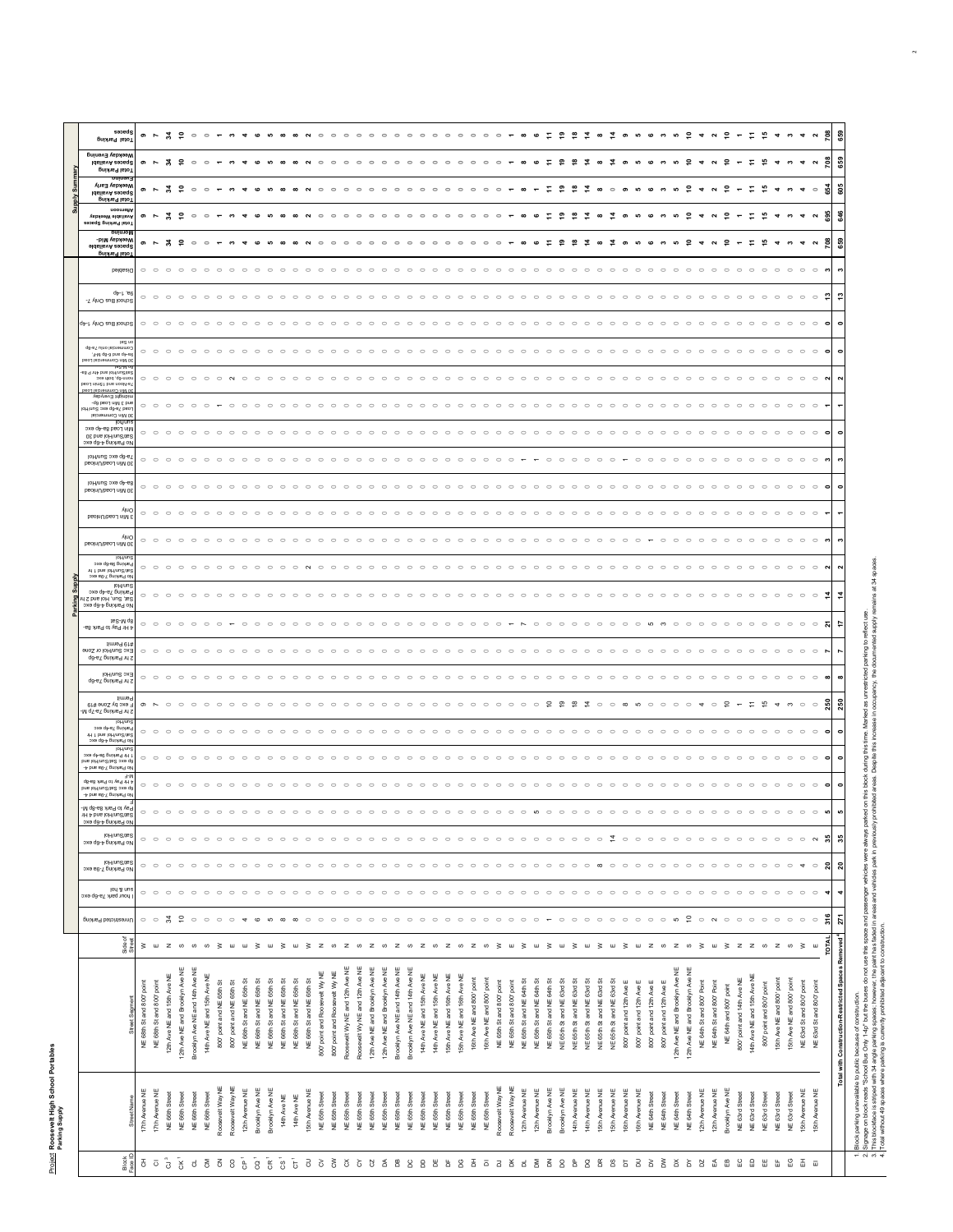Project Roosevelt High School Portables<br>Parking Demand & Utilization Project **Roosevelt High School Portables Parking Demand & Utilization**

|                           |                                    |                                                                    |                                                                                                                                                                                                                                              |                                     | ming (10:00 AM)                    |      | Day Tim                                                                                                                                                                                                                                                                                                                                                                                                                                           |       |                                                                        |                                                                                                                |                                                                                           |                |          |                             |                             |                                |                             | δ                           |                    |                          |                  |                                |                              |                                  |                        |                                      |                    |                                                                                                                                                                                                                                                                                                                                                                                                                                  |
|---------------------------|------------------------------------|--------------------------------------------------------------------|----------------------------------------------------------------------------------------------------------------------------------------------------------------------------------------------------------------------------------------------|-------------------------------------|------------------------------------|------|---------------------------------------------------------------------------------------------------------------------------------------------------------------------------------------------------------------------------------------------------------------------------------------------------------------------------------------------------------------------------------------------------------------------------------------------------|-------|------------------------------------------------------------------------|----------------------------------------------------------------------------------------------------------------|-------------------------------------------------------------------------------------------|----------------|----------|-----------------------------|-----------------------------|--------------------------------|-----------------------------|-----------------------------|--------------------|--------------------------|------------------|--------------------------------|------------------------------|----------------------------------|------------------------|--------------------------------------|--------------------|----------------------------------------------------------------------------------------------------------------------------------------------------------------------------------------------------------------------------------------------------------------------------------------------------------------------------------------------------------------------------------------------------------------------------------|
| Block<br>nm <sup>II</sup> |                                    |                                                                    | Side of                                                                                                                                                                                                                                      | Tue<br>Par<br>Tue<br>Po             |                                    |      | Thur<br>2/2 1/19<br>  School c<br>  Regal<br>$\begin{array}{c}\n\text{Wed} \\ 272019 \\ \hline\n\end{array}$                                                                                                                                                                                                                                                                                                                                      |       |                                                                        | కి శ్రీ                                                                                                        | ڻوا<br>م                                                                                  | $\frac{8}{28}$ | es<br>ما | Tue<br>28/1                 | Thur<br>105 <sup>*</sup>    |                                | Wed<br>2/20/1               |                             |                    |                          |                  |                                | $\frac{1}{26}$               | P<br>US                          |                        |                                      |                    |                                                                                                                                                                                                                                                                                                                                                                                                                                  |
| Ę                         | 12th Avenue NE                     | 800 'point and NE 70th St                                          | ≳                                                                                                                                                                                                                                            | $\circ$                             |                                    |      | ь<br>S                                                                                                                                                                                                                                                                                                                                                                                                                                            |       |                                                                        |                                                                                                                |                                                                                           |                |          |                             |                             |                                | $50\%$                      |                             |                    |                          |                  |                                |                              | 50%<br>33%                       |                        |                                      | Tue<br>67%<br>117% |                                                                                                                                                                                                                                                                                                                                                                                                                                  |
| R<br>-e                   | 12th Avenue NE<br>15th Avenue NE   | 800 'point and NE 70th St<br>800 'point and NE 70th St             | $\geq$<br>$\sqcup$                                                                                                                                                                                                                           |                                     | $\infty$<br>ొ                      |      | $\infty$<br>$\circ$                                                                                                                                                                                                                                                                                                                                                                                                                               |       | 65414526500421483 たり04501090 9 24670070 2 0 万003 427901000 4 2 6 0 2 8 | condo de como de conderado de condecento de conde de condecento de condecento de condecento de conde de condec | $m \sim 0 \sim m$                                                                         |                |          | 0.8888888888                |                             | 67%<br>60%                     |                             | 17%<br>20%                  | 33%                | $\frac{5}{2}$            |                  | 60%                            |                              |                                  | ត្តិ គឺ ខ្ញុំ ខ្ញុំ គឺ |                                      |                    | $57\%$ $8\%$ $8\%$ $8\%$ $8\%$ $8\%$                                                                                                                                                                                                                                                                                                                                                                                             |
| ੍ਰ                        | 15th Avenue NE                     | 800 'point and NE 70th St                                          | $\mathbf{m}$                                                                                                                                                                                                                                 | $\circ$                             | $\circ$<br>$\sim$ $\sim$           |      | $\overline{\phantom{m}}$                                                                                                                                                                                                                                                                                                                                                                                                                          |       |                                                                        |                                                                                                                |                                                                                           |                |          |                             |                             | °°                             | 0%<br>20%                   |                             | ಸಿ<br>20%          | 20%                      |                  | 20%                            |                              |                                  |                        |                                      | 20%<br>0%<br>133%  |                                                                                                                                                                                                                                                                                                                                                                                                                                  |
| Æ                         | NE 70th Street                     | 800' point and 12th Ave E                                          | $\mathbb Z$                                                                                                                                                                                                                                  | ო                                   | $\rightarrow$                      |      | $\circ$<br>ო                                                                                                                                                                                                                                                                                                                                                                                                                                      |       |                                                                        |                                                                                                                |                                                                                           |                |          | 100%                        | 133%                        | 133%                           | 100%                        | 20%<br>0%<br>75%            | 67%                | 67%                      | 33%              | 167%                           | <b>19 %</b>                  | $2 \overset{\circ}{\phantom{0}}$ |                        |                                      |                    |                                                                                                                                                                                                                                                                                                                                                                                                                                  |
| $\lambda_{\rm F}$<br>୍ଦୁ  | NE 70th Street                     | 800° point and 12th Ave E                                          | ဖ                                                                                                                                                                                                                                            | 5                                   | ပ<br>s<br>S                        |      | $\omega$<br>$\circ$<br>S<br>$\circ$                                                                                                                                                                                                                                                                                                                                                                                                               |       |                                                                        |                                                                                                                |                                                                                           |                |          | 125%                        | 125%                        |                                | 75%                         | $\delta$                    | 75%<br>o%          | 00%                      | 25%              | 125%                           | 125%                         | 100%                             | 125%                   |                                      | 125%               |                                                                                                                                                                                                                                                                                                                                                                                                                                  |
|                           | NE 70th Street<br>NE 70th Street   | 12th Ave E and 800' point<br>12th Ave E and 800' point             | $\mathbb Z$<br>ഗ                                                                                                                                                                                                                             | $\sim$                              | 5                                  |      | S                                                                                                                                                                                                                                                                                                                                                                                                                                                 |       |                                                                        |                                                                                                                |                                                                                           |                |          | $90\%$                      | 120%<br>75%                 | $\frac{8}{9}$                  | $\sum_{i=1}^{\infty}$<br>ŏ, |                             | 60%                | 20%<br>$\frac{6}{9}$     | 120%             | 120%<br>75%                    | 60%                          |                                  | 25%<br>60%             |                                      | 100%<br>$\delta$   |                                                                                                                                                                                                                                                                                                                                                                                                                                  |
|                           | NE 70th Street                     | 800° point and 15th Ave E                                          | $\mathbb Z$                                                                                                                                                                                                                                  | $\sim$                              |                                    |      | $\sim$                                                                                                                                                                                                                                                                                                                                                                                                                                            |       |                                                                        |                                                                                                                |                                                                                           |                |          |                             | 80%                         | 60%                            | $rac{6}{5}$                 | 20%<br>20%                  | $^{86}$            | 80%                      | 100%             | 100%                           |                              | 60%                              | 40%                    |                                      | 20%                | 80%<br>40%                                                                                                                                                                                                                                                                                                                                                                                                                       |
| きょ ろ え ち き さ る            | NE 70th Street                     | 800" point and 15th Ave E                                          | $\omega$                                                                                                                                                                                                                                     | $\overline{4}$                      | $\infty$                           |      | $\circ$                                                                                                                                                                                                                                                                                                                                                                                                                                           |       |                                                                        |                                                                                                                |                                                                                           |                |          |                             |                             | 100%                           | òg                          | $100^{\circ}$               | 67%                | $\frac{6}{6}$            | 167%             | 133%                           | 100%                         | 33%                              |                        | 67%                                  | 33%                | 67%                                                                                                                                                                                                                                                                                                                                                                                                                              |
|                           | NE 70th Street                     | 15th Ave NE and 16th Ave NE                                        | $\mathbb{Z}$                                                                                                                                                                                                                                 | $\circ$                             |                                    |      | $\circ$                                                                                                                                                                                                                                                                                                                                                                                                                                           |       |                                                                        |                                                                                                                |                                                                                           |                |          | $\frac{9}{2}$               | $\frac{8}{2}$               | $\frac{6}{2}$                  | <b>2</b> 50%                | 2 ని                        | <b>2</b> 50%       | $2\degree$               | $\frac{8}{2}$    | $\frac{8}{2}$                  |                              | 9                                | $\frac{9}{2}$          | $\frac{6}{2}$                        | ី និង<br><b>ខ</b>  | $\frac{8}{2}$                                                                                                                                                                                                                                                                                                                                                                                                                    |
|                           | NE 70th Street                     | 15th Ave NE and 16th Ave NE                                        | S                                                                                                                                                                                                                                            | 5                                   | S                                  |      | ന                                                                                                                                                                                                                                                                                                                                                                                                                                                 |       |                                                                        |                                                                                                                |                                                                                           |                |          |                             |                             | 63%                            |                             |                             |                    |                          | 67%              | 67%                            | 2888                         | $\frac{8}{2}$                    | $\frac{8}{2}$          | 67%                                  |                    | 83%                                                                                                                                                                                                                                                                                                                                                                                                                              |
|                           | Roosevelt Way NE                   | 800" point and NE 69th St                                          | $\geq$<br>$\mathbf{m}$                                                                                                                                                                                                                       |                                     |                                    |      |                                                                                                                                                                                                                                                                                                                                                                                                                                                   |       |                                                                        |                                                                                                                |                                                                                           |                |          | 100%<br>25%                 | 75%<br>$100$ <sup>9</sup>   | $\frac{8}{2}$<br>50%           | 100%<br>25%                 | 25%<br>75%                  | 100%<br>25%        | 25%<br>75%               |                  | 100%<br>50%                    | 75%                          | 50%<br>$125^{\circ}$             | 125%<br>75%            | 100%<br>125%                         | 125%<br>75%        | 125%<br>$100^{\circ}$                                                                                                                                                                                                                                                                                                                                                                                                            |
|                           | Roosevelt Way NE<br>12th Avenue NE | NE 70th St and NE 69th St<br>800" point and NE 69th St             | $\geq$                                                                                                                                                                                                                                       | $\circ$                             | G<br>S                             |      | S                                                                                                                                                                                                                                                                                                                                                                                                                                                 |       |                                                                        |                                                                                                                |                                                                                           |                |          | 200%                        | 167%                        |                                | 67%                         | 133%                        | 167%               | 167%                     | 33%              | 167%                           | 167%                         | 67%                              | 133%                   | 133%                                 | 133%               | 133%                                                                                                                                                                                                                                                                                                                                                                                                                             |
|                           | 12th Avenue NE                     | NE 70th Stand NE 69th St                                           | $\mathbf{m}$                                                                                                                                                                                                                                 | $\overline{ }$                      | $\infty$                           |      | S                                                                                                                                                                                                                                                                                                                                                                                                                                                 |       |                                                                        |                                                                                                                |                                                                                           |                |          |                             | 160%                        |                                | ê,                          | 6OX                         | 80%                | 160%                     | 60%              | 160%                           |                              | 120%                             | $\frac{8}{2}$          | 40%                                  | 100%               | 80%                                                                                                                                                                                                                                                                                                                                                                                                                              |
| $R$ $R$                   | 15th Avenue NE                     | NE 70th St and NE 69th St                                          | $\geq$                                                                                                                                                                                                                                       | $\rightarrow$                       |                                    |      | $\circ$                                                                                                                                                                                                                                                                                                                                                                                                                                           |       |                                                                        |                                                                                                                |                                                                                           |                |          | 133%                        | 133%                        | 133%                           |                             | 33%                         | 33%                | 133%                     | 100%             | 133%                           | 67%                          | 33%                              | 67%                    | 33%<br>0%                            |                    | 33%                                                                                                                                                                                                                                                                                                                                                                                                                              |
|                           | 15th Avenue NE                     | NE 70th Stand NE 68th St                                           | $\mathbf{m}$                                                                                                                                                                                                                                 | $\ddot{ }$                          | $\ddot{ }$                         |      | $\circ$                                                                                                                                                                                                                                                                                                                                                                                                                                           |       |                                                                        |                                                                                                                |                                                                                           |                |          | 121%                        | 121%                        | 121%                           | ఠ క                         | 7%                          | 7%                 | 101%                     | $-07%$           | 107%                           | 9£                           | 9£                               | 9£                     |                                      | 0%<br>29%          | 14%                                                                                                                                                                                                                                                                                                                                                                                                                              |
|                           | 16th Avenue NE                     | NE 70th St and NE 68th St                                          | 3                                                                                                                                                                                                                                            | $\frac{15}{2}$                      | $\ddot{a}$<br>ొ                    |      | $\infty$                                                                                                                                                                                                                                                                                                                                                                                                                                          |       |                                                                        |                                                                                                                |                                                                                           |                |          |                             |                             |                                | 50%                         | 63%                         | 56%                | š                        |                  | 75%                            | ∛es                          | 69%                              |                        | 119%                                 | $\frac{39}{2}$     | 119%                                                                                                                                                                                                                                                                                                                                                                                                                             |
|                           | 16th Avenue NE                     | NE 70th Stand NE 68th St                                           | $\mathbf{m}$                                                                                                                                                                                                                                 | $\circ$                             | $\circ$<br>$\circ$                 |      | $\circ$                                                                                                                                                                                                                                                                                                                                                                                                                                           |       |                                                                        |                                                                                                                |                                                                                           |                |          | <b>NS</b><br>100%           | NS<br>83%                   | $\frac{8}{2}$                  | <b>NS</b><br>83%            | $\frac{3}{2}$ $\frac{1}{2}$ |                    | " ಜ                      | NS<br>67%        | $\frac{9}{2}$                  | <b>NS</b><br>17%             | 2°                               | 100%                   |                                      | $\frac{9}{2}$      |                                                                                                                                                                                                                                                                                                                                                                                                                                  |
| おさ ち ぎ ぎ ダ ダ ダ 取          | 17th Avenue NE                     | 800" point and NE 68th St                                          | ≥                                                                                                                                                                                                                                            | $\circ$                             | $\circ$                            |      | S                                                                                                                                                                                                                                                                                                                                                                                                                                                 |       |                                                                        |                                                                                                                |                                                                                           |                |          |                             |                             | 100%                           |                             |                             | 2888               |                          |                  | 83%                            |                              | 83%                              |                        | $2.3%$<br>$7.3%$<br>$7.9%$<br>$2.0%$ | 100%               |                                                                                                                                                                                                                                                                                                                                                                                                                                  |
|                           | 17th Avenue NE                     | 800" point and NE 68th St                                          | $\mathbf{u}$                                                                                                                                                                                                                                 |                                     | 4                                  |      | $\blacktriangledown$                                                                                                                                                                                                                                                                                                                                                                                                                              |       |                                                                        |                                                                                                                |                                                                                           |                |          |                             | 20%                         | 40%                            | 40%                         | 20%                         |                    | ନ୍ଧି                     | 50%              | 40%                            | 50%                          | 50%                              | 80%                    |                                      | 70%                |                                                                                                                                                                                                                                                                                                                                                                                                                                  |
|                           | NE 69th Street                     | 800" point and RooseveltWy NE                                      | 2 <sub>0</sub>                                                                                                                                                                                                                               |                                     | $\circ$                            |      | $\circ$<br>$\circ$                                                                                                                                                                                                                                                                                                                                                                                                                                |       |                                                                        |                                                                                                                |                                                                                           |                |          | <b>2</b> 8                  | $\frac{6}{2}$               | $\frac{6}{2}$                  |                             | $\frac{9}{2}$ $\frac{8}{2}$ |                    |                          | $8\frac{8}{100}$ | 800%                           |                              | $\frac{9}{2}$ $\frac{8}{2}$      | $\frac{9}{2}$          |                                      | $\frac{8}{100\%}$  |                                                                                                                                                                                                                                                                                                                                                                                                                                  |
|                           | NE 69th Street                     | 800 point and Roosevelt Wy NE                                      |                                                                                                                                                                                                                                              | $0 - 0 = 0$                         |                                    |      | $-$ 0 $\omega$ 0 $\frac{\omega}{\omega}$                                                                                                                                                                                                                                                                                                                                                                                                          |       |                                                                        |                                                                                                                |                                                                                           |                |          |                             | 100%                        | 100%                           | 2882                        |                             |                    | 2882                     |                  |                                | 2882                         |                                  |                        |                                      |                    |                                                                                                                                                                                                                                                                                                                                                                                                                                  |
|                           | NE 69th Street<br>NE 69th Street   | Roosevelt Wy NE and 12th Ave NE<br>Roosevelt Wy NE and 12th Ave NE | $2 \times 2 \times 2$                                                                                                                                                                                                                        |                                     | $\tilde{=}$<br>$\circ$             |      | $\circ$<br>ၜ                                                                                                                                                                                                                                                                                                                                                                                                                                      |       |                                                                        |                                                                                                                |                                                                                           |                |          | 11%<br>$\frac{6}{2}$        | $\frac{6}{2}$               | 111%<br>°s                     | 56%                         |                             |                    |                          | 9£               | £                              |                              | 89%<br>$\frac{9}{2}$             | 100%<br>£              | $\frac{6}{2}$                        | 111%<br>°s         |                                                                                                                                                                                                                                                                                                                                                                                                                                  |
|                           | NE 69th Street                     | 12th Ave NE and 15th Ave NE                                        |                                                                                                                                                                                                                                              |                                     | $\circ$<br>$\circ$ $\circ$         |      | $\circ$                                                                                                                                                                                                                                                                                                                                                                                                                                           |       |                                                                        |                                                                                                                |                                                                                           |                |          |                             | $100%$<br>$100%$            | $\frac{9}{2}$                  | $\frac{\omega}{2}$          |                             |                    | $11\%$ $2\%$             | $\frac{8}{2}$ 8  | $11\%$<br>$87\%$               | $11\%$<br>$42\%$             | 2°                               | 2                      | $133%$<br>NS                         |                    |                                                                                                                                                                                                                                                                                                                                                                                                                                  |
| 68                        | NE 69th Street                     | 12th Ave NE and 15th Ave NE                                        |                                                                                                                                                                                                                                              | $\circ$ $\approx$                   | 30<br>ক                            |      | 'e                                                                                                                                                                                                                                                                                                                                                                                                                                                |       |                                                                        |                                                                                                                |                                                                                           |                |          | $8\frac{8}{9}$              |                             | 97%                            | 61%                         |                             |                    |                          | 84%              |                                |                              | 65%                              | 55%                    |                                      | <b>NS</b><br>65%   |                                                                                                                                                                                                                                                                                                                                                                                                                                  |
| PC                        | Roosevelt Way NE                   | NE 69th St and NE 68th St                                          | $\geq$                                                                                                                                                                                                                                       | $\infty$                            | $\boldsymbol{\omega}$              |      | $\sim$                                                                                                                                                                                                                                                                                                                                                                                                                                            |       |                                                                        |                                                                                                                |                                                                                           |                |          | 100%                        | 67%                         | 100%                           | 67%                         | <b>ទី ខ</b> នំ នំ           |                    | 67%<br>57%               | 67%              | 67%                            | 67%                          | 100%                             | 100%                   |                                      | 100%               |                                                                                                                                                                                                                                                                                                                                                                                                                                  |
| es<br>B                   | Roosevelt Way NE                   | NE 69th St and NE 68th St                                          |                                                                                                                                                                                                                                              |                                     | $\circ$                            |      |                                                                                                                                                                                                                                                                                                                                                                                                                                                   |       |                                                                        |                                                                                                                |                                                                                           |                |          | 57%                         | 100%                        | 86%                            | 43%                         | 14%                         |                    |                          | 57%              | 57%                            | 86%                          | 57%                              | 71%                    |                                      | 86%                |                                                                                                                                                                                                                                                                                                                                                                                                                                  |
| ΞÉ                        | 12th Avenue NE                     | NE 69th St and NE 68th St                                          |                                                                                                                                                                                                                                              |                                     | $\circ$                            |      | s                                                                                                                                                                                                                                                                                                                                                                                                                                                 |       |                                                                        |                                                                                                                |                                                                                           |                |          | 150%                        | 150%                        | 150%                           | 150%                        | 75%                         | 125%               | 125%                     | 50%              | 150%                           | 125%                         | 100%                             | 125%                   |                                      | 125%               |                                                                                                                                                                                                                                                                                                                                                                                                                                  |
| ă                         | 12th Avenue NE                     | NE 69th St and NE 68th St                                          | $\mathsf{u} \ \geqslant \ \mathsf{u} \ \geqslant \ \mathsf{z} \quad \mathsf{o} \ \mathsf{z} \quad \mathsf{o} \ \mathsf{z} \quad \mathsf{o} \ \mathsf{z} \quad \mathsf{o} \ \mathsf{z} \quad \mathsf{o} \ \geqslant \ \mathsf{o} \ \geqslant$ | 4 6 8 - 0 2 0 2 0 X 0               | $\infty$                           |      | $\circ$<br>$\begin{array}{ccccccccccccccccc} \mathbf{N} & \mathbf{M} & \mathbf{M} & \mathbf{M} & \mathbf{M} & \mathbf{M} & \mathbf{M} & \mathbf{M} & \mathbf{M} & \mathbf{M} & \mathbf{M} & \mathbf{M} & \mathbf{M} & \mathbf{M} & \mathbf{M} & \mathbf{M} & \mathbf{M} & \mathbf{M} & \mathbf{M} & \mathbf{M} & \mathbf{M} & \mathbf{M} & \mathbf{M} & \mathbf{M} & \mathbf{M} & \mathbf{M} & \mathbf{M} & \mathbf{M} & \mathbf{M} & \mathbf{M}$ |       |                                                                        |                                                                                                                | - o c n o w c - o t o n n o - o x o g w 4 4 c o o t o t o g o y o 4 o w o - a c o w o 4 o |                |          | 133%                        | 117%                        | 133%                           | 100%                        | 100%                        |                    | $58$ $9$ $9$             | 17%              | 117%                           | 50%                          | 100%                             | 83%                    |                                      | 100%               | $\begin{array}{cccccccccccccc} &\mathbb{2}&\mathbb{2}&\mathbb{2}&\mathbb{2}&\mathbb{2}&\mathbb{2}&\mathbb{2}&\mathbb{2}&\mathbb{2}&\mathbb{2}&\mathbb{2}&\mathbb{2}&\mathbb{2}&\mathbb{2}&\mathbb{2}&\mathbb{2}&\mathbb{2}&\mathbb{2}&\mathbb{2}&\mathbb{2}&\mathbb{2}&\mathbb{2}&\mathbb{2}&\mathbb{2}&\mathbb{2}&\mathbb{2}&\mathbb{2}&\mathbb{2}&\mathbb{2}&\mathbb{2}&\mathbb{2}&\mathbb{2}&\mathbb{2}&\mathbb{2}&\mathbb{2$ |
| မ္တ<br>풉                  | 15th Avenue NE                     | NE 69th St and NE 68th St                                          |                                                                                                                                                                                                                                              |                                     | $\circ$                            |      | $\circ$<br>$\circ$                                                                                                                                                                                                                                                                                                                                                                                                                                |       |                                                                        |                                                                                                                |                                                                                           |                |          | $\frac{0}{2}$ $\frac{0}{2}$ | $\frac{6}{2}$ $\frac{6}{2}$ | $\frac{9}{2}$<br>$\frac{6}{2}$ | 99                          | $\frac{6}{2}$ $\frac{6}{2}$ |                    |                          | 99               | $\frac{9}{2}$<br>$\frac{9}{2}$ |                              | 99                               | 99                     |                                      | 29.8               |                                                                                                                                                                                                                                                                                                                                                                                                                                  |
|                           | NE 68th Street<br>NE 68th Street   | 800" point and Roosevelt Wy NE<br>800 point and RooseveltWy NE     |                                                                                                                                                                                                                                              |                                     | ၜ                                  |      | $^\infty$                                                                                                                                                                                                                                                                                                                                                                                                                                         |       |                                                                        |                                                                                                                |                                                                                           |                |          | 143%                        |                             |                                |                             | 114%                        |                    |                          | 100%             | 114%                           |                              | 157%                             | 143%                   |                                      |                    |                                                                                                                                                                                                                                                                                                                                                                                                                                  |
| <b>A</b> A A A A A A A    | NE 68th Street                     | Roosevelt Wy NE and 12th Ave NE                                    |                                                                                                                                                                                                                                              |                                     | $\circ$                            |      | $\circ$<br>$9^{\circ}$ $\circ$ $9^{\circ}$                                                                                                                                                                                                                                                                                                                                                                                                        |       |                                                                        |                                                                                                                |                                                                                           |                |          | $\frac{9}{2}$               | $114%$<br>NS                | $129%$<br>NS                   | 143%                        |                             |                    | $14%$<br>$14%$<br>$100%$ | $\frac{9}{2}$    | $\frac{9}{2}$                  | $22 \frac{1}{2} \frac{1}{2}$ |                                  | $\frac{9}{2}$          |                                      | $\frac{8}{2}$      |                                                                                                                                                                                                                                                                                                                                                                                                                                  |
|                           | NE 68th Street                     | Roosevelt Wy NE and 12th Ave NE                                    |                                                                                                                                                                                                                                              |                                     | Ξ<br>$\tilde{5}$                   |      | e                                                                                                                                                                                                                                                                                                                                                                                                                                                 |       |                                                                        |                                                                                                                |                                                                                           |                |          |                             | 133%                        | 122%                           | 111%                        | 280                         |                    |                          | $\frac{8}{17}$   | 11%                            | $\tilde{E}$                  | $\frac{44}{4}$                   | 133%                   | 111%                                 |                    |                                                                                                                                                                                                                                                                                                                                                                                                                                  |
|                           | NE 68th Street                     | 12th Ave NE and 15th Ave NE                                        |                                                                                                                                                                                                                                              |                                     | $\circ$<br>$^{\circ}$ 8            | ం ని | $\circ$                                                                                                                                                                                                                                                                                                                                                                                                                                           |       |                                                                        |                                                                                                                |                                                                                           |                |          | $^{86}$                     | $2\frac{8}{9}$              | $34\%$                         | $2\frac{6}{6}$              | $2\frac{8}{57}$             |                    | <b>SS</b> 98%            |                  | <b>2</b> \$                    |                              | 19 జ                             | <b>2</b> \$            |                                      | $2\frac{3}{4}$     |                                                                                                                                                                                                                                                                                                                                                                                                                                  |
|                           | NE 68th Street                     | 12th Ave NE and 15th Ave NE                                        |                                                                                                                                                                                                                                              |                                     | $\overline{r}$                     |      | t                                                                                                                                                                                                                                                                                                                                                                                                                                                 |       |                                                                        |                                                                                                                |                                                                                           |                |          |                             |                             |                                |                             |                             |                    |                          |                  |                                |                              |                                  |                        |                                      |                    |                                                                                                                                                                                                                                                                                                                                                                                                                                  |
| $_{\rm g}$                | NE 68th Street<br>NE 68th Street   | 15th Ave NE and 16th Ave NE<br>15th Ave NE and 16th Ave NE         |                                                                                                                                                                                                                                              |                                     | $\circ$<br>$\circ$<br>$\circ$      |      | $\circ$<br>s                                                                                                                                                                                                                                                                                                                                                                                                                                      |       |                                                                        |                                                                                                                |                                                                                           |                |          | NS<br>86%                   | 86%                         | 288                            | $2\frac{8}{3}$              | $2\frac{8}{3}$              |                    | ី និ                     | 2528             | $\frac{3}{2}$ $\frac{1}{2}$    |                              | $2\degree$                       | ា<br>ខ <sub>ឹ</sub>    |                                      | $2\degree$         |                                                                                                                                                                                                                                                                                                                                                                                                                                  |
| 음                         | NE 68th Street                     | 16th Ave NE and 17th Ave NE                                        |                                                                                                                                                                                                                                              | 0000000                             | $\circ$<br>$0$ $0$ $N$ $N$ $N$ $2$ |      | $\circ$<br>$O \nmid O \nmid O \nmid O \nmid O$                                                                                                                                                                                                                                                                                                                                                                                                    |       |                                                                        |                                                                                                                |                                                                                           |                |          | $\frac{6}{2}$               | $\frac{6}{2}$               | $\frac{6}{2}$                  |                             |                             |                    |                          |                  | $\frac{9}{2}$                  | 25282888                     |                                  | 2°                     |                                      |                    |                                                                                                                                                                                                                                                                                                                                                                                                                                  |
| ន្ល                       | NE 68th Street                     | 16th Ave NE and 17th Ave NE                                        |                                                                                                                                                                                                                                              |                                     | S                                  |      |                                                                                                                                                                                                                                                                                                                                                                                                                                                   |       |                                                                        |                                                                                                                |                                                                                           |                |          |                             | 29%                         | 43%                            | <b>14%</b><br>75%           | $14%$<br>$75%$              |                    | မွာ နွ                   | <b>2</b> \$      | 43%                            |                              |                                  | 29%                    |                                      | ី ខ្លួ             |                                                                                                                                                                                                                                                                                                                                                                                                                                  |
| æ                         | NE 68th Street                     | 17th Ave NE and 800' point                                         |                                                                                                                                                                                                                                              |                                     |                                    |      | S                                                                                                                                                                                                                                                                                                                                                                                                                                                 |       |                                                                        |                                                                                                                |                                                                                           |                |          |                             | 50%                         | 100%                           |                             |                             |                    | 25%                      | 100%             | 75%                            |                              | $2888$ $7%$                      | $\delta$               |                                      | °°                 |                                                                                                                                                                                                                                                                                                                                                                                                                                  |
| 8S                        | NE 68th Street                     | 17th Ave NE and 800' point                                         |                                                                                                                                                                                                                                              |                                     |                                    |      | $\sim$<br>$\sim$                                                                                                                                                                                                                                                                                                                                                                                                                                  |       |                                                                        |                                                                                                                |                                                                                           |                |          | 33%                         | 33%                         | 33%                            | 33%                         | 33%                         | 33%                | $33\%$                   | 33%              | 33%                            |                              |                                  | 33%                    |                                      | 17%<br>67%         |                                                                                                                                                                                                                                                                                                                                                                                                                                  |
| $\Xi$<br>$\Xi$            | Roosevelt Way NE                   | NE 68th Stand NE 67th St                                           |                                                                                                                                                                                                                                              | $\sigma$                            | $\infty$                           |      | $\infty$<br>$\infty$<br>$\circ$<br>$\sigma$                                                                                                                                                                                                                                                                                                                                                                                                       |       |                                                                        |                                                                                                                |                                                                                           |                |          | 113%                        | 111%                        | 100%                           | 67%                         | 89%<br>100%                 | 78%                | 100%                     | 78%              | 89%<br>100%                    |                              | 100%                             | 67%                    |                                      |                    |                                                                                                                                                                                                                                                                                                                                                                                                                                  |
| $\geq$                    | Roosevelt Way NE<br>NE 67th Street | NE 68th St and NE 67th St                                          |                                                                                                                                                                                                                                              | $\circ$                             | $\circ$                            |      | $\circ$<br>$\circ$                                                                                                                                                                                                                                                                                                                                                                                                                                |       |                                                                        |                                                                                                                |                                                                                           |                |          |                             | 100%<br>$\frac{6}{2}$       | 113%<br>$\frac{9}{2}$          | 113%<br>2°                  |                             | 113%               | 88%                      | 13%              | $\frac{6}{2}$                  |                              | 75%<br>2                         | 50%<br>£               |                                      | 75%                |                                                                                                                                                                                                                                                                                                                                                                                                                                  |
| ≧                         | NE 67th Street                     | 800" point and Roosevelt Wy NE<br>800 point and Roosevelt Wy NE    | $\begin{array}{ccc} \boxplus & \boxtimes & \text{on} \end{array}$                                                                                                                                                                            | $\sim$                              |                                    |      | $\sim$                                                                                                                                                                                                                                                                                                                                                                                                                                            |       |                                                                        |                                                                                                                |                                                                                           |                |          |                             | 33%                         |                                | 67%                         | 2 వ్ర                       | <b>SP</b> 8        | $2\degree$               | ೨ ಕ್ಲಿ           | 67%                            | 2%<br>೧೯೫<br>೧೯೫             | 67%                              | 67%                    |                                      | <b>NS</b><br>67%   |                                                                                                                                                                                                                                                                                                                                                                                                                                  |
| $\mathbbmss{S}$           | NE 67th Street                     | Roosevelt Wy NE and 800' point                                     |                                                                                                                                                                                                                                              | $\circ$                             | $\circ$                            |      | $\circ$                                                                                                                                                                                                                                                                                                                                                                                                                                           |       |                                                                        |                                                                                                                |                                                                                           |                |          |                             | 9                           | 9                              | 9£                          | 2°                          |                    | 9                        |                  | 2°                             |                              | 9                                | 9                      |                                      |                    |                                                                                                                                                                                                                                                                                                                                                                                                                                  |
| $\mathbb{S}^\times$       | NE 67th Street                     | Roosevelt Wy NE and 800' point                                     | $2\sigma$                                                                                                                                                                                                                                    | $\overline{ }$                      |                                    |      | S                                                                                                                                                                                                                                                                                                                                                                                                                                                 |       |                                                                        |                                                                                                                |                                                                                           |                |          |                             | 67%                         |                                | 56%                         | -6%                         | <b>9 %</b>         | र्ने                     | ೨ ಕ್ಷ            | 67%                            | ី ខ                          | $^{14}$                          | 56%                    |                                      | $\frac{8}{10}$     |                                                                                                                                                                                                                                                                                                                                                                                                                                  |
| $\bar{\texttt{R}}$        | Roosevelt Way NE                   | NE 67th St and 800' point                                          | $\geq$                                                                                                                                                                                                                                       | $\circ$                             |                                    |      | $\circ$                                                                                                                                                                                                                                                                                                                                                                                                                                           |       |                                                                        |                                                                                                                |                                                                                           |                |          |                             |                             |                                | ŏ,                          | ŏ                           | ŏ,                 | ŏ%                       | ŏ,               | O%                             | ఠ క                          | ŏ,                               | ŏ°                     |                                      | °°                 |                                                                                                                                                                                                                                                                                                                                                                                                                                  |
| $\tilde{\mathcal{S}}$     | Roosevelt Way NE                   | NE 67th St and 800' point                                          | $\mathbf{m}$                                                                                                                                                                                                                                 | $\circ$                             | $\circ$<br>$\circ$                 |      | $\circ$                                                                                                                                                                                                                                                                                                                                                                                                                                           |       |                                                                        |                                                                                                                |                                                                                           |                |          |                             | $\delta$                    | 0%                             | ŏ%                          | $6\%$                       | o%                 | o%                       | o%               | o%                             |                              | o%                               | o%                     |                                      | 0%                 |                                                                                                                                                                                                                                                                                                                                                                                                                                  |
| $cc^2$<br>8               | 12th Avenue NE                     | NE 68th St and NE 65th St                                          | $\geq$                                                                                                                                                                                                                                       | $\tilde{ }$<br>$\blacktriangledown$ |                                    |      | S                                                                                                                                                                                                                                                                                                                                                                                                                                                 |       |                                                                        |                                                                                                                |                                                                                           |                |          |                             | 133%                        | $133$ <sup>9</sup>             | 679                         | 100%<br>36%                 |                    | 33%                      | 33%<br>109%      | 133%                           | - 53                         | 100%                             | 87%                    | 33%                                  | 67%<br>0%          | ്                                                                                                                                                                                                                                                                                                                                                                                                                                |
|                           | 12th Avenue NE<br>15th Avenue NE   | NE 68th Stand NE 66th St<br>NE 68th St and NE 66th St              | $\geq$<br>$\mathbf{m}$                                                                                                                                                                                                                       | $\circ$                             | $\frac{3}{2}$<br>$\infty$          |      | $\circ$                                                                                                                                                                                                                                                                                                                                                                                                                                           |       |                                                                        |                                                                                                                |                                                                                           |                |          |                             |                             |                                |                             | $\frac{8}{9}$               | 133%<br>36%<br>20% | 18%<br>140%              | 20%              | 40%                            |                              |                                  |                        | 44%                                  | 106%               | r5%                                                                                                                                                                                                                                                                                                                                                                                                                              |
|                           | 15th Avenue NE                     | NE 68th St and NE 65th St                                          | ш                                                                                                                                                                                                                                            | $\sim$                              | $^\infty$                          |      |                                                                                                                                                                                                                                                                                                                                                                                                                                                   |       |                                                                        |                                                                                                                |                                                                                           |                |          |                             |                             |                                | $\frac{36}{4}$              | P%                          | 14%                | 57%                      | 3%               | 50%                            |                              | ŏ,                               |                        |                                      | 69%                | 56%                                                                                                                                                                                                                                                                                                                                                                                                                              |
| 8 8 8 8                   | 16th Avenue NE                     | NE 68th St and NE 65th St                                          |                                                                                                                                                                                                                                              | $\tilde{c}$                         |                                    |      |                                                                                                                                                                                                                                                                                                                                                                                                                                                   | ∞ ∾ ∞ |                                                                        |                                                                                                                |                                                                                           |                |          |                             |                             |                                | 22%<br>23%                  | ್ಲಿ<br>೧೯೮೯                 |                    |                          |                  |                                | ಹೆ ಕ್ಲಿ                      |                                  |                        | 44%<br>28%<br>41%                    |                    |                                                                                                                                                                                                                                                                                                                                                                                                                                  |
|                           | 16th Avenue NE                     | NE 68th St and NE 65th St                                          |                                                                                                                                                                                                                                              |                                     |                                    |      |                                                                                                                                                                                                                                                                                                                                                                                                                                                   |       |                                                                        |                                                                                                                |                                                                                           |                |          |                             |                             |                                |                             |                             |                    |                          |                  |                                |                              |                                  |                        |                                      |                    |                                                                                                                                                                                                                                                                                                                                                                                                                                  |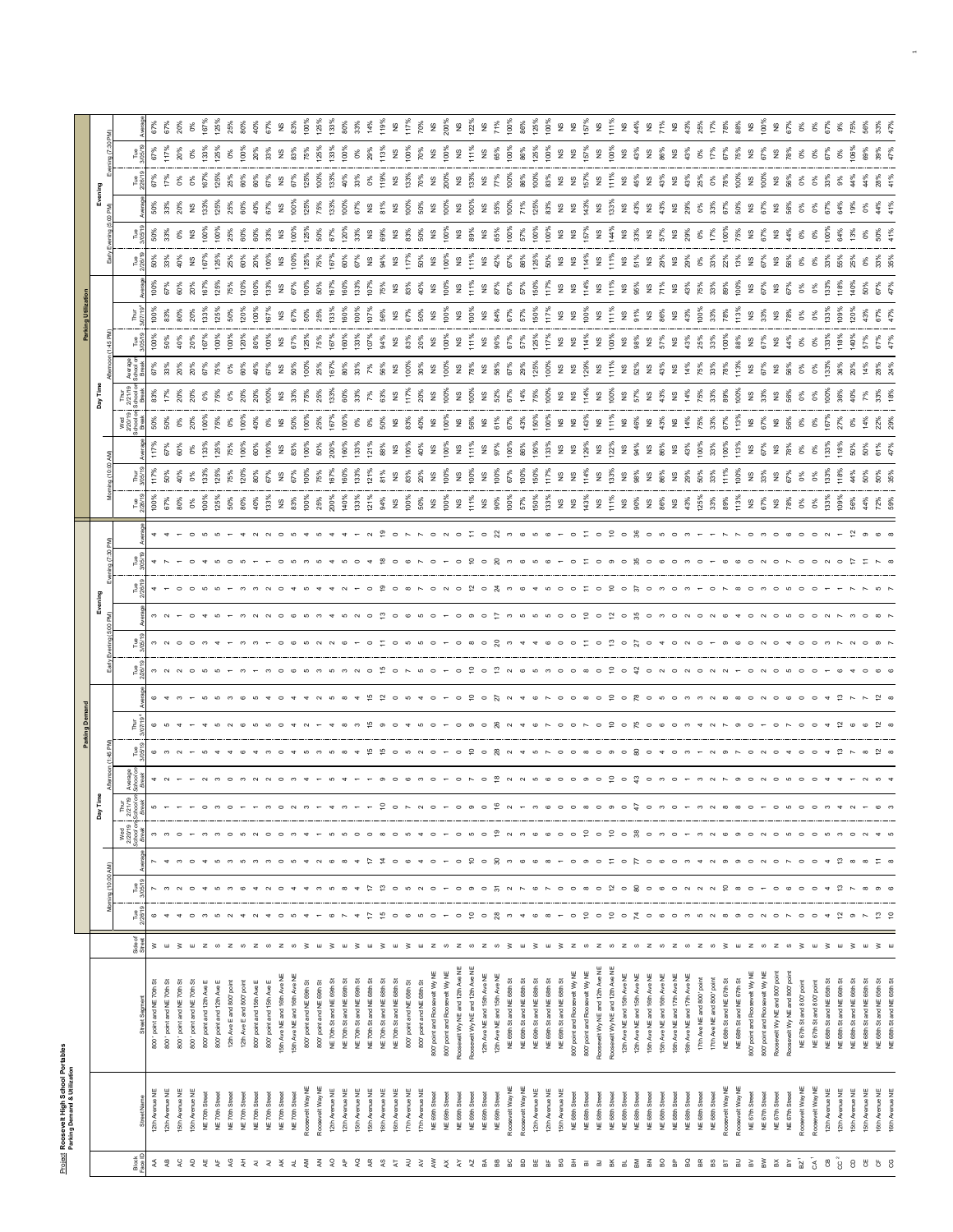<u>Project</u> Roosevelt High School Portables<br>Parking Demand & Utilization Project **Roosevelt High School Portables Parking Demand & Utilization**

|                                  |                                  |                                                                                                                                                                                                    |                        |                    |                    |                            |                                      |                                                                                     |                                                                                                   |                                                                                                              |                                         |                                                                                              |                          |                             |                                                   |                          |                    |               |                     |                                                                                           |                    |                  |               | Parking Utiliza     |               |               |               |                    |               |                           |              |
|----------------------------------|----------------------------------|----------------------------------------------------------------------------------------------------------------------------------------------------------------------------------------------------|------------------------|--------------------|--------------------|----------------------------|--------------------------------------|-------------------------------------------------------------------------------------|---------------------------------------------------------------------------------------------------|--------------------------------------------------------------------------------------------------------------|-----------------------------------------|----------------------------------------------------------------------------------------------|--------------------------|-----------------------------|---------------------------------------------------|--------------------------|--------------------|---------------|---------------------|-------------------------------------------------------------------------------------------|--------------------|------------------|---------------|---------------------|---------------|---------------|---------------|--------------------|---------------|---------------------------|--------------|
|                                  |                                  |                                                                                                                                                                                                    |                        |                    | Morning (10:00 AM) |                            |                                      | Day Time                                                                            |                                                                                                   |                                                                                                              |                                         |                                                                                              |                          | Evening                     |                                                   |                          |                    |               |                     |                                                                                           | Day Time           |                  |               |                     |               |               |               | Evening            |               |                           |              |
| Block<br>Face ID                 |                                  |                                                                                                                                                                                                    | Side of                | Tue<br>2/26/19     | Tue<br>cu          |                            | Wed<br>2/20/19<br>School or<br>Break | Thur<br>2/21/19<br> School or<br> Break                                             |                                                                                                   |                                                                                                              |                                         | ™<br>28                                                                                      |                          |                             | eg<br>مقا<br>eg<br>XX                             |                          | Tue<br>2/26/19     | Thur<br>/05/1 |                     | $\begin{array}{c} \text{Wed} \\ 2/20/19 \\ \text{fmod or} \\ \text{Bread} \\ \end{array}$ | Thur<br>2/21/19    |                  |               |                     |               | Tue<br>2/26/1 | es<br>180     |                    | 28            | Tue<br>05/19              |              |
| 3<br>$\overline{\mathrm{o}}$     | 17th Avenue NE<br>17th Avenue NE | NE 68th Stand 800 point<br>NE 68th St and 800' point                                                                                                                                               | ₹<br>$\mathbf{H}$      | o<br>$\infty$      | 6<br>$\sim$        | 8<br>$\infty$              | $\blacktriangleleft$<br>4            | ო                                                                                   |                                                                                                   |                                                                                                              |                                         | $\begin{array}{ccccccccccccccccc} \circ & \circ & \circ & \circ & \circ & \circ \end{array}$ |                          | $\sim$ $\sim$               | $\infty$                                          | S<br><b>10 in</b>        | 100%<br>43%        | 67%<br>43%    | 43%                 | 44%<br>57%                                                                                | 33%                | 57%              |               | 78%                 | 89%           | 89%<br>29%    | 67%<br>14%    | 78%<br>29%         | 89%           | 56%                       | 78%<br>71%   |
| $\mathring{3}$                   | NE 66th Street                   | 12th Ave NE and 15th Ave NE                                                                                                                                                                        | $\mathbf{z}$           | 33                 | $\frac{8}{2}$      | 95                         | 27                                   | $\boldsymbol{\mathcal{Z}}$                                                          | $\approx$ 8                                                                                       |                                                                                                              |                                         |                                                                                              |                          |                             | $\rightarrow$ $\Omega$                            |                          | 97%                |               | 103%                | 79%                                                                                       |                    |                  |               |                     |               | ę,            |               | 35%                |               |                           | 53%          |
| $\tilde{g}$<br>ರ                 | NE 66th Street<br>NE 66th Street | 12th Ave NE and Brooklyn Ave NE<br>Brooklyn Ave NE and 14th Ave NE                                                                                                                                 | $\omega$<br>S          | $\circ$<br>$\circ$ |                    | $\circ$<br>$\circ$         | $\circ$<br>$\circ$                   | $\circ$<br>$\circ$                                                                  | $\circ$<br>$\circ$                                                                                | $\begin{array}{ccccccccccccccccc} \circ & \circ & \circ & \circ & \circ & \circ & \circ & \circ \end{array}$ | $\circ$ $\circ$ $\circ$ $\circ$ $\circ$ |                                                                                              |                          |                             | $\circ$ $\circ$                                   | $\frac{\infty}{2}$ 0 0 0 | °°0                |               | $\delta$<br>9       | 5<br>ŏ,                                                                                   | ŏ                  | £                | ò,            | 8228                | ò,            | 2°<br>š       |               | $\frac{9}{2}$      | °°            | $\frac{9}{2}$<br>$\delta$ | 8822         |
| $\mathop{\mathrm{SO}}$           | NE 66th Street                   | 14th Ave NE and 15th Ave NE                                                                                                                                                                        | $\omega$               | $\circ$            |                    | $\circ$                    | $\circ$                              | $\circ$                                                                             |                                                                                                   |                                                                                                              |                                         |                                                                                              |                          |                             |                                                   |                          | $\frac{6}{2}$      |               | 9ء                  |                                                                                           |                    | $\frac{9}{2}$    | <b>22</b>     |                     | <b>22</b>     | 2             | <b>22</b>     | $\frac{9}{2}$      |               | 9s                        |              |
| $\overline{6}$                   | Roosevelt Way NE                 | 800" point and NE 65th St                                                                                                                                                                          | $\geq$                 | $\circ$            |                    | $\circ$                    | $\circ$                              |                                                                                     |                                                                                                   |                                                                                                              |                                         |                                                                                              |                          |                             | $\circ$ $\circ$                                   |                          | 0%                 | 2 కి          | 0%                  | 2 కి                                                                                      | Š                  | ఠ                | 200%          |                     | $\hat{8}$     | 8             | 100%          | 100%               | $\delta$      | 200%                      | 100%         |
| S                                | Roosevelt Way NE                 | 800" point and NE 65th St                                                                                                                                                                          | ш                      | $\infty$           |                    | $\infty$                   | $\sim$                               | $\circ \quad \circ \quad \circ \quad \circ$                                         |                                                                                                   | $\sim$                                                                                                       |                                         |                                                                                              |                          |                             |                                                   |                          | Soo                | 67%           | $\frac{8}{9}$       | 67%                                                                                       |                    | š7%              |               | 33                  |               |               | 133%          | $\frac{8}{2}$      | $33\%$        |                           | 100%         |
| $\bar{e}$                        | 12th Avenue NE                   | NE 66th St and NE 65th St                                                                                                                                                                          | ш                      | $\circ$            |                    | $\circ$                    | $\circ$                              |                                                                                     |                                                                                                   | $\circ$                                                                                                      |                                         |                                                                                              |                          |                             |                                                   |                          | $\delta$           |               | °°0                 | ఠి శ                                                                                      | ŏ,                 | 88888822         | ŏ,            | ఠ క                 | ŏ,            | ŏ             |               | °°                 | °°            | 0%                        |              |
| $_{\rm G}$                       | Brooklyn Ave NE                  | NE 66th Stand NE 65th St                                                                                                                                                                           | $\geq$                 | $\circ$            |                    | $\circ$                    | $\circ$                              |                                                                                     |                                                                                                   |                                                                                                              |                                         |                                                                                              |                          |                             |                                                   |                          | °°                 |               | °°                  |                                                                                           | ŏ,                 |                  | ŏ,            |                     | ŏ%            | ŏ,            | ఠ             | °°                 | °°            | 0%                        |              |
| $\rm{GR}$ $^{\rm{+}}$            | Brooklyn Ave NE                  | NE 66th Stand NE 65th St                                                                                                                                                                           | ₹<br>$\mathbf{u}$      | $\circ$<br>$\circ$ |                    | $\circ$<br>$\circ$         | $\circ$<br>$\circ$                   | $\circ$<br>$\circ$                                                                  |                                                                                                   |                                                                                                              |                                         |                                                                                              |                          |                             |                                                   |                          | ŏ,                 |               | °°                  | ŏ,<br>ိ                                                                                   | Š,                 |                  | ŏ,<br>င်္လ    |                     | ఠ<br>ŏ,       | ŏ,<br>င်္လ    | ఠ             | ŏ,                 | $\delta$      | °°<br>°°                  |              |
| $\rm \bar{g}$<br>$\rm \tilde{5}$ | 14th Ave NE<br>14th Ave NE       | NE 66th St and NE 65th St<br>NE 66th Stand NE 65th St                                                                                                                                              | ш                      | $\circ$            |                    | $\circ$                    | $\circ$                              | $\circ$                                                                             |                                                                                                   |                                                                                                              |                                         |                                                                                              |                          |                             |                                                   |                          | °6                 | $\delta$      | $\delta^{\%}$<br>°° | ŏ,                                                                                        | ŏ,<br>š            |                  | ŏ,            |                     |               | ŏ,            |               | °6<br>°°           | 0%            | °°                        |              |
| $\Xi$                            | 15th Avenue NE                   | NE 66th St and NE 65th St                                                                                                                                                                          | 3                      | $\circ$            |                    | $\circ$                    | $\circ$                              | $\circ$                                                                             |                                                                                                   |                                                                                                              |                                         |                                                                                              |                          |                             |                                                   |                          |                    |               | °°                  | š                                                                                         | š                  |                  | ŏ,            |                     | ്ട്           | š             |               | °6                 | °6            | $\delta$                  |              |
| $\delta$                         | NE 65th Street                   | 800 point and RooseveltWy NE                                                                                                                                                                       | $\mathbf{z}$           | $\circ$            |                    | $\circ$                    | $\circ$                              | $\circ$                                                                             | $\circ$ $\circ$                                                                                   |                                                                                                              |                                         |                                                                                              |                          |                             |                                                   |                          |                    |               | £                   | £                                                                                         | $\frac{9}{2}$      |                  | 2             | 8 8 8 8 9 9 9 9 9 9 | $\frac{9}{2}$ | £             |               | $\frac{9}{2}$      | $\frac{9}{2}$ | $\frac{9}{2}$             |              |
| ξ                                | NE 65th Street                   | 800 point and Roosevelt Wy NE                                                                                                                                                                      | ဖာ                     | $\circ$            |                    | $\circ$                    | $\circ$                              | $\circ$                                                                             | $\circ$                                                                                           |                                                                                                              |                                         |                                                                                              |                          |                             |                                                   |                          |                    |               | £                   | £                                                                                         | £                  |                  | $\frac{9}{2}$ |                     | $\frac{9}{2}$ | £             |               | $\frac{9}{2}$      | 9             | 9                         |              |
| ŏ                                | NE 65th Street                   | Roosevelt Wy NE and 12th Ave NE                                                                                                                                                                    | $\mathbf{z}$           | $\circ$            |                    | $\circ$                    | $\circ$                              | $\circ$                                                                             | $\circ$                                                                                           | $\circ$                                                                                                      |                                         |                                                                                              |                          |                             | $\circ$                                           |                          |                    |               | 5s                  | 2                                                                                         | £                  | $\frac{9}{2}$    | $\frac{9}{2}$ |                     | $\frac{9}{2}$ | £             |               | $\frac{9}{2}$      | $\frac{6}{2}$ | 9ء                        |              |
| ें                               | NE 65th Street                   | Roosevelt Wy NE and 12th Ave NE                                                                                                                                                                    | ဖ                      | $\circ$            |                    | $\circ$                    | $\circ$                              | $\circ$                                                                             |                                                                                                   | $\circ$                                                                                                      |                                         |                                                                                              |                          |                             |                                                   |                          |                    |               | £°                  |                                                                                           |                    | $\frac{9}{2}$    | $\frac{9}{2}$ |                     | 9             | £             |               | £                  |               | $\frac{9}{2}$             |              |
| <b>G</b>                         | NE 65th Street                   | 12th Ave NE and Brooklyn Ave NE                                                                                                                                                                    | $\mathbf{z}$           | $\circ$            |                    | $\circ$                    | $\circ$                              | $\circ$                                                                             | $\begin{array}{cccccccccccccc} \circ & \circ & \circ & \circ & \circ & \circ & \circ \end{array}$ |                                                                                                              |                                         |                                                                                              |                          |                             |                                                   |                          |                    |               | 9ء                  | £                                                                                         | $\frac{9}{2}$      | $\frac{9}{2}$    | $\frac{9}{2}$ |                     | $\frac{9}{2}$ | $\frac{9}{2}$ | 9             | £                  | 9             | $\frac{9}{2}$             |              |
| ద్                               | NE 65th Street                   | 12th Ave NE and Brooklyn Ave NE                                                                                                                                                                    | $\omega$               | $\circ$            |                    | $\circ$                    | $\circ$                              | $\circ$                                                                             |                                                                                                   |                                                                                                              |                                         |                                                                                              |                          |                             |                                                   |                          |                    |               | 9ء                  | 2°                                                                                        | $\frac{9}{2}$      | £                | £             |                     | $\frac{9}{2}$ | $\frac{9}{2}$ | 9             | £                  | 9             | $\frac{9}{2}$             |              |
| 8                                | NE 65th Street                   | Brooklyn Ave NE and 14th Ave NE                                                                                                                                                                    | $\mathbb Z$            | $\circ$            |                    | $\circ$                    | $\circ$                              | $\circ$                                                                             |                                                                                                   |                                                                                                              | $\circ$                                 |                                                                                              |                          |                             | $\circ$                                           |                          |                    |               | $\frac{6}{2}$       | 2                                                                                         | $\frac{9}{2}$      | $\frac{9}{2}$    | 2             |                     | £             | 2             | £             | 2                  | °3            | °3                        |              |
| DC.                              | NE 65th Street                   | Brooklyn Ave NE and 14th Ave NE                                                                                                                                                                    | ဖာ                     | $\circ$            |                    | $\circ$                    | $\circ$                              | $\circ$                                                                             |                                                                                                   |                                                                                                              |                                         | $\circ$                                                                                      |                          | $\circ$                     | $\circ$                                           |                          |                    | 9             | °2                  | 5                                                                                         | £                  | $\frac{9}{2}$    | <b>22</b>     |                     | $\frac{9}{2}$ | "ટ            | $\frac{9}{2}$ | $\frac{9}{2}$      | 9             | 9ء                        |              |
| å                                | NE 65th Street                   | 14th Ave NE and 15th Ave NE                                                                                                                                                                        | $\overline{z}$         | $\circ$            |                    | $\circ$                    | $\circ$                              | $\circ$                                                                             |                                                                                                   |                                                                                                              |                                         | $\circ$                                                                                      |                          | $\circ$                     | $\circ$                                           |                          |                    |               | 9ء                  | 2°                                                                                        | $\frac{9}{2}$      | 9                |               |                     | $\frac{9}{2}$ | £             | 9             | £                  | $\frac{9}{2}$ | $\frac{9}{2}$             |              |
| $\Xi$                            | NE 65th Street                   | 14th Ave NE and 15th Ave NE                                                                                                                                                                        | $\omega$               | $\circ$            |                    | $\circ$                    | $\circ$                              |                                                                                     |                                                                                                   |                                                                                                              | $\circ\circ\circ\circ\circ$             |                                                                                              |                          |                             |                                                   |                          |                    |               | °3                  | £                                                                                         | £                  | 9                | 22            |                     | £             | £             | 9             | 2                  | 9             | °3                        |              |
| ЪF                               | NE 65th Street                   | 15th Ave NE and 16th Ave NE                                                                                                                                                                        | $\mathbf{z}$           | $\circ$            |                    | $\circ$                    | $\circ$                              |                                                                                     |                                                                                                   |                                                                                                              |                                         | $\circ$ $\circ$ $\circ$                                                                      |                          |                             |                                                   |                          | 9                  |               | °2                  | 2°                                                                                        | £                  | ڥ                |               |                     | $\frac{9}{2}$ | £             | $\frac{9}{2}$ | £                  | $\frac{6}{2}$ | $\frac{6}{2}$             |              |
| å                                | NE 65th Street                   | 15th Ave NE and 16th Ave NE                                                                                                                                                                        | ળ                      | $\circ$            |                    | $\circ$                    | $\circ$                              |                                                                                     |                                                                                                   | $\circ$ $\circ$                                                                                              |                                         |                                                                                              |                          |                             |                                                   |                          |                    |               | £                   | £                                                                                         | £                  |                  |               |                     |               | £             | $\frac{9}{2}$ | မ္ဘ                | 9s            | 9                         |              |
| 품                                | NE 65th Street                   | 16th Ave NE and 800' point                                                                                                                                                                         | 2 <sub>0</sub>         | $\circ$            |                    | $\circ$                    | $\circ$                              | $\circ\hspace{0.1cm}\circ\hspace{0.1cm}\circ\hspace{0.1cm}\circ\hspace{0.1cm}\circ$ | $\circ \circ \circ \circ \circ \circ \circ \cdot \circ \cdot$                                     | $\circ \circ \circ -$                                                                                        | $\circ$                                 |                                                                                              |                          | $\circ\circ\circ\circ\circ$ | $\circ \circ \circ \circ \circ \circ \cdot \cdot$ |                          | $\frac{8}{2}$      |               | 9ء                  | £                                                                                         | £                  | $\frac{9}{2}$    | <b>222</b>    | 22222222            | 9             | £             | 222           | £                  | $\frac{9}{2}$ | $\frac{9}{2}$             |              |
| $\bar{\mathbf{o}}$               | NE 65th Street                   | 16th Ave NE and 800' point                                                                                                                                                                         |                        | $\circ$            |                    | $\circ$                    | $\circ$                              |                                                                                     |                                                                                                   |                                                                                                              | $\circ$                                 |                                                                                              |                          |                             |                                                   |                          | $\frac{9}{2}$      |               | °s                  | $\frac{6}{2}$ $\frac{6}{2}$                                                               | £                  | $\frac{9}{2}$    |               |                     | 9             | £             |               | 9                  | $\frac{9}{2}$ | $\frac{9}{2}$             |              |
| $\mathsf a$                      | Roosevelt Way NE                 | NE 65th St and 800' point                                                                                                                                                                          | $\geq$                 | $\circ$            | $\circ$            | $\circ$                    | $\circ$                              | 0000                                                                                |                                                                                                   |                                                                                                              | $\circ$ $\sim$                          |                                                                                              |                          | $\circ$                     |                                                   |                          | $\frac{6}{2}$      | °2            | $\frac{6}{2}$       |                                                                                           | 2                  | 9                | $\frac{9}{2}$ | £                   | 9             | £             |               | 9                  | $\frac{6}{2}$ | $\frac{6}{2}$             |              |
| ă                                | Roosevelt Way NE                 | NE 65th St and 800' point                                                                                                                                                                          | $\mathsf{m}$ $\geq$    |                    |                    |                            |                                      |                                                                                     |                                                                                                   |                                                                                                              |                                         |                                                                                              |                          |                             |                                                   |                          | 100%               | 100%          | 100%                | 100%                                                                                      | ŏ,                 | 100%             | 100%          | ŏ%                  | 100%          | 100%          | 100%          | 100%               | 100%          | 100%                      |              |
| $\vec{a}$                        | 12th Avenue NE                   | NE 65th St and NE 64th St                                                                                                                                                                          |                        |                    | Б                  | S                          |                                      |                                                                                     |                                                                                                   |                                                                                                              |                                         |                                                                                              |                          |                             |                                                   |                          | 13%                | 63%           | 38%                 | 13%                                                                                       | 63%                | 38%              | 50%           | 63%                 | 63%           | 38%           | 38%           | 38%                | 63%           | 63%                       |              |
| Σă                               | 12th Avenue NE                   | NE 65th St and NE 64th St                                                                                                                                                                          | $\blacksquare$         |                    |                    | $\sim$                     |                                      | $\circ$                                                                             |                                                                                                   |                                                                                                              |                                         |                                                                                              |                          |                             |                                                   |                          | 17%                | 33%           | 33%                 | 17%                                                                                       | òg                 | 17%              | 17%           | 50%                 | 33%           | O%            | 300%          | 200%               | 67%           | 33%                       |              |
| $\overline{\mathbf{a}}$          | Brooklyn Ave NE                  | NE 65th St and NE 64th St                                                                                                                                                                          |                        | $\overline{ }$     |                    | $\circ$                    | $\circ$                              | ಼<br>$\infty$                                                                       |                                                                                                   | െ ത                                                                                                          |                                         | 0007000                                                                                      | $000 - 000 = 000$        | r n n o £ £ r n o n         | $400$ $\frac{10}{10}$                             |                          | 64%                | 100%          | 82%                 | 55%                                                                                       | 73%                | 64%              | 82%           | 82%                 | 82%           | 73%           | 91%           | 82%                | 55%           | 91%                       |              |
| å                                | Brooklyn Ave NE                  | NE 65th St and NE 63rd St                                                                                                                                                                          | $\mathbf{m}$           | 후                  |                    | $\Xi$                      | $\ddot{z}$                           |                                                                                     |                                                                                                   |                                                                                                              |                                         |                                                                                              |                          |                             |                                                   | ≌                        | 74%                | 37%           | 58%                 | $\frac{8}{3}$                                                                             | 68%                | 74%              | 47%           |                     |               | 89%           | 79%           | 84%                | 68%           | 89%                       |              |
| <sub>2</sub><br>Β                | 14th Avenue NE                   | NE 65th St and NE 63rd St                                                                                                                                                                          | $\geq$<br>$\mathbf{u}$ | $\infty$           | $\sigma$           | $\tilde{ }$                | $\circ$<br>$\sigma$                  | $\infty$<br>.≍                                                                      |                                                                                                   | $\epsilon$<br>െ                                                                                              |                                         |                                                                                              | $\frac{10}{10}$ $\infty$ |                             | $\epsilon$                                        |                          | 44%                | 61%           | 56%                 | 33%                                                                                       | 44%<br>79%         | 71%<br>39%       | 56%           |                     | 50%           | 39%           | 72%<br>57%    | 56%                | 56%           | 44%<br>57%                |              |
| ã                                | 14th Avenue NE<br>15th Avenue NE | NE 65th St and NE 63rd St<br>NE 65th St and NE 63rd St                                                                                                                                             | $\geq$                 | S                  |                    | $\infty$<br>$\sim$         | S                                    | $\circ$                                                                             |                                                                                                   | $\infty$                                                                                                     |                                         |                                                                                              |                          |                             |                                                   |                          | 50%                | 64%<br>13%    | 57%<br>25%          | 64%<br>38%                                                                                | ŏ,                 | 25%              | 64%<br>38%    |                     | 43%<br>38%    | 36%<br>25%    | 13%           | 50%<br>25%         | 57%<br>25%    | $\delta$                  | 13%          |
| g                                | 15th Avenue NE                   | NE 65th St and NE 63rd St                                                                                                                                                                          | ш                      | G                  | 5                  | $^\infty$                  | $\circ$                              |                                                                                     |                                                                                                   | $\circ$                                                                                                      | ന ത                                     | $R$ 5 $\alpha$ 6                                                                             |                          |                             | $\circ$ $\circ$                                   |                          | 43%                |               | 57%                 | ŏ%                                                                                        |                    | P%               | 64%           |                     | 64%           | 9             | 9             | 2                  | °°0           |                           | 0%           |
| $\overline{a}$                   | 16th Avenue NE                   | 800" point and 12th Ave E                                                                                                                                                                          | ₹                      |                    |                    | ო                          | co                                   |                                                                                     |                                                                                                   |                                                                                                              |                                         |                                                                                              |                          |                             |                                                   |                          |                    | 22%           | $3\%$               | 33%                                                                                       |                    |                  | 33%           |                     | 44%           |               | 22%           | 33%                | 44%           |                           | 33%          |
| $\overline{a}$                   | 16th Avenue NE                   | 800" point and 12th Ave E                                                                                                                                                                          | ш                      |                    |                    | $\overline{ }$             | ယ                                    |                                                                                     |                                                                                                   |                                                                                                              |                                         |                                                                                              |                          |                             |                                                   |                          |                    | 60%           | 80%                 | å                                                                                         | 60%                |                  | 80%           | $100^{\circ}$       | 100%          | 80%           | 60%           | 80%                | 60%           | 80%                       | 80%          |
| $\geq$                           | NE 64th Street                   | 800° point and 12th Ave E                                                                                                                                                                          | $\mathbb Z$            |                    |                    | $\mathfrak{m}$             |                                      |                                                                                     |                                                                                                   |                                                                                                              |                                         |                                                                                              |                          |                             |                                                   |                          |                    | 33%           | 50%                 |                                                                                           |                    |                  | 50%           |                     | 50%           | 33%           | 67%           | 50%                | 33%           | 50%                       | 50%          |
| š                                | NE 64th Street                   | 800° point and 12th Ave E                                                                                                                                                                          | ၯ                      | $\circ$            |                    |                            |                                      |                                                                                     |                                                                                                   |                                                                                                              |                                         |                                                                                              |                          |                             |                                                   |                          | °°                 | 133%          |                     |                                                                                           | $\frac{8}{33}$     |                  | 133%          |                     | $00\%$        | 100           |               | $\frac{8}{2}$      |               | 67%                       | 67%          |
| 首首                               | <b>NE 64th Street</b>            | 12th Ave NE and Brooklyn Ave NE                                                                                                                                                                    | $\mathbf{z}$           | S                  |                    | ပ                          |                                      |                                                                                     |                                                                                                   |                                                                                                              |                                         |                                                                                              |                          |                             |                                                   |                          | $100$ <sup>9</sup> | 100%          | $100$ <sup>9</sup>  | 50%                                                                                       | $\frac{8}{9}$      |                  | 100%          | š                   | 100%          | 100%          | 80%           | 100%               |               | 180%                      | 120%         |
|                                  | NE 64th Street                   | 12th Ave NE and Brooklyn Ave NE                                                                                                                                                                    | $\omega$               |                    | ≘                  | Ξ                          |                                      |                                                                                     |                                                                                                   |                                                                                                              | ≘                                       |                                                                                              |                          |                             |                                                   |                          |                    |               | $110$ <sup>9</sup>  |                                                                                           | $\frac{8}{10}$     |                  | 100%          |                     | 100%          |               | 110%          | $110$ <sup>o</sup> |               | 30%                       | 50%          |
| DZ<br>£                          | 12th Avenue NE<br>12th Avenue NE | NE 64th St and 800' Point<br>NE 64th St and 800' Point                                                                                                                                             | $\geq$<br>ш            |                    |                    | $\infty$<br>$\overline{ }$ |                                      |                                                                                     |                                                                                                   |                                                                                                              |                                         |                                                                                              |                          |                             |                                                   |                          | 200%<br>50%        | 200%<br>75%   | 200%<br>75%         | 100%<br>ê                                                                                 | 100%<br>75%        | 600 <sup>8</sup> | 150%<br>75%   | $200^{\circ}$       | 200%<br>50%   | $\tilde{8}$   | 250%<br>100%  | 200%<br>100%       | 100%<br>200%  | 100%<br>250%              | 100%<br>250% |
| $\mathop{\mathrm{m}}$            | Brooklyn Ave NE                  | NE 64th and 800' point                                                                                                                                                                             | ₹                      |                    |                    | $\circ$                    |                                      |                                                                                     |                                                                                                   |                                                                                                              |                                         |                                                                                              |                          |                             |                                                   |                          |                    | 40%           | 60%                 |                                                                                           |                    |                  |               |                     | 60%           |               | 80%           | ê0                 |               | 80%                       | \$0          |
| 읍                                | NE 63rd Street                   | 800" point and 14th Ave NE                                                                                                                                                                         | $\mathbf{z}$           | $\sim$             |                    | $\sim$                     |                                      |                                                                                     |                                                                                                   |                                                                                                              |                                         |                                                                                              |                          |                             |                                                   |                          |                    | 100%          | 200%                | ê0                                                                                        | $100$ <sup>9</sup> | $\frac{8}{9}$    | 100%          |                     | 100%          |               | 100%          | $100$ <sup>9</sup> | 100%          | 100%                      | 100%         |
| 읍                                | NE 63rd Street                   | 14th Ave NE and 15th Ave NE                                                                                                                                                                        | $\mathbf{z}$           | $\infty$           |                    | $\infty$                   | $\Omega$                             |                                                                                     |                                                                                                   |                                                                                                              |                                         |                                                                                              |                          |                             |                                                   |                          |                    |               |                     |                                                                                           |                    |                  |               |                     |               |               |               |                    |               |                           | 82%          |
| 膃                                | NE 63rd Street                   | 800" point and 800" point                                                                                                                                                                          | S                      | $\infty$           |                    |                            | $\sigma$                             |                                                                                     |                                                                                                   |                                                                                                              |                                         |                                                                                              |                          |                             |                                                   |                          |                    |               | 60%                 |                                                                                           |                    |                  |               |                     |               | 20%           |               |                    |               | 60%                       | 60%          |
| 풉                                | NE 63rd Street                   | 15th Ave NE and 800' point                                                                                                                                                                         | $\mathbf{z}$           | ပ                  |                    |                            | $\infty$                             |                                                                                     |                                                                                                   |                                                                                                              |                                         |                                                                                              |                          |                             |                                                   |                          |                    | 75%           | 100%                | 5%                                                                                        |                    |                  | 25%           |                     | 25%           | 50%           |               | 50%                | 75%           | 25%                       | 50%          |
| မ္မ                              | NE 63rd Street                   | 15th Ave NE and 800' point                                                                                                                                                                         | S                      |                    |                    |                            |                                      |                                                                                     |                                                                                                   |                                                                                                              |                                         |                                                                                              |                          |                             |                                                   |                          |                    |               |                     |                                                                                           |                    |                  |               |                     |               |               |               |                    |               |                           |              |
| 풉                                | 5th Avenue NE                    | NE 63rd St and 800" point                                                                                                                                                                          | $\geq$                 | $\circ$            |                    | $\circ$                    | $\circ$                              | $\circ$                                                                             |                                                                                                   |                                                                                                              |                                         |                                                                                              |                          |                             |                                                   |                          |                    |               |                     |                                                                                           |                    |                  |               |                     | 25%           |               |               |                    |               |                           |              |
| $\overline{\omega}$              | 15th Avenue NE                   | NE 63rd St and 800' point                                                                                                                                                                          | ш                      | $\circ$            |                    |                            | $\circ$                              | $\circ$                                                                             |                                                                                                   |                                                                                                              |                                         |                                                                                              |                          |                             |                                                   |                          | $\delta$           | 200%          | 100%                | ŏ                                                                                         |                    |                  | 200%          |                     | 50%           | 2°            | £             | 9                  | ន្តិ          |                           |              |
|                                  |                                  |                                                                                                                                                                                                    |                        |                    |                    |                            |                                      |                                                                                     |                                                                                                   |                                                                                                              |                                         | tim<br>≽                                                                                     |                          |                             |                                                   | डू                       |                    |               |                     |                                                                                           |                    |                  | °°,           |                     |               |               |               |                    |               | ន្ថ                       |              |
|                                  |                                  | Block parking unavailable to public because of construction.<br>  Signage on block reads "School Bus Only 1-4p" but the buses do not use this space and passenger whiches were always parked on th |                        |                    |                    |                            |                                      |                                                                                     |                                                                                                   |                                                                                                              |                                         |                                                                                              |                          |                             |                                                   |                          |                    |               |                     |                                                                                           |                    |                  |               |                     |               |               |               |                    |               |                           |              |
| $\frac{4}{2}$                    |                                  |                                                                                                                                                                                                    |                        |                    |                    |                            |                                      |                                                                                     |                                                                                                   |                                                                                                              |                                         |                                                                                              |                          |                             |                                                   |                          |                    |               |                     |                                                                                           |                    |                  |               |                     |               |               |               |                    |               |                           |              |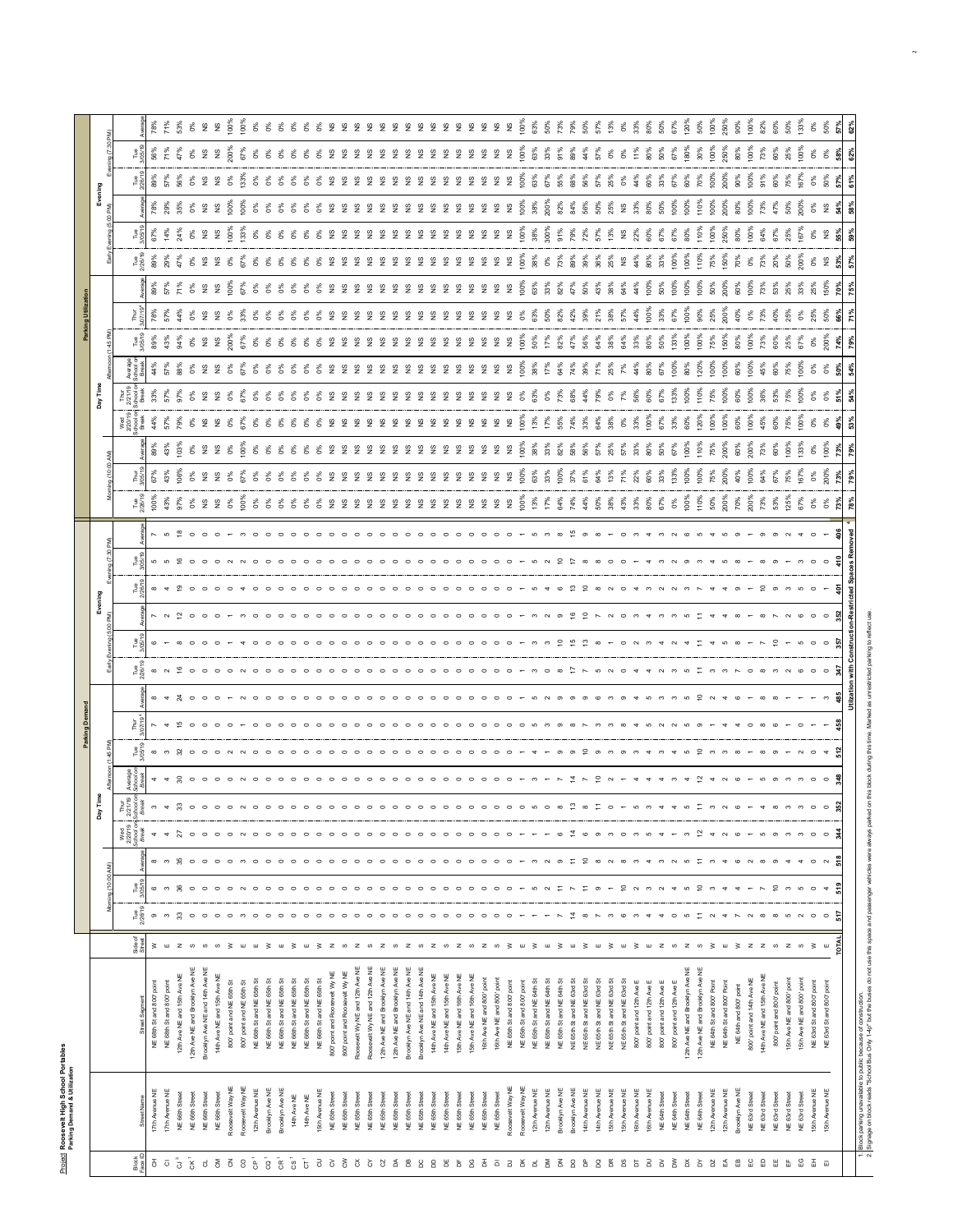## APPENDIX B

## PIPELINE DEVELOPMENT - PARKING DEMAND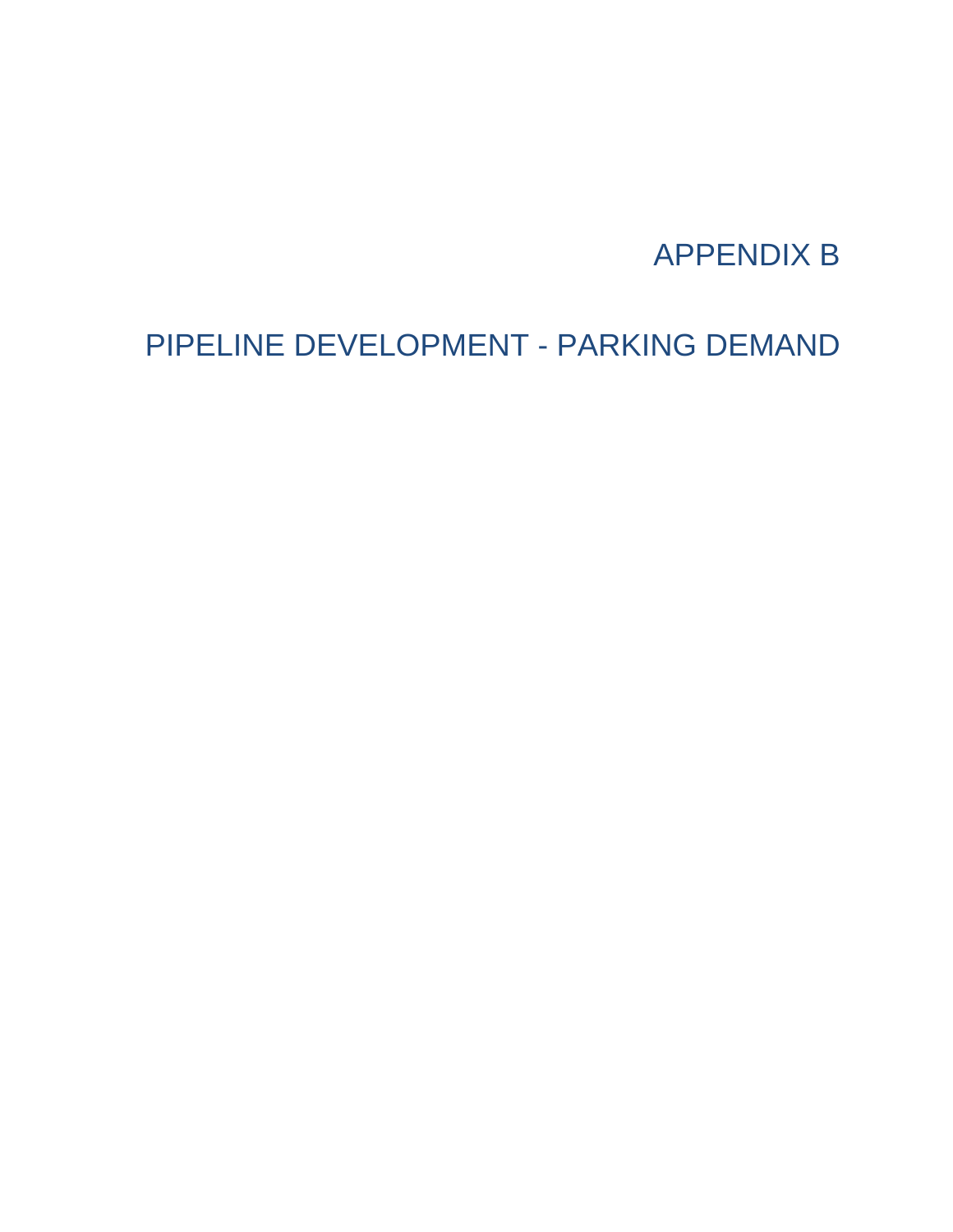#### Project: Roosevelt HS Portables: Cumulative Parking Analysis

|                                     |                      |                                                                                      |     |                                  | Development Program     | Proposed          | % Overspill in                              |     | <b>Estimated Mid-day Parking</b><br>Overspill |                      |        | Estimated Overnight Parking<br>Demand |                      |
|-------------------------------------|----------------------|--------------------------------------------------------------------------------------|-----|----------------------------------|-------------------------|-------------------|---------------------------------------------|-----|-----------------------------------------------|----------------------|--------|---------------------------------------|----------------------|
| Project Location                    | <b>MUP</b><br>Number | Source                                                                               |     | residential<br>dwelling<br>units | non-residential<br>uses | Parking<br>Supply | Roosevelt HS<br>Influence Area <sup>a</sup> |     | Demand Overspill                              | Overspill<br>to area | Demand | Overspill                             | Overspill<br>to area |
| 6516 12th Avenue<br>$NEb$           | 3022283              | Heffron Transportation, Report<br>dated May 25, 2016                                 | 201 | du                               | 1,600 sf retail         | 138               | 90%                                         | 90  | 8                                             | 7                    | 101    | 12                                    | 11                   |
| 6516 12th Avenue<br>NE <sup>b</sup> | 3026788              | Heffron Transportation, Report<br>Dated May 26, 2017                                 |     | 77 du                            | $\bf{0}$                | 38                | 90%                                         | 17  | 0                                             | 0                    | 26     | $\pmb{0}$                             | $\mathbf 0$          |
| 6516 12th Avenue<br>NE <sup>b</sup> | 3021393              | Gibson Traffic Consultants, report<br>dated January 15, 2016                         |     | 55 sedu                          | 912 sf retail           | $\boldsymbol{0}$  | 85%                                         | 11  | 11                                            | 9                    | 15     | 15                                    | 13                   |
| 6516 12th Avenue<br>NE <sup>b</sup> | 3024696              | Heffron Transportation, Report<br>Dated May 26, 2017                                 | 165 | du                               | 5,855 sf retail         | 126               | 80%                                         | 54  | 0                                             | 0                    | 73     | $\pmb{0}$                             | $\theta$             |
| 6516 12th Avenue<br>NE <sup>b</sup> | 3013244              | Heffron Transportation, Report<br>Dated January 7, 2013                              | 220 | du                               | 8,000 sf retail         | 267               | 80%                                         | 72  | 0                                             | 0                    | 97     | $\mathbf 0$                           | $\mathbf 0$          |
| 6516 12th Avenue<br>NE <sup>b</sup> | 3024695              | Heffron Transportation, Report<br>Dated May 26, 2017                                 | 131 | du                               | 4,294 sf retail         | 80                | 75%                                         | 38  | $\mathbf{0}$                                  | $\overline{0}$       | 50     | $\pmb{0}$                             | $\theta$             |
| 6516 12th Avenue<br>NE <sup>b</sup> | 3025141              | Heffron Transportation, Report<br>Dated May 25, 2017                                 | 35  | du                               | 1,790 sf retail         | $\overline{7}$    | 65%                                         | 12  | $\overline{7}$                                | 5                    | 15     | 10                                    | 6                    |
| 6516 12th Avenue<br>NE <sup>b</sup> | 3025139              | Heffron Transportation, Report<br>Dated May 25, 2017                                 | 52  |                                  | sedu 1,060 sf retail    | $\bf{0}$          | 65%                                         | 9   | 9                                             | 6                    | 14     | 14                                    | 9                    |
| 6516 12th Avenue<br>NE <sup>b</sup> | 3022651              | Transpo Group, Memorandum<br>Dated August 16, 2016                                   | 105 | du                               | 3,091 sf retail         | 36                | 60%                                         | 29  | $\overline{2}$                                | $\overline{2}$       | 44     | 17                                    | 11                   |
| 6516 12th Avenue<br>NE <sup>b</sup> | 3028645              | No report available. Heffron<br>estimate based on SDCI project<br>permit data        | 126 | du                               | 14,025 sf retail        | 61                | 40%                                         | 67  | 6                                             | $\overline{2}$       | 68     | $\overline{7}$                        | 3                    |
| 6516 12th Avenue<br>NE <sup>b</sup> | 3033337              | No report available. Heffron<br>estimate based on SDCI project<br>permit data        | 94  | du                               | 0                       | 39                | 35%                                         | 21  | 0                                             | 0                    | 32     | $\pmb{0}$                             | 0                    |
| 6516 12th Avenue<br>NE <sup>b</sup> | 3027716              | B9 Architects, memorandum<br>dated March 6, 2018                                     | 20  | du                               | 957 sf retail           | $\bf{0}$          | 30%                                         | 6   | 6                                             | $\overline{2}$       | 8      | 8                                     | $\overline{2}$       |
| 6516 12th Avenue<br>NE <sup>b</sup> | 6380722              | No report available. Heffron<br>estimate based on SDCI project<br>permit data        | 178 | sedu                             | $\mathbf 0$             | 0                 | 25%                                         | 39  | 39                                            | 10                   | 61     | 61                                    | 15                   |
| 6516 12th Avenue<br>NE <sup>b</sup> | 3029012              | William Popp Associates, report<br>dated March 30, 2017                              | 54  |                                  | du 400 sf retail        | $\mathbf{1}$      | 25%                                         | 11  | 11                                            | 3                    | 17     | 17                                    | 5                    |
| 6516 12th Avenue<br>NE <sup>b</sup> | 3020120              | Gibson Traffic Consultants, report<br>dated August, 2017                             | 28  | sedu                             | $\mathbf 0$             | $\pmb{0}$         | 20%                                         | 5   | 5                                             | 1                    | 9      | 9                                     | $\overline{2}$       |
| 6516 12th Avenue<br>NE <sup>b</sup> | 3016208              | <b>Transportation Engineering</b><br>Northwest, memorandum dated<br>January 31, 2017 | 53  | du                               | $\bf{0}$                | $\boldsymbol{0}$  | 15%                                         | 11  | 11                                            | $\overline{2}$       | 14     | 14                                    | $\overline{2}$       |
| 6516 12th Avenue<br>NE <sup>b</sup> | 3023077              | William Popp Associates, report<br>dated June 6, 2016                                | 78  | du                               | 0                       | $\pmb{0}$         | 15%                                         | 11  | 11                                            | 2                    | 14     | 14                                    | $\overline{2}$       |
| 6516 12th Avenue<br>NE <sup>b</sup> | 3030467              | Transpo Group, report dated<br>June, 2016                                            | 79  | du                               | $\overline{0}$          | $\pmb{0}$         | 15%                                         | 20  | 20                                            | 3                    | 30     | 30                                    | 5                    |
| 6516 12th Avenue<br>NE <sup>b</sup> | $\boldsymbol{0}$     | Transpo Group, report dated<br>September 20, 2016                                    | 289 | du                               | $\bf{0}$                | 238               | 10%                                         | 77  | 0                                             | $\boldsymbol{0}$     | 121    | $\boldsymbol{0}$                      | $\mathbf 0$          |
| 6516 12th Avenue<br>NE <sup>b</sup> | $\pmb{0}$            | $\boldsymbol{0}$                                                                     | 0   | 0                                | <b>Imulative Total</b>  | 1031              | 0                                           | 600 | 146                                           | 54                   | 809    | 228                                   | 86                   |

du = dwelling units, sedu = small efficiency dwelling units, sf = square feet

For data obtained from reports published prior to 2018, residential parking demand was reduced by 25% to reflect updates to the King County Right Size Parking Model released in 2018 using new data collected in 2017, which lowered residential parking rates within the study area compared to the previous version of the model.

a. Influence area measured 800 feet from project site.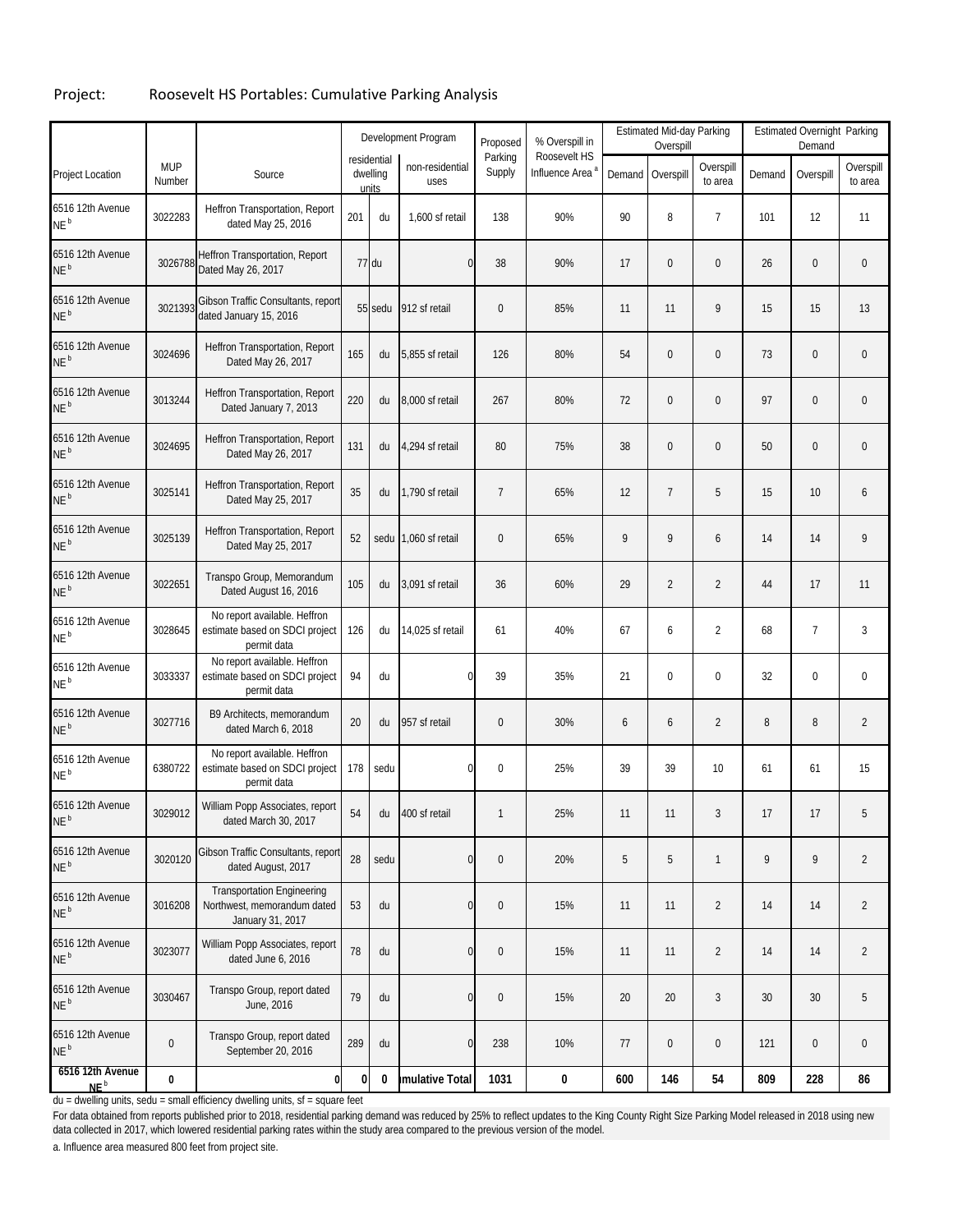## APPENDIX C

## TRANSPORTATION COMMUNICATION & OPERATION PLAN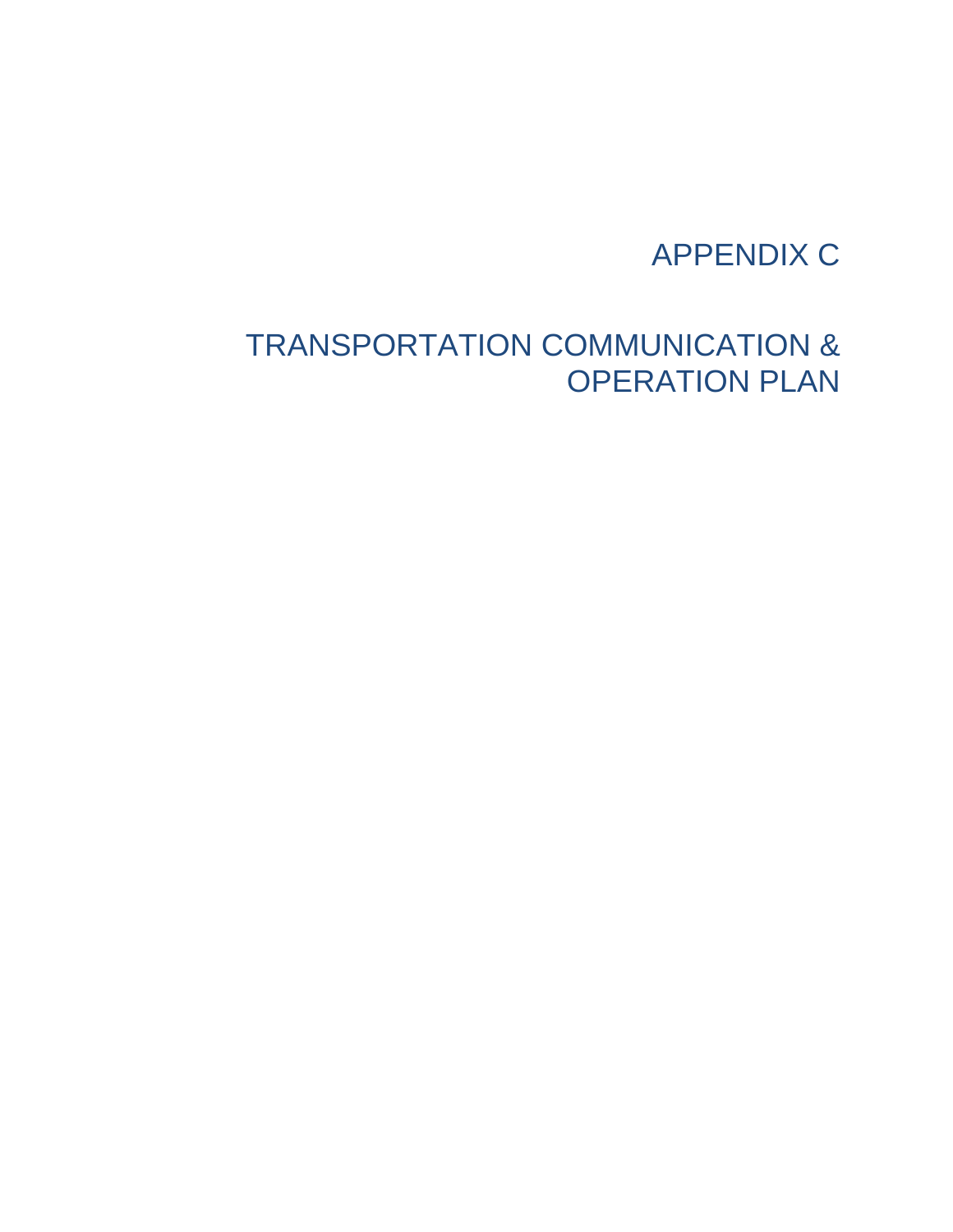#### **ROOSEVELT HIGH SCHOOL TRANSPORTATION COMMUNICATION AND OPERATION PLAN**

Parking in the Roosevelt neighborhood is becoming increasingly constrained, as new development and transportation projects are adding parking demand and reducing on-street parking supply. The intent of this plan is to raise awareness of Roosevelt High School's challenges related to driving personal vehicles, encourage other means of traveling to and from school, and mitigate traffic and parking congestion by directing vehicular traffic in an orderly and organized manner.

#### **PLEASE KEEP YOURSELF AND OTHERS SAFE!**

#### *Follow these rules when you travel to and from school:*

**DO** ride the bus, walk, or bike to and from school whenever possible. Most students who live 2 miles or farther from school qualify for an Orca public transit pass. Please use private vehicles only as a last resort.

**DO** cross streets only at crosswalks and corners.

**DO** choose your bike routes along designated bicycle facilities and local residential streets to the greatest extent possible.

**DO** lock your bike when it is parked at school. Bike parking is provided at the west entrance to the commons and the southeast school entrance.

If you use a bike from a bike share program, **DO** park it in an area authorized by the City and the bike share program. **DO NOT** block sidewalks, curb ramps, fire hydrants, bus stops, bike lanes, or vehicle lanes.

#### *If driving to school is absolutely necessary, then:*

**DO** carpool with other families or students whenever possible.

**DO** adhere to speed limits: 25 mph on arterial streets and 20 mph on local residential streets.

**DO** park only in legal public parking spaces.

**DO** maintain parking clearances required by City and State law:

■ 5 feet from driveways

.

- 15 feet from fire hydrants
- 20 feet from crosswalks and intersections

**DO NO**T park in time-restricted parking spaces (see FIGURE 1) for a period longer than the posted time limit. All-day parking is prohibited in these spaces; it is illegal to move your vehicle from one time-restricted space to another in the same block.

**DO** consider dropping off or picking up students a block or more away from the school site during periods with higher traffic congestion near the school.

**DO** stay with your car at all times if you are waiting curbside for passengers outside of legal parking spaces.

**DO NOT** block travel lanes or driveways when waiting to pick up passengers. If there is no space available, **DO** circle around the block and pull into a space when it becomes available.

**DO NOT** use our neighbors' driveways to park or turn around.

**DO NOT** park or stop in the school bus loading zones during the posted restricted times (see FIGURE 1).

**DO NOT** drive the wrong way on the one-way streets (see FIGURE 1), even for a short distance.

If you violate parking laws, **DO NOT** be surprised if your vehicle is ticketed and possibly towed.